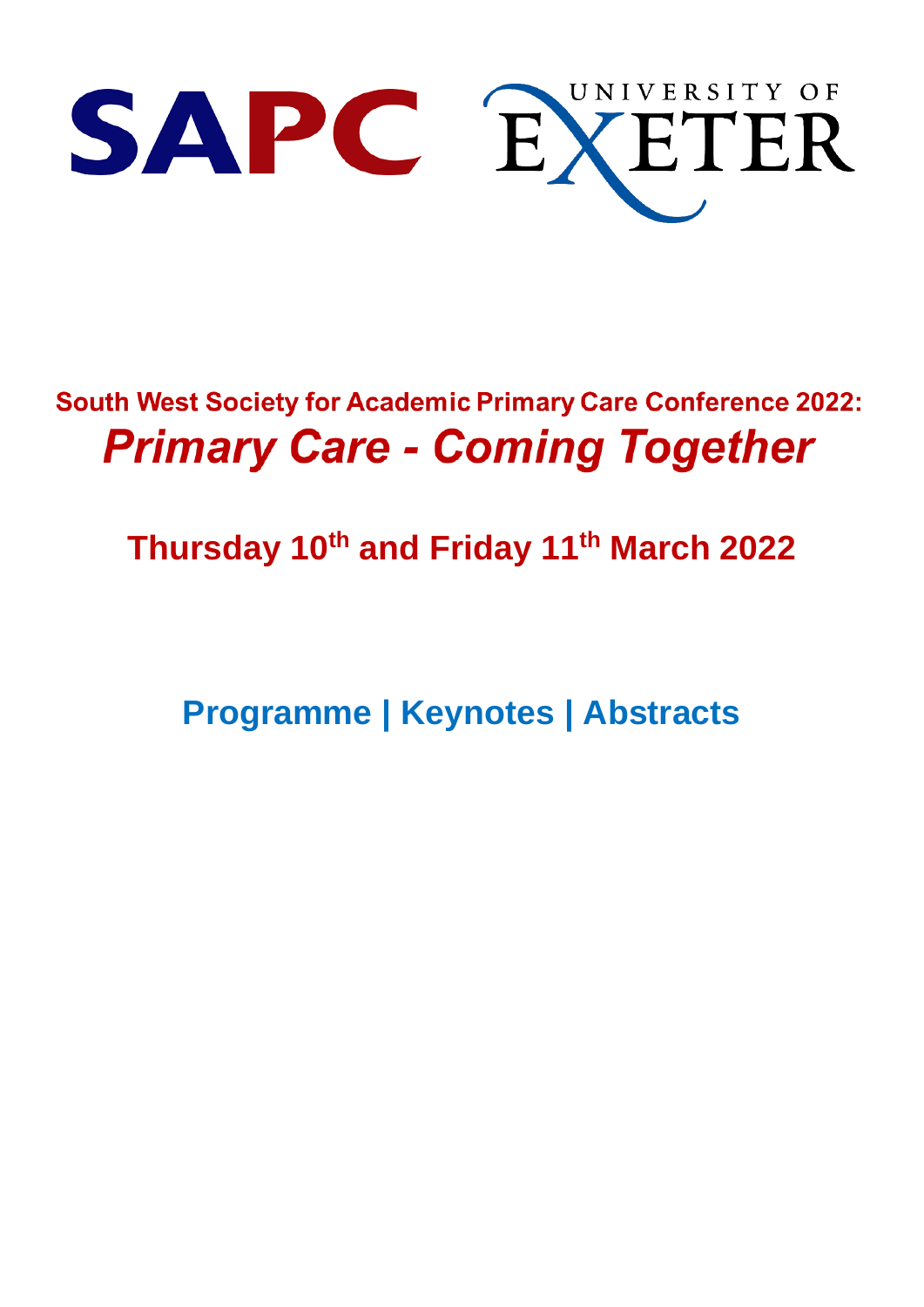## **Welcome to SW SAPC 2022**

When we came up with the theme for this year's conference, "Coming together" we were really hoping that the meeting would be one of the first events when all of us in the academic primary care community would get to meet together, in person, for the first time in a long time. However, with the twists and turns of the ongoing Covid pandemic we took the decision to move to an online platform early in the year. Whilst this might not be the meeting many of us had hoped for, it does still give an opportunity for us all to come together and share our work, catch up with colleagues old and new and learn about the fantastic research going on in the region. There are also



some of us who will be quite relieved that the conference is online and it does give us the chance to meet with some people, for whom, a face to face meeting may have been challenging for one reason or another.

Over the past two years we have all become very accustomed to conducting our day to day working lives through a computer screen, but Teams and Zoom meetings are not great for the kind of networking that you hope to do at conferences. For that reason, we have chosen to use the Spatial Chat platform. I hope you have fun with the proximity chat feature in the lobby areas which is as close to recreating the conference spirit that we could feasibly achieve without all donning virtual reality headsets.

Of course, pulling together an event like this takes a lot of work by a lot of people, whether in person or online. A conference would not be a conference without speakers, so thank you to all of you who submitted and abstract and for presenting your work, and a special thank you to our three keynote speakers. Thanks also to all the session chairs, who I am sure will keep the meeting running smoothly. Finally, a big thank you to my fellow organising committee members who have all done their bit to make this event happen. In particular, I would like to give a huge personal thank you to Chloe Thomas for all her hard work, without whom this event would not have happened.

Just as we have changed our way of work through the pandemic, the work of general practice and primary care has changed too. The digitisation of primary care has accelerated through the pandemic and there are a number of talks at the conference reflecting those changes. And as we emerge from the pandemic things are unlikely just to go back to the way they were before. All of the work presented at this conference has a part to play in shaping primary care in the future.

Gary Abel

Chair of the conference organising committee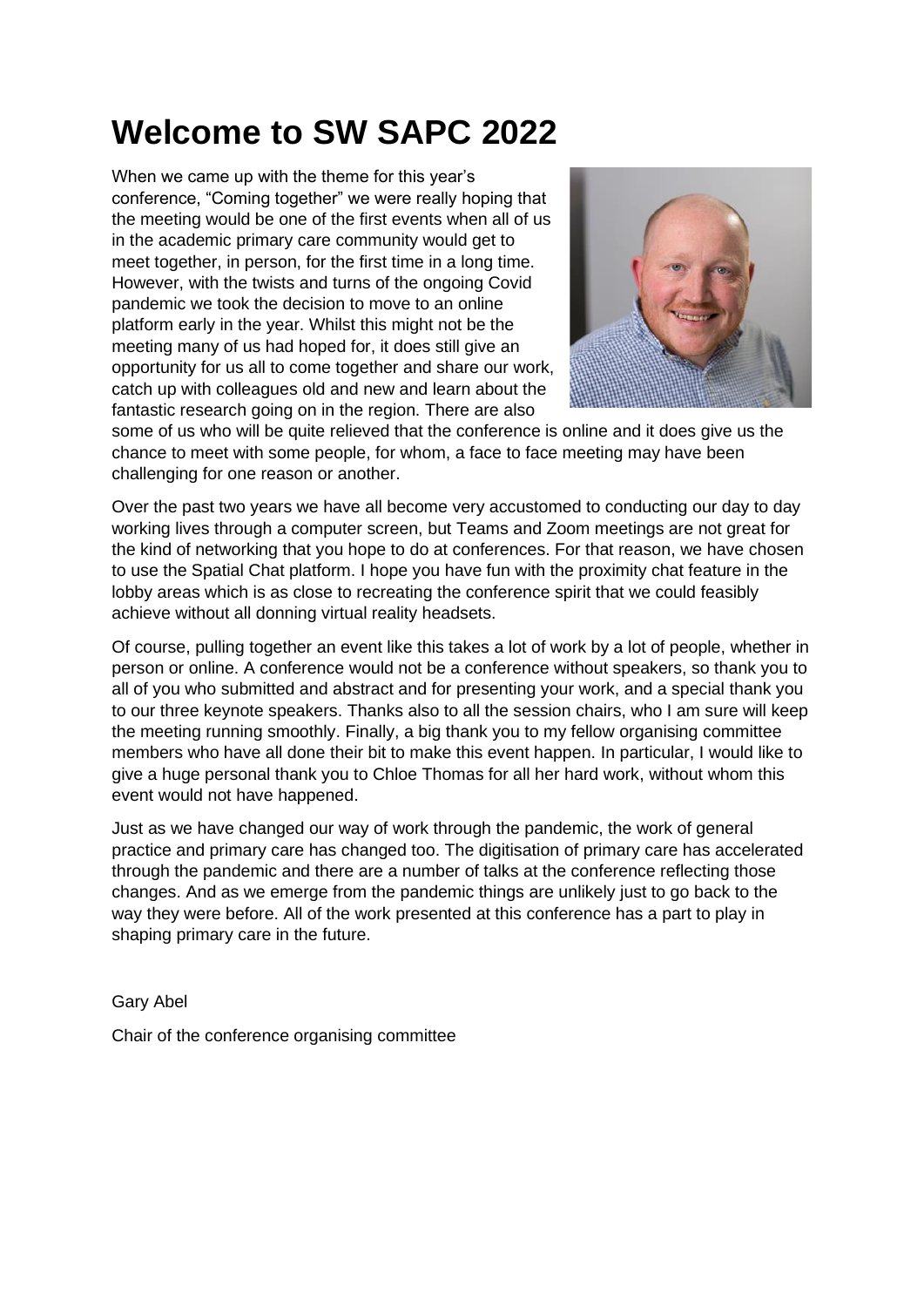## **Organising Committee Members**

Gary Abel (chair) Emily Brown Phil Evans Willie Hamilton Sinead McDonagh Sam Merriel Luke Mounce Sarah Price Chloe Thomas Bethan Treadgold Bianca Wiering

We are grateful to all those colleagues who acted as peer reviewers for the academic programme.

**Contents (Ctrl + Click to go to the page you want)**

**[Online Platform -](#page-3-0) Spatial Chat [Keynote 1: Trish Greenhalgh](#page-5-0) [Keynote 2: Ruth Garside](#page-6-0) [Keynote 3: Angela Wood](#page-7-0) [Programme](#page-8-0) [PhoCUS group meeting](#page-14-0) [Prizes](#page-15-0) [Social event -](#page-16-0) Quiz [ABSTRACTS](#page-17-0)**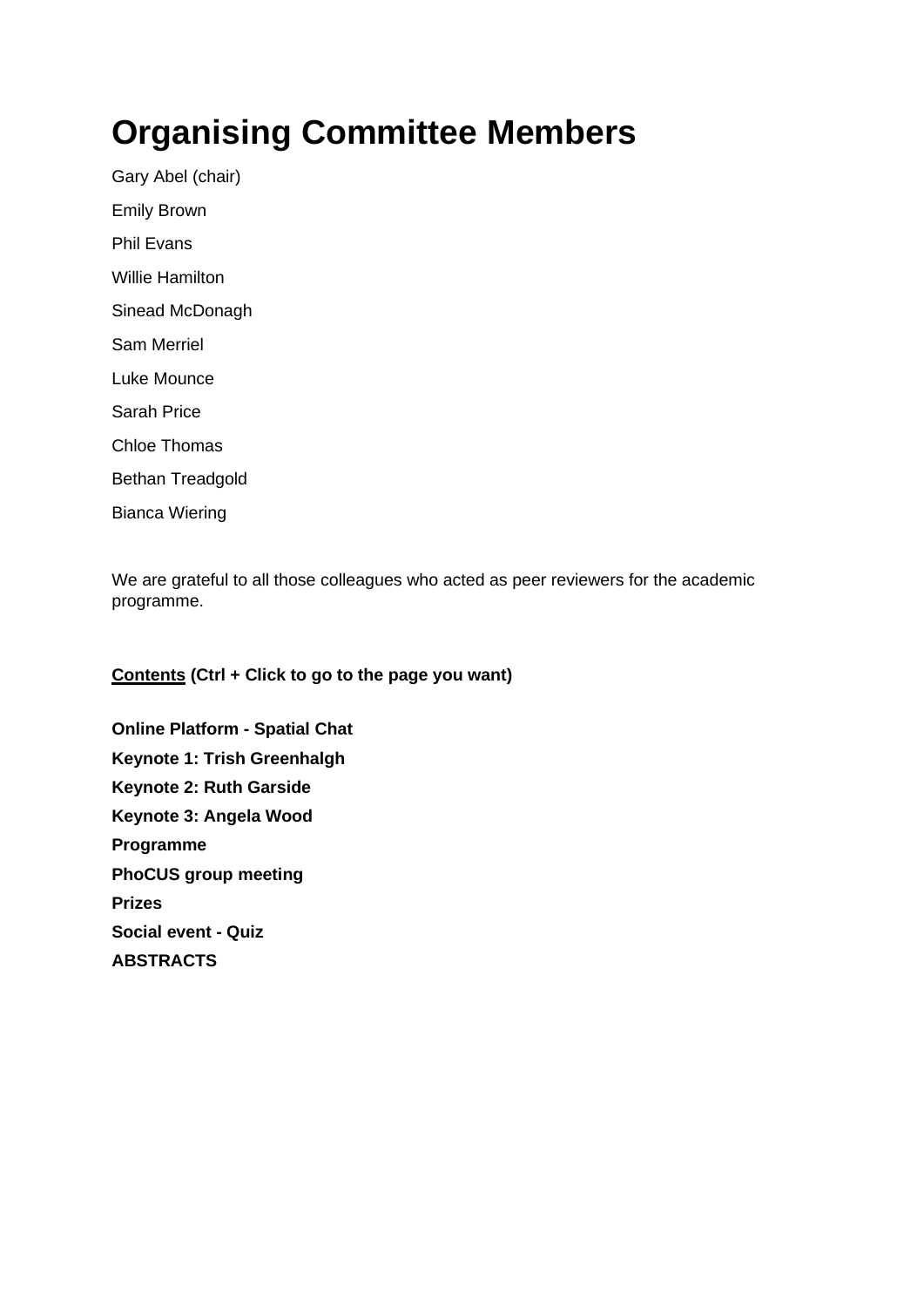## <span id="page-3-0"></span>**Online Platform - Spatial Chat**

## **This is the link to join (Google Chrome recommended):**

**<https://spatial.chat/s/SWSAPC2022?guest>**

## **ENTER YOUR NAME AND DESCRIPTION SELECT CONTINUE**



## **DO NOT ENTER YOUR EMAIL. ENTER AS A GUEST.**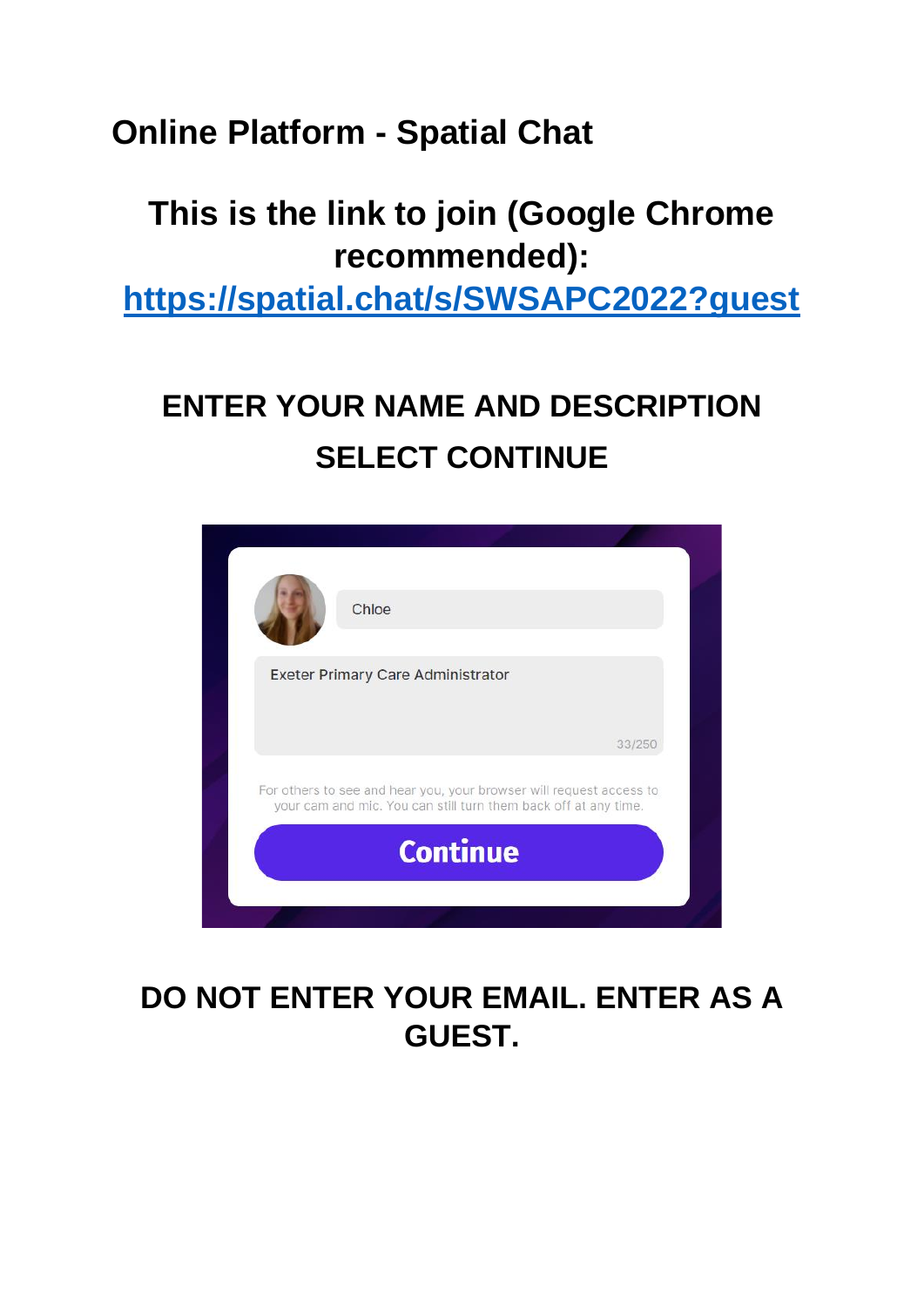

**If you registered via the Exeter Online Store, you should have received this link and instructions on how to join. If you are having an issues, email Chloe:** 

**[c.thomas6@exeter.ac.uk](mailto:c.thomas6@exeter.ac.uk)**

**Watch the [3 minute YouTube Tutorial](https://www.youtube.com/watch?v=QM_ojiCxMRY) on how to use Spatial Chat** 

**Visit [Spatial Chat for FAQs](https://help.spatial.chat/hc/en-us)**

**Cut and paste these link if those above are not working for you:**

**FAQs - <https://help.spatial.chat/hc/en-us>**

**Tutorial - [https://www.youtube.com/watch?v=QM\\_ojiCxMRY](https://www.youtube.com/watch?v=QM_ojiCxMRY)**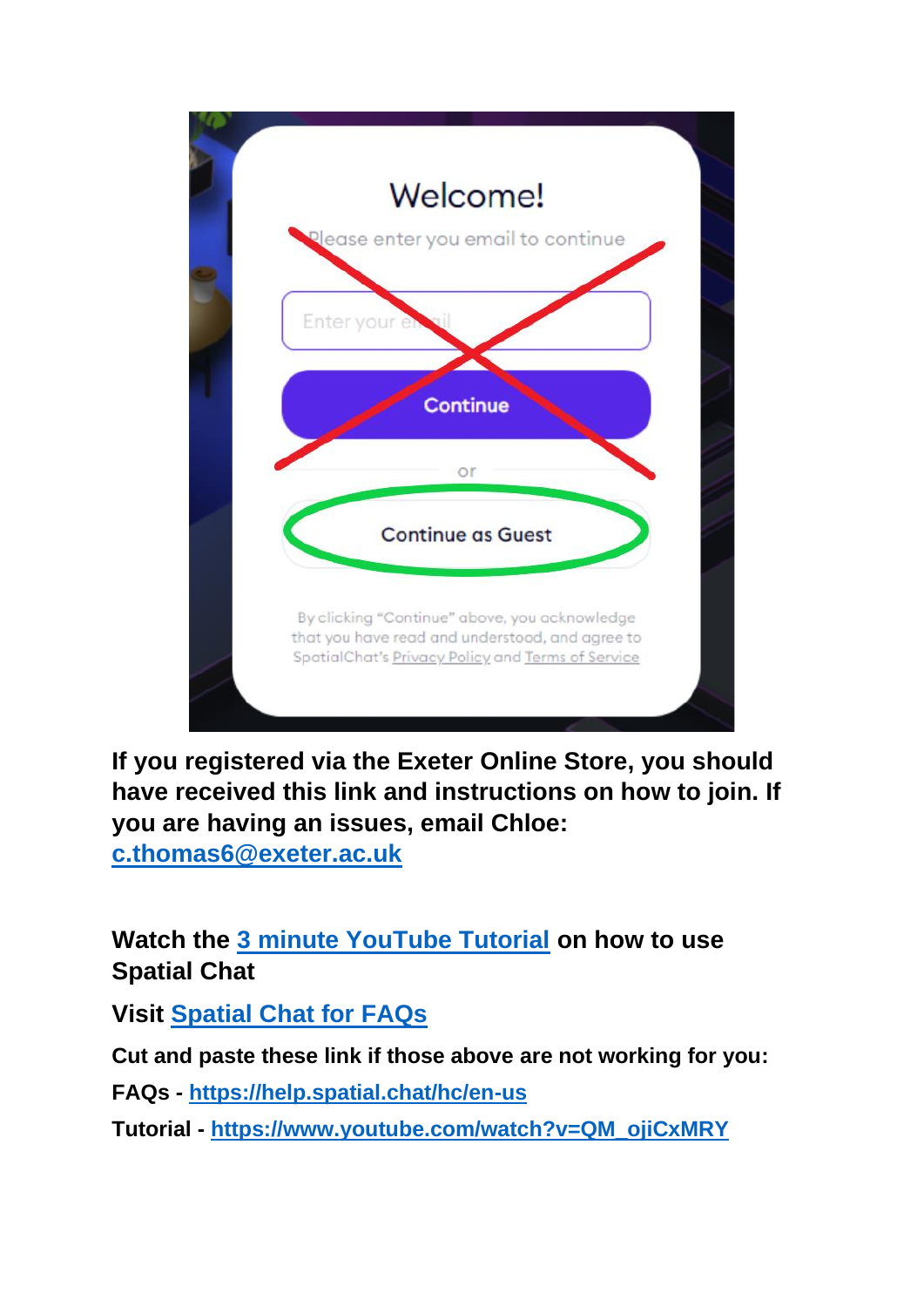## <span id="page-5-0"></span>**Keynote 1**: **Trish Greenhalgh Thursday 10th March 13:10- 13:55**

## **"Crisis policymaking: what can pragmatist philosophy teach us?"**



Trish Greenhalgh is Professor of Primary Care Health Sciences and Fellow of Green Templeton College at the University of Oxford. She studied Medical, Social and Political Sciences at Cambridge and Clinical Medicine at Oxford before training first as a diabetologist and later as an academic general practitioner. She has a doctorate in diabetes care and an MBA in Higher Education Management. She leads a programme of research at the interface between the social sciences and medicine, working across primary and secondary care.

Her work seeks to celebrate and retain the traditional and the humanistic aspects of medicine and healthcare while also embracing the exceptional opportunities of contemporary science and technology to improve health outcomes and relieve suffering. Three particular interests are the health needs and illness narratives of minority and disadvantaged groups; the introduction of technology-based innovations in healthcare; and the complex links (philosophical and empirical) between research, policy and practice. She has brought this interdisciplinary perspective to bear on the research response to the Covid-19 pandemic, looking at diverse themes including clinical assessment of the deteriorating patient by phone and video, the science and anthropology of face coverings, and policy decision-making in conditions of uncertainty.

Trish is the author of over 400 peer-reviewed publications and 16 textbooks. She was awarded the OBE for Services to Medicine by Her Majesty the Queen in 2001 and made a Fellow of the UK Academy of Medical Sciences in 2014. She is also a Fellow of the UK Royal College of Physicians, Royal College of General Practitioners, Faculty of Clinical Informatics and Faculty of Public Health.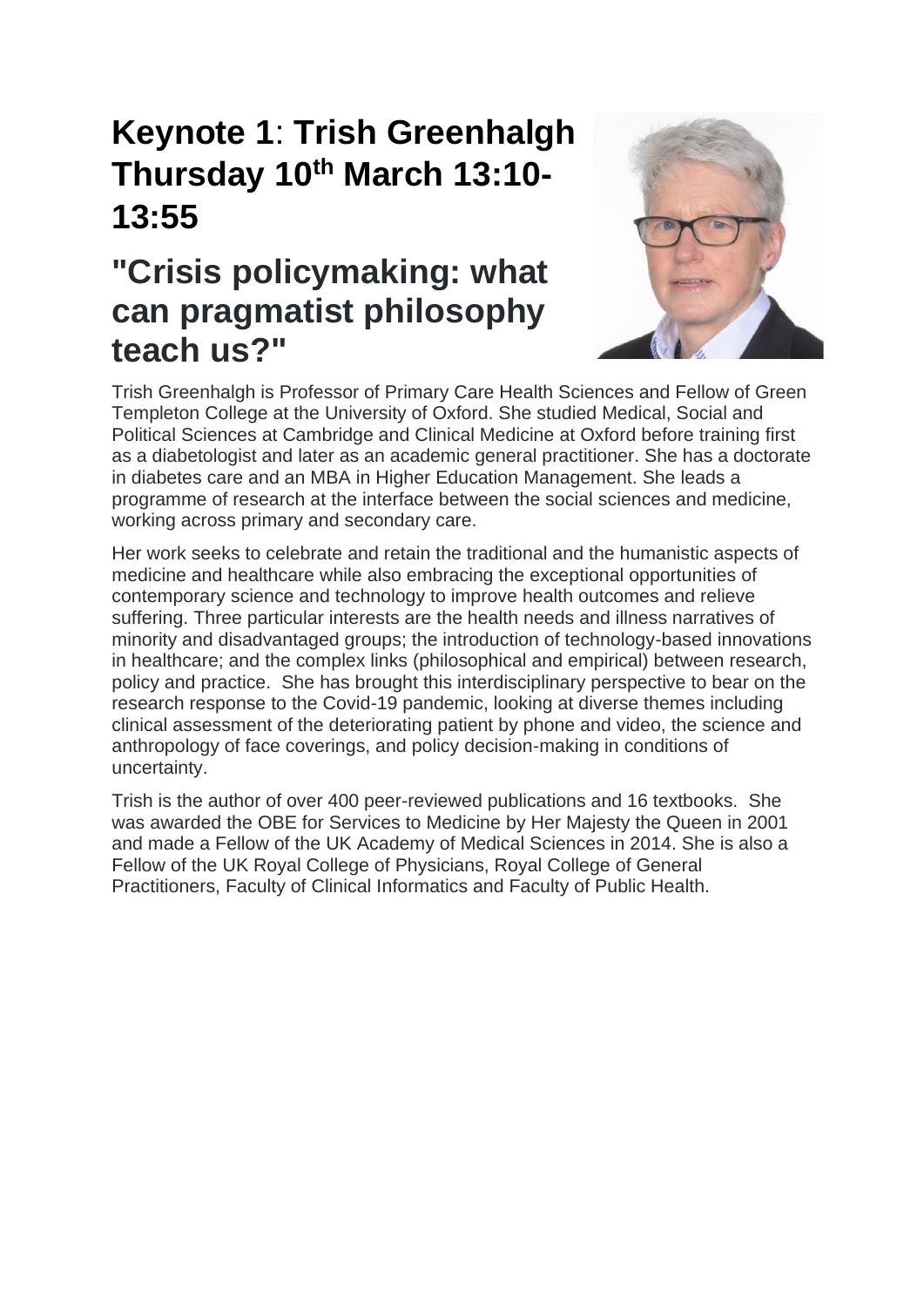## <span id="page-6-0"></span>**Keynote 2: Ruth Garside Thursday 10th March 16:30- 17:15**

## **"Nature-based social prescribing for mental health"**



Ruth is a social science researcher specialising in systematic review and evidence synthesis. She has over 15 years' experience using quantitative and qualitative research methods to investigate a range of policy relevant health, social care questions and environmental questions. Her work has informed national policy customers including the National Institute for Health and Clinical Excellence (NICE) and the Home Office. Ruth's current focus is on appraising health benefits from the environment. Recent projects have focused on nature-based social prescribing, including work for Defra, the development of a Handbook to support organisations to provide safe and effective nature based social prescribing interventions and an ongoing evaluation looking at how to scale up and embed nature-based social prescribing to support mental health.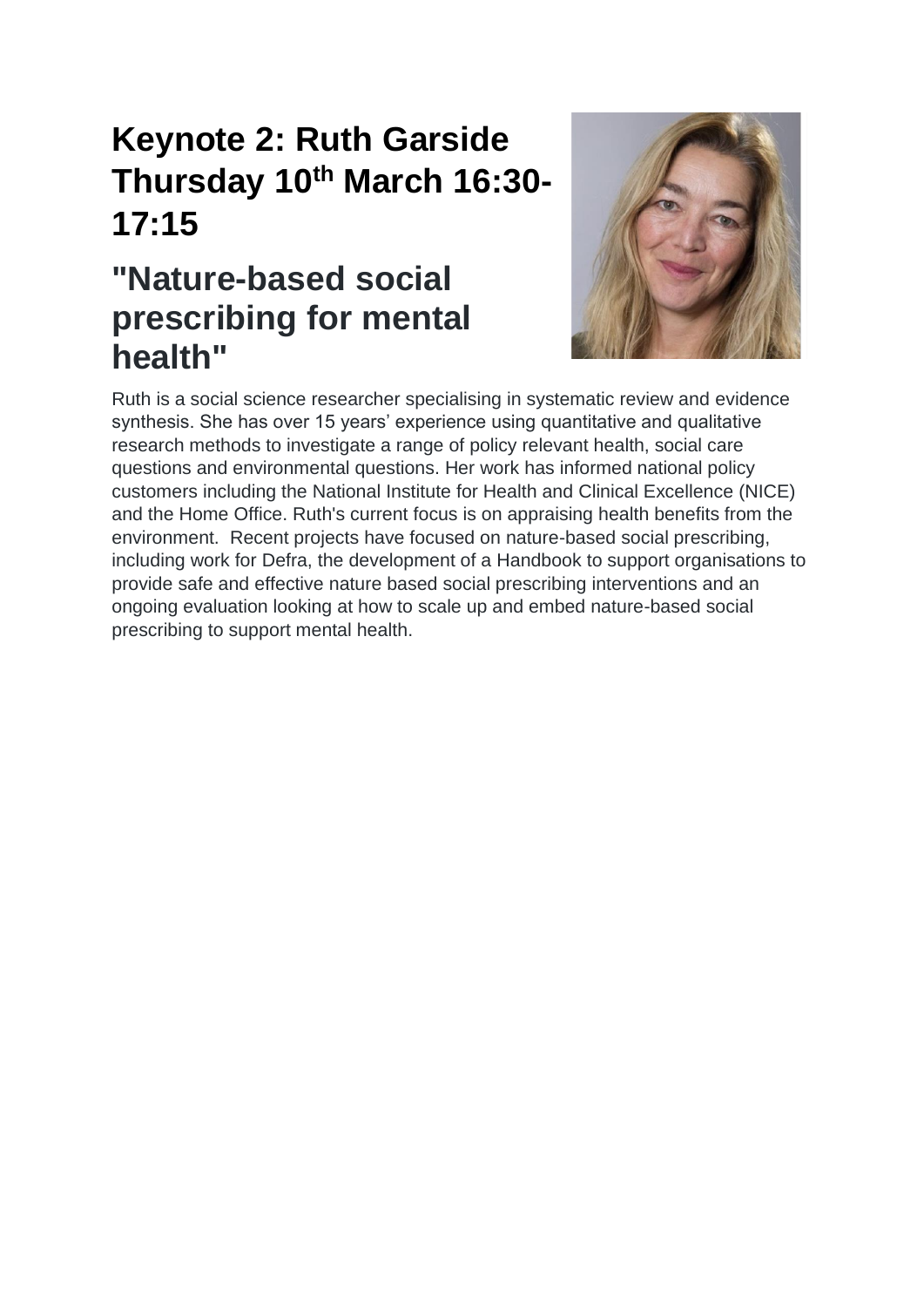## <span id="page-7-0"></span>**Keynote 3: Angela Wood Friday 11 th March 12:00- 12:45**

# **"CVD-COVID-UK: Understanding relationships between**



## **COVID-19 and cardiovascular diseases through analyses of linked, nationally collated healthcare datasets"**

Angela Wood is Professor of Health Data Science at the Department of Public Health and Primary Care, University of Cambridge. She has key leadership roles for major data-driven initiatives: she is director of Biostatistics of the BHF Cardiovascular Epidemiology Unit, Cambridge; is appointed co-Leader of the Population and Quantitative Science theme for the NIHR Cambridge Biomedical Research Centre; and serves as the co-Leader of Data-Analysis Work-packages in BigData@Heart and the BHF Data Science Centre CVD-COVID-UK Consortium.

She is the principal statistical advisor for a number of international consortia based on individual participant data including the Emerging Risk Factors Collaboration relating to cardiovascular disease and the EPIC-CVD European case-cohort study. She has led major new national training efforts in health data science and serves on the national training teams for Health Data Research UK and the Alan Turing Institute, as well as contributing to teaching and supervision of students across the Cambridge biomedical campus.

She has co-authored 100+publications, predominantly in methods and applications related to epidemiological studies. She is an expert in the statistical aspects of missing data, risk prediction, longitudinal data and joint modelling, measurement error, meta-analysis, and Mendelian randomisation. She has received methodological grants from the MRC, British Heart Foundation and Alan Turing Institute and has been a key biostatistical co-investigator in major grants awarded by the British Heart Foundation, MRC, NIHR and EU FP7.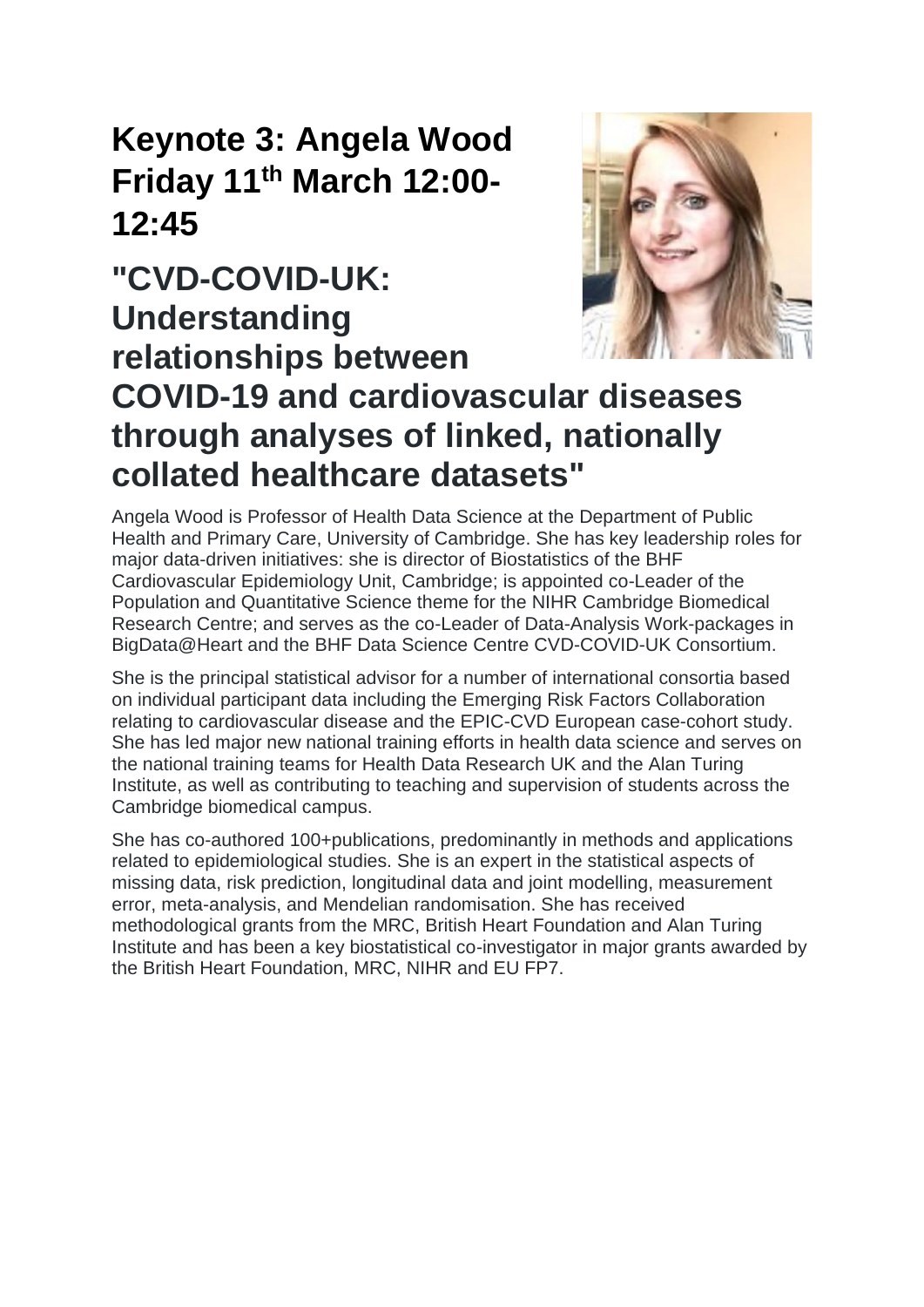## <span id="page-8-0"></span>**Programme**

| <b>SW SAPC 2022 Outline Programme</b> |                |                                                            |  |  |  |
|---------------------------------------|----------------|------------------------------------------------------------|--|--|--|
| Day 1<br>Thurs 10 <sup>th</sup>       | 11:00-12:00    | <b>PhoCUS Group Meeting</b>                                |  |  |  |
| <b>March</b><br>2022                  | 13:00-13:10    | Welcome to SW SAPC 2022- Gary Abel                         |  |  |  |
|                                       | 13:10-13:55    | Keynote 1 - Trish Greenhalgh<br><b>Chair: Richard Neal</b> |  |  |  |
|                                       | 14:00-15:00    | <b>Session 1 Parallel talks</b>                            |  |  |  |
|                                       | 15:00-15:30    | <b>Break &amp; Networking</b>                              |  |  |  |
|                                       | 15:30-16:30    | <b>Session 2 Parallel talks</b>                            |  |  |  |
|                                       | 16:30-17:15    | Keynote 2 - Ruth Garside<br>Chair: John Campbell           |  |  |  |
| Day 2<br>Friday 11th                  | $9:00 - 9:10$  | Welcome to day 2 - Gary Abel                               |  |  |  |
| <b>March</b><br>2022                  | $9:15 - 10:30$ | <b>Session 3 Parallel talks</b>                            |  |  |  |
|                                       | 10:30-11:00    | <b>Break &amp; Networking</b>                              |  |  |  |
|                                       | 11:00-12:00    | <b>Session 4 Parallel talks</b>                            |  |  |  |
|                                       | 12:00-12:45    | Keynote 3 - Angela Wood<br><b>Chair: Willie Hamilton</b>   |  |  |  |
|                                       | 12:45-13:00    | Closing & prize giving – Gary Abel                         |  |  |  |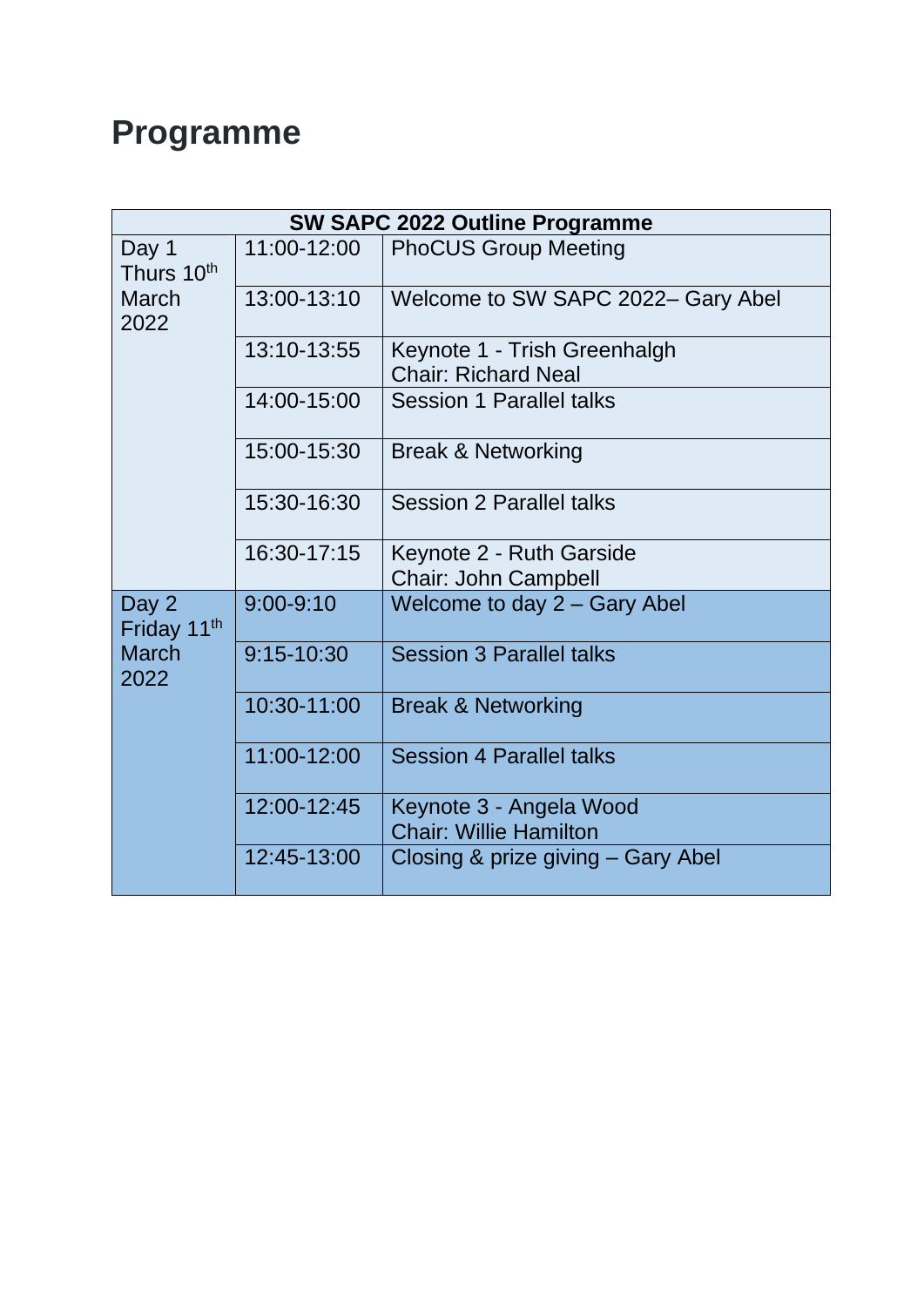| Session 1,                  | Room 1: COVID                                                                                                                                                                                                                     | <b>Room 2: Prescribing</b>                                                                                                                                                                                                              | Room 3: Models of working                                                                                                                                                                                                                                                    | <b>Room 4: Miscellaneous</b>                                                                                                                                       |
|-----------------------------|-----------------------------------------------------------------------------------------------------------------------------------------------------------------------------------------------------------------------------------|-----------------------------------------------------------------------------------------------------------------------------------------------------------------------------------------------------------------------------------------|------------------------------------------------------------------------------------------------------------------------------------------------------------------------------------------------------------------------------------------------------------------------------|--------------------------------------------------------------------------------------------------------------------------------------------------------------------|
| $10^{\text{th}}$            | <b>Chair: Beth Stuart &amp; Sarah Price</b>                                                                                                                                                                                       | <b>Chair: James Sheppard &amp; Sinead</b>                                                                                                                                                                                               | <b>Chair: Gary Abel</b>                                                                                                                                                                                                                                                      | <b>Chair: Fiona Warren</b>                                                                                                                                         |
| 14:00-15:00                 |                                                                                                                                                                                                                                   | <b>McDonagh</b>                                                                                                                                                                                                                         |                                                                                                                                                                                                                                                                              |                                                                                                                                                                    |
| Long talk 1<br>14:00-14:15  | Zoe Doran & Joseph Coombes<br>Application of feasibility lessons during<br>Covid-19 within an evaluation of a<br>primary care based system of dementia<br>care in the form of a specially trained<br>dementia support worker      | <b>Peter Tammes</b><br>The association of continuity of primary<br>care with initiating prescribing and<br>treatment adherence for cardiovascular<br>medication: a cohort study among<br>patients in England                            | Joanne Clarke<br>Establishing a baseline of learning &<br>development of pharmacy professionals<br>in general practice within Bristol, North<br>Somerset and South Gloucestershire<br>(BNSSG).                                                                               | Pamela Smith & Dr Gwenllian Moody<br>Feasibility of a Targeted Intensive<br>Community-based campaign To<br>Optimise Cancer awareness (TIC-TOC)                     |
| Long talk 2<br>14:15-14:30  | Ishrat Islam<br>Development of a core outcome set for<br>the evaluation of interventions<br>preventing COVID-19 in care homes<br>(COS-COVID-PCARE Study)                                                                          | George Trilloe<br>The association of multimorbidity and<br>polypharmacy with symptom severity<br>and number of urodynamic diagnoses in<br>men presenting with lower urinary tract<br>symptoms in primary care: cross<br>sectional study | Judit Konya<br>The role of Pharmacists in primary care<br>in the care of patients with diabetes $-$ a<br>narrative review of studies in the United<br>Kingdom                                                                                                                | Sara McKelvie<br>Team Decisions to manage Clinical<br>Uncertainty                                                                                                  |
| Long talk 3<br>14:30-14:45  | <b>Philip Turner</b><br>Rapid community point-of-care testing<br>for COVID-19 (RAPTOR-C19): diagnostic<br>performance of two rapid antigen<br>detection tests for SARS-CoV-2 in<br>symptomatic patients in community<br>settings. | Julian Treadwell<br>General Practitioners' use and<br>understanding of the quantitative<br>benefits and harms of treatments for<br>common long-term conditions: a<br>qualitative interview study.                                       | Georgette Eaton<br>Understanding the role of paramedics in<br>primary care                                                                                                                                                                                                   | Alun Surgey<br>ThinkCancer! Results from a phase 2<br>randomised controlled feasibility trial                                                                      |
| Short talk 1<br>14:45-14:50 | Harleen Kooner<br>Infection control behaviours to reduce<br>transmission of COVID-19 within<br>households: a retrospective survey                                                                                                 | Julian Treadwell<br>General Practitioners' understanding of<br>the benefits and harms of treatments<br>for long-term conditions: an online<br>survey.                                                                                   | Jane R Smith<br>Exploring a whole-practice approach to<br>improving management of at-risk<br>asthma patients: a mixed-methods<br>process evaluation of the At-Risk<br>Registers Integrated into primary care to<br>Stop Asthma crises in the UK (ARRISA-<br>UK) intervention | Kiana K Collins<br>Adequacy of clinical guideline<br>recommendations for patients with low-<br>risk cancer managed with monitoring:<br>Systematic review<br>1DP    |
| Short talk 2<br>14:50-14:55 | Alisha Giby<br>Long Covid symptom clusters and risk<br>factors: an online questionnaire study                                                                                                                                     | Nana Yaa Amakye & Jonathan Chan<br>Emollient prescribing formularies and<br>guidelines in England, 2021: cross<br>sectional study                                                                                                       | Mark Kingston<br>Paramedics in Primary Care:<br>Implementation matters                                                                                                                                                                                                       | Judit Konya<br>Early cancer diagnosis - can outcomes in<br>deprived areas be improved by involving<br>community pharmacists?                                       |
| Short talk 3<br>14:55-15:00 |                                                                                                                                                                                                                                   | Aleksandra Borek<br>The role and contribution of a<br>behavioural approach to qualitative<br>research on antimicrobial stewardship in<br>primary care                                                                                   | Vanashree Sexton<br>Telephone based digital triage in urgent<br>care provision: A routine data analysis of<br>patients' service use and patterns of<br>triage advice                                                                                                         | Melissa Barlow<br>Exploring differences in the distribution<br>of results of selected blood tests for<br>adults of different ethnic groups: a<br>systematic review |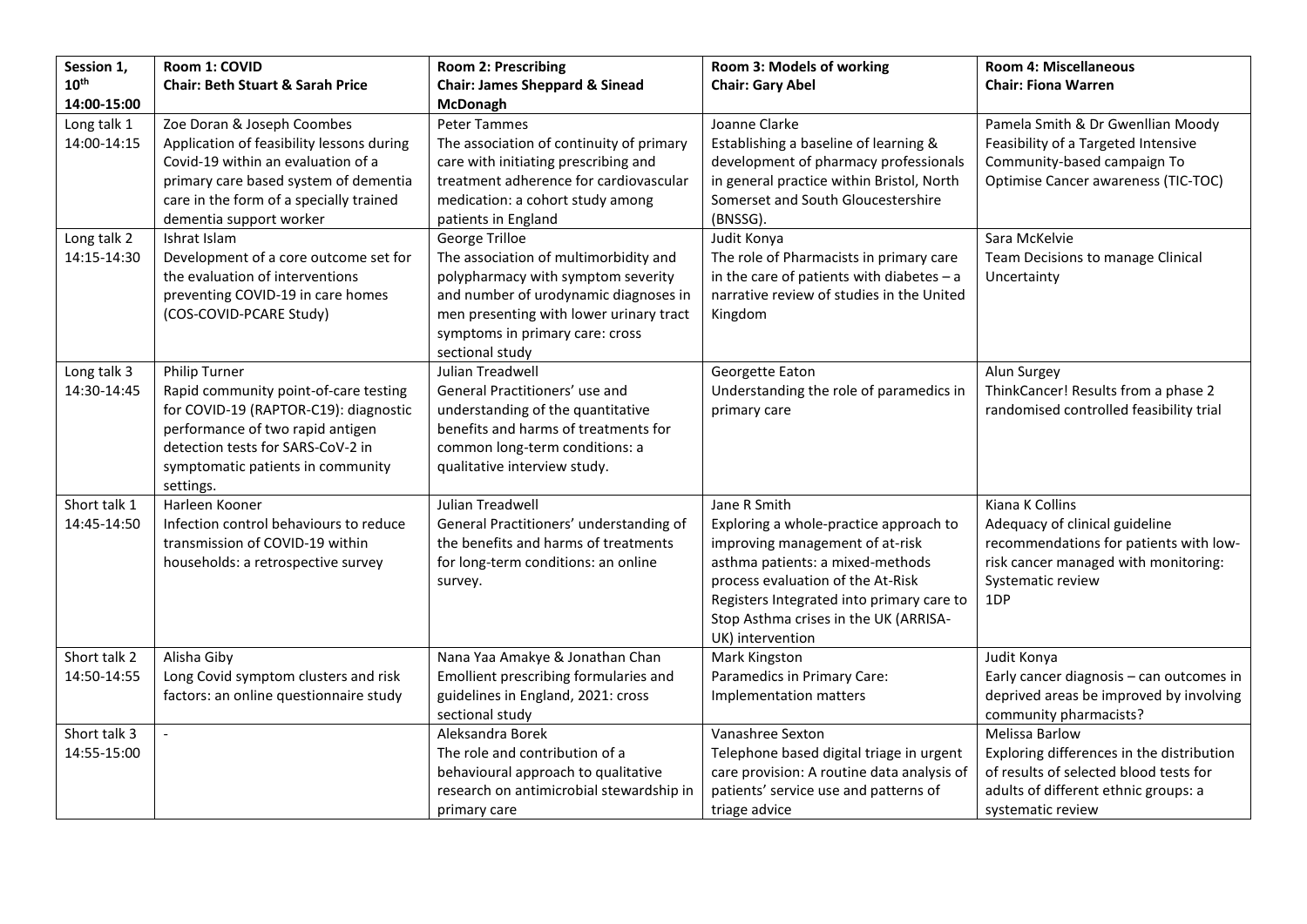| Session 2,                  | Room 1: Infection                                                                                                                                                                                                                                                       | Room 2: Women's health                                                                                                                                                                                              | Room 3: Workforce                                                                                                                                                                                                | Room 4: Miscellaneous                                                                                                                                                         |
|-----------------------------|-------------------------------------------------------------------------------------------------------------------------------------------------------------------------------------------------------------------------------------------------------------------------|---------------------------------------------------------------------------------------------------------------------------------------------------------------------------------------------------------------------|------------------------------------------------------------------------------------------------------------------------------------------------------------------------------------------------------------------|-------------------------------------------------------------------------------------------------------------------------------------------------------------------------------|
| 10th<br>15:30-16:30         | <b>Chairs: Emily Brown &amp; Richard Neal</b>                                                                                                                                                                                                                           | <b>Chair: Emma Pitchforth</b>                                                                                                                                                                                       | <b>Chair: Chris Salisbury &amp; Sinead</b><br><b>McDonagh</b>                                                                                                                                                    | <b>Chair: Rupert Payne &amp; Sarah Price</b>                                                                                                                                  |
| Long talk 1<br>15:30-15:45  | <b>Matthew Ridd</b><br>Amitriptyline for the prevention of post-<br>herpetic neuralgia (ATHENA): study<br>protocol                                                                                                                                                      | Immaculate Ajok Okello<br>Barriers and enablers for implementing<br>maternal and perinatal death<br>surveillance and response in low- and<br>middle-income countries: a systematic<br>review of qualitative studies | <b>Bethan Treadgold</b><br>Informing the revision of Clinical<br>Excellence Awards (INCEA): qualitative<br>interviews with current assessors and<br>other key stakeholders on defining and<br>scoring excellence | Abigail Moore<br>Recognition and management of acute<br>functional decline in older people living<br>in care homes: a qualitative interview<br>study with care home staff     |
| Long talk 2<br>15:45-16:00  | Christopher Wilcox<br>The BLIS study: protocol for a<br>randomised feasibility study assessing<br>compliance, acceptability and<br>colonisation with different dosing<br>regimens of the probiotic supplement<br>Streptococcus salivarius K12 (Bactoblis®)<br>in adults | Sharon Dixon<br>PRECODE: Primary care response to<br>domestic violence and abuse in the<br>Covid-19 pandemic                                                                                                        | Rosina Cross<br>Recruitment and retention of staff in<br>rural dispensing practice                                                                                                                               | Samuel Dalton<br>The effectiveness of vaccinations for<br>prevention of acute respiratory<br>infections in care homes: a systematic<br>review of randomised controlled trials |
| Long talk 3<br>16:00-16:15  | Efi Mantzourani<br>What is the value of routine point-of-<br>care tests to detect Strep A infections as<br>part of a Sore Throat Test and Treat<br>service in community pharmacy?<br>Comparing two service delivery models.                                             | Elizabeth Emsley<br>The transition to remote domestic<br>violence training during the COVID-19<br>pandemic: lessons from primary care                                                                               |                                                                                                                                                                                                                  |                                                                                                                                                                               |
| Short talk 1<br>16:15-16:20 | Elizabeth Lovegrove<br>Low-dose amitriptyline for the<br>prevention of post-herpetic neuralgia<br>(ATHENA): a Study Within A Trial<br>(SWAT).                                                                                                                           | Iwan Jones<br>Exploring symptoms in uncomplicated<br>female urinary tract infection and their<br>relationship to bacterial infection and<br>age                                                                     | Tanuka Palit<br>A qualitative study to explore the<br>relationships between multidisciplinary<br>team members who provide community<br>palliative and end of life care.                                          | <b>Richard Stevens</b><br>Primary healthcare evaluation in big<br>data bases: opportunities for<br>interrupted time series analysis                                           |
| Short talk 2<br>16:20-16:25 | Aleksandra Borek<br>Stopping antibiotics when you feel<br>better: exploring views of clinicians and<br>patients in using antibiotics differently<br>in general practice                                                                                                 | Sharon Dixon<br>The EMPOWER project: Exploring &<br>Mapping PriOrities for Women's health<br>technology, Equipment, kit, devices, and<br>pRoducts                                                                   | Gary Abel<br>Informing the revision of Clinical<br>Excellence Awards (INCEA): An online<br>Delphi process to establish consensus<br>around principle for a new scoring<br>system.                                | Yousaf U<br>The Effectiveness of Interventions to<br>Reduce the Transmission of Acute<br>Respiratory Infections in Care Homes: A<br><b>Systematic Review</b>                  |
| Short talk 3<br>16:25-16:30 | George Edwards<br>What is the diagnostic accuracy of novel<br>urine biomarkers for urinary tract<br>infection?                                                                                                                                                          |                                                                                                                                                                                                                     | Elizabeth Emsley/ Joshua Smith<br>Understanding the policy landscape of<br>trauma-informed approach in the UK: a<br>qualitative study with HCPs                                                                  | Melanie Gruben - UNCONFIRMED<br>Lean on Me: proposing a model of<br>stress-reduction for caregivers of mental<br>illness through online support groups                        |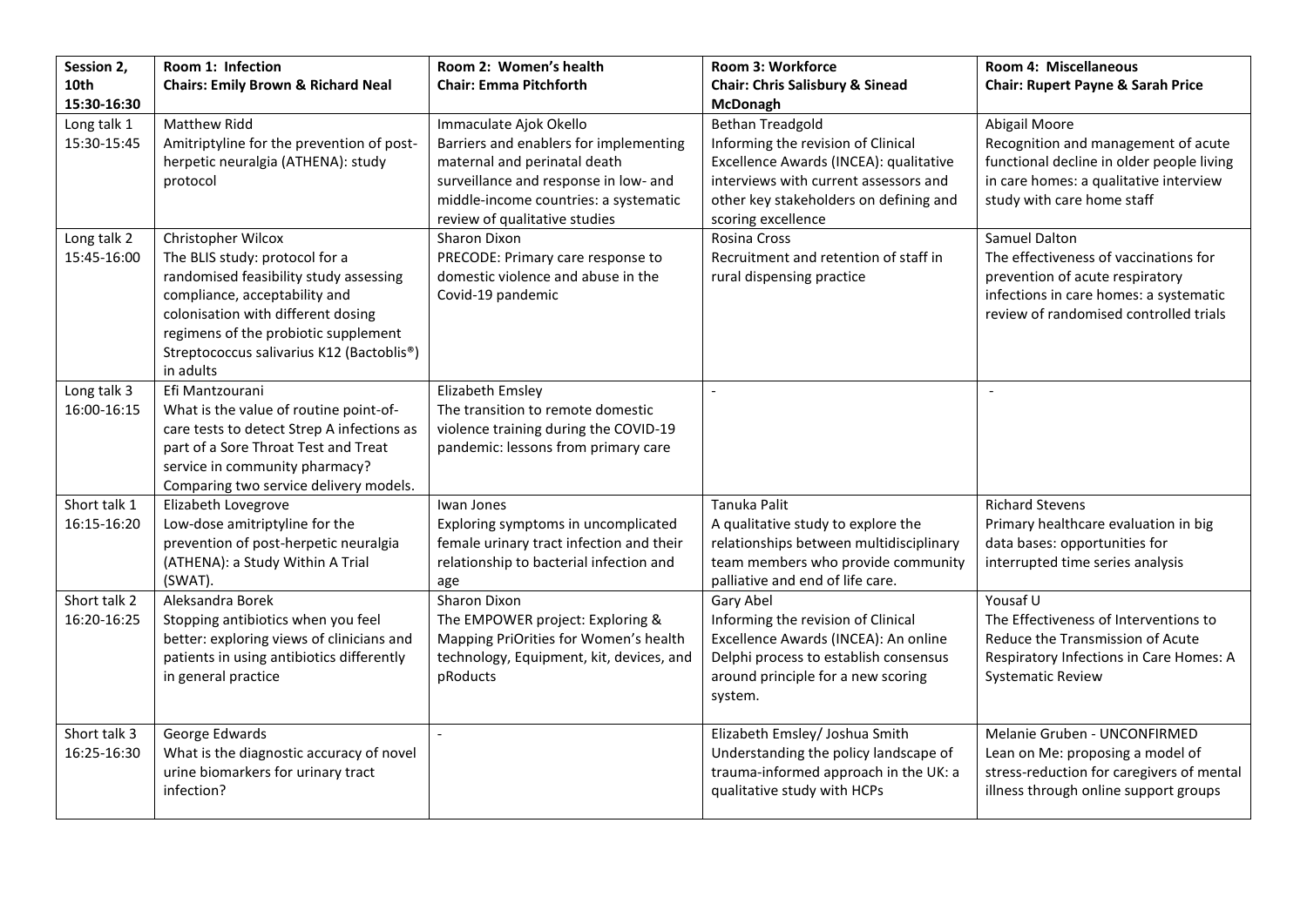| Session 3,       | Room 1: Children                                 | Room 2: Cancer                             | Room 3: Mental health                          | Room 4: Research conduct                      |
|------------------|--------------------------------------------------|--------------------------------------------|------------------------------------------------|-----------------------------------------------|
| 11 <sup>th</sup> | <b>Chairs: Bethan Treadgold &amp; Jane Smith</b> | <b>Chair: Willie Hamilton</b>              | <b>Chairs: Jeff Lambert &amp; Fiona Warren</b> | <b>Chairs: Rosina Cross &amp; Luke Mounce</b> |
| 9:15-10:30       |                                                  |                                            |                                                |                                               |
| Long talk 1      | <b>Ruth Mears</b>                                | Sarah Bailey                               | Debra Richards                                 | Penny Seume                                   |
| 9:15-9:30        | A cross-sectional survey of child weight         | Applying a genetic risk score for          | Effectiveness of a primary care based          | A more efficient approach to                  |
|                  | management service provision by acute            | prostate cancer to men in the UK           | collaborative care model to improve            | randomised controlled trials in primary       |
|                  | NHS trusts across England in 2020                | Biobank consulting their general           | quality of life in people with severe          | care using routinely collected practice-      |
|                  |                                                  | practitioner with symptoms of possible     | mental illness: the PARTNERS2 cluster          | level data                                    |
|                  |                                                  | prostate cancer                            | randomised controlled trial                    |                                               |
| Long talk 2      | Paul Little                                      | <b>Tanimola Martins</b>                    | Charley Hobson-Merrett & Ben Jones             | Shakira Milton                                |
| 9:30-9:45        | Antibiotics for lower Respiratory Tract          | Ethnic inequalities in routes to diagnosis | Effectiveness of collaborative care            | Running a trial remotely. An RCT of a         |
|                  | Infection in Children presenting in              | of cancer: a population-based UK cohort    | approaches for people with severe              | decision aid to support informed choices      |
|                  | Primary Care (ARTIC PC): a randomised            | study                                      | mental illness: A Cochrane systematic          | about taking aspirin to prevent               |
|                  | placebo controlled trial                         |                                            | review                                         | colorectal cancer and other chronic           |
|                  |                                                  |                                            |                                                | diseases: teletrial design and                |
|                  |                                                  |                                            |                                                | recruitment during COVID-19                   |
| Long talk 3      | Jonathan Chan                                    | <b>Bianca Wiering</b>                      | Amelia Talbot                                  | <b>Helen Baxter</b>                           |
| 9:45-10:00       | Do weather changes affect eczema in a            | Exploring the impact of comorbidities on   | <b>Experiences of Treatment-Resistant</b>      | Techniques and mechanisms used for            |
|                  | UK cohort of children with eczema?               | cancer stage at diagnosis and 30 day       | Mental Health Conditions in Primary            | knowledge sharing in healthcare: a            |
|                  |                                                  | mortality; a retrospective cohort study    | Care: A Systematic Review and Thematic         | restricted systematic review of               |
|                  |                                                  |                                            | Synthesis                                      | published NIHR funded research.               |
| Long talk 4      | Samantha Hornsey                                 | Melissa Barlow                             | Rachel Dewar-Haggart                           | Tanvi Rai                                     |
| 10:00-10:15      | Management of paediatric chronic                 | Platelet count and thrombocytosis          | Exploring beliefs, attitudes, and              | What could help shift research activity       |
|                  | insomnia: a mixed-methods study of UK            | occurrence in pre-diagnostic lung cancer   | behavioural intentions towards long-           | to the areas with the highest disease         |
|                  | primary care practitioners. Exploring            | patients                                   | term antidepressant use in the                 | prevalence? A qualitative study               |
|                  | their views, knowledge and current               |                                            | management of people with depression:          | exploring how NIHR funded Chief               |
|                  | practice.                                        |                                            | a mixed-methods study                          | Investigators select trial sites in multi-    |
|                  |                                                  |                                            |                                                | site RCTs.                                    |
| Short talk 1     | Simon Hall                                       | Liz Down                                   | Lauren Bridewell                               | David Shotter                                 |
| 10:15-10:20      | A Cleft In Time                                  | Comparison of blood test outcomes for      | <b>Patient Reported Outcome Measures</b>       | A robust process for generating               |
|                  |                                                  | cancer diagnosis in different ethnic       | For Monitoring Primary Care Patients           | SNOMED-CT codelists                           |
|                  |                                                  | groups - the EPIC study                    | With Depression: A Qualitative Study           |                                               |
| Short talk 2     | Fiona Wood                                       | David Shotter                              | Charley Hobson-Merrett                         | Noreen Hopewell-Kelly & Natalia V             |
| 10:20-10:25      | What matters to families about the               | Deriving alternative explanations for      | Prevalence, impact, & management of            | Lewis                                         |
|                  | healthcare of preterm or low birth               | features of cancer                         | fatigue & sedation related side effects of     | Coming together to make research: a           |
|                  | weight babies: A qualitative evidence            |                                            | antipsychotics in mental health patients       | case study of the impact of involvement       |
|                  | synthesis                                        |                                            | living in the community: a systematic          | in research on people with lived              |
|                  |                                                  |                                            | scoping review                                 | experience of domestic abuse                  |
| Short talk 3     | Anna Gilbertson                                  | Pui San Tan                                | Jemima Cooper                                  |                                               |
| 10:25-10:30      | Which type of emollient? The                     | Temporality of body mass index, blood      | Understanding healthcare professionals'        |                                               |
|                  | development of an aid to share decision          | tests, comorbidities, and medication use   | physical activity promotion behaviours         |                                               |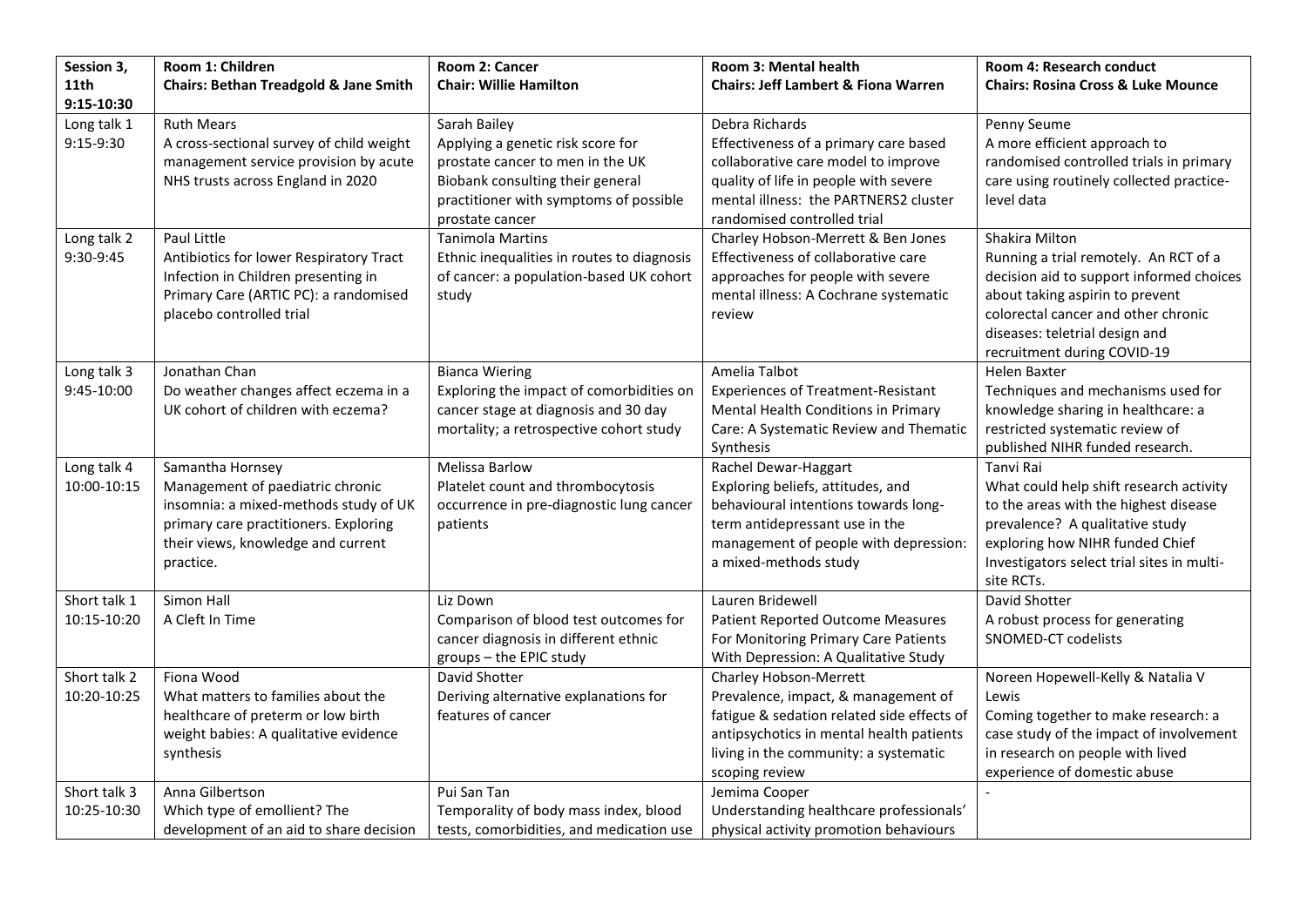| I making in primary care for children with $\perp$ | l as early markers for pancreatic ductal | when treating individuals with           |  |
|----------------------------------------------------|------------------------------------------|------------------------------------------|--|
| atopic eczema.                                     | adenocarcinoma (PDAC): a nested case-    | depression in primary care: a systematic |  |
|                                                    | control study                            | review                                   |  |

| Session 4, 11 <sup>th</sup><br>11:00-12:00 | <b>Room 1: Access</b><br><b>Chairs: Helen Atherton &amp; Gary Abel</b>                                                                                         | Room 2: Communication/consultation<br><b>Chair: John Campbell</b>                                                                                                                                                                  | Room 3: Chronic disease<br><b>Chair: Sam Merriel</b>                                                                                                                                                           | <b>Room 4: Miscellaneous</b><br><b>Chair: Phil Evans</b>                                                                                                                                                                                                                      |
|--------------------------------------------|----------------------------------------------------------------------------------------------------------------------------------------------------------------|------------------------------------------------------------------------------------------------------------------------------------------------------------------------------------------------------------------------------------|----------------------------------------------------------------------------------------------------------------------------------------------------------------------------------------------------------------|-------------------------------------------------------------------------------------------------------------------------------------------------------------------------------------------------------------------------------------------------------------------------------|
| Long talk 1<br>11:00-11:15                 | Jeffrey Lambert<br>Facilitating access to online NHS<br>primary care services - current<br>experience and future potential (Di-<br>Facto): The Practice Survey | Jessica Watson<br>'I guess I'll wait to hear': a qualitative<br>study of systems for communicating<br>blood test results                                                                                                           | Alyson L Huntley/Lorna J Duncan<br>Self-management strategies for people<br>with heart failure-related fatigue: a<br>systematic review.                                                                        | Janice Hoang<br>Exploring stakeholders' perceptions of<br>education and training pathways for<br>GPs: an international qualitative study                                                                                                                                      |
| Long talk 2<br>11:15-11:30                 | <b>Helen Atherton</b><br>Facilitating access to online NHS<br>primary care services a focussed<br>ethnography                                                  | Lucy Pocock<br>Communication of poor prognosis<br>between secondary and primary care: a<br>systematic review with narrative<br>synthesis                                                                                           | James Sheppard<br>The association between<br>antihypertensive treatment and serious<br>adverse events by age and frailty: an<br>observational cohort study of 3.8 million<br>patients followed up for 10 years | Charley Hobson-Merrett<br>Realist process evaluation of the<br>PARTNERS collaborative care<br>intervention for people with diagnoses<br>of severe mental illness                                                                                                              |
| Long talk 3<br>11:30-11:45                 | <b>Ross Watkins</b><br>The weighting game: what online<br>forums reveal about the patient<br>experience of accessing weight<br>management services             | <b>Claire Friedemann Smith</b><br>Optimising GPs' communication of<br>advice to facilitate patients' self-care<br>and prompt follow-up when the<br>diagnosis is uncertain: A realist review of<br>'safety-netting' in primary care | Ian Porter<br>The International Survey of People<br>Living with Chronic Conditions (PaRIS<br>survey): development of the patient<br>questionnaire                                                              | Tom Thompson<br>The influence of socioeconomic status<br>on engagement and response to a<br>behavioural intervention to support<br>people wishing to reduce but not quit<br>smoking and increase physical activity<br>(The TARS trial)                                        |
| Short talk 1<br>11:45-11:50                | <b>Rachel Winder</b><br>Di-Facto: Supporting access to online<br>services in general practices - the<br>patients' perspective                                  | Molly Dineen<br>Family history recording in UK general<br>practice: The IIFeLONG study                                                                                                                                             | Helen Ashdown<br>Measuring blood eosinophil counts of<br>patients with COPD in primary care<br>using near-patient testing                                                                                      | Julian Elston & Todd Chenore<br>Implementing Population Health<br>Management programme in Devon to<br>support primary care and Local Care<br>Partnerships to delivery more person-<br>centred services and address health<br>inequalities? A Researcher in Residence<br>study |
| Short talk 2<br>11:50-11:55                | Victoria Bak<br>Facilitating access to online NHS<br>primary care services: thematic<br>content analysis of practice survey<br>free-text responses             | <b>Emily Fletcher</b><br>Workload and workflow implications<br>associated with the use of electronic risk<br>assessment tools used by health<br>professionals in general practice: a<br>scoping review                             | Geraldine Goldsmith<br>Adherence to physical rehabilitation<br>delivered via tele-rehabilitation for<br>people living with Multiple Sclerosis: a<br>scoping review protocol                                    | Yvette Pyne<br>Meta-work: how we research is as<br>important as what we research                                                                                                                                                                                              |
| Short talk 3<br>11:55-12:00                |                                                                                                                                                                |                                                                                                                                                                                                                                    | Devika Sreejith                                                                                                                                                                                                |                                                                                                                                                                                                                                                                               |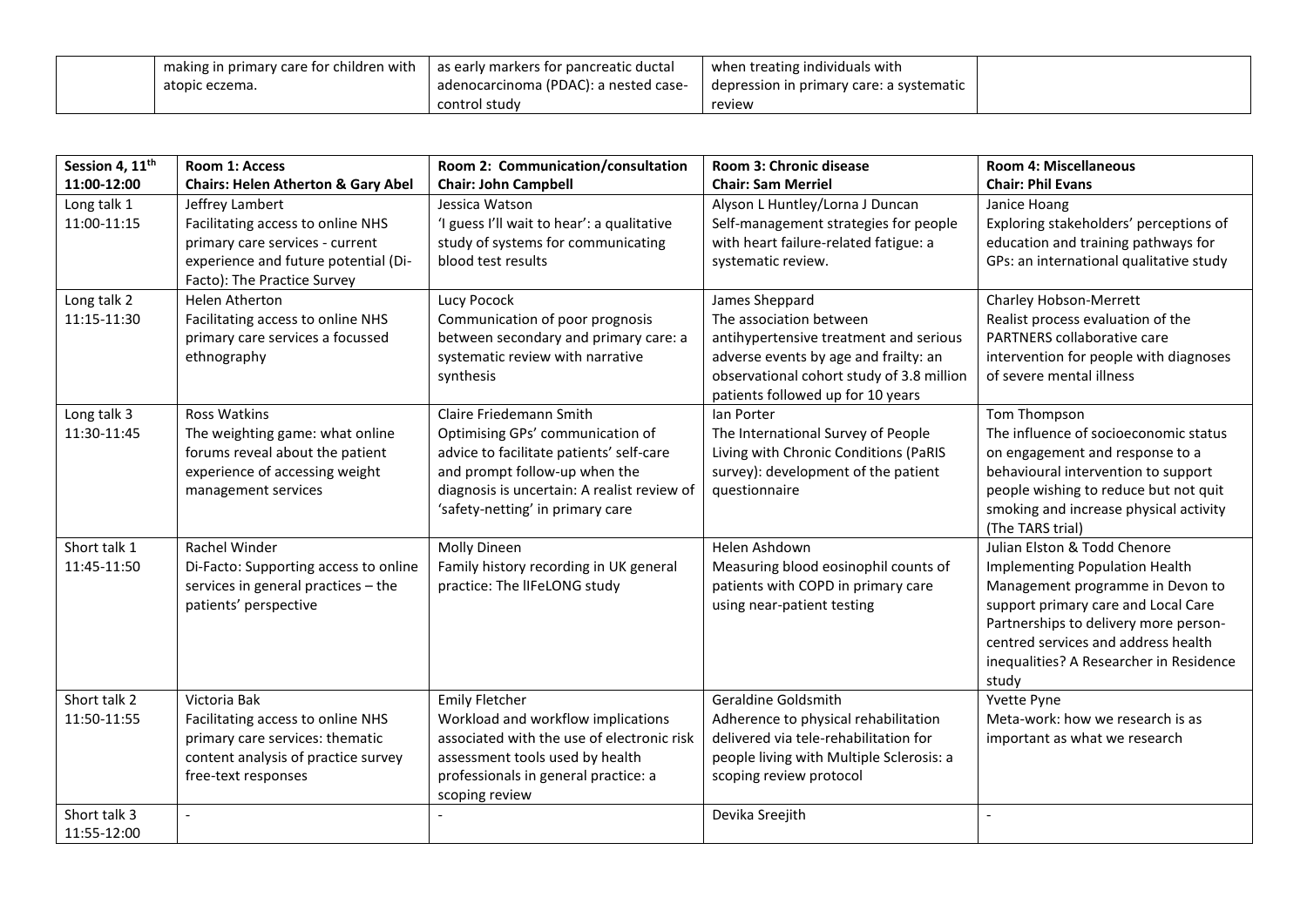|  | The Views Of Patients And Their        |  |
|--|----------------------------------------|--|
|  | Doctors/Nurses About The Use Of        |  |
|  | Herbal Medicines For The Management    |  |
|  | Of Type 2 Diabetes - Systematic Review |  |
|  | Of Qualitative Studies                 |  |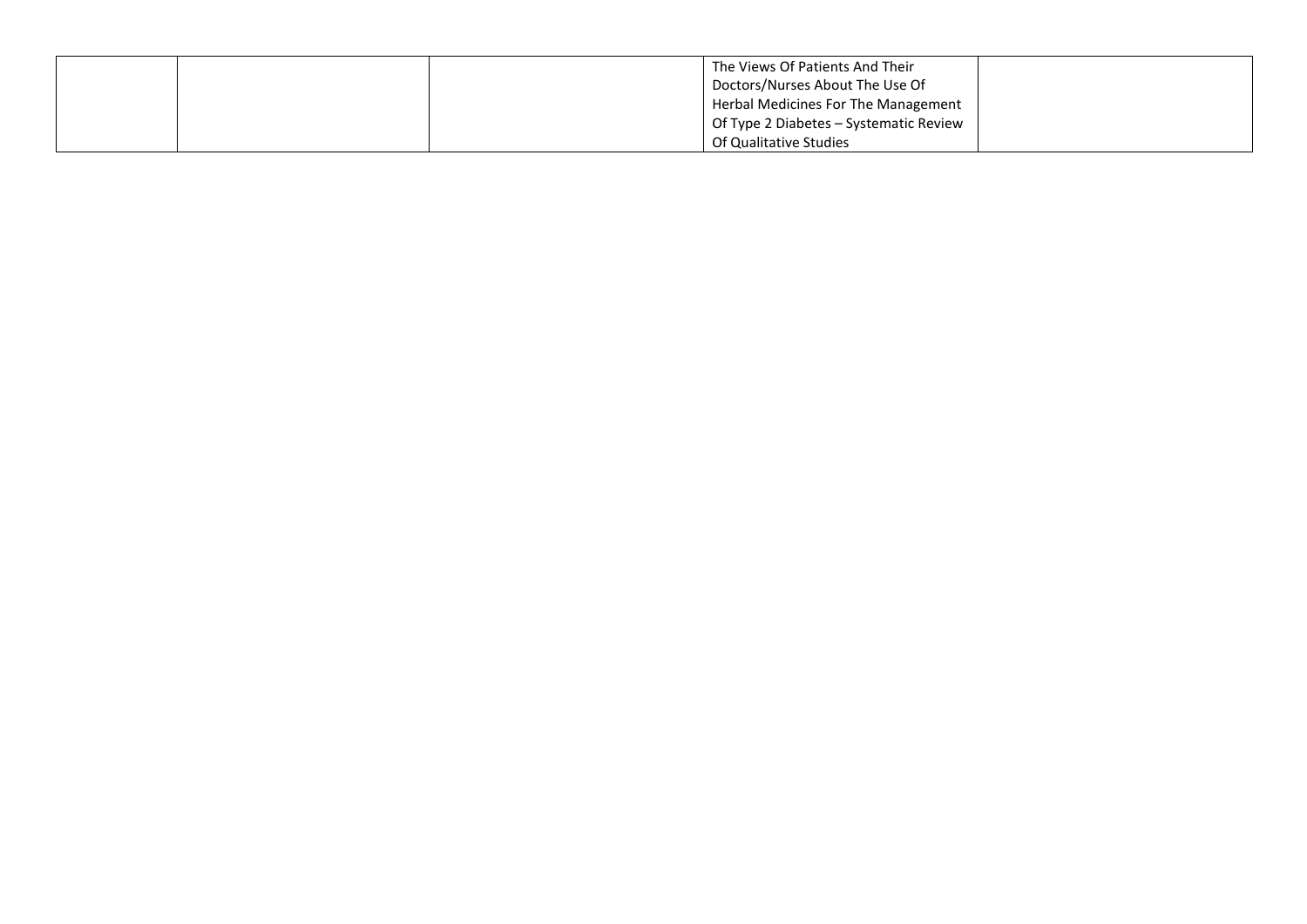<span id="page-14-0"></span>**PhoCUS group meeting Thursday 10th March 11:00-12:00**

**The Primary Health Care Scientists group will be meeting at 11am on Day 1 to talk career ladder-climbing.**

**Special guests: Katrina Turner, James Sheppard, Fiona Warren, Claire Breading**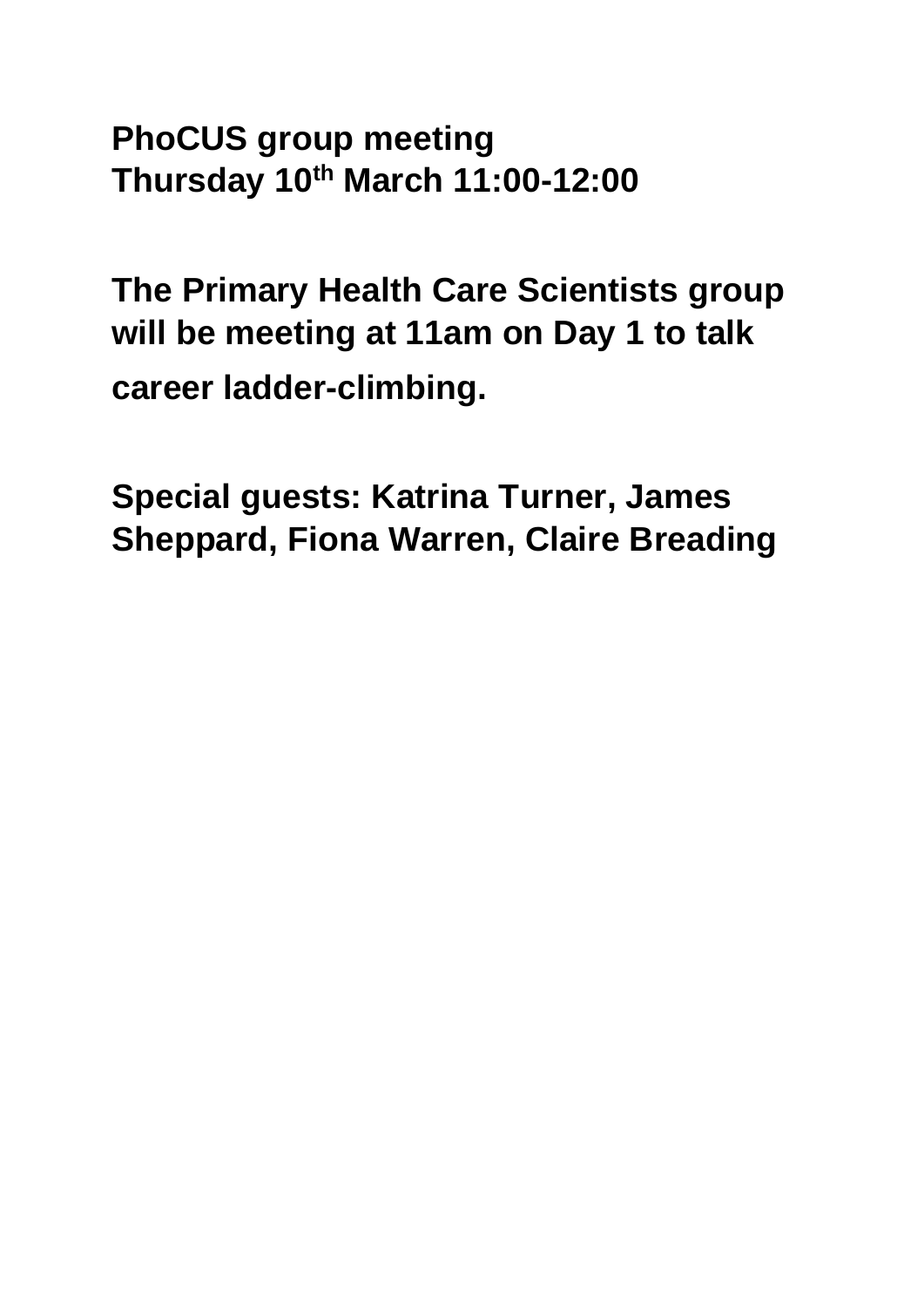## <span id="page-15-0"></span>**Prizes Friday 11th March 12:45-13:00**

**£25 gift vouchers awarded to:**

- **Best short presentation**
- **Best long presentation**
- **Best Early Career Researcher presentation + free entry to National SAPC 2022**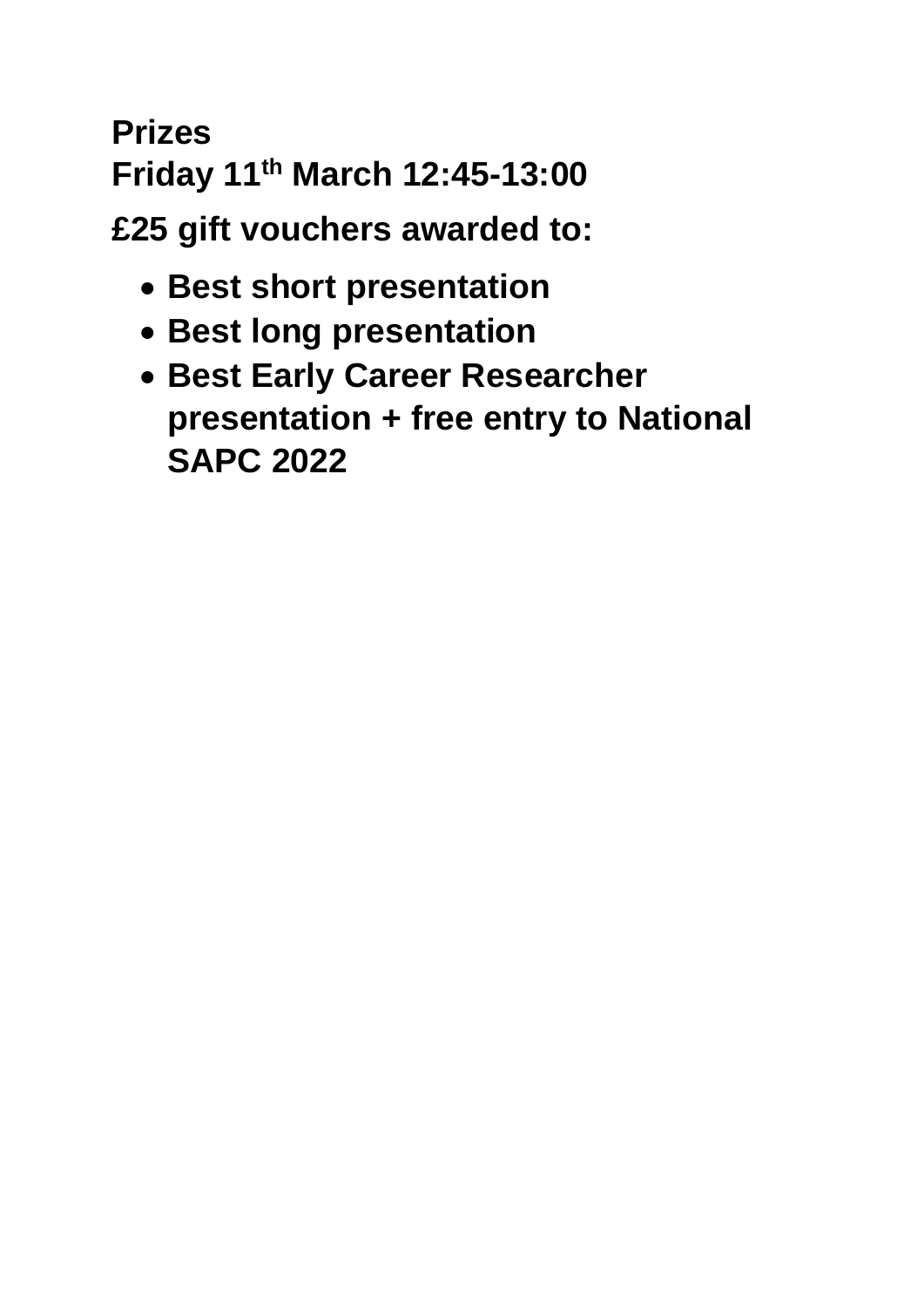<span id="page-16-0"></span>**Social event - Quiz Thursday 10th March from 20:00 Prizes for the winning team!**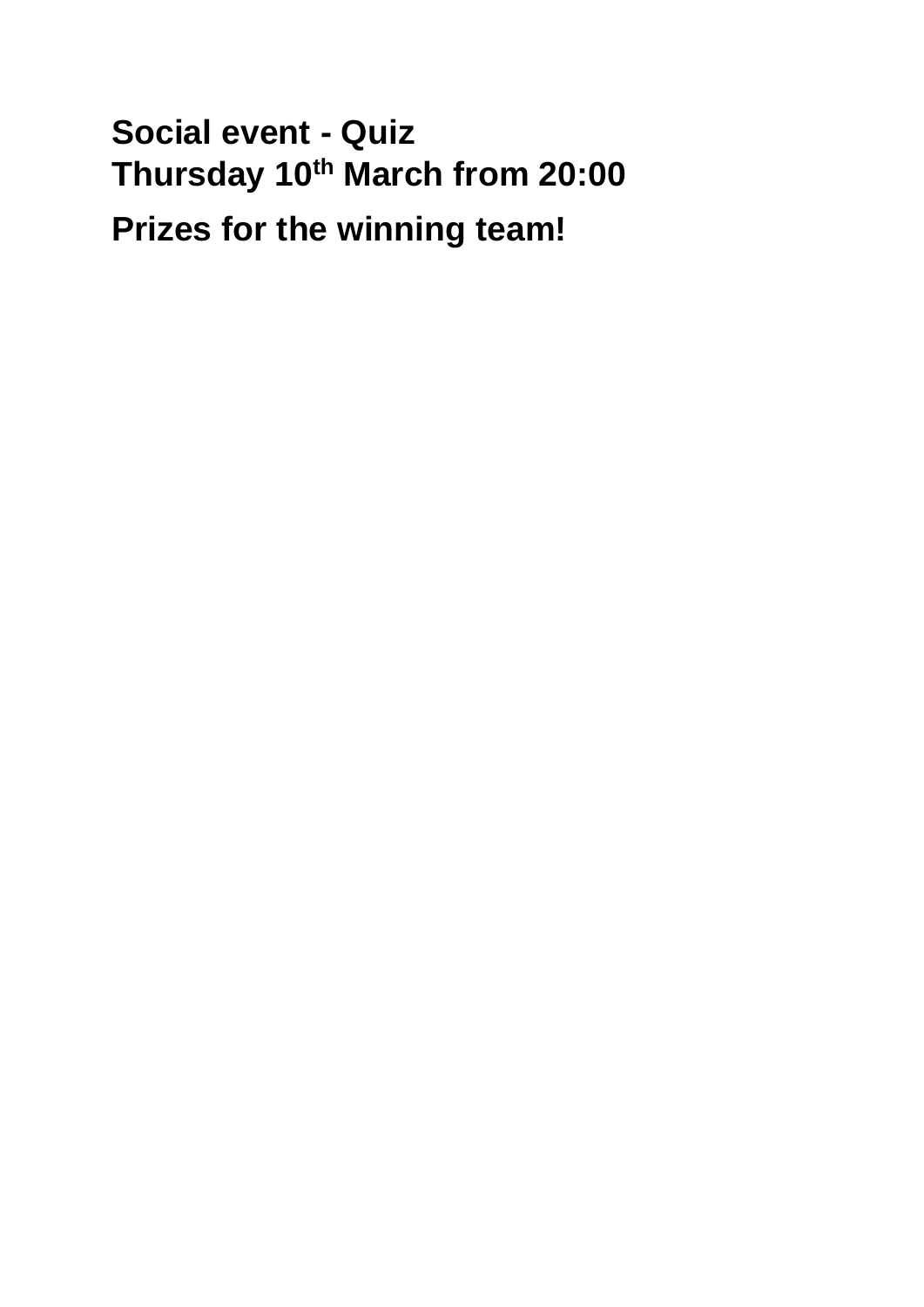## <span id="page-17-0"></span>**ABSTRACTS**

### **Gary Abel** - University of Exeter

*Informing the revision of Clinical Excellence Awards (INCEA): An online Delphi process to establish consensus around principle for a new scoring system.*

Robert Froud, Emma Pitchforth, Bethan Treadgold, John Campbell

#### **Problem**

A scheme to reward senior doctors in the NHS has been in place since 1948. Currently the scheme takes the form of clinical excellence awards for consultants and senior academic GPs. A review of the scheme is currently underway and research has been commissioned to inform a new scoring system to be used in the assessment of applications. This has, in part, been motivated by previous research a lack of sensitivity to detect differences between applicants for the highest levels of award.

#### **Approach**

50 prospective panel members were approached to take part in an on-line Delphi process, drawn from current members of the UK Advisory Committee on Clinical Excellence Awards (ACCEA) and representatives of professional bodies (e.g. Royal colleges and specialist groups). The Delphi took place over three rounds. In each round panel members rated the appropriateness of items related to the definition of clinical excellence, scoring scales and principles around the scoring of applications for applicants working less than full time. Panel members were also invited to give comments and suggest alternative wordings. Agreement was determined using the RAND/UCLA appropriateness method.

#### **Findings**

Of those invited, 90% participated and of those who started the process, 87% completed. Consensus was achieved around a set of principles which could underpin a future scoring system. In particular, a 0-10 scale with clearly defined scale descriptors covering a range of points with the lowest point on the scale reflecting someone operating below the expectations of their job plan was agreed as appropriate. Further, there was consensus that an applicant scoring at the highest point on the scale would be seen to be making an outstanding contribution, which is substantially exceeding the expectation of job description, highly impactful, highly significant, and of national or international reach.

#### **Consequences**

Clinical excellence awards account for a substantial spend from the public purse and thus far the deployment of these funds has not had a strong evidence base behind it. The INCEA project is aiming to counter this deficit and the findings presented here provide a clear way forward for scoring future applications. A new scoring system based on these principles is currently being tested in a shadow scoring exercise.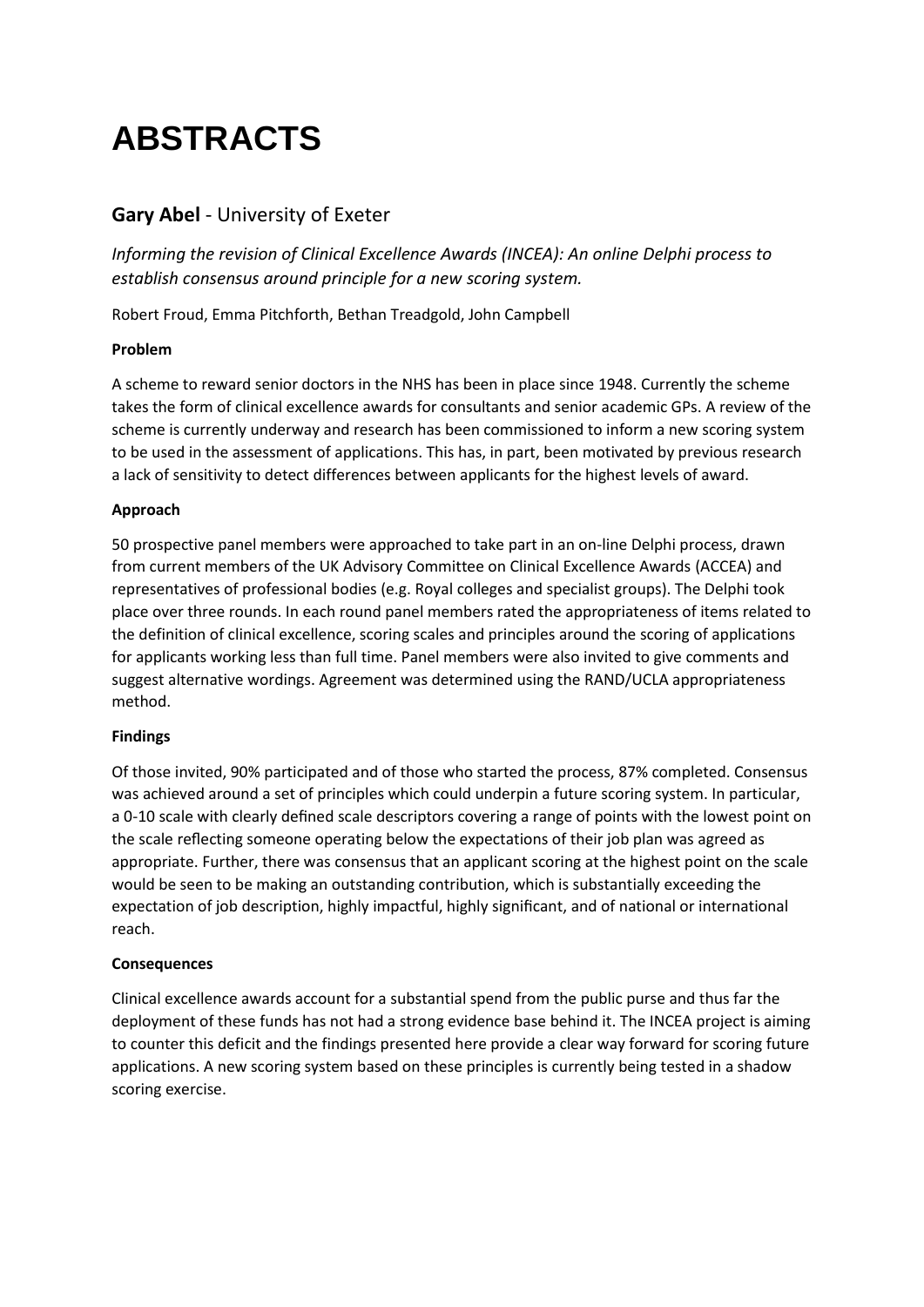**Dr Nana Yaa Amakye, Dr Jonathan Chan** - Centre of Academic Primary Care, University of Bristol.

#### *Emollient prescribing formularies and guidelines in England, 2021: cross sectional study*

Dr Nana Yaa Amakye, Dr Jonathan Chan, Professor Matthew Ridd

#### **Problem**

Emollients are a mainstay of treatment for dry skin conditions. In the UK, prescribers are usually expected to follow local formularies. A previous study in 2017 showed that recommended emollients across England and Wales varied widely. Evidence has since emerged that emollient bath additives provide no additional clinical benefit in children with eczema.

#### **Approach**

We aimed to compare all of the emollient formularies and guidelines in England. CCG formulary and guidelines data were collected in April-May 2021, compiled, and then analysed descriptively using STATA (version 16). All percentages are rounded to the nearest whole number unless stated otherwise.

#### **Findings**

105 CCGs, 72 emollient formularies and 47 emollient prescribing guidelines were identified. There were internal inconsistencies between formularies and their accompanying guidelines in 19%. 68% of formularies/guidelines were organised using a ranking system. A total of 126 different leave-on emollients were named. Creams and ointments are universally available, and the most recommended first-line types. Aqueous cream was the most common "not recommended" leave-on emollient. The majority of formularies (81% for Dermol 500 lotion, 72% for Dermol cream) now qualify the use of antimicrobial emollients by indication or duration. 74% of formularies now state that bath additives should not be prescribed.

#### **Consequences**

All CCGs in England have an emollient formulary/guideline and there still exists a great variation in their recommendations. While the number of formularies/guidelines has reduced since 2017 due to mergers, there has been an increase in the total number of unique recommended leave on emollients. Most CCGs no longer recommend bath additives for eczema. (oral presentation preferred, but poster also suitable if not accepted for oral presentation)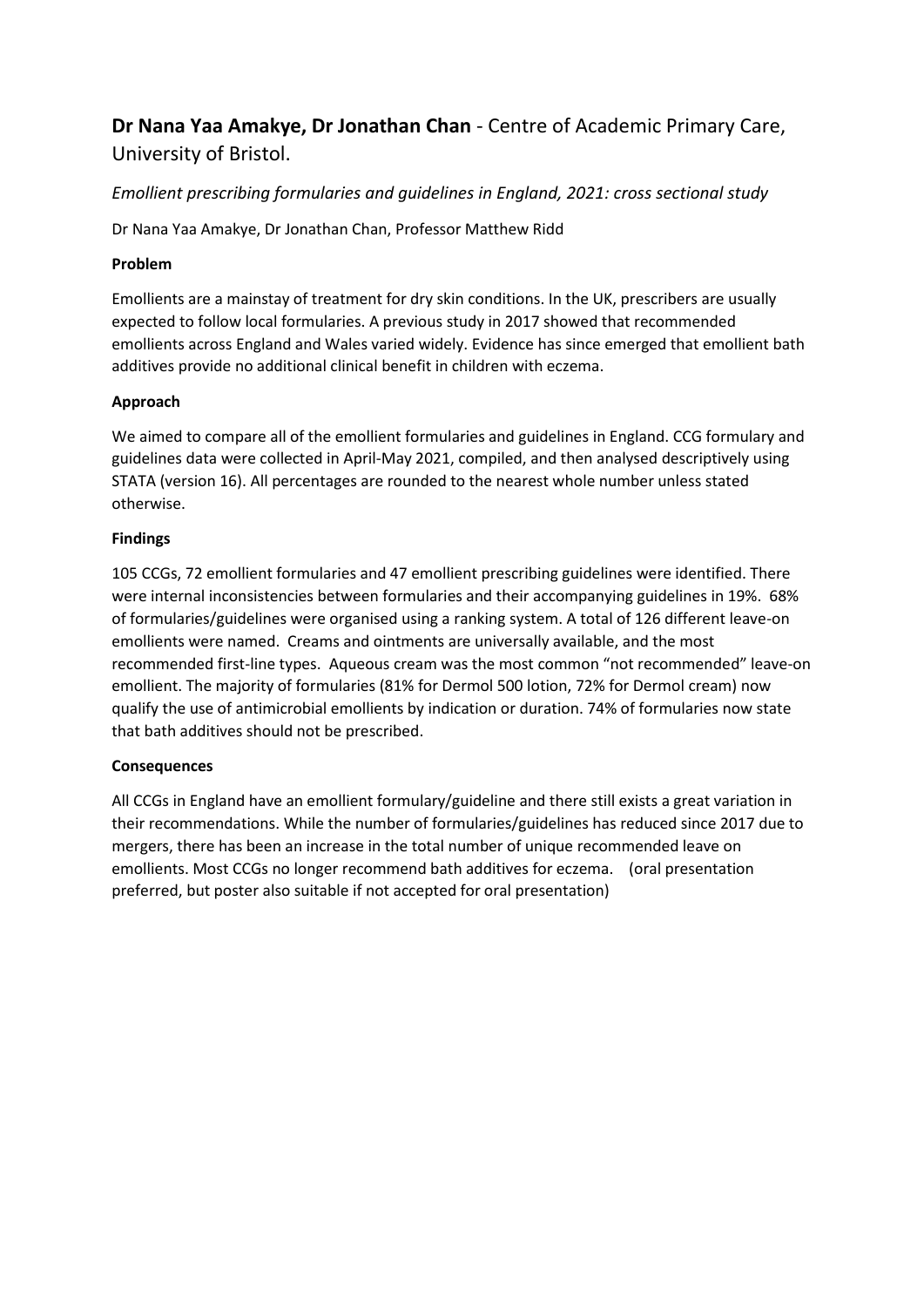## **Helen Ashdown** - Nuffield Department of Primary Care Health Sciences, University of Oxford

*Measuring blood eosinophil counts of patients with COPD in primary care using near-patient testing*

Emily McFadden Margaret Smith Heather Rutter Chris Butler Mona Bafadhel

#### **Problem**

Current COPD guidelines recommend initiation of inhaled corticosteroids (ICS) when patients have frequent/severe exacerbations and a higher blood eosinophil count (part of the full blood count (FBC)). However, a recent FBC may not be available or may have been taken at a time when the patient was unstable. We investigated whether blood eosinophils tested using a near-patient device in primary care could be used as an alternative to laboratory testing.

#### **Approach**

This was a method comparison and acceptability study, nested within a larger prospective observational study assessing blood eosinophil repeatability. ICS-naïve patients with COPD were identified from their primary care records. Participants attended for four study visits over a sixmonth period, and at each had a venous blood sample sent for routine laboratory FBC and a capillary (finger-prick) blood sample tested immediately using the Hemocue® WBC DIFF point-of-care (POC) machine. At the final visit, participants completed a survey about the acceptability of the tests.

#### **Findings**

303 paired laboratory venous (LAB) and capillary POC samples were available, from 92 participants. In continuous analysis, there was a small but significant difference between the tests (mean eosinophils 0.20 (LAB) vs. 0.19 x10^9/L (POC), mean difference 0.01 x10^9/L (p=0.01)) and using Bland-Altman methods there was a small but significant correlation of measurement difference with mean (r=-0.19 (p=0.001)). In binary analysis using thresholds of 0.15 and 0.34 x10^9/L, Cohen's kappa was 0.74 and 0.77 respectively (p<0.001), indicating substantial agreement. In the survey, participants found the finger-prick test less uncomfortable than the venous sample, and would welcome its inclusion in their COPD annual review.

#### **Consequences**

There is high measurement agreement between near-patient and laboratory measurement of blood eosinophils, with no clinically significant difference between groups, using the Hemocue® WBC DIFF machine, and it was acceptable to participants in a study setting. Near-patient testing could be used in practice to provide an eosinophil count during the COPD annual review to guide ICS initiation and replace the need for laboratory testing for this purpose. However, further research is needed into health economic aspects and implementation of the device in a real-life setting.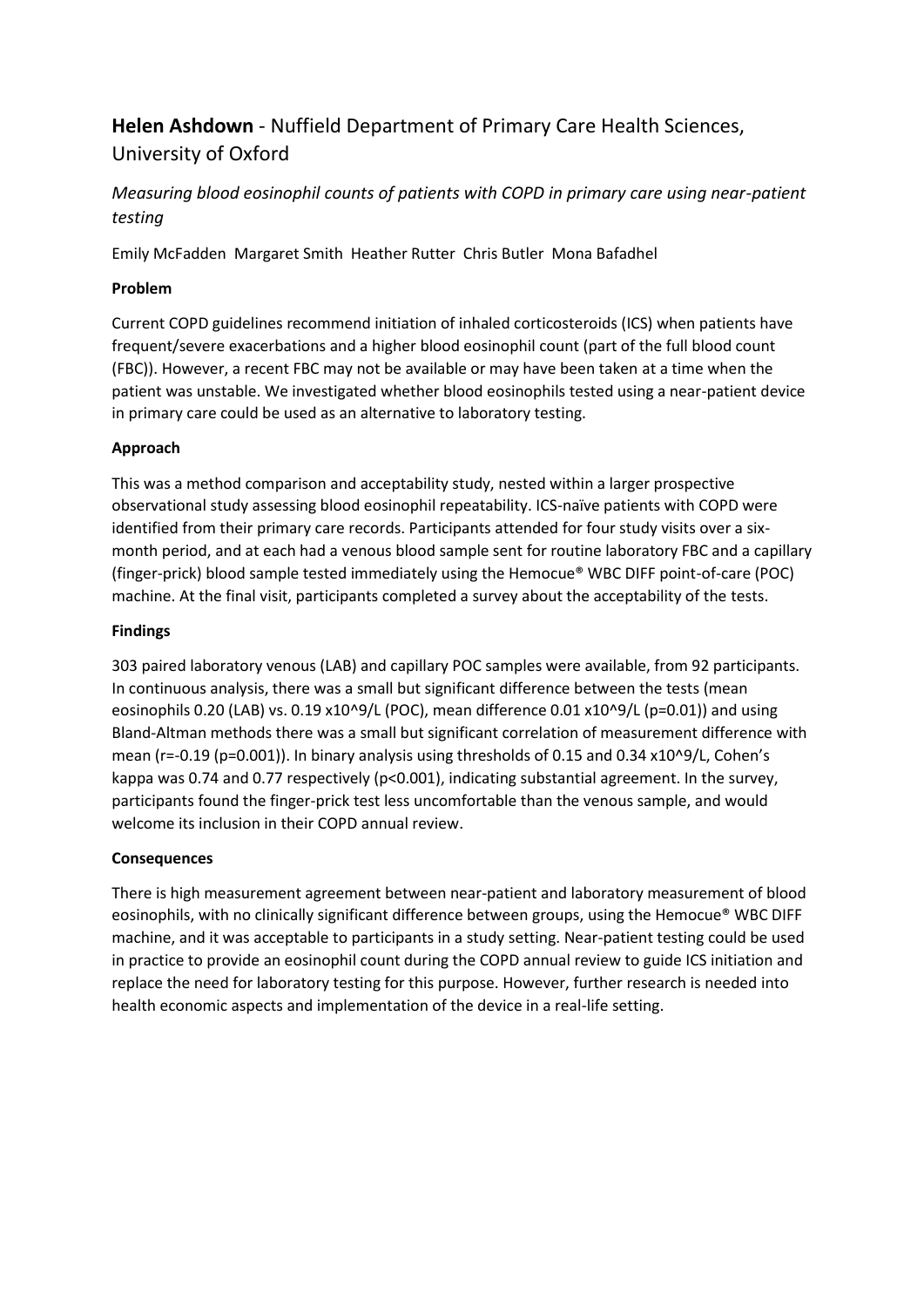### **Sarah Bailey** - University of Exeter

*Applying a genetic risk score for prostate cancer to men in the UK Biobank consulting their general practitioner with symptoms of possible prostate cancer*

Harry Green, Richard Oram, Mike Weedon, Chrissie Thirlwell, Sam Merriel

#### **Problem**

Prostate cancer is highly heritable, with over 300 common variants associated in genome wide association studies. Prostate cancer commonly presents with non-specific symptoms (lower urinary tract symptoms, LUTS) that are frequently associated with benign conditions. The incidence of LUTS, benign prostate enlargement, and prostate cancer all rise with age, complicating efforts to accurately identify tumours. A public and patient involvement group consisting of six men with personal experience of prostate cancer investigation, who inform ongoing prostate cancer research in our group, felt the potential benefits in improving early detection of prostate cancer and avoiding unnecessary, invasive diagnostic tests outweighed concerns about using genetic information.

#### **Approach**

Cohort study using UK Biobank data. Men registered with the UK Biobank, eligible for the primary care data linkage, with a record showing that they consulted their general practitioner with lower urinary tract symptoms (LUTS) that could indicate possible prostate cancer were included. The primary outcome measure was a diagnosis of prostate cancer within two years of the participant's first consultation with their general practitioner for LUTS. The association between the GRS and a prostate cancer diagnosis was evaluated in a logistic regression model. An integrated risk model was developed including symptoms, patient demographics, and GRS to test if predictive power was enhanced in combination. Diagnostic performance of the integrated model was estimated at multiple incidence thresholds.

#### **Findings**

Of 6930 men reporting prostate cancer symptoms in the UK Biobank's GP records, 241 had a record of prostate cancer within two years (3.5%). 152 were excluded due to pre-existing prostate cancer. In the 241 men with a prostate cancer diagnosis within two years of symptoms, the mean GRS was 22.84 (SD 0.84) vs 22.17 (SD 0.82) in the 6537 men who were not diagnosed with prostate cancer (OR=2.64 [2.25-3.08] p=1e-33). An integrated risk model including GRS and age returned a ROC area under the curve (AUC) of 0.779 (95% CI 0.751 to 0.807). Adding family history or symptom profile provided a negligible increase in predictive power. Men in the bottom GRS quintile had a two-year incidence of prostate cancer of less than 1%.

#### **Consequences**

At least one fifth of men with LUTS have a <1% chance of prostate cancer based on their GRS. Stratification of men with LUTS with an integrated risk model including prostate cancer GRS could be used to guide the selection of men for suspected prostate cancer investigation, with those at the highest risk being rapidly investigated, and those at the lowest risk avoiding invasive and unnecessary investigations. This study is the first to show that genetic data, in the form of genetic risk scores, could be a useful addition to suspected prostate cancer pathways in UK primary care. We are currently expanding this approach to other cancer types.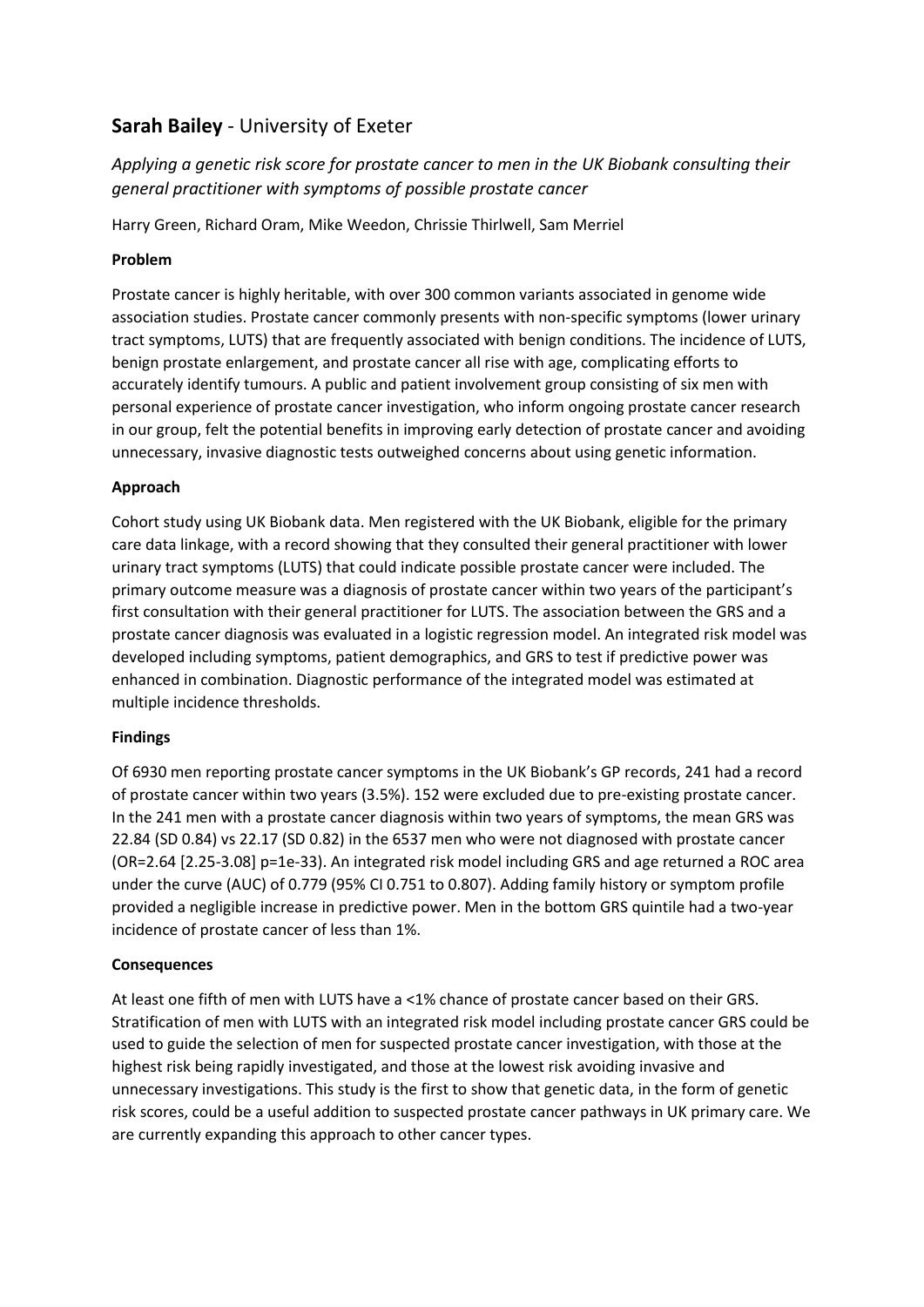### **Victoria Bak** - University of Exeter

### *Facilitating access to online NHS primary care services: thematic content analysis of practice survey free-text responses*

Jeffrey Lambert, Helen Atherton, Bethan Treadgold, Gary Abel, Brandi Leach, Hamish Evans, Rachel Winder, John Campbell

#### **Problem**

New digital services are continually being developed within NHS primary care services, in line with the NHS long-term plan. However, how patients are supported to use such services is poorly understood. This is particularly relevant considering the COVID-19 pandemic. Digital facilitation is defined as a "range of processes, procedures, and personnel which seeks to support NHS patients in their uptake and use of online services". As part of the Di-Facto project, we conducted a survey of how general practices (GP) support and promote digital facilitation. Here, we report the main themes contained in the free-text responses of that survey.

#### **Approach**

An email/postal survey was sent to 500 GPs in England. Items addressed which online services were being used and what steps had been implemented in practices to promote and support the use of such services. 12 questions, offering mainly pre-defined answers, included 8 with an additional option to specify a free-text answer and 1 requesting a free-text-only answer. Thematic analysis was undertaken to identify the main themes emerging from the data.

#### **Findings**

66 out of 156 practices provided one or more free text response. Rather than commenting about digital facilitation, many respondents focused on the efficiency of workflow that involved digital services. These responses were excluded from the identification of the themes. This led to identification of four main themes from the data: (1) the impact of COVID-19 on digital services, (2) the range of digital facilitation being provided through online provision, (3) the range of digital facilitation being provided through in practice/in-person provision and (4) attitudes underlying the adoption of digital facilitation provision. Some responses were ambiguous, lacking detail about whether digital facilitation took place digitally or in-person, or failing to specify the time-sequence of offering such services in relation to the pandemic.

#### **Consequences**

We have provided specific examples of what types of digital facilitation interventions have been implemented, albeit in a small number of practices. COVID-19 has affected the implementation of such services, acting both as a driver and barrier to change. Facilitating access to NHS digital services requires careful thought, pre-planning, and dedicated support.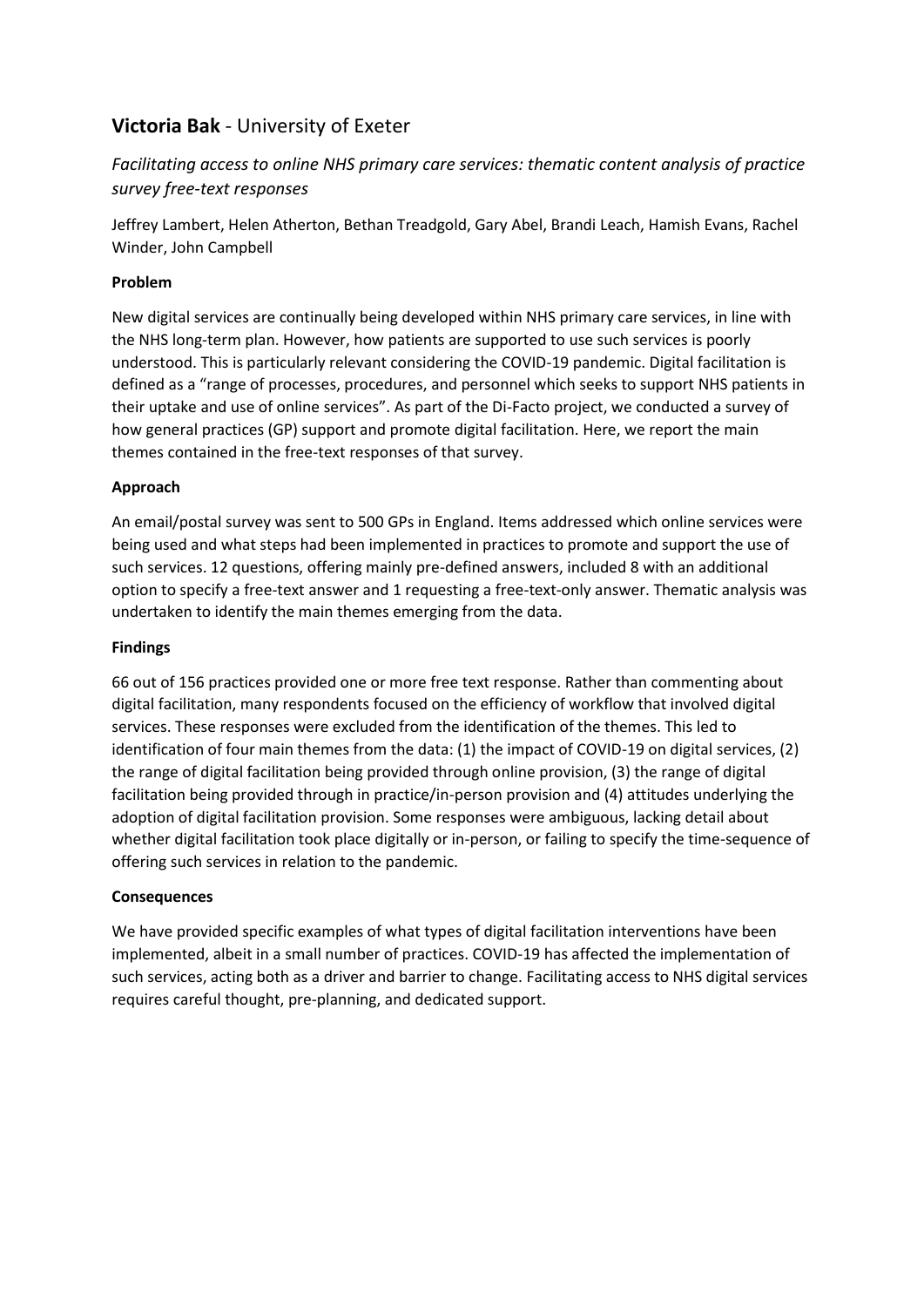### **Melissa Barlow** - University of Exeter

*Exploring differences in the distribution of results of selected blood tests for adults of different ethnic groups: a systematic review*

Liz Down, Sam Merriel, Jessica Watson, Luke Mounce, Willie Hamilton, Tanimola Martins, Sarah Bailey

#### **Problem**

There are differences in cancer incidence and mortality across the White, Black, Asian, Mixed and Other ethnic groups in the UK. Abnormal results in certain blood tests have been linked to an increased likelihood of cancer. Reference ranges are applied to blood test results regardless of patient ethnicity in the UK; however, it is not known whether the distribution for these blood tests differ. The present study examined the evidence on ethnic variation in the blood test results used to identify cancer in primary care.

#### **Approach**

PubMed and Embase were searched on the 24th September 2021 and identified studies that reported results of prostate-specific antigen (PSA), cancer antigen 125 (CA125), platelet count, haemoglobin, mean corpuscular volume (MCV), serum calcium, albumin or C-reactive protein (CRP)) for at least two ethnic groups. Included studies reported either averages in these blood test results, or proportions of patients with abnormal results, by ethnic group. The study population must have been general / healthy adults with the full text available in English.

#### **Findings**

The search returned 4,980 studies, including 1,105 duplicates. Two reviewers independently screened the abstracts of the remaining 3,875 studies, resulting in 148 studies eligible for full-text screening. Full-text screening is currently underway and at SAPC SW the results of this systematic review for each blood test and ethnic group will be presented.

#### **Consequences**

Unique distributions in the normal ranges of blood test results in different ethnic groups would be of great significance for clinical practice; however, the application of this would have to be carefully considered to prevent further health inequality. Further research will need to assess the levels at which variation in blood test results becomes of clinical significance, and could therefore be of use in identifying patients who could be at risk of harbouring cancer or other diseases, and whether this differs by ethnicity.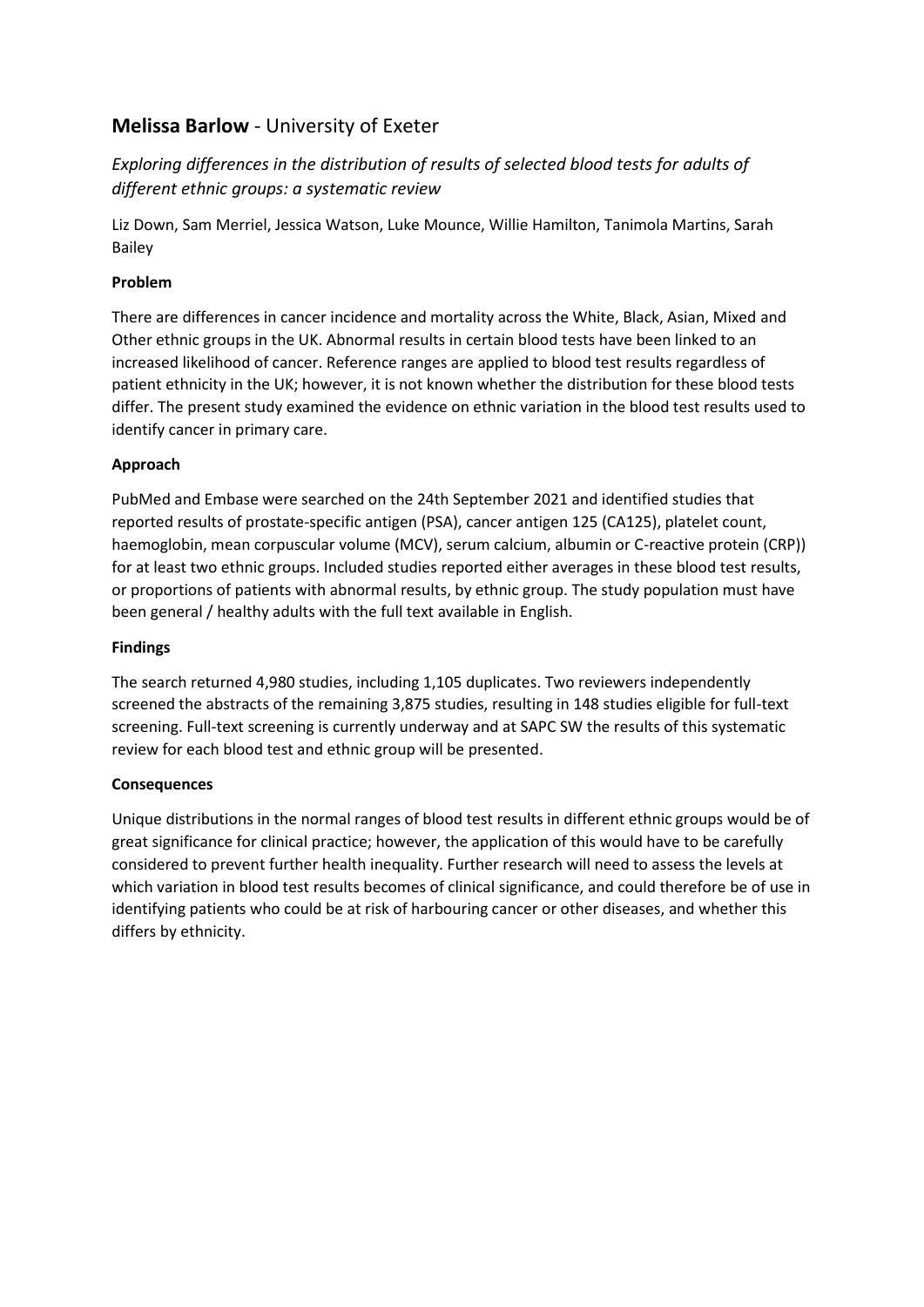### **Melissa Barlow** - University of Exeter

#### *Platelet count and thrombocytosis occurrence in pre-diagnostic lung cancer patients*

Willie Hamilton, Sarah Bailey

#### **Problem**

Lung cancer is the leading cause of cancer death worldwide. Two-thirds of lung cancer patients are diagnosed at an advanced stage, often following the onset of symptoms such as a cough or haemoptysis. Thrombocytosis (a platelet count of over 400x109/L) is a positive predictive marker for lung cancer and is often present before the onset of other symptoms. It is not known at what point in time the platelet count begins to rise before a lung cancer diagnosis, or whether thrombocytosis is equally indicative of its three main histological subtypes: adenocarcinoma (ADC), squamous cell carcinoma (SCC), and small cell lung cancer (SCLC).

#### **Approach**

A matched cohort study analysed primary care records from the Clinical Practice Research Datalink (CPRD) with linkage to the cancer registry. There were 4,720 lung cancer patients (2,355 ADC, 1,546 SCC, and 819 SCLC) matched on age, sex, and practice at a ratio of 1:5 to 23,076 healthy controls. Fractional polynomial regression predicted the rise in platelet count in the days preceding lung cancer diagnosis, stratified by subtype and controls. The z-test for independent proportions compared thrombocytosis occurrence between cases and controls (by subtype), and between subtype cases. Logistic regression predicted the odds of exhibiting pre-diagnostic thrombocytosis for each subtype and evaluated any potential interaction effects of confounding factors.

#### **Findings**

The platelet count began to rise for lung cancer patients 300 days before diagnosis, with SCC patients experiencing a significantly faster rise than ADC and SCLC. At the point of diagnosis, 22.6% of SCC patients had thrombocytosis (95% CI: 20.5% to 24.7%) compared to 15.5% of ADC (95% CI: 14.1% to 17.0%, p<0.0001) and 16.1% of SCLC (95% CI: 13.6% to 18.6%, p<0.001). There was no evidence of an interaction of smoking status, stage at diagnosis, or anti-platelet drug use on this effect.

#### **Consequences**

The rise in platelet count leading up to a lung cancer diagnosis may indicate that GPs should consider lung cancer in patients with an otherwise unexplained steady rise in platelet count, even if they are below the thrombocytosis threshold. Furthermore, an increased platelet count is more indicative of SCC over ADC and SCLC.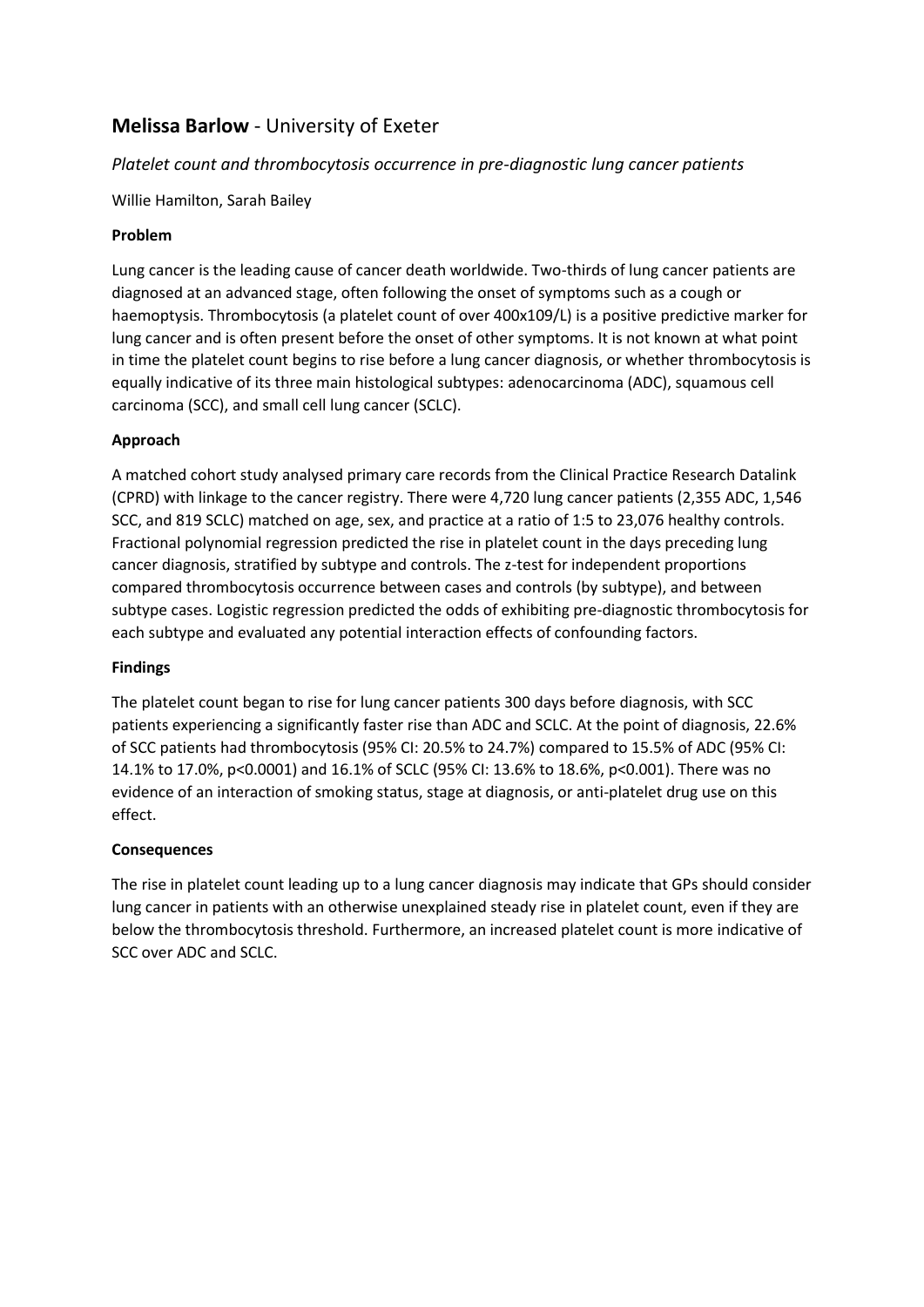### **Helen Baxter** - NIHR CED & University of Bristol

*Techniques and mechanisms used for knowledge sharing in healthcare: a restricted systematic review of published NIHR funded research.*

Lindsay Bearne Candace Imison Tracey Stone Alyson Huntley

#### **Problem**

The National Institute for Health Research (NIHR) funds over £1 billion of health and social care research annually to inform service design and improve patient care. Yet commissioning and healthcare service design is infrequently based on the best available evidence. Knowledge that is co produced by researchers and stakeholders is more likely to lead to evidence based services. Understanding the mechanisms and processes that facilitate knowledge sharing between researchers and stakeholders is important to address this gap. This systematic review will describe and synthesize the techniques and mechanisms used for knowledge sharing in published NIHR funded studies.

#### **Approach**

A restricted systematic review was conducted (PROSPERO CRD42020171293. Database searches (MEDLINE, HMIC) for published studies from 1946 until present and forward and backward referencing of included studies was conducted. No language restrictions were applied. Knowledge mobilisation websites and topic experts were consulted. Records were exported to Covidence for deduplication and screening. Eligibility criteria included (i) NIHR funded research (ii) knowledge sharing between researchers with stakeholders but not between stakeholder and stakeholder, (iii) any interactional medium and any control group if present. All screening was conducted by one reviewer. 20% records were independently screened by a second reviewer. Disagreements were resolved by agreement and a third reviewer, arbitrated, if necessary. A data extraction tool was developed a priori, and the Risk Of Bias In Non-randomised Studies of Interventions-1, Critical Appraisal Skills programme checklists, or Mixed Methods Appraisal Tool risk of Bias tools applied, as appropriate. Data will be summarised narratively and either grouped or tabulated. Concept mapping will be used supported by qualitative case descriptions.

#### **Findings**

Following database searches 8,939 records were identified. After de-duplication 8,788 records remained. To date, title and abstract screening has been conducted. The results will be finalised in March 2022.

#### **Consequences**

This review will identify the knowledge sharing between researchers and stakeholders in published NIHR funded research. These findings will inform the work of the NIHR Centre for Engagement and Dissemination, which seeks to support and promote research practices that facilitate knowledge sharing between researchers and stakeholders.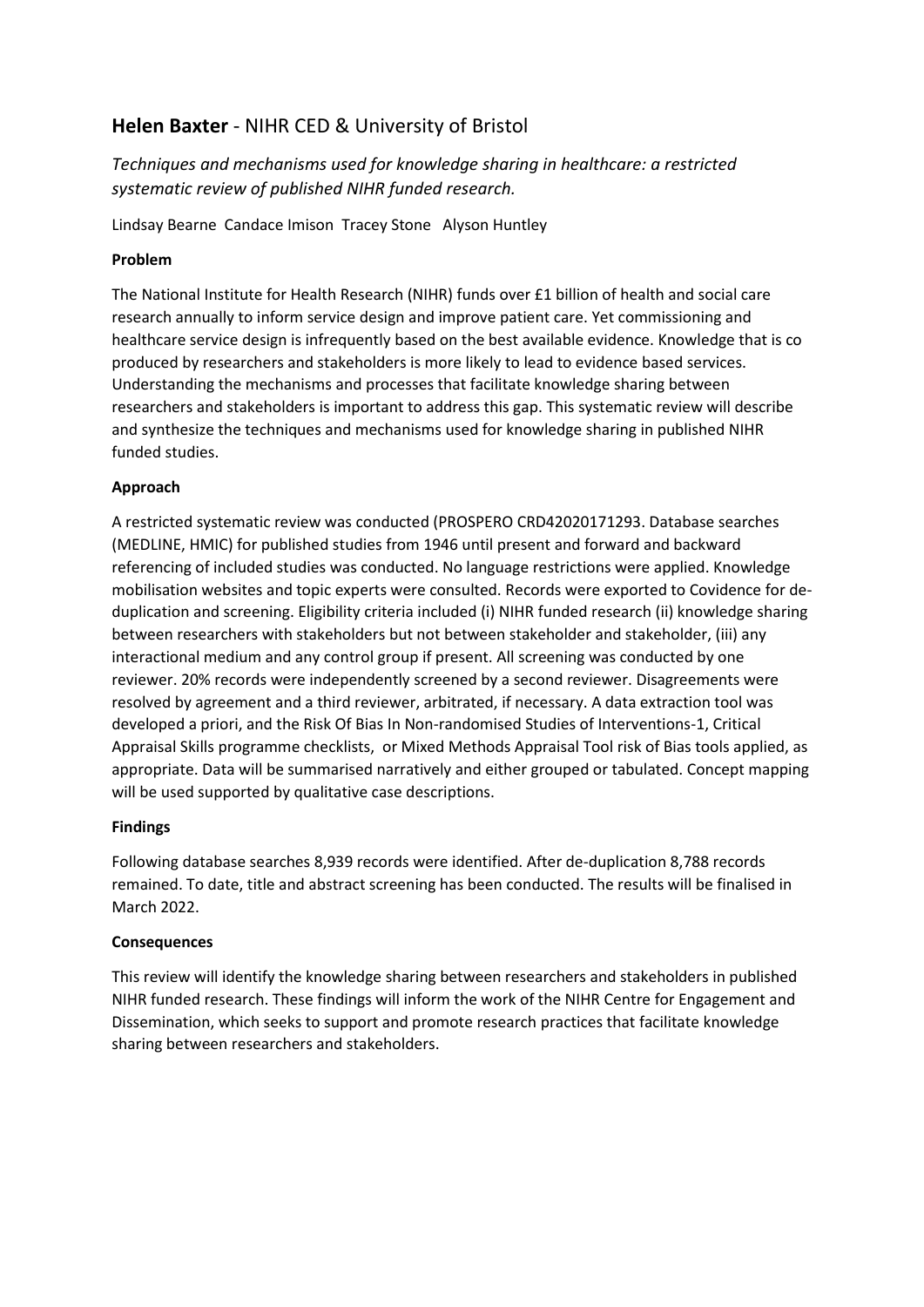## **Aleksandra Borek** - University of Oxford

### *The role and contribution of a behavioural approach to qualitative research on antimicrobial stewardship in primary care*

Marta Santillo, Marta Wanat, Christopher Butler, Sarah Tonkin-Crine

#### **Problem**

Antibiotic prescribing in primary care is one of the key contributors to antimicrobial resistance (AMR). Improving and implementing antimicrobial stewardship (AMS) interventions to optimise antibiotic prescribing and use is critically important to mitigate against AMR. AMS is constituted by sets of behaviours and usually require some change in behaviour or clinical practice. Thus, a behavioural science approach has an important role and contribution to tacking AMR and promoting AMS. This presentation aims to highlight this role and contribution, and illustrate it with examples from studies in primary care.

#### **Approach**

The approach involves a methodological discussion, illustrated with empirical examples.

#### **Findings**

First, we provide an overview of helpful behaviour change 'tools' (behaviour change theories/models, behavioural determinants, and behaviour change techniques) and methods. Next, we discuss how a behavioural approach (based on health-related behaviour change theories and methods) can contribute and add value to AMS/AMR research in primary care, in three ways: identifying behavioural 'problems' and influences; developing behaviour change interventions, and evaluating behavioural AMS interventions. We illustrate it with examples from two recent studies: the ENACT study that involved a behavioural analysis to identify influences on, and interventions targeting, antibiotic prescribing in primary care; and the STEP-UP study that involved developing and evaluating a behavioural intervention to improve implementation of AMS strategies. Finally, we will conclude by discussing the key implications for using the behavioural approach in primary care research and practice, while highlighting areas where this approach could be more utilised in the future.

#### **Consequences**

The behavioural approach is well suited to improve behaviours related to prudent use of antibiotics and preventing/mitigating AMR. It has been increasingly used as part of AMS efforts in secondary care. Better understanding this approach may also help increase the use of this approach in primary care research.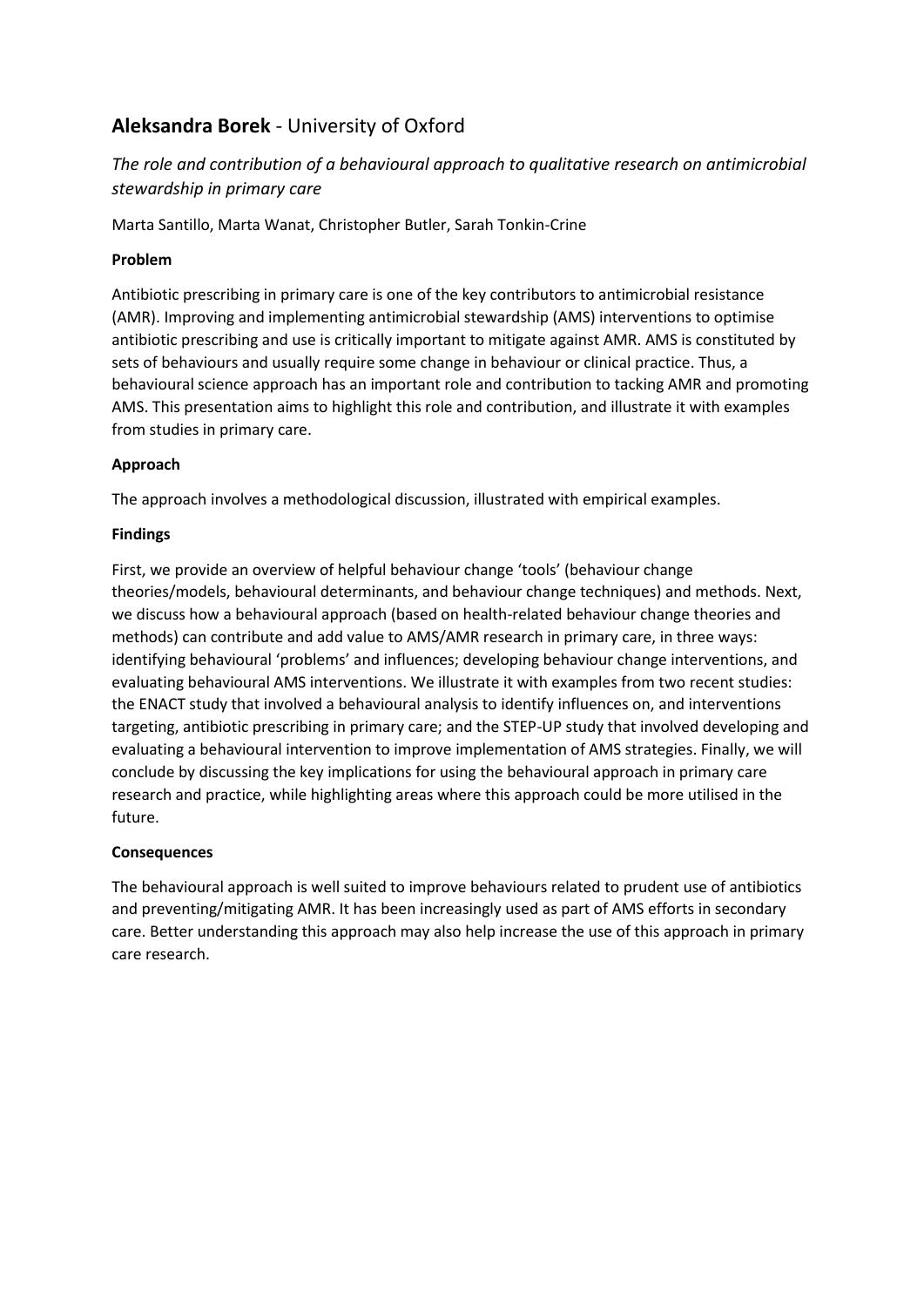### **Aleksandra Borek** - University of Oxford

*Stopping antibiotics when you feel better: exploring views of clinicians and patients in using antibiotics differently in general practice*

George Edwards, Marta Santillo, Marta Wanat, Sarah Tonkin-Crine

#### **Problem**

Evidence for the duration of antibiotic courses currently used in general practice is somewhat sparse, with concern that courses may be longer than needed. There is potential to reduce antibiotic use by patients presenting in general practice with urinary tract infections (UTIs) by advising them to stop antibiotics when they feel better. The aim of this study was to explore the views of general practice clinicians and patients with recent experience of UTI about potentially giving/receiving such advice, including its acceptability, and what that advice should involve.

#### **Approach**

This was an exploratory qualitative study using remote interviews and focus-groups. We recruited clinicians (prescribers) working in NHS general practice through professional networks and research team contacts; we purposefully sampled them to include clinicians in different roles. We recruited patients through online advertisements and social media; we purposefully sampled them to include a mix of people with different ages, genders, and whether they had one-off or recurrent UTIs. Interviews and focus groups were recorded and transcribed. The data was analysed using a thematic analysis.

#### **Findings**

To date, eight clinicians and 15 patients participated. The recruitment and analyses are ongoing. Preliminary findings suggest that both clinicians and patients had multiple concerns related to implementing advice to stop antibiotics when feeling better, especially related to short courses; e.g. resistance to untreated bacteria, symptoms recurring, accumulating/wasting antibiotics. Clinicians and patients also wanted to know the evidence for the impact/consequences of stopping antibiotic courses early. Clinicians perceived a potential positive impact of such advice on making decisions tailored to individual patients and empowering patients to make their own decisions.

#### **Consequences**

Clinicians' and patients' views seemed ambiguous, but rather negative, when considering a hypothetical advice to stop antibiotics when feeling better. If clinical evidence supports this approach, it will be important to address clinicians' and patients' concerns about it, and develop approaches to effectively and safely provide such advice.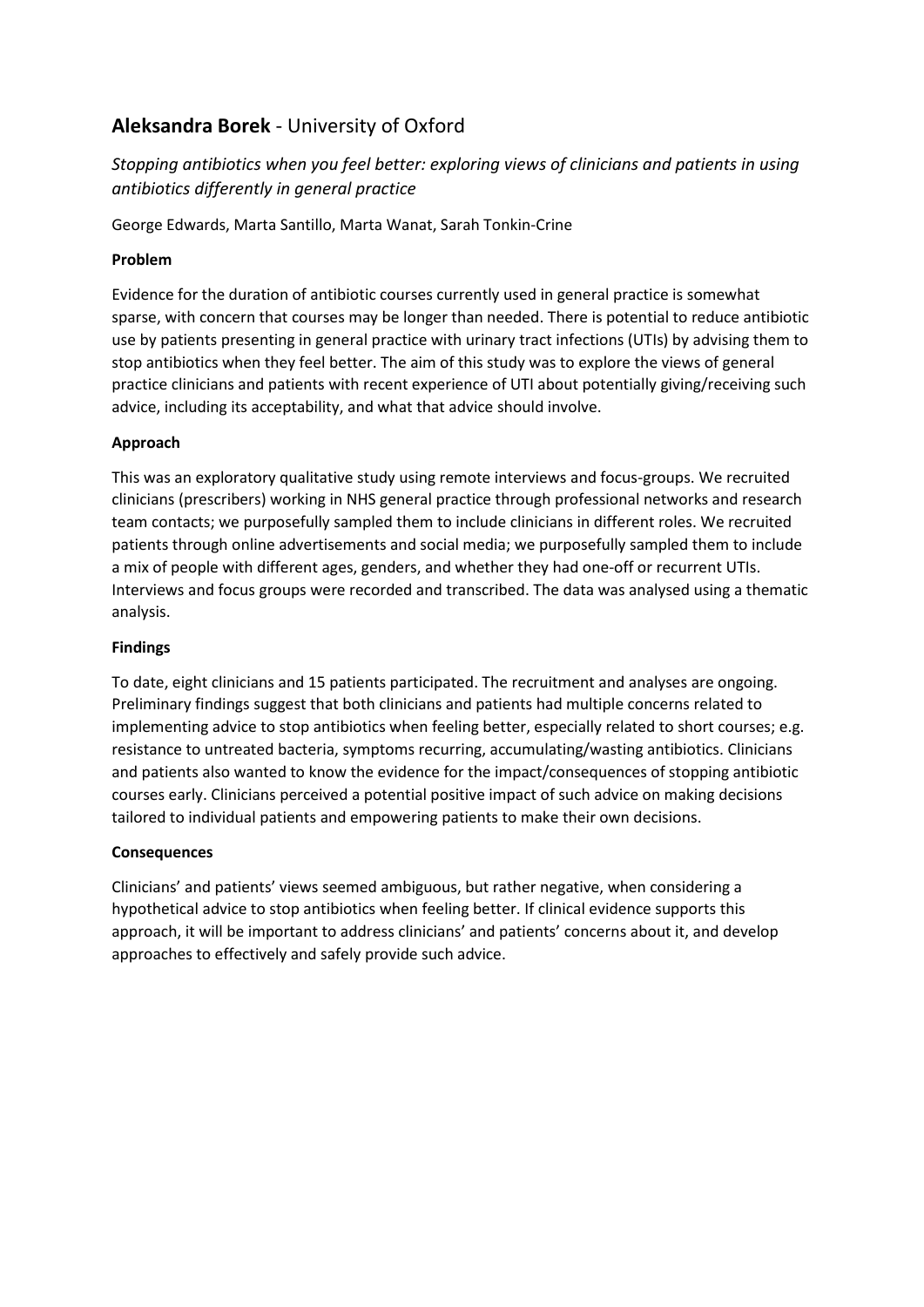## **Elizabeth Bradshaw** - Bristol, North Somerset and South Gloucestershire (BNSSG) Primary Care Training Hub and Connexus Primary Care Network.

*The Current State of Play. Self-reported learning and supervision needs of independently employed musculoskeletal first contact practitioners (MSK FCPs) within a health-care system.*

Kerri Magnus, BNSSG Primary Care Training Hub, Avon Local Medical Council and The Advanced Clinical Practice Forum.

#### **Problem**

Within recent years, there has been an exponential growth in the employment of physiotherapists as first contact practitioners within primary care, particularly with the creation of Additional Role Reimbursement Scheme (ARRS) by NHS England (NHSE). In recognition of the widening of scope of practice beyond what would be expected within more traditional physiotherapy, Health Education England (HEE) created the Roadmap to Practice, a document laying out clear expectations regarding competency and supervision for MSK FCPs. However, application of the Roadmap requires a certain shift in culture around supervision and development of non-medical staff within primary care. Full implementation of the recommendations of the Roadmap has proved a challenge in many settings.

#### **Approach**

Electronic questionnaires were sent to all known independently employed MSK FCPs within one healthcare system. Participants were allowed to contribute anonymously if they wished to. Questionnaires were sent as part of the process of establishing a Community of Practice of MSK FCPs within the healthcare system, led by a Physiotherapy Profession Lead at a Primary Care Training Hub. Two separate questionnaires were sent on the following three topics; Scoping learning and development needs and Supervision.

#### **Findings**

Twelve responses were received from the scoping questionnaire and six regarding supervision. FCPs largely identified their main learning needs to be around the more advanced or extended clinical skills such as training in giving joint injections, non-medical prescribing and competencies to enable requesting and interpreting of radiology investigations and blood tests. FCPs also identified a learning need around research, audit and the leadership and management pillar of advanced practice. When asked regarding supervision and what FCPs were wanting or needing their employer to provide, a repeated response was that more protected time was needed for focussed supervision. A small number of respondents reported that this was already in place but a great majority raised this as an ongoing concern. One participant also raised a worry about how ongoing supervision might look once the formal Roadmap was completed as this mandates set time to enable sign off.

#### **Consequences**

Work as an FCP in primary care presents opportunities for physiotherapists to be able to develop new skills and competencies beyond what would often have been present in more traditional physiotherapy settings. However, this development requires dedicated time and supervision to ensure safe practice and adequate governance. Primary Care Networks need to adapt to provide this support. These results suggest that whilst some areas of good practice exist, many FCPs perceive there to be many unresolved issues regarding their learning needs and supervision.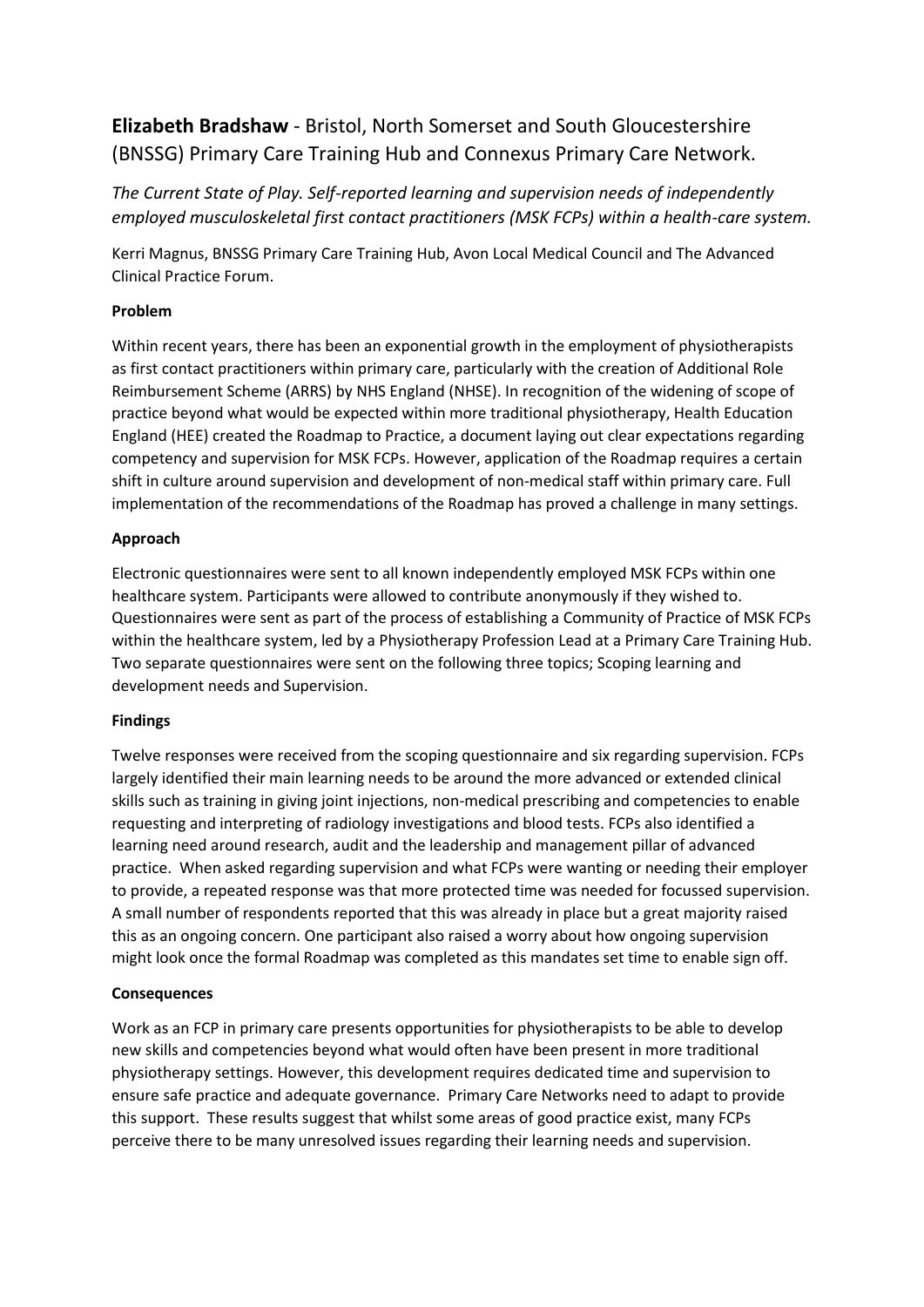### **Lauren Bridewell** - University of Southampton

### *Patient Reported Outcome Measures For Monitoring Primary Care Patients With Depression: A Qualitative Study*

Rachel Dewar-Haggart, Riya Tiwari, Lien Bui, Emilia Trapasso, Tasneem Patel, Tony Kendrick

#### **Problem**

The prevalence of depression in the UK is increasing and has exceeded the worldwide average. As a result it's predicted that the annual cost of depression will be £12.2 billion by 2026. One potential way of addressing this is through the use of patient reported outcome measures (PROMs), in particular the PHQ-9 which is a symptom questionnaire and low-cost intervention. The aim of this qualitative study is to understand patient and practitioner perspectives on using the PHQ-9.

#### **Approach**

This qualitative study is a student project and is running alongside the PROMDEP randomised controlled trial. The participants were selected using purposive sampling from those partaking in the RCT and were invited to take part in a qualitative interview to explore their experience and perspectives. The interviews were semi-structured with the use of a topic guide and the interview transcripts were analysed using inductive thematic analysis.

#### **Findings**

Analysis of eleven patient transcripts identified four themes and ten subthemes. Of these, two themes were explored: 'Patient Perception of the PHQ-9' and 'The use of the PHQ-9 in the treatment of depression'. These identified that most patients found the PHQ-9 simple to understand and complete; and gave them understanding and a sense of control over their depression. However, sometimes this could be an overwhelming experience. The analysis of ten practitioner transcripts identified four themes and eight subthemes. Of these, three themes were explored: 'The use of the PHQ-9 in future practice', 'Practitioner perception of the PHQ-9' and 'Normal practice'. Practitioners discussed how the PHQ-9 should be administered on an individual basis and the challenges of finding the time to administer the PHQ-9 during consultations. Whilst the PHQ-9 scores facilitated making treatment decisions, practitioners felt their own clinical judgement to be of greater importance.

#### **Consequences**

The findings from this qualitative study will be important in explaining the findings of the RCT around the effectiveness of the use of PROMs in primary care. While patients and practitioners value the use of the PHQ-9 in consultations, further consideration is required to understand how the use of the PHQ-9 can be successfully implemented this into general practice.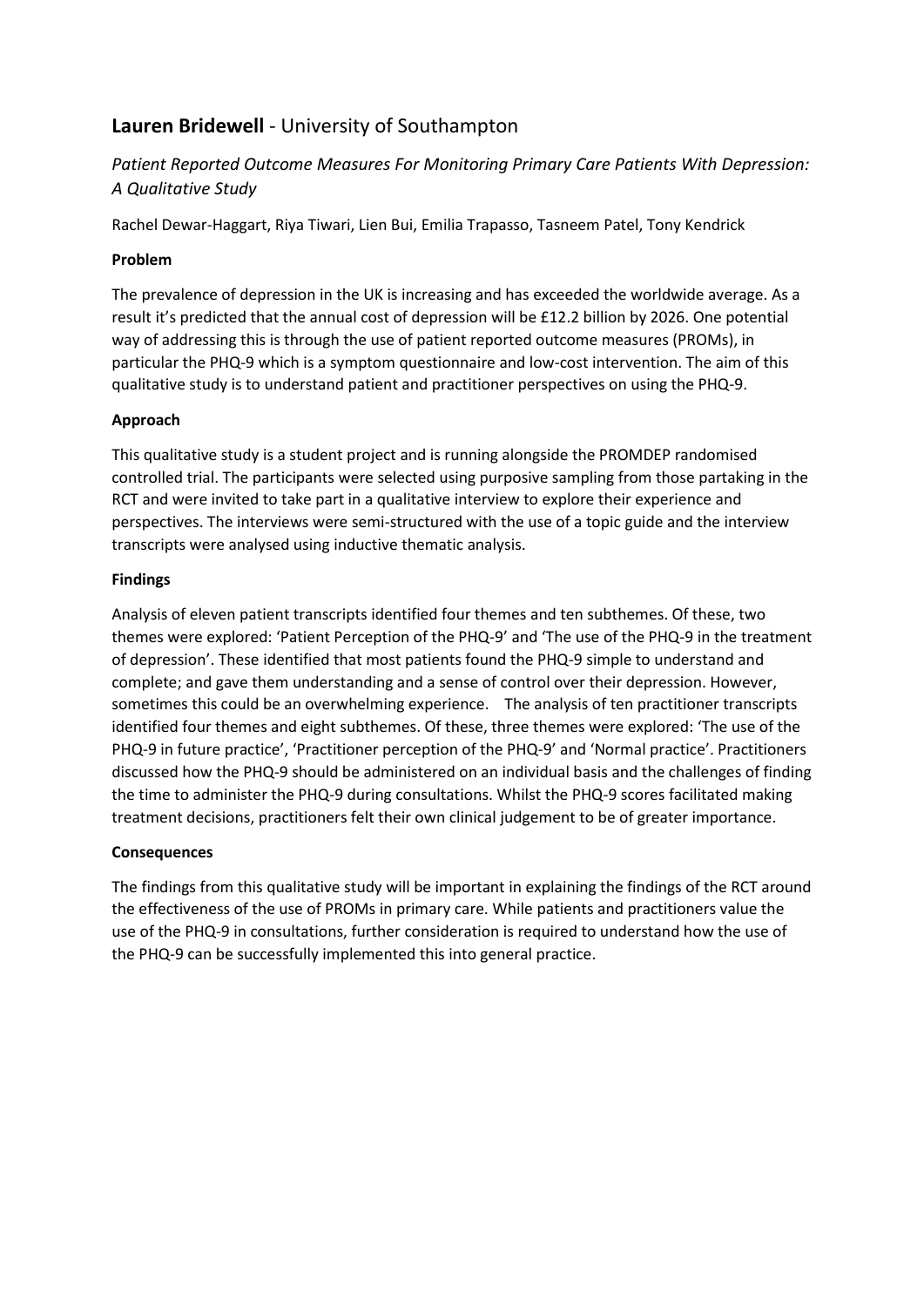### **Helen Atherton** - University of Warwick

#### *Facilitating access to online NHS primary care services a focussed ethnography*

John Campbell, Jennifer Newbould, Stephanie Stockwell, Bethan Treadgold, Helen Atherton

#### **Problem**

Policy makers in England have advocated for the adoption of online services in recent years. Some primary care online services, including online appointment booking, ordering repeat prescriptions and accessing medical records have been widely available for the last 5 years, however, take up is variable. The Covid-19 pandemic has seen practices encourage the use of online services, but this raises questions about the ability of patients to engage with these services and the possibility of exacerbating inequalities. One way to ameliorate this is to facilitate the use of online services.

#### **Approach**

Embedded in a wider mixed methods study, we have conducted focussed ethnographic case studies that seek to understand in-depth and from the perspective of practice staff and patients/carers the potential benefits and challenges associated with different models of digital facilitation. We are collecting data through non-participant observation, semi-structured interviews, and secondary analysis of relevant documentation. Working in three regions of England, we have recruited 8 case study sites that demonstrated varying levels of digital facilitation. The practices were also selected to represent differing practice characteristics and practice population demographics.

#### **Findings**

Data collection is currently ongoing. We have been able to identify differences in approach to digital facilitation between practices. Early results indicate clear differences between practices in their approach to facilitation and staff identify a lack of training as an issue that is holding them back from providing more facilitation. Patients identify where they would like more support and where they are satisfied with the practice's current approaches to access.

#### **Consequences**

The case study findings will enable us to highlight important barriers and facilitators to digital facilitation. These findings will enable us to recommend ways to develop and implement promising approaches to digital facilitation. Emergent findings already indicate changes that practices could adopt that would enable them to provide more targeted digital facilitation.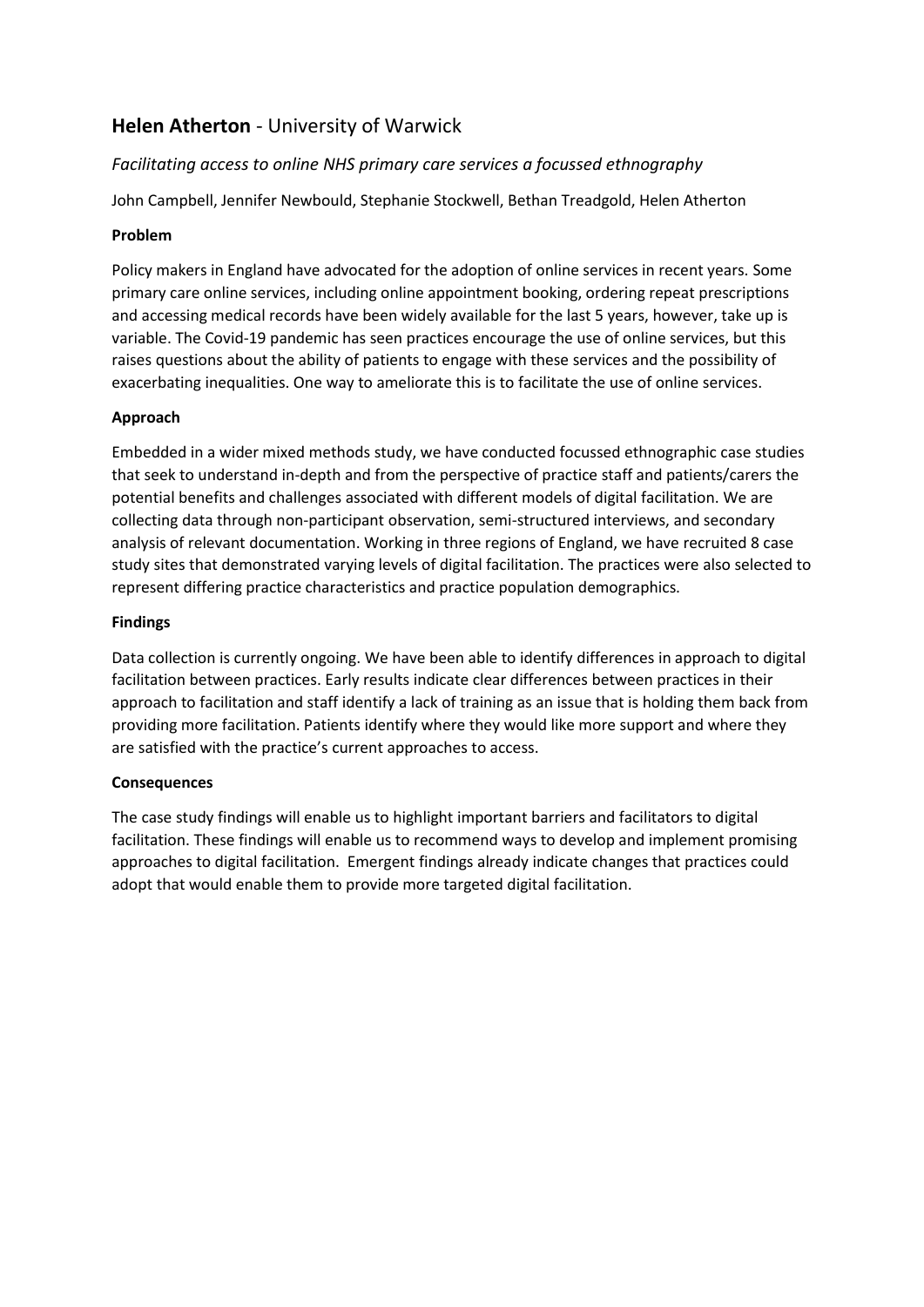**Dr Jonathan Chan** - Population Health Sciences Institute, Bristol Medical School, University of Bristol. Cabot Institute for the Environment, School of Geographical Sciences, University of Bristol. Academic Unit of Primary Care, Population Sciences and Medical Education, F

*Do weather changes affect eczema in a UK cohort of children with eczema?*

Dr Stephanie MacNeill, Dr Beth Stuart, Dr Eunice Lo, Amanda Roberts, Prof Dann Mitchell, Prof Matthew Ridd.

#### **Problem**

Eczema is a long-term inflammatory dry and itchy skin condition affecting roughly 20% of children. Eczema symptoms wax and wane, with different 'triggers' causing flares. While patients commonly report that temperature changes (cold and hot weather) make their eczema worse, previous studies have found mixed results and show a wide variability in disease response to changes in weather. Limitations included relatively small cohorts, lack of validated outcome measures and few studies conducted in the UKs temperate climate.

#### **Approach**

Aims: To explore the relationship between changes in temperature and eczema symptoms, characterising patients with flares triggered by weather. Design: Retrospective cohort study of 550 children with eczema (mild - severe, aged 6 months – 12 years), combined with weather data from the period Jan 2018 - Nov 2020. Exposure: Hot and cold weeks derived from mean weekly dry bulb temperature obtained from weather station dataset HadISD. Outcomes: Eczema flare defined by ≥3 change in Patient Oriented Eczema Measure (POEM). Analysis: Generalised linear mixed model analysis. Lag effects will also be explored. Further subgroup analysis by eczema severity and type of emollient used. Statistical software: STATA v17.

#### **Findings**

The cohort comprises 54% boys/46% girls. Categorised (POEM) eczema at baseline is: 7% clear/almost clear eczema, 34% Mild, 48% moderate, 11% severe. Max weekly average temp reached 25.97oC, Min temp reached -2.16oC. Plot of average POEM score against time indicates seasonal variation, with worsening eczema in winter months and improvement in warmer months. Further analysis is on-going and findings will be presented at the meeting.

#### **Consequences**

Substantiating the link between changes in the temperature, and those most affected, will have several benefits. It could help inform individual action plans and advice given to patients; weather forecast-based warnings could help patients step-up treatment in advance of potential flares; and subgroup analysis may identify whether different types of emollient offer better protection e.g thick ointments in winter and thin lotions for summer. (oral presentation preferred but poster also suitable if not accepted for oral presentation)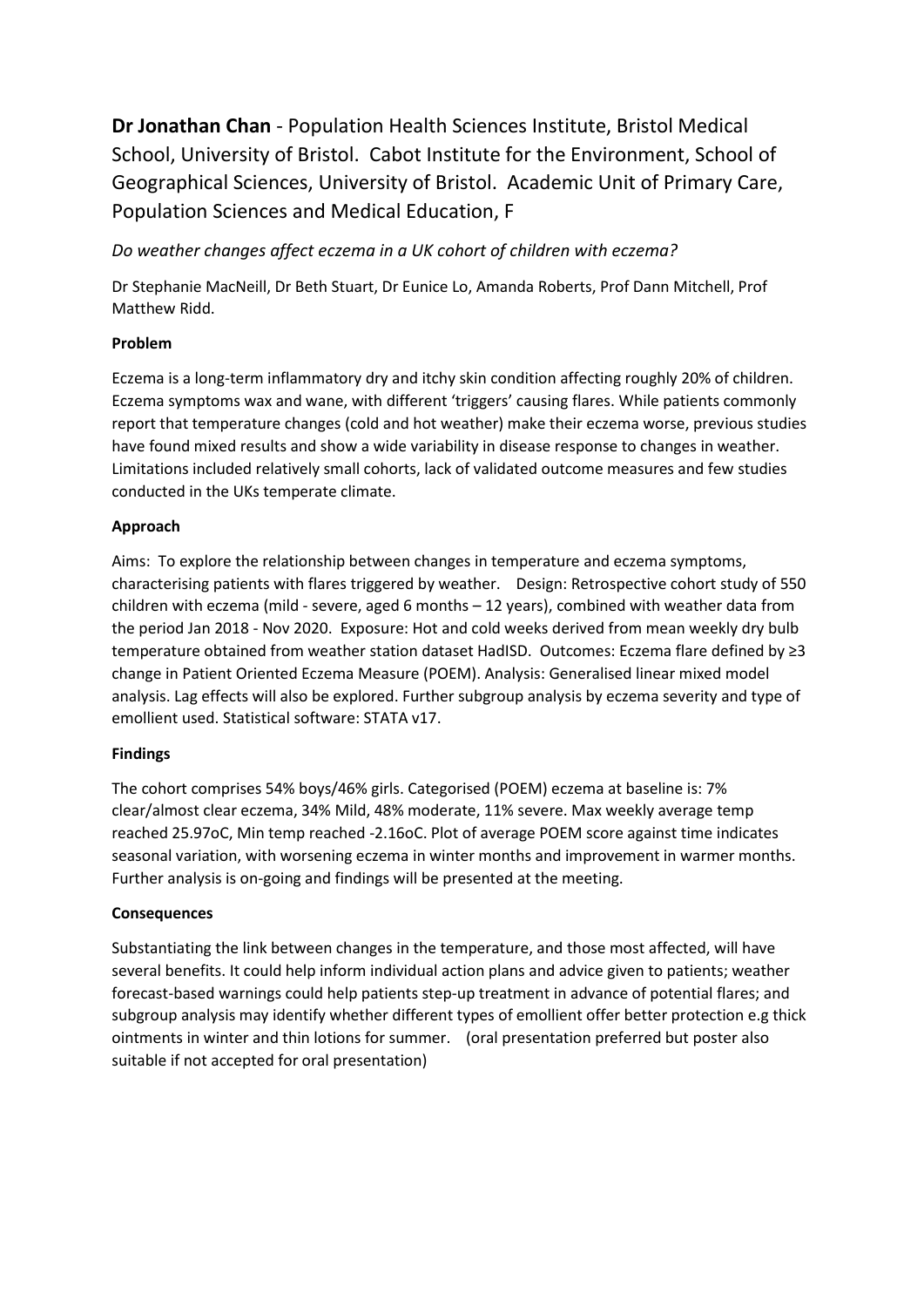### **Joanne Clarke, Pharmacy Lead – BNSSG Training Hub** - BNSSG Training Hub

*Establishing a baseline of learning & development of pharmacy professionals in general practice within Bristol, North Somerset and South Gloucestershire (BNSSG).*

N/A

#### **Problem**

The number of pharmacists and pharmacy technicians working within general practice has significantly increased with the introduction of the 'Additional Roles Reimbursement Scheme' (ARRS). Whilst there is an accredited learning pathway for those employed under ARRS, it is not clear what additional development the whole local workforce needed both immediately and into the future.

#### **Approach**

An anonymous questionnaire was distributed to all members of the pharmacy workforce working in GP practices or Primary Care Networks (PCN) across BNSSG (119 pharmacists and 36 pharmacy technicians). The tool used a mixture of qualitative and quantitative questions to investigate existing learning needs, current programmes of study and the use of competency frameworks to support learning. In addition, the intervention investigated whether respondents used 'communities of practice' to support their learning and what future networks may be required.

#### **Findings**

There was a 25% response rate (n=39) which included 29 pharmacists (24%) and 10 pharmacy technicians (28%). 15 respondents were either on the accredited pathway or had completed it (38%) and of the pharmacists, 20 were registered prescribers (69%). 21% (n=8) of respondents were using a framework to evidence competencies. Career aspirations included becoming Advanced Clinical Practitioners (ACP), Consultant Pharmacists or Partners in their practice. 30 respondents belong to one or more network groups (81%) but some were not involved in any. It was also noted that 73% (n=28) of the respondents supported the development of more communities of practice although respondents suggested the purpose should be clear and the impact on work-life balance considered.

#### **Consequences**

The pharmacy workforce in general practice in BNSSG requires more support for career development. There must be a range of opportunities available to meet local needs in terms of learning & development or 'communities of practice'. Suggested actions to support teams include information to practice management on learning & development opportunities, availability of and access to funding as well as information on the different frameworks used to demonstrate competence. Work is underway to enhance the communities of practice in the local area which will support the learning and development of the workforce leading to better patient care.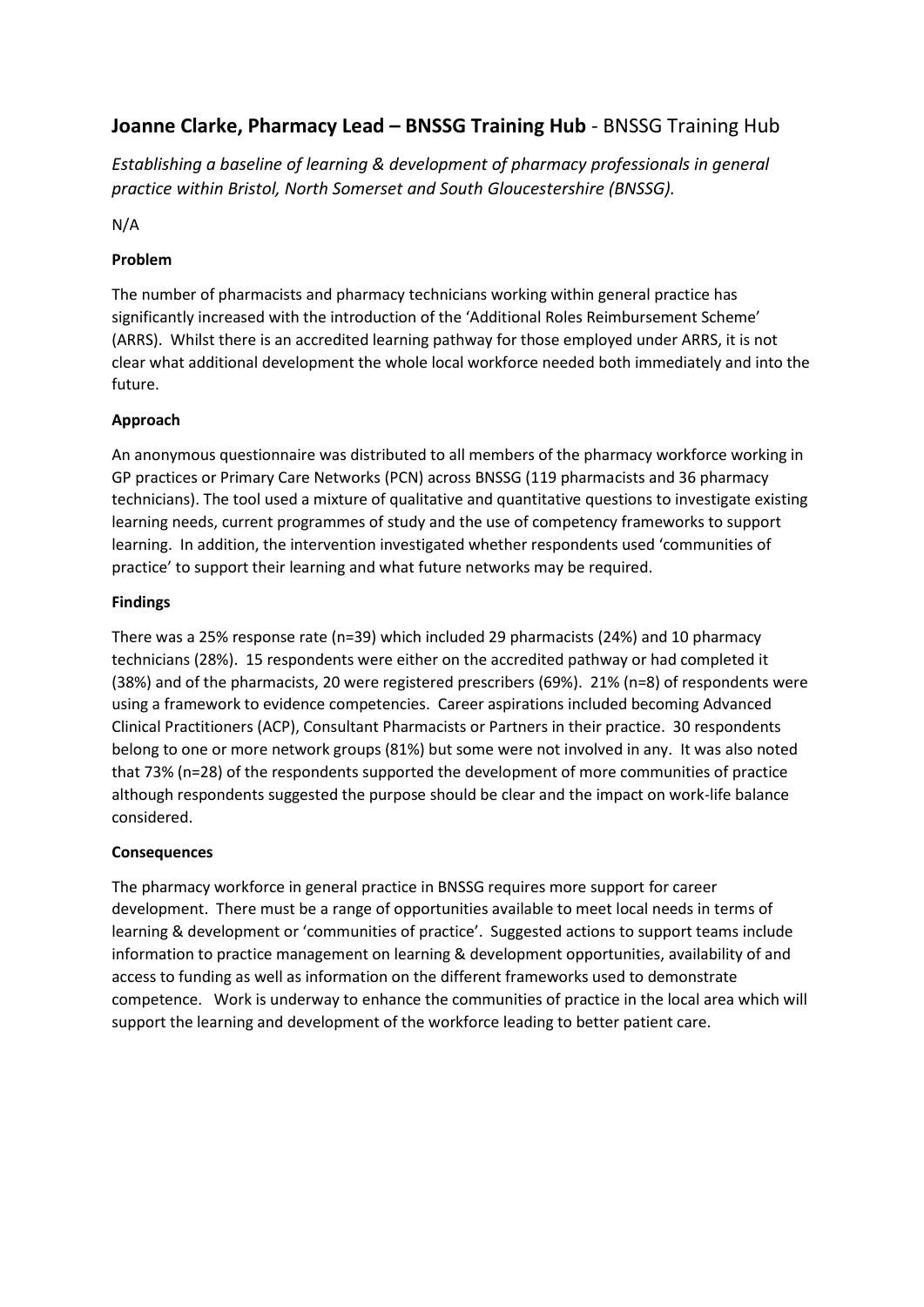### **Kiana K Collins** - University of Oxford

### *Adequacy of clinical guideline recommendations for patients with low-risk cancer managed with monitoring: Systematic review*

Nia Roberts, Claire Friedmann Smith, Jason L Oke and Brian D Nicholson

#### **Problem**

To reduce overtreatment, an increasing proportion of patients with cancers deemed low-risk are managed with monitoring. While this reduces potentially unnecessary treatment and associated adverse events, patients should be monitored with the correct tests at the correct intervals to ensure that cancer progression is detected in a timely way to allow the initiation of treatment with curative intent. Currently, cancer monitoring guidelines suggest periodic testing to monitor for disease progression in secondary and/or primary care. With clear evidence-based guidelines, lowrisk cancers could be monitored in primary care in a similar way to other chronic conditions.

#### **Approach**

We are conducting a systematic review of clinical guidelines on monitoring patients with low-risk cancer. The search will be restricted to guidelines written in English and published or updated anytime in the last 10 years. This review aims to determine whether the monitoring guidelines for patients with low-risk cancer clearly define low-risk cancer, recommend which tests to use, when to use them, and what thresholds trigger further intervention or treatment. We will take into account the quality of the evidence underpinning each recommendation, the setting in which the research was undertaken, and the cancer site being monitored.

#### **Findings**

This review is underway and findings will be presented at the conference. Anticipated findings are that the tests recommended for use when monitoring patients with low-risk cancer will be consistent across guidelines and supported by robust evidence. The evidence underpinning recommendations for monitoring intervals and thresholds for initiating treatment with curative intent may be less robust with monitoring decisions often reliant on the discretion of the clinician. We anticipate that most monitoring studies will have been conducted in secondary care. However, if the guidelines were clear and consistent, some cancer sites could be monitored in primary care.

#### **Consequences**

By conducting this review we will understand the extent to which current monitoring guidelines for patients with low-risk cancers are evidence-based. By identifying gaps in the evidence base we will identify priorities for future research.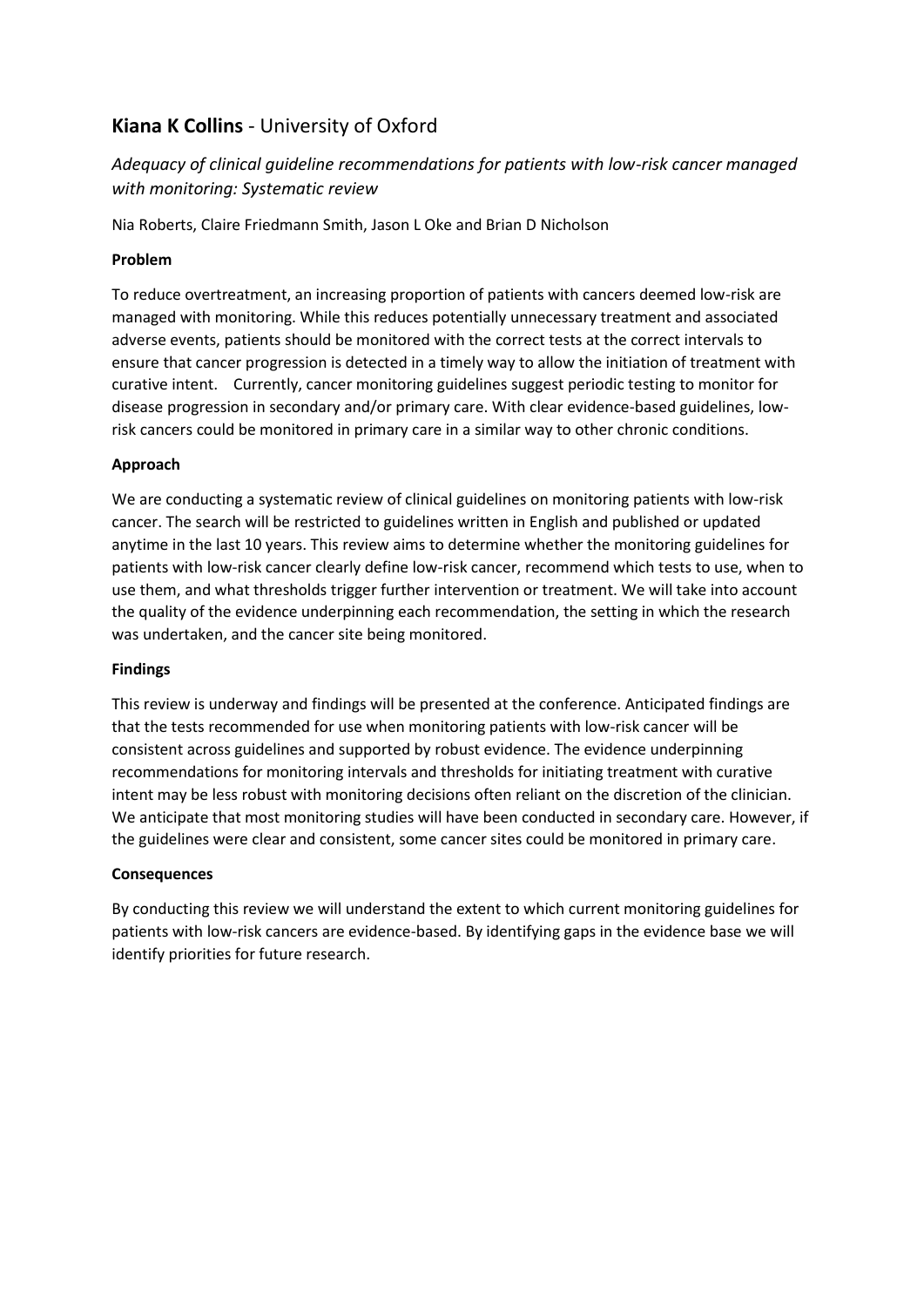### **Jemima Cooper - Early Career Researcher** - University of Bath

*Understanding healthcare professionals' physical activity promotion behaviours when treating individuals with depression in primary care: a systematic review*

Jeffrey Lambert Fiona Gillison Georgina Wort - Early Career Researcher

#### **Problem**

Depression is a common mental health disorder which is mainly managed in primary care. Physical activity (PA) has been shown to reduce symptoms in people with depression, and is recommended by NICE. However, despite the evidence-based benefits of physical activity, many healthcare professionals (HCPs) do not discuss physical activity with patients during consultations. Given how integral HCPs are in the use of PA for the management of depression, we need to further understand their PA promotion behaviours, and identify the barriers and facilitators they face.

#### **Approach**

A systematic literature search of databases was conducted to identify articles that reported qualitative and/or quantitative data on (1) HCPs working with individuals with depression, but not exclusively, and (2) HCPs barriers and/or facilitators to PA promotion/treatment for depression. This included knowledge, perceptions, behaviours and views of HCPs. Data were extracted and thematically analysed using the Theoretical Domains Framework (TDF).

#### **Findings**

From 10,004 articles identified, 24 met the inclusion criteria for this review. Barriers and facilitators were identified and mapped to the TDF domains, with more barriers than facilitators found. Common barriers across multiple studies included a lack of education or training, lack of infrastructure and low patient motivation. In contrast, facilitators differed across studies, and included HCPs having knowledge of the biochemical processes of how PA affects mental health, and being able to offer a non-pharmacological treatment preferred by patients. HCPs perceived efficacy of PA in treating depression varied across studies, acting as both a barrier and facilitator, however many HCPs did indicate that they would advise, discuss, or recommend PA to patients with depression.

#### **Consequences**

Despite depression being the most common mental disorder, no previous work has systematically reviewed HCPs PA promotion behaviours specifically for people with depression. This review presents a range of barriers and facilitators that could be targeted to increase HCP PA promotion behaviour for people with depression. Increasing our knowledge and understanding of HCPs PA promotion behaviours and the barriers and facilitators they face may also help to inform more targeted interventions for HCPs working with this sub-population of mental illness.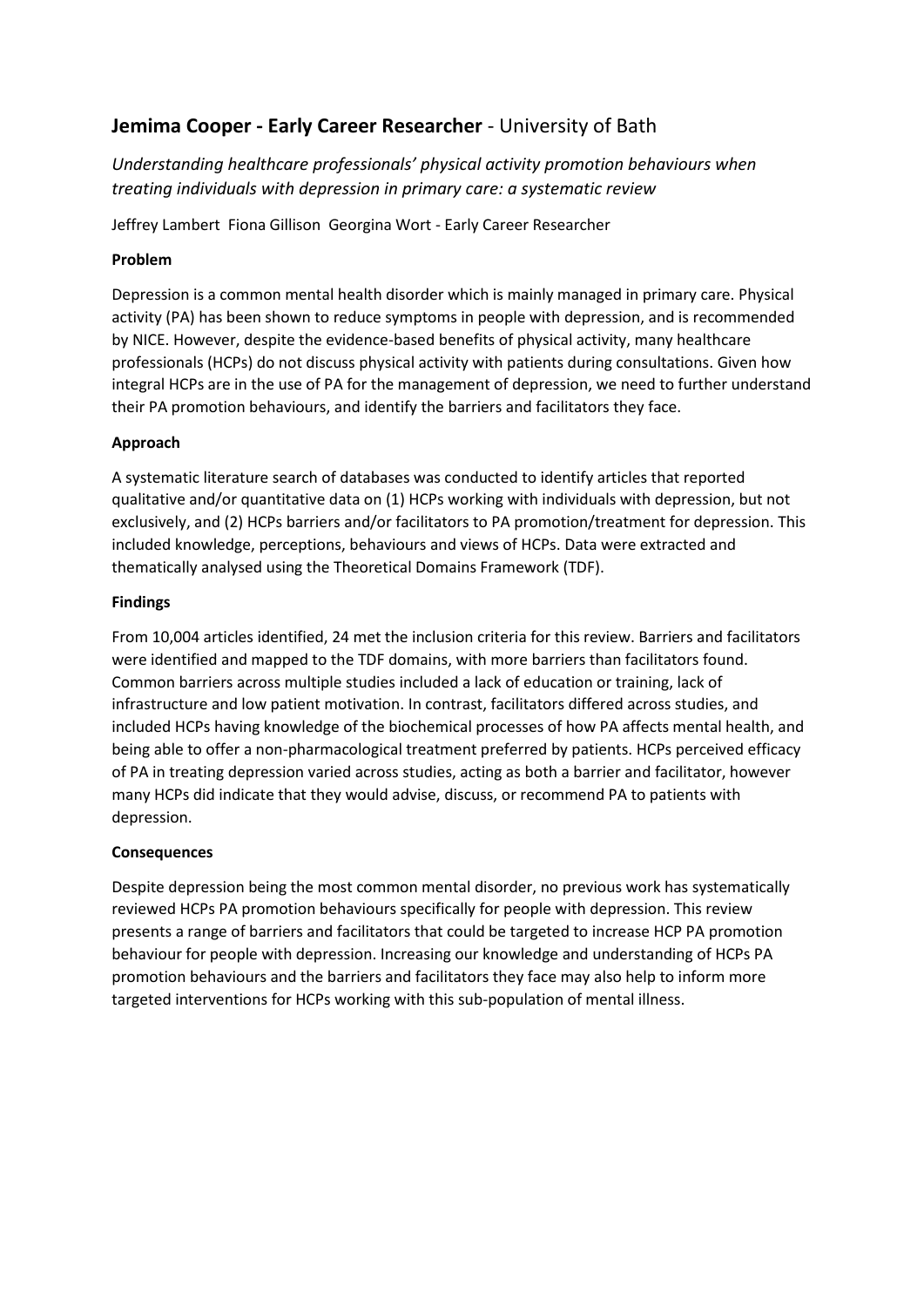### **Rosina Cross** - Primary Care Research Group, College of Medicine and Health, University of Exeter

#### *Recruitment and retention of staff in rural dispensing practice*

Sinead TJ McDonagh, Emma Cockcroft, Malcolm Turner, Matthew Isom, Robert Lambourn, John L Campbell, Christopher E Clark

#### **Problem**

General Practice (GP) surgeries in rural areas often struggle to employ and retain healthcare professionals and other members of the multidisciplinary primary care team. Existing research into the problems of rural recruitment and retention is limited, and usually focussed on doctors. Migration of younger people from rural areas, high employment rates and absence of rural proofing in workforce planning may be important factors. A persistent shortage of appropriately qualified rural staff may affect quality of care and patient experience. Small rural practices rely, in part, on income from dispensing medications; little is known about how maintaining dispensing services contributes to recruitment and retention of staff. This study aims to understand the barriers and facilitators to working and remaining in rural dispensing practices, and to explore how the primary care team value dispensing services.

#### **Approach**

We undertook semi-structured interviews with multidisciplinary team members of rural dispensing practices across England. Interviews were audio-recorded, transcribed and anonymised. Framework analysis is being conducted using Nvivo 12. Full findings will be presented at the conference.

#### **Findings**

To date, we have recruited 18 of a planned 20 staff members from 13 rural dispensing practices across England. Five GPs, 2 practice nurses, 1 healthcare assistant, 7 administrative staff and 3 dispensers have been interviewed; some of these are employed in multiple roles. Several interconnected factors impacting both recruitment and retention of staff to rural dispensing practice have been identified. Personal and professional reasons for taking up a role in a rural dispensing practice included perceived career autonomy and development opportunities, and preference for working and living in a rural setting. Key factors impacting retention of staff included revenue generated by dispensing, opportunities for staff development, job satisfaction and the positive work environment. Perceived challenges to retention were travel difficulties, balancing the required skillset of dispensing with the wages available for the role, lack of skilled job applicants and negative perceptions of rural primary care practice.

#### **Consequences**

The findings from this study can inform national policy and practice with the aim of improving the understanding of the challenges of working in rural dispensing primary care.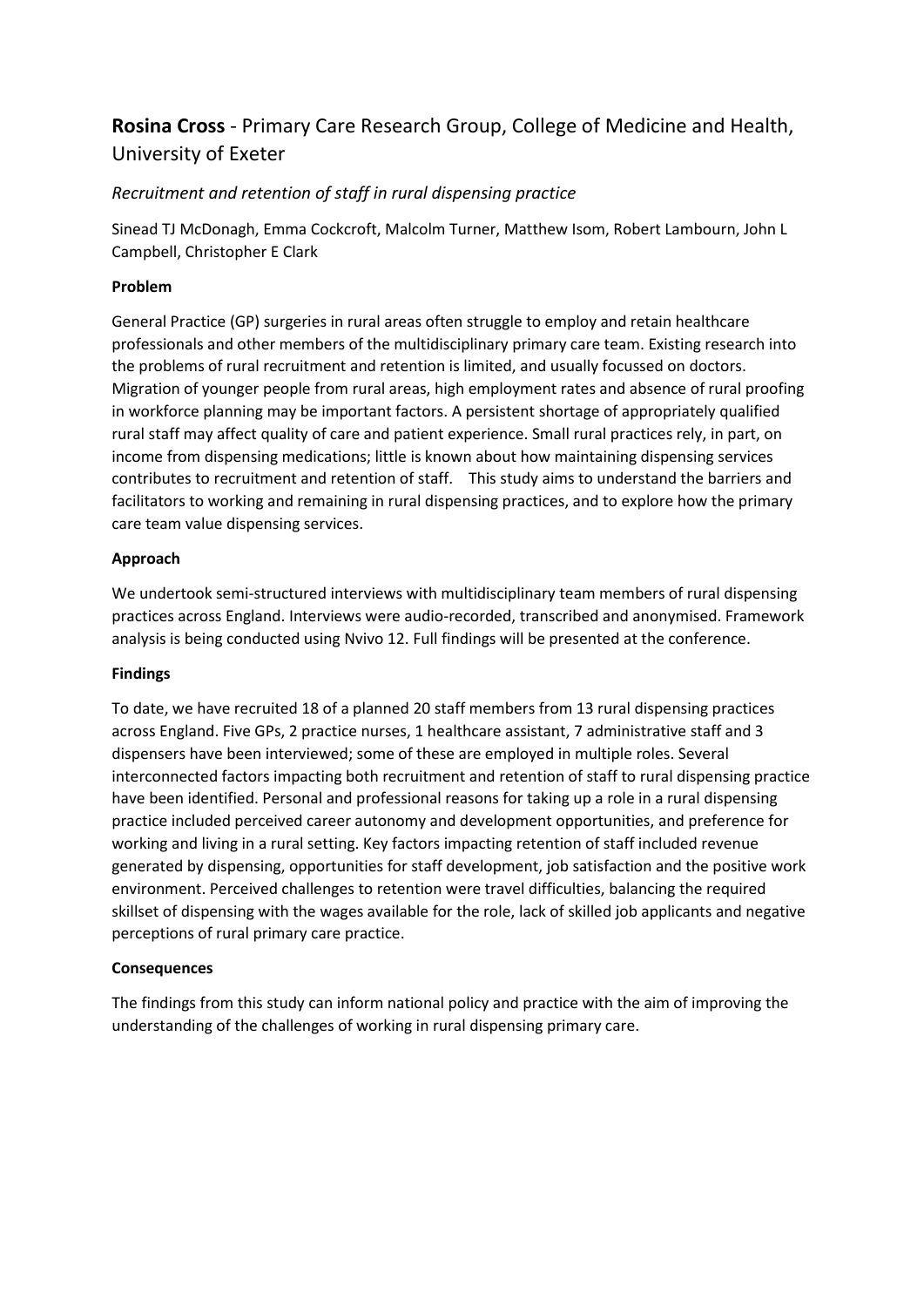## **Samuel Dalton** - Primary Care Research Centre, University of Southampton University of Oxford University of Manchester University of Exeter

*The effectiveness of vaccinations for prevention of acute respiratory infections in care homes: a systematic review of randomised controlled trials*

Yousaf U, Beth Stuart, Annette Pluddemann, Antonina Santalova, Deepthi Lavu, Maria Panagioti, Michael Moore, Merlin Willcox

#### **Problem**

The COVID-19 Pandemic has highlighted the vulnerability of care home residents to respiratory infections. As they live in a closed environment, infection prevention is vital in reducing hospitalisations and illness. Vaccinations have the potential to prevent transmission of respiratory pathogens in care homes.

#### **Approach**

Aim: To assess the effectiveness of vaccinations for the prevention of acute respiratory infections within care homes. Approach: Medline, Embase, Cinahl and Cochrane were searched from inception to October 2021 for randomised controlled trials (RCTs) of vaccinations for prevention of acute respiratory infections in care homes. Titles and abstracts of all papers were screened by two reviewers and any clearly irrelevant papers were excluded. Full text screening was conducted independently. Data was extracted, identifying odds ratios and forest plots were made where applicable.

#### **Findings**

Of 3108 titles, 9 were suitable for inclusion. Six RCTs evaluated influenza vaccination. Vaccination of staff reduced incidence of influenza-like illnesses in care home residents (OR 0.69, 95% CI 0.55-0.88). One RCT demonstrated that intranasal immunization with live attenuated influenza A virus vaccine (in addition to parenteral trivalent inactivated influenza vaccine) reduced incidence of influenza-like illnesses (protective efficacy, 65.0%; 95% CI 17- 86%). Three RCTs comparing adjuvanted with nonadjuvanted influenza vaccinations of residents found no significant difference between these two types of vaccine in reducing incidence of hospitalisation (OR 0.87, 95% CI 0.55-1.18). One trial found no effect of an influenza vaccination booster given to residents, but this was in a year with low levels of influenza. Three RCTs evaluated vaccines against bacterial pathogens. Two RCTs of pneumococcal vaccines showed that they significantly reduced incidence of all-cause pneumonia. A multicomponent oral vaccine (containing extracts of 8 bacterial pathogens) reduced incidence of acute lower respiratory infections in nursing home residents with chronic bronchitis by 28% (P<0.05).

#### **Consequences**

Intranasal live attenuated influenza vaccine for care home residents provides additional protection compared to parenteral influenza vaccine alone. Vaccinating staff against influenza reduced incidence of influenza-like illness in residents. Pneumococcal vaccine is effective at preventing pneumonia, and an oral vaccine reduced the incidence of acute exacerbations in residents with chronic bronchitis.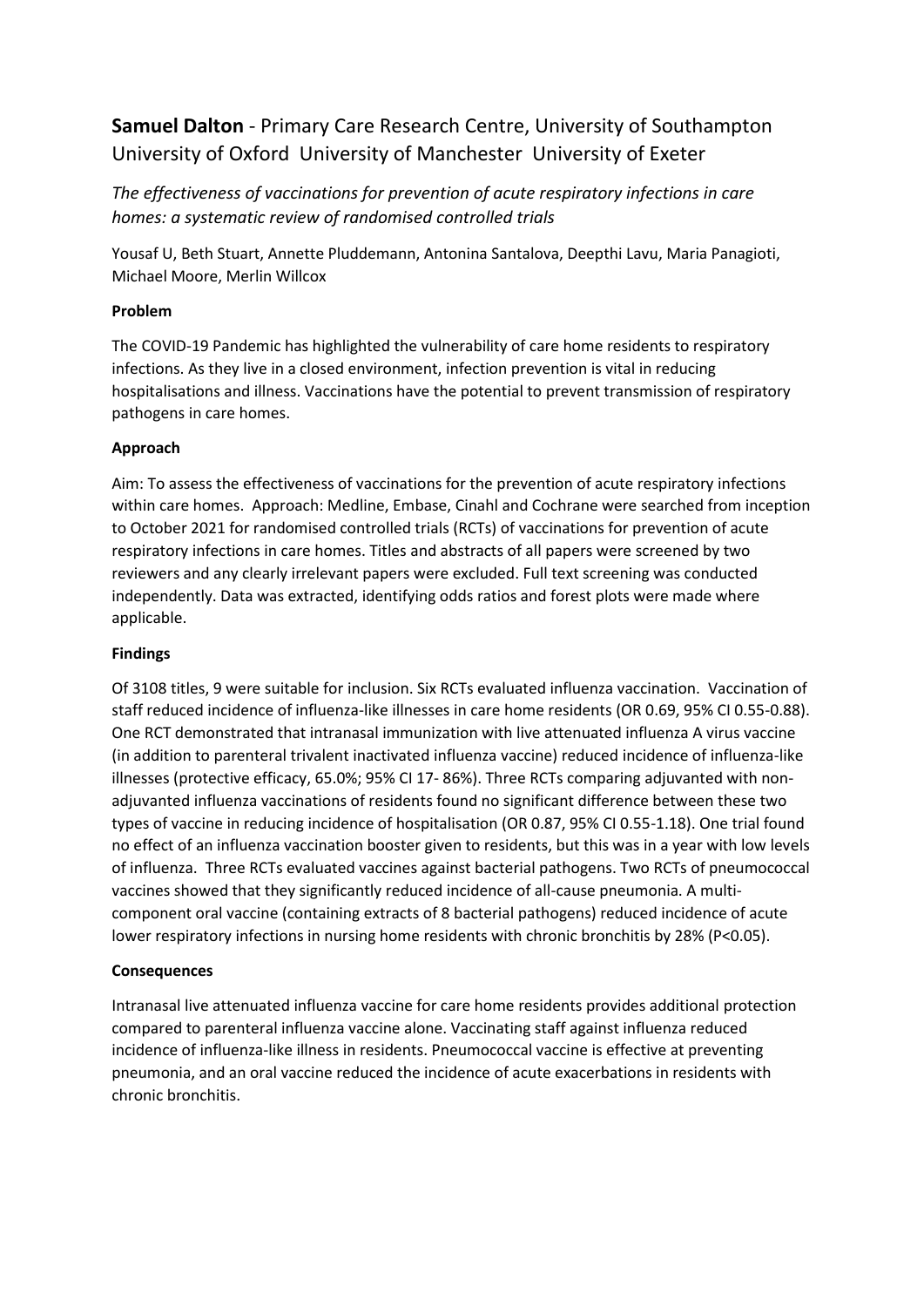# **Dr Rachel Dewar-Haggart** - Primary Care Research Centre, University of Southampton

*Exploring beliefs, attitudes, and behavioural intentions towards long-term antidepressant use in the management of people with depression: a mixed-methods study*

Prof Tony Kendrick, Dr Ingrid Muller, Dr Felicity Bishop, Dr Adam Geraghty

### **Problem**

Over the last two decades, antidepressant prescribing in the UK has increased considerably. The rate of antidepressant prescribing increased from 15.8% to 16.6% between 2015 and 2018, with 7.3 million people prescribed antidepressants in 2017/18, at an annual cost of approximately £266 million. Evidence suggests that rise in the number of antidepressant prescriptions is due to patients staying on treatment for longer. While between a third to a half of patients may no longer be clinically indicated to continue antidepressant treatment, some are prepared to do so due to a fear of relapse or withdrawal symptoms during the discontinuation process. My PhD research aimed to explore beliefs, attitudes, and behavioural intentions towards long-term antidepressant use in the management of people with depression in primary care.

### **Approach**

My PhD aimed to explore patients' beliefs, attitudes, and behavioural intentions towards long-term depression management in primary care, focusing on long-term antidepressant use. A critical interpretive synthesis found that beliefs and attitudes towards depression and antidepressant use influenced patients' decisions to stop or continue long-term antidepressant treatment. The findings from the synthesis were considered along with existing theoretical models of health behaviour to develop a questionnaire to measure patients' beliefs, attitudes, and behavioural intentions towards long-term antidepressant use. A sample of 10 participants took part in cognitive interviews to test the understanding and acceptability of the questionnaire before its use in a mixed methods study. Two hundred and seventy-seven participants took part in The Attitudes and Preferences of People regarding Long-term Antidepressant Use for Depression (APPLAUD) Study, and 16 participants took part in the nested qualitative interview study. Multiple regression analyses were conducted to determine which factors predicted intentions to stop or continue treatment, and a reflexive thematic analysis was used to analyse the qualitative interviews. Finally, findings from the questionnaire study and interviews were interpreted together using a complementarity approach.

### **Findings**

The findings showed that participants' beliefs and attitudes towards depression and long-term antidepressant use predicted intentions to start to come off antidepressants; however, most participants had little to no intention to stop treatment in the next six months. The qualitative findings showed that participants' understanding of depression and long-term antidepressant use was multi-factorial and complex. Uncertainty around the necessity of antidepressants, the process of antidepressant discontinuation, and concerns around relapse and withdrawal were factors that participants considered when asked about their intentions to stop taking antidepressants. Furthermore, participants rarely attended antidepressant review consultations with their GP, which meant little opportunity for conversations around potential antidepressant discontinuation.

#### **Consequences**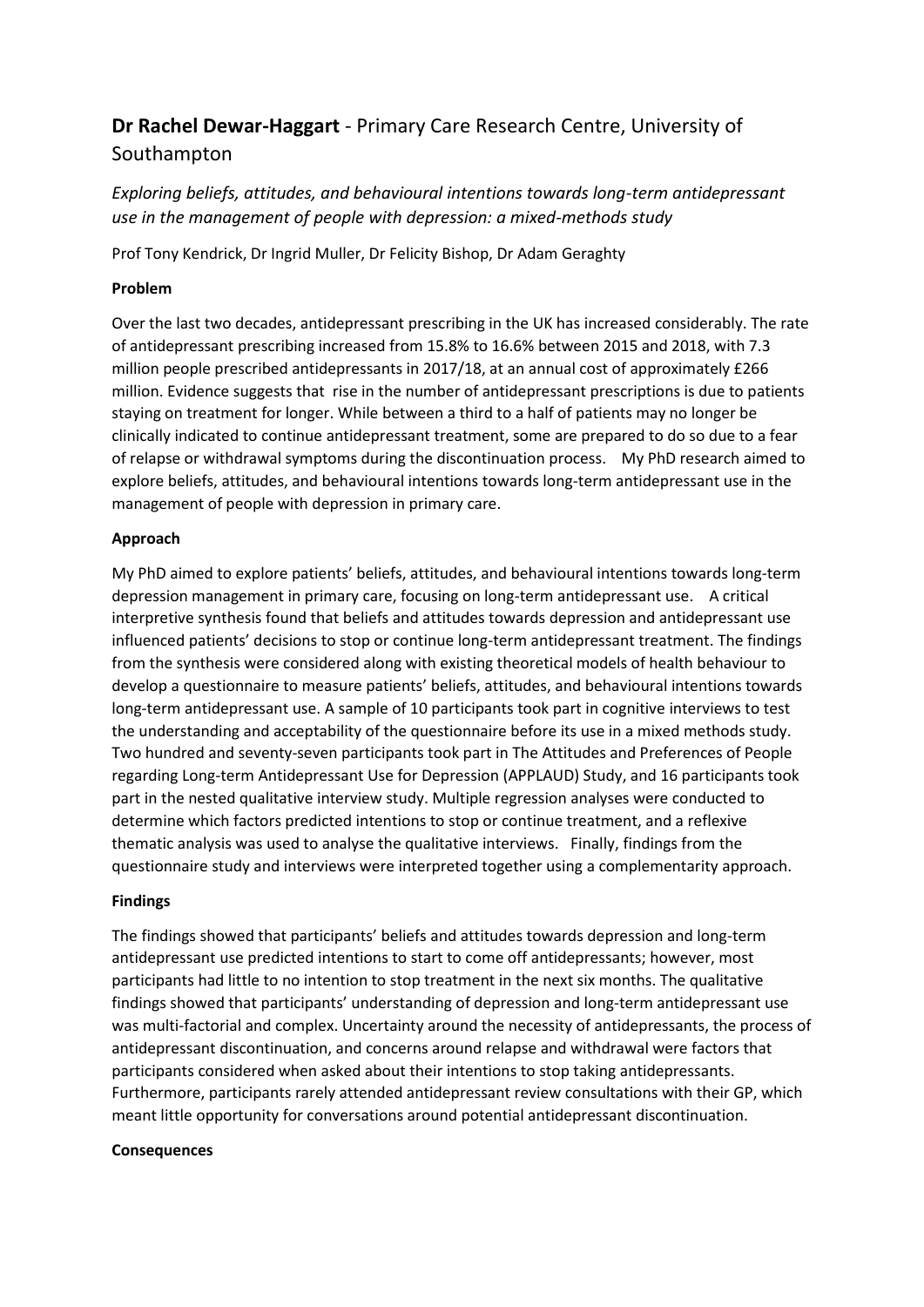As uncertainty is a concept within patients' representations and understanding of the role of antidepressants in managing depression, having more frequent review consultations with the GP may be crucial in discussing beliefs around the necessity of antidepressants, and in turn, facilitate conversations around safe and gradual antidepressant discontinuation.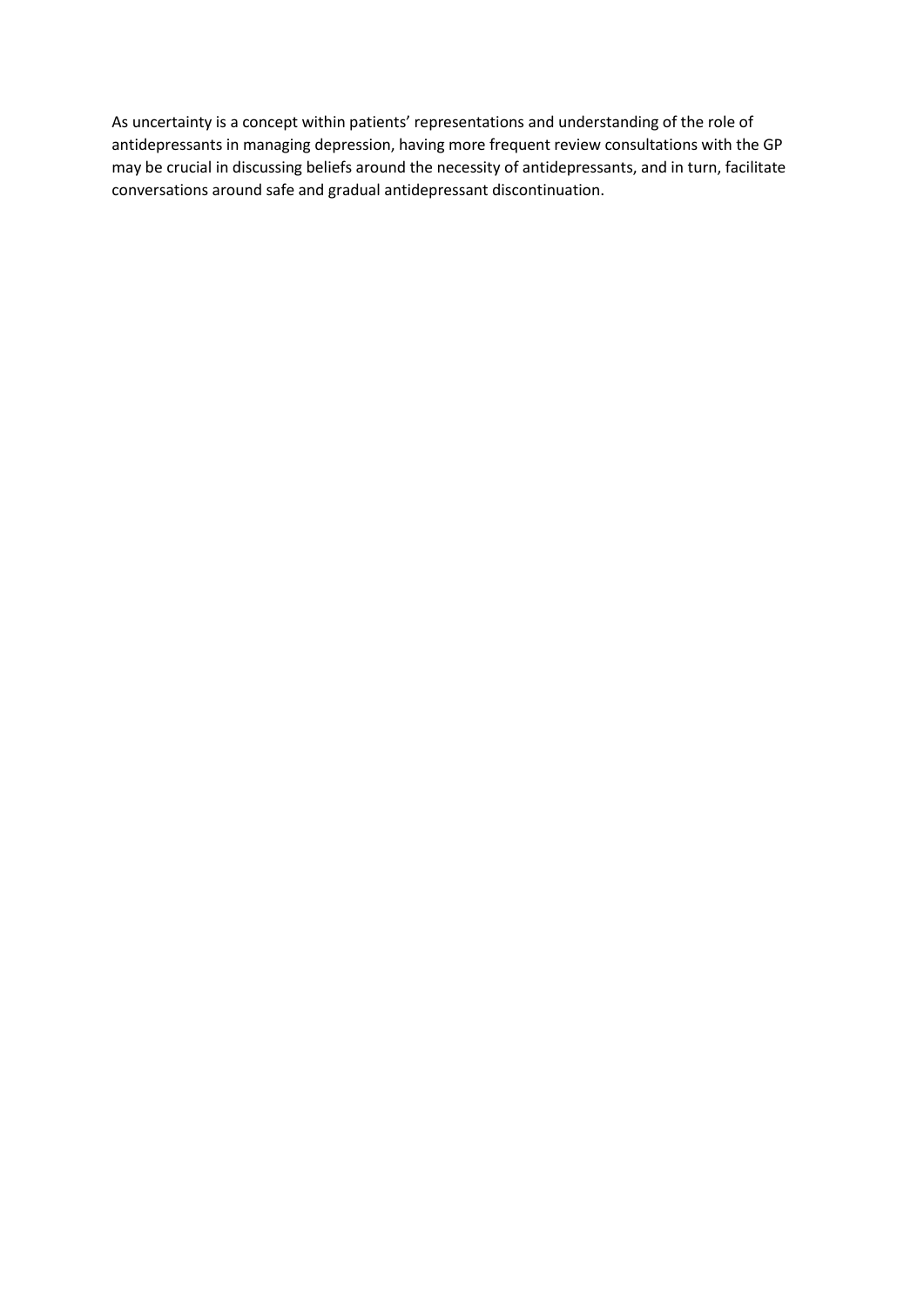# **Dr Molly Dineen** - University of Exeter College of Medicine and Health, Exeter, UK and St Leonard's Practice, Exeter, UK

## *Family history recording in UK general practice: The lIFeLONG study*

Dr Kate Sidaway-Lee, Sir Denis Pereira Gray and Professor Philip H Evans

## **Problem**

In order to integrate genomic medicine into routine patient care and stratify personal risk, it is increasingly important to record family history (FH) information in general/family practice records. This is true for classic genetic disease as well as multifactorial conditions. Research suggests that FH recording is currently inadequate.

## **Approach**

The aim was to provide an up-to-date analysis of the frequency, quality and accuracy of FH recording in UK general/family practice. This was an exploratory study, based at St Leonard's Practice, Exeter – a suburban UK general/family practice. Selected adult patients registered for over one year were contacted by post and asked to complete a written FH questionnaire. The reported information was compared to the patients' electronic medical record (EMR). Each EMR was assessed for its frequency (how often information was recorded), quality (the level of detail included) and accuracy (how closely the information matched the patient report) of FH recording.

## **Findings**

241 patients were approached; 65 (27.0%) responded and 62 (25.7%) were eligible to participate. 43 (69.4%) EMRs contained FH information. The most commonly recorded conditions were bowel cancer, breast cancer, diabetes and heart disease. The mean quality score was 3.64 (out of 5). There was little negative recording. 83.2% of patient-reported FH information was inaccurately recorded or missing from the EMRs.

## **Consequences**

FH information in general/family practice records should be better prepared for the genomic era. Whilst some conditions are well-recorded, there is a need for more frequent, higher quality recording with greater accuracy, especially for multifactorial conditions.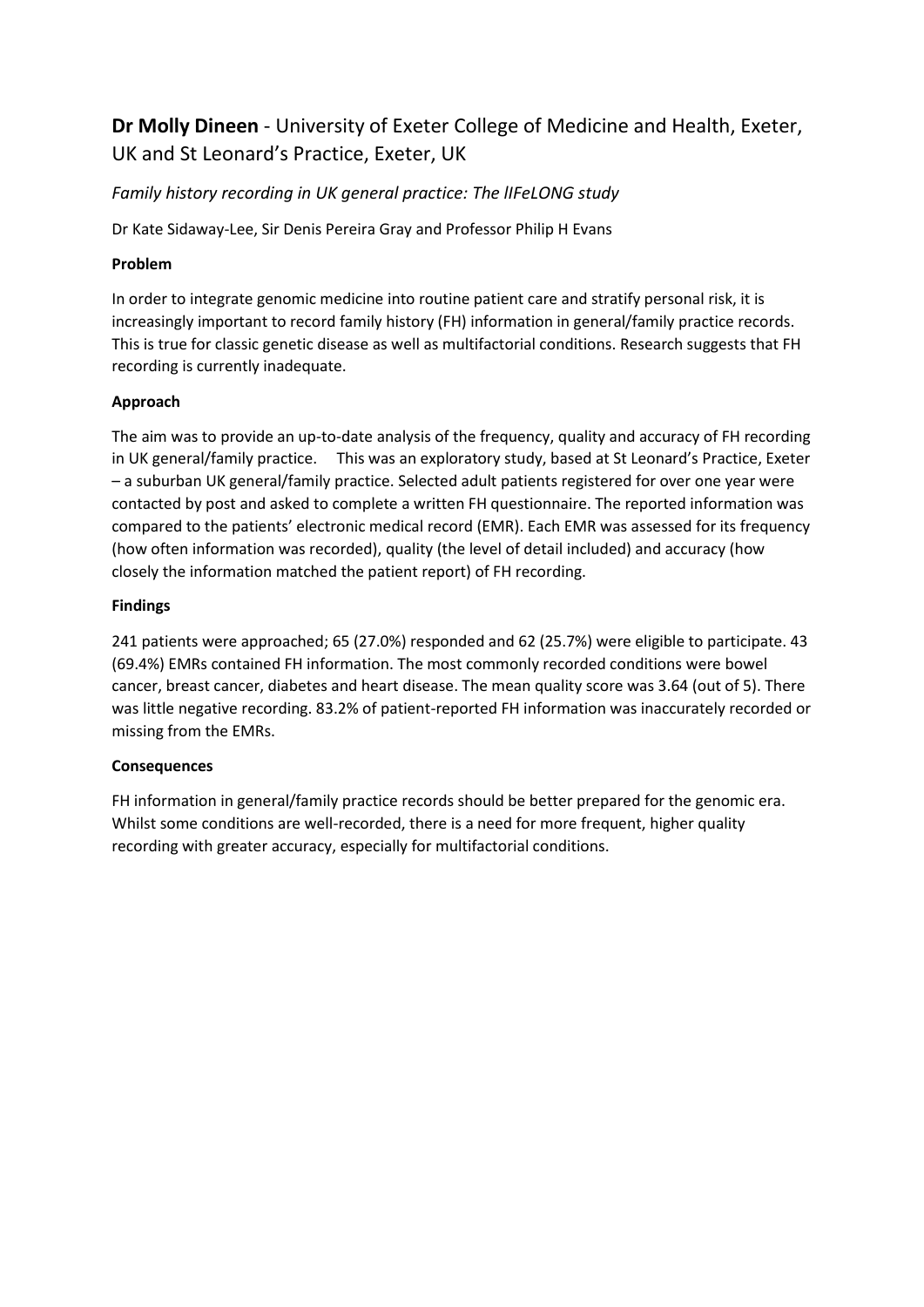# **Sharon Dixon** - Nuffield Department of Primary Care Health Sciences, University of Oxford

*The EMPOWER project: Exploring & Mapping PriOrities for Women's health technology, Equipment, kit, devices, and pRoducts*

Gail Hayward, Abi McNiven, Philip Turner, Neda Taghinejadi, Katy Vincent, Krina Zondervan, George Edwards, Camilla Knox-Peebles

## **Problem**

Research and development in the field of women's health has been historically under-prioritised and current policy seeks to address this. Women's health and well-being could be improved by having new or better 'technology' such as equipment, devices, products, tests, or kit for use by health care professionals and in living environments. However, there has been no research to establish which unmet needs are felt to be a priority for technology development by women and the clinicians who care for them.

## **Approach**

Using an approach adapted from the James Lind Alliance, we have developed a priority setting partnership process to bring together women and clinicians views on un-met needs in women's healthcare – and their ideas about possible solutions or improvements. With a steering committee comprising primary and secondary care clinicians and PPIE advisers, we have co-developed surveys for women and clinicians, which are currently being distributed. We next plan to: 1. Hold 3-5 virtual PPI discussions in parallel to the surveys, sampling across health need, life-course experience, and background; 2. Then collate a longlist of potential un-met needs and potential solutions; 3. Check for existing technologies which could help and review the evidence for their benefit;

4. Engage clinician and PPI guidance in short-listing the priorities; and 5. Hold a partnership priority setting event with a wide range of clinicians and service users to develop a top-ten list of priority areas of un-met need.

## **Findings**

We will present the findings of our surveys and focus groups and discuss our methodological learning. Our exploratory PPI and stakeholder discussions to date suggest a keen interest in this topic and demonstrate how this subject can be conceptualised broadly across women's health and throughout the life course. Areas of unmet need we have heard about thus far include improved devices to support: breastfeeding care; pregnancy and labour monitoring; affordable and environmentally sustainable menstrual care; dignified examination of women (including devices which could promote women's autonomy or self-examination); and equipment for prolapse care.

## **Consequences**

This project represents an innovative approach to partnership priority setting for technology development.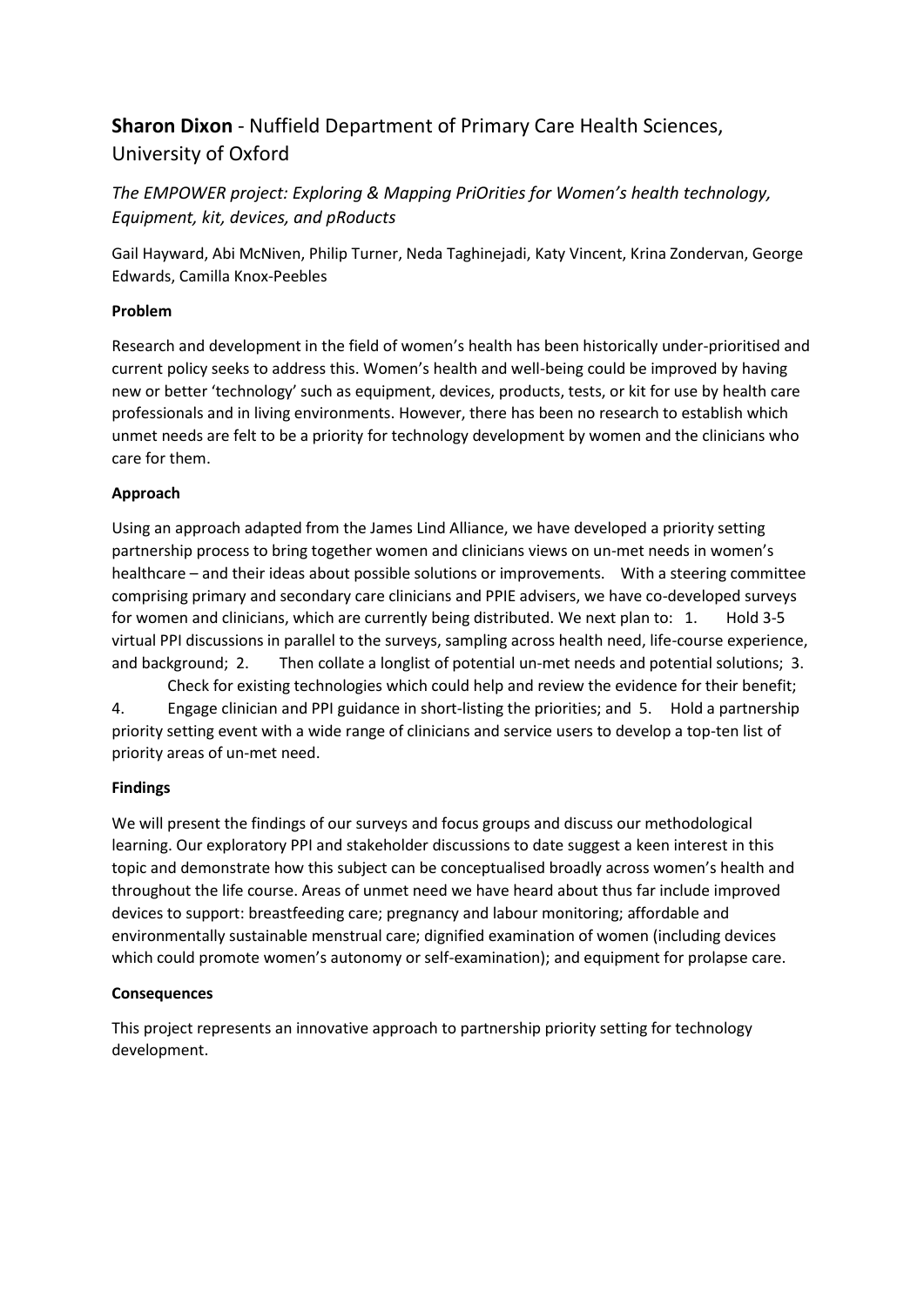## **Zoe Doran and Joseph Coombes (co-presenters)** - University of Plymouth

*Application of feasibility lessons during Covid-19 within an evaluation of a primary care based system of dementia care in the form of a specially trained dementia support worker*

Richard Byng Tomasina Oh Hannah Wheat Lauren Weston Alex Gude Leanne Greene Sarah Griffiths Saqba Batool Baber Malik Paul Clarkson Rebecca Beresford Caroline Sutcliffe

### **Problem**

Dementia-PersonAlised Care Team (D-PACT) is a five-year NIHR funded study that aims to develop and evaluate a system of dementia care based in primary care. This care is provided by a specially trained dementia support worker (DSW) based in GP practices. The first COVID-19 lockdown occurred during our feasibility phase – temporarily halting recruitment. We present how we rapidly responded by adapting our (i) recruitment processes and (ii) intervention delivery, to ensure D-PACT remained viable during and beyond COVID-19.

### **Approach**

To inform adaptation of our recruitment processes and intervention design/ delivery for remote working we: • Conducted a pragmatic targeted literature review of remote recruitment and remote methods for intervention delivery; and • Collected data from multiple stakeholders; analyzing data using both thematic and realist methods.

### **Findings**

Our novel 'embedded researcher model' provides a means to facilitate study recruitment from GP settings, with researchers serving as extended members of the primary care team. The procedure is multi-stepped and inclusive, reaching populations who are seldom heard, while reducing burden on primary care staff. Our person—centred 'capacity and consent' judgement process promotes and facilitates engagement from individuals wanting to take part, but for whom capacity to consent is uncertain. This procedure, applicable during both remote and in-person recruitment, provides clarity and transparency for researchers and personal consultees of prospective participants, about the consent and study participation process. Finally, our hybrid intervention delivery model utilises the advantages of both in-person and virtual/ remote means of support. This enhances the sustainability of the intervention; ensuring continuity of support, irrespective of external factors affecting inperson delivery. In addition, the hybrid model better enables adherence to participant preferences regarding where, how often, and with whom they would like support, further personalising the intervention.

### **Consequences**

The COVID-19 pandemic provided us with a unique opportunity to consider alternative means of recruitment and intervention design/ delivery. The result is a more comprehensive, flexible, personalised study design that will be sustainable, replicable, and of greater value to study participants than originally planned.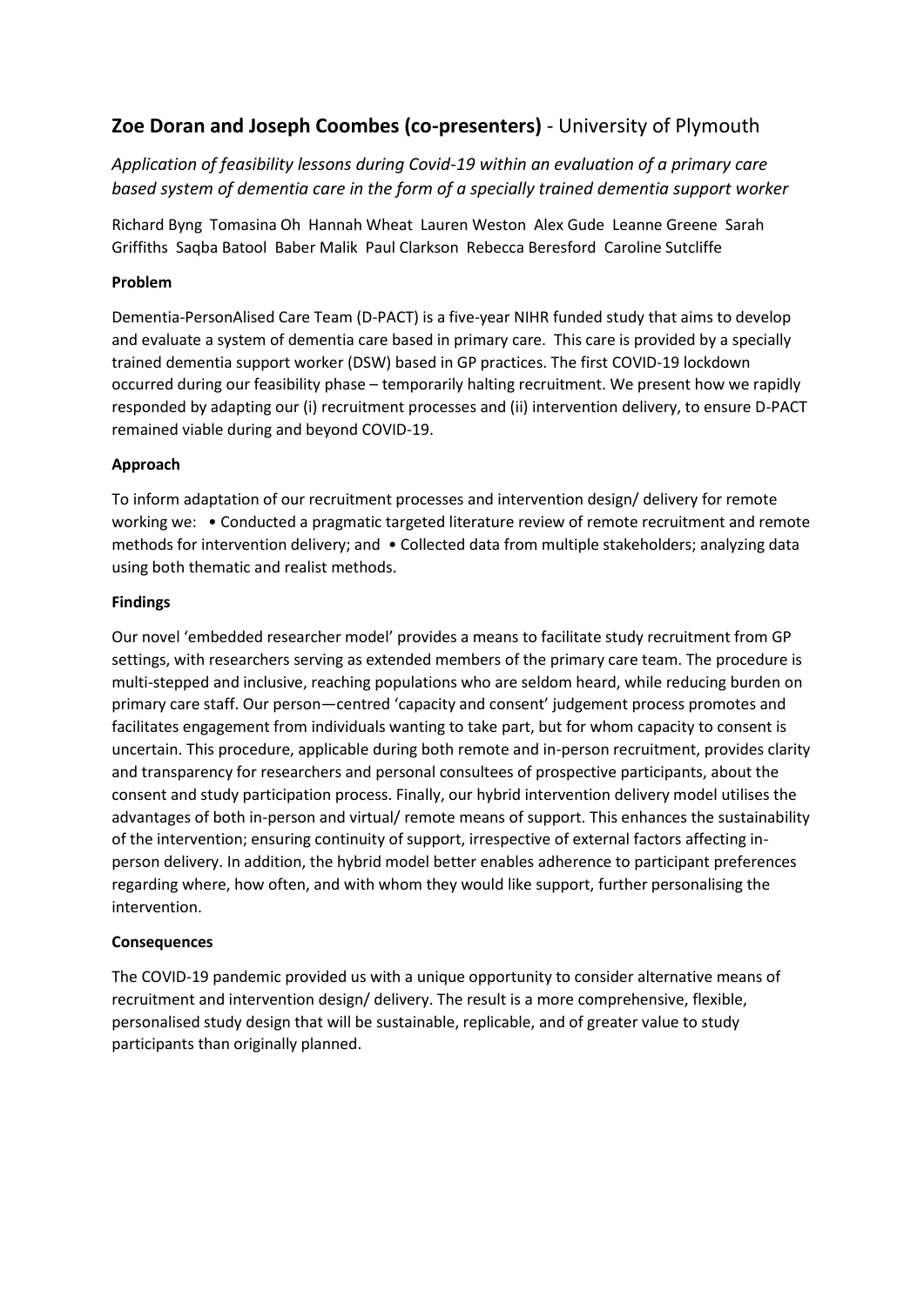# **Liz Down** - University of Exeter

*Comparison of blood test outcomes for cancer diagnosis in different ethnic groups – the EPIC study*

Melissa Barlow, Tanimola Martins, Luke Mounce, Sam Merriel, Jessica Watson, Sarah Bailey

## **Problem**

Incidence and survival rates for some cancer types differ between ethnic groups in the UK. For many of the blood tests used in primary care which can be used to indicate cancer risk, there is little evidence about their relative performance in patients of different ethnic groups.

## **Approach**

This study will assess whether there are differences in blood test performance between patients of different ethnic groups, using data provided by Clinical Practice Research Datalink (CPRD) with linkage to other health care databases. Data includes routinely gathered primary care and secondary care records, and cancer registrations. Common blood tests that have a role in the assessment of cancer risk in primary care will be studied (platelet count, haemoglobin, mean cell volume, calcium, albumin, C-reactive protein, CA-125, and prostate specific antigen). We will use multi-level logistic regression, clustering patients by general practice, to assess if the predictive value of an abnormal test result varies across different ethnic groups. We will include other demographic variables in the model, and repeat the analysis for each test of interest.

## **Findings**

Our cohort consists of 1.4 million patients registered at GP practices across England between 2010 and 2015, who have a recorded ethnicity code, a record of blood tests carried out, and who were aged 40 or over at the start of the study. Further results will be available at the conference.

## **Consequences**

Evidence of differences in the association between blood tests and future cancer diagnosis between patients of different ethnic groups will need careful interpretation. Any observed differences will form the basis for further research, with the aim of contributing to evidence-based guidance for clinicians on how best to interpret blood test results.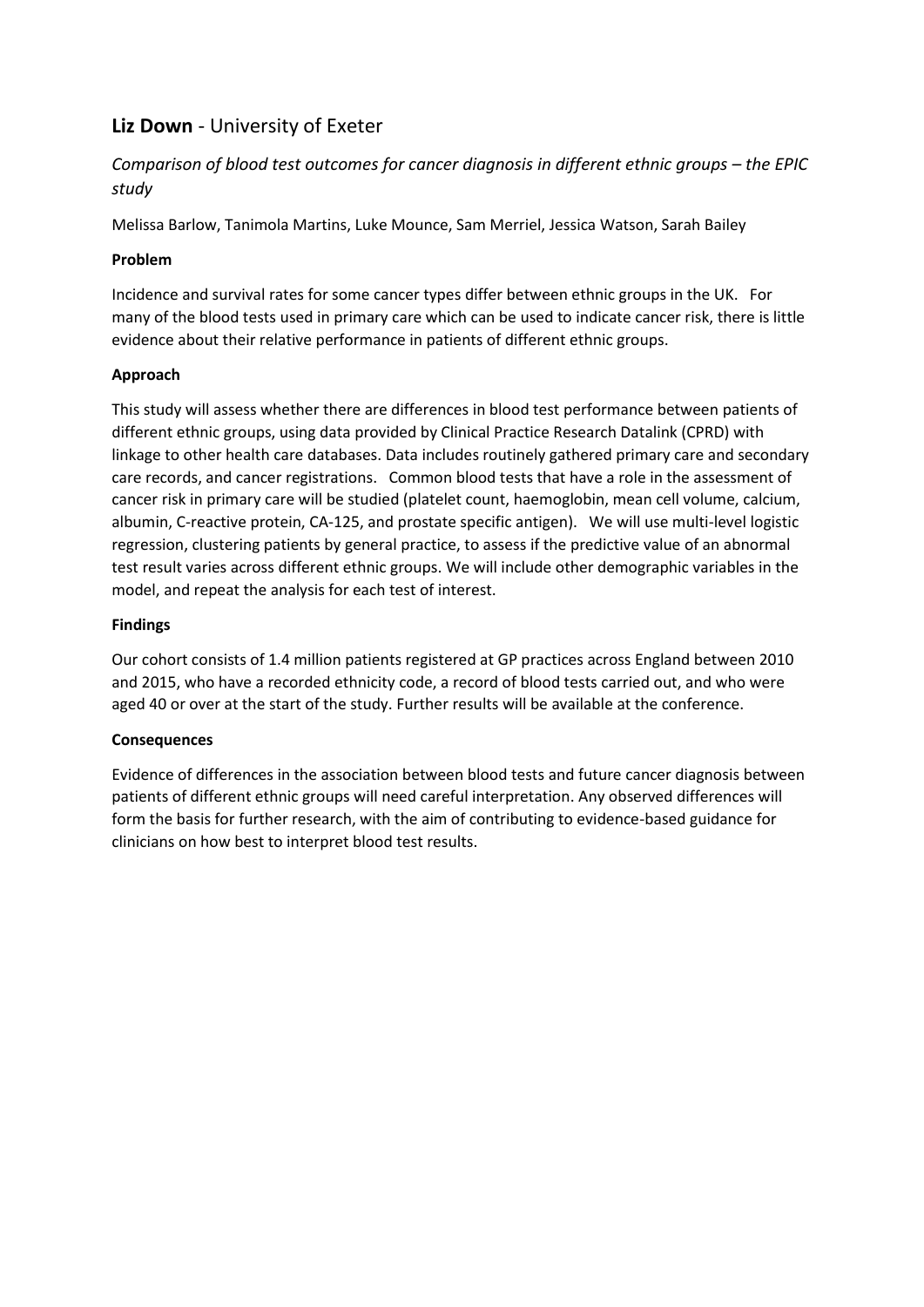## **Georgette Eaton** - University of Oxford

## *Understanding the role of paramedics in primary care*

Dr Geoff Wong Dr Stephanie Tierney Nia Roberts Dr Veronika Williams Prof. Kamal R. Mahtani

### **Problem**

Since 2002, paramedics have been working in primary care within the United Kingdom (UK), a transition also mirrored within Australia, Canada and the USA. Recent recommendations to improve UK NHS workforce capacities has led to a major push to increase the numbers of paramedics recruited into primary care. However, gaps exist in the evidence base regarding how and why these changes would work, for whom, in what context and to what extent. To understand the ways in which paramedics impact (or not) the primary care workforce, we conducted a realist review.

## **Approach**

A realist approach aims to provide causal explanations through the generation and articulation of contexts, mechanisms, and outcomes. Our search of electronic databases was supplemented with Google and citation checking to locate grey literature including news items and workforce reports. Included documents were from the UK, Australia, Canada and the Americas - countries within which the paramedic role within primary care is well established.

### **Findings**

Our searches resulted in 205 included documents, from which data were extracted to produce context-mechanism-outcome configurations (CMOCs) within a final programme theory. Our results outline that paramedics are more likely to be effective in contributing to primary care workforces when they are supported to expand their existing role through formal education and clinical supervision. We also found that unless paramedics were fully integrated into primary care services, they did not experience the socialisation needed to build trusting relationships with patients or physicians. Indeed, for patients to accept paramedics in primary care, their role and its implications for their care should be outlined by a trusted source.

## **Consequences**

Our realist review highlights the complexity surrounding the introduction of paramedics into primary care roles. As well as offering an insight into understanding the paramedic professional identity, we also discuss the range of expectations this professional group will face in the transition to primary care. These expectations come from patients, General Practitioners (Family Physicians) and paramedics themselves. This review is the first to offer insight into understanding the impact paramedics may have on the primary care workforce and shaping how they might come together to be optimally deployed.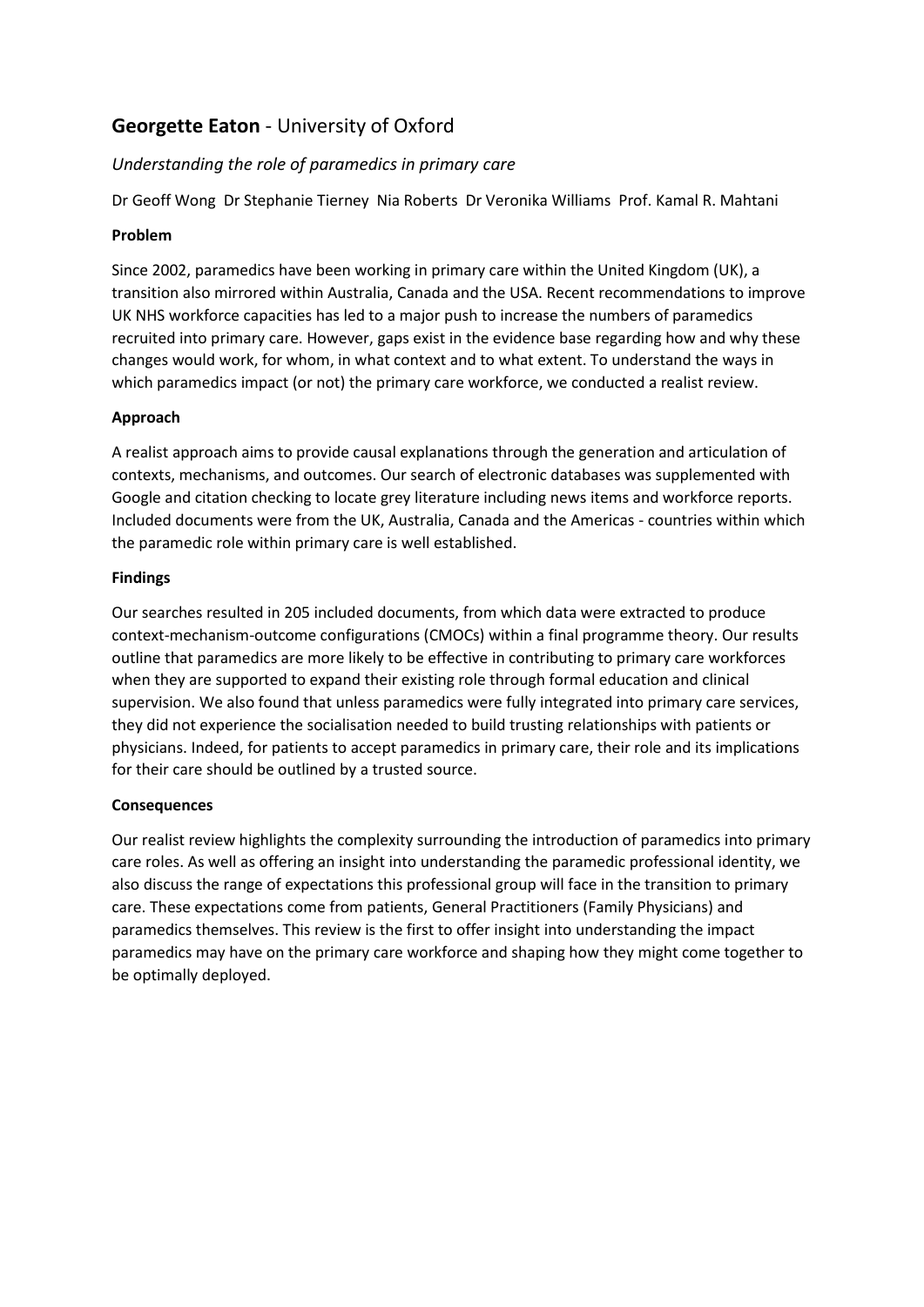## **George Edwards** - Nuffield Department of Primary Care Health Sciences

## *What is the diagnostic accuracy of novel urine biomarkers for urinary tract infection?*

Anna Seeley Adam Carter Maia Patrick-Smith Elizabeth Cross Kathryn Hughes Ann Van den Bruel Martin Llewelyn Jan Y Verbakel Gail N Hayward

## **Problem**

Urinary tract infection (UTI) is a common problem in primary care. Current diagnosis includes urinary dipstick and urine culture, yet both methods have modest diagnostic accuracy, and cannot support decision making in patient populations with high prevalence of asymptomatic bacteriuria. We performed a systematic review of the literature to: describe the range of novel urine biomarkers which has been evaluated as potential diagnostic markers for UTI, and describe the current evidence base for urine biomarkers which could distinguish between asymptomatic bacteriuria and UTI.

## **Approach**

We searched MEDLINE, EMBASE, Cinahl, Web of Science and the Cochrane database of systematic reviews for studies of novel biomarkers for the diagnosis of UTI. We excluded studies assessing the diagnostic accuracy of urine dipstick as this is not novel. We included studies of adult patients (>15 years) with a suspected or confirmed urinary tract infection using microscopy and culture as the reference standard. We excluded studies using clinical signs and symptoms, or urine dipstick only as a reference standard. QA was performed using QUADAS-2.

## **Findings**

We included 37 studies of 3984 adults measuring 72 biomarkers. Study quality was limited by casecontrol design and study size; only 4 included studies were prospective cohorts. IL-6 and IL-8 were the most commonly studied biomarkers. We found plausible evidence to suggest that IL-8, GRO-a, sTNF-1, sTNF-2, uNGAL, and MCR may benefit from more rigorous evaluation of their potential diagnostic value for UTI.

## **Consequences**

There is insufficient evidence to recommend the use of any biomarker for UTI diagnosis. High levels of study heterogeneity make comparison difficult. IL-8, MCR, GRO-a, sTNF-1, sTNF-2, and uNGAL are appropriate candidate for future study. Few of these studies were conducted in a primary care population. Diagnostic accuracy and utility in these settings may be different.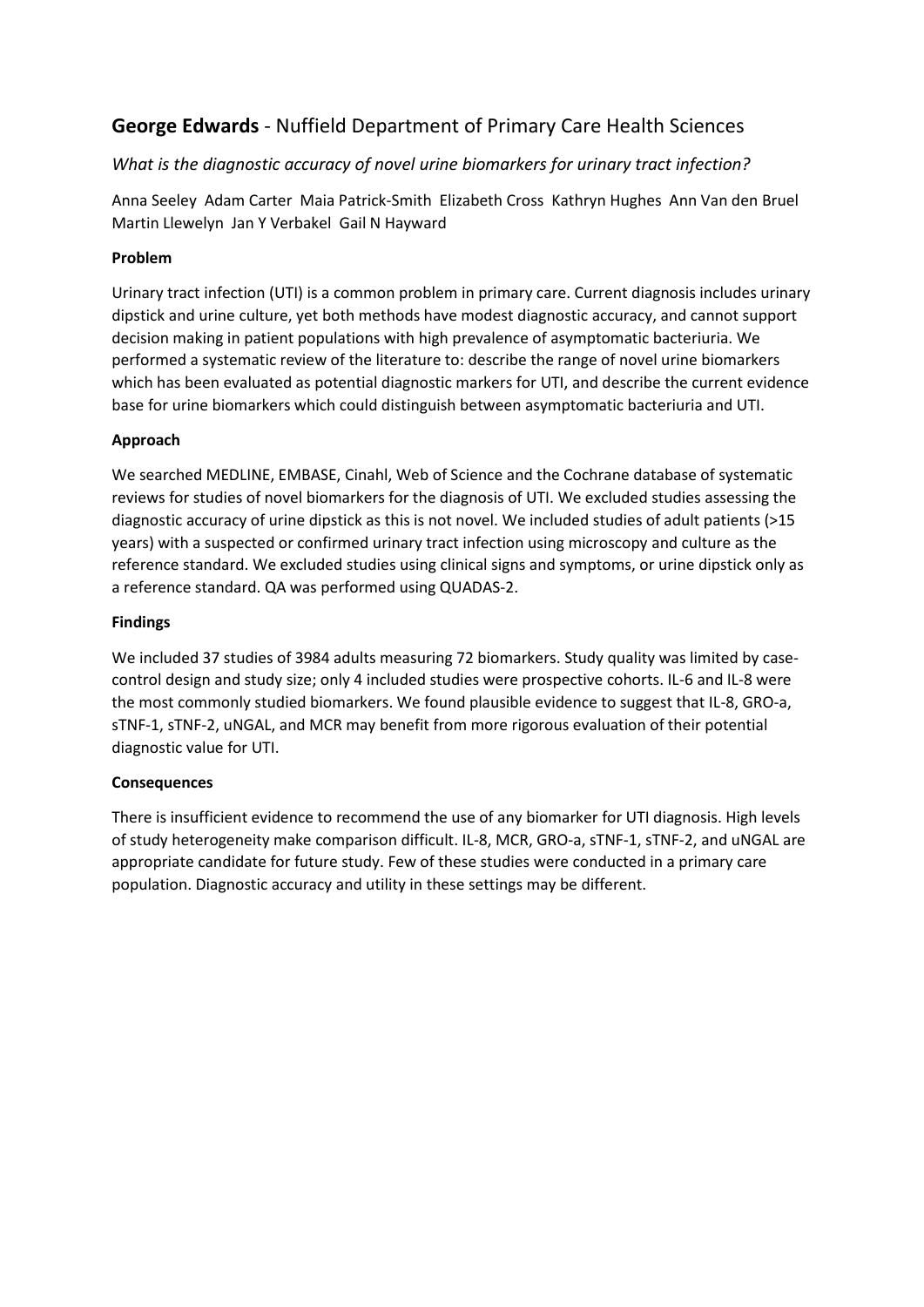# **Dr Julian Elston (UoP) and Todd Chenore, Devon CCG** - Community and Primary Care Research Group (CPCRG) Peninsula Medical School University of Plymouth

*Implementing Population Health Management programme in Devon to support primary care and Local Care Partnerships to delivery more person-centred services and address health inequalities? A Researcher in Residence study*

Dr Felix Gradinger (UoP) Prof. Richard Byng (UoP) Prof. Sheena Asthana (UoP)

## **Problem**

Integrated Care Systems (ICSs) were set up to plan health and care services collaboratively in order to better meet the needs of their population and to reduce health inequalities. Integrated datasets that link primarily primary and secondary health and social care data are key to achieving these objectives. These offer service commissioners and providers the opportunity to understand the health of their patients and communities in a more holistic way, and to develop and shape more personalised services or what is called Population Health Management (PHM). As Devon ICS rolls out its PHM programme over the next two years this research will investigate how best to bring together and support PHM analytic capacity and clinical expertise in PCNs to identify target populations, understand integrated datasets and interpret their meaning as well as how to develop personcentred innovations and changes in clinical pathways that can demonstrate benefit?

## **Approach**

Researchers-in-Residence (RiRs) embedded within Devon ICS system will undertake a mixedmethods Developmental Evaluation of the PHM programme, collecting and analysing real-time data to directly shape the programme's design, development and implementation. RiRs will use a variety of qualitative and quantitative primary and secondary data collection methods – observations of meetings, co-designed workshops, interviews, surveys, documents/reports and academic literature – to conduct an on-going, iterative analysis that will feed a formative evaluation of the factors that support or hinder PHM at different levels of the system. The RiRs will also map the number of people and patients engaged in PHM projects, their outcomes, experiences and economic benefits which, in turn, will inform a summative evaluation. The RiRs will initially conducted a multiple case study comparison of the five PCNs that participated in the PHM pilot during 2021. They will then expand their focus to work with other PCNS, LCPs and system partners, sharing good practice, supporting evaluations and linking projects to build system capacity and capacity in PHM.

## **Findings**

The RiRs will have worked closely with Devon ICS, 15 PCNs and 4 LCPs to improve the programme's impact, data collection and evaluation of PHM innovations, and to identify high-quality innovations that can inform strategic planning and the development of future research funding bids. More systemic investment in data tools, training and action learning sets is required to build system capacity and capability and create a PCN culture orientated towards PHM. A number of PCNs case studies illustrate how PHM has potential to improve health, reduce inequalities and make system savings.

## **Consequences**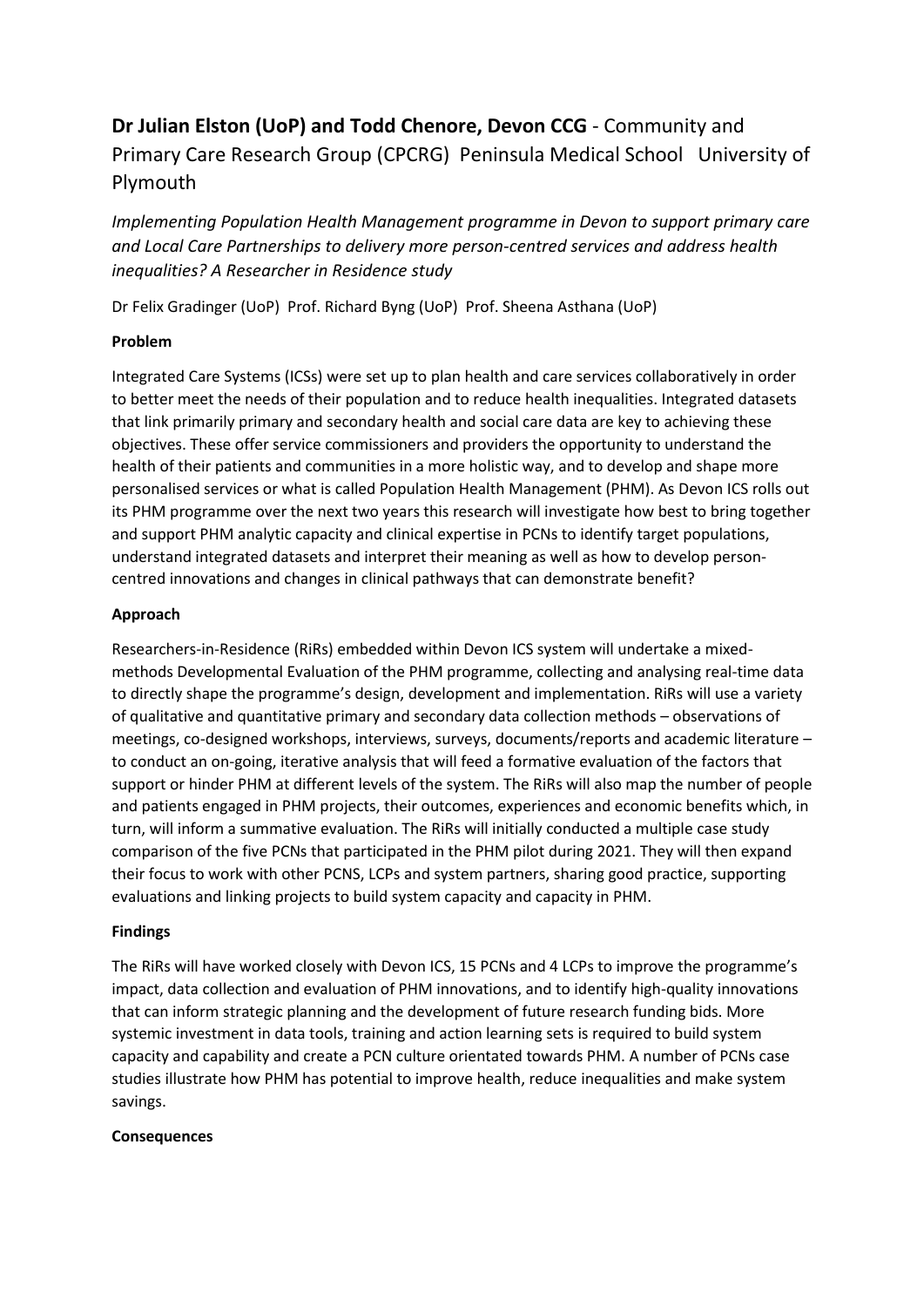Embedded researchers can help strengthen implementation projects that are seeking to bring about system change under conditions of complexity and uncertainty. Creating a culture PCN orientated towards PHM will require continued investment and training in areas identify by this research.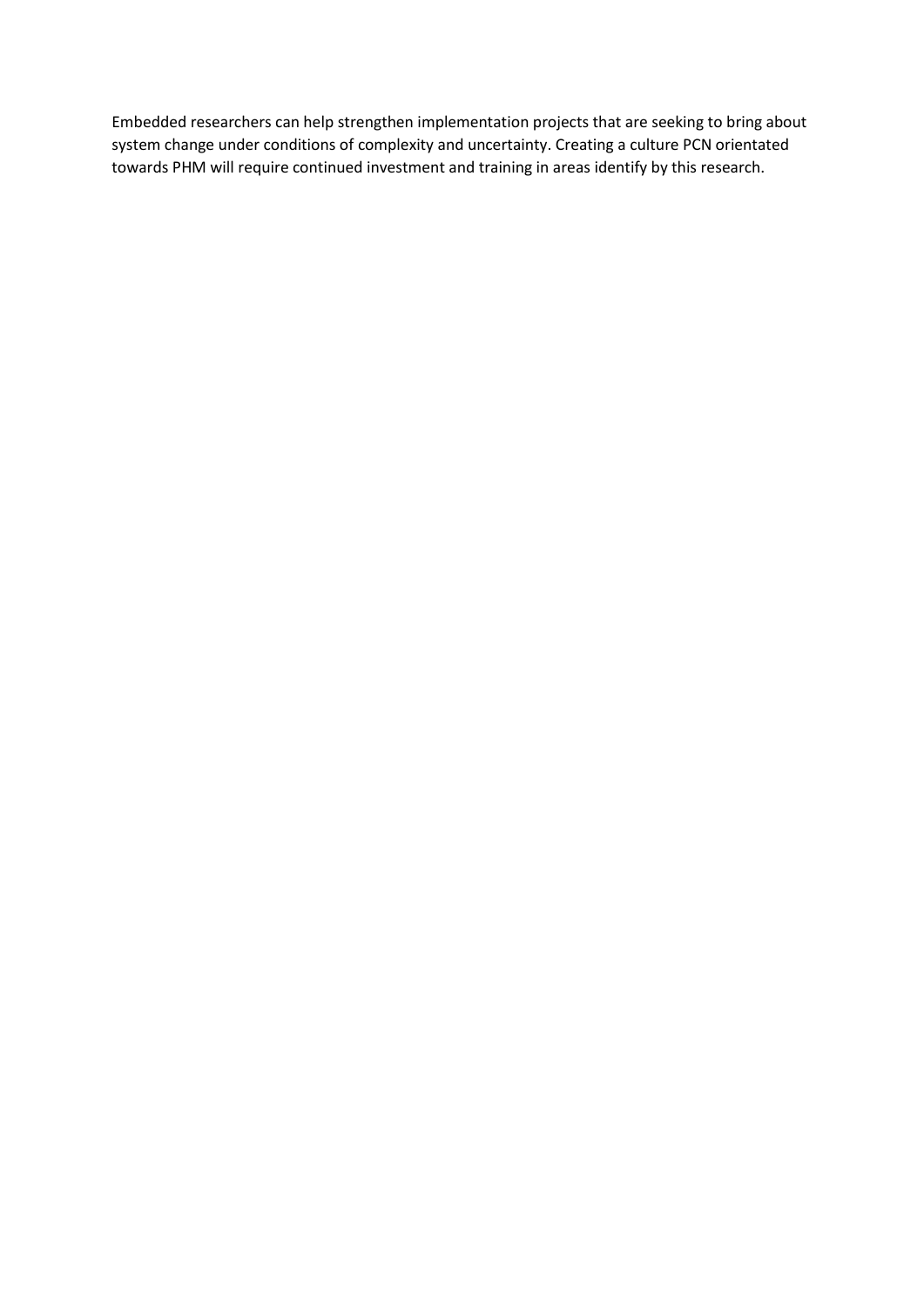## **Sharon Dixon** - Centre for Academic Primary Care, University of Bristol

## *PRECODE: Primary care response to domestic violence and abuse in the Covid-19 pandemic*

Sharon Dixon (University of Oxford) Anna Dowrick (University of Oxford) Eszter Szilassy (University of Bristol) Jasmina Panovska-Griffiths (University of Oxford) Medina Johnson (IRISi) Anna De Simoni (Queen Mary University of London) Vari Wileman

### **Problem**

Domestic violence and abuse (DVA) increased during the COVID-19 pandemic. With the imposition of lockdown measures, usual routes to support and safety for people experiencing DVA were shut down or limited. In parallel, the pandemic required GP practices to rapidly adapt to different ways of delivering care, with the majority of consultations shifting to remote consulting. Primary health care professionals play a vital role in responding to patients affected by DVA and linking them to specialist DVA services. The necessary transition to remote consulting has uncovered a knowledge gap about how GPs can safely ask about abuse, respond appropriately, and provide support, which this study seeks to address.

### **Approach**

Using a rapid mixed-method approach (Interrupted time series and non-linear regression on time series of referrals to DVA services from routinely collected practice level data in the UK; Interviewand observation-based qualitative study), the study explores the impact of the pandemic on DVA referral and patient support from primary care.

### **Findings**

Referrals to DVA services were reduced during the first national lockdown in 2020 compared to time periods before and after (27% CI=(21%, 34%), and there were 19% fewer referrals compared to an equivalent period in the preceding year. These findings were compared with school holidays, another period of social closure, and during this time referrals for women experiencing DVA were also reduced (2019 pre-pandemic school holiday 44%, 95% CI=(32%, 54%). Analysis of qualitative interviews with general practice professionals and service providers highlight the challenges identified by practices and adaptations they have made in transitioning to remote DVA training, patient referral and support. Key considerations included achieving a safe space for disclosure, acknowledging that patients may have limited safe periods to speak. Adaptations included having a low threshold for clinicians to arrange a face-to-face appointment if there were DVA concerns.

### **Consequences**

These findings demonstrate a need to ensure adequate access and support for those affected by DVA during potential future periods of lockdown, with relevance to other periods of social closure, such as school holidays.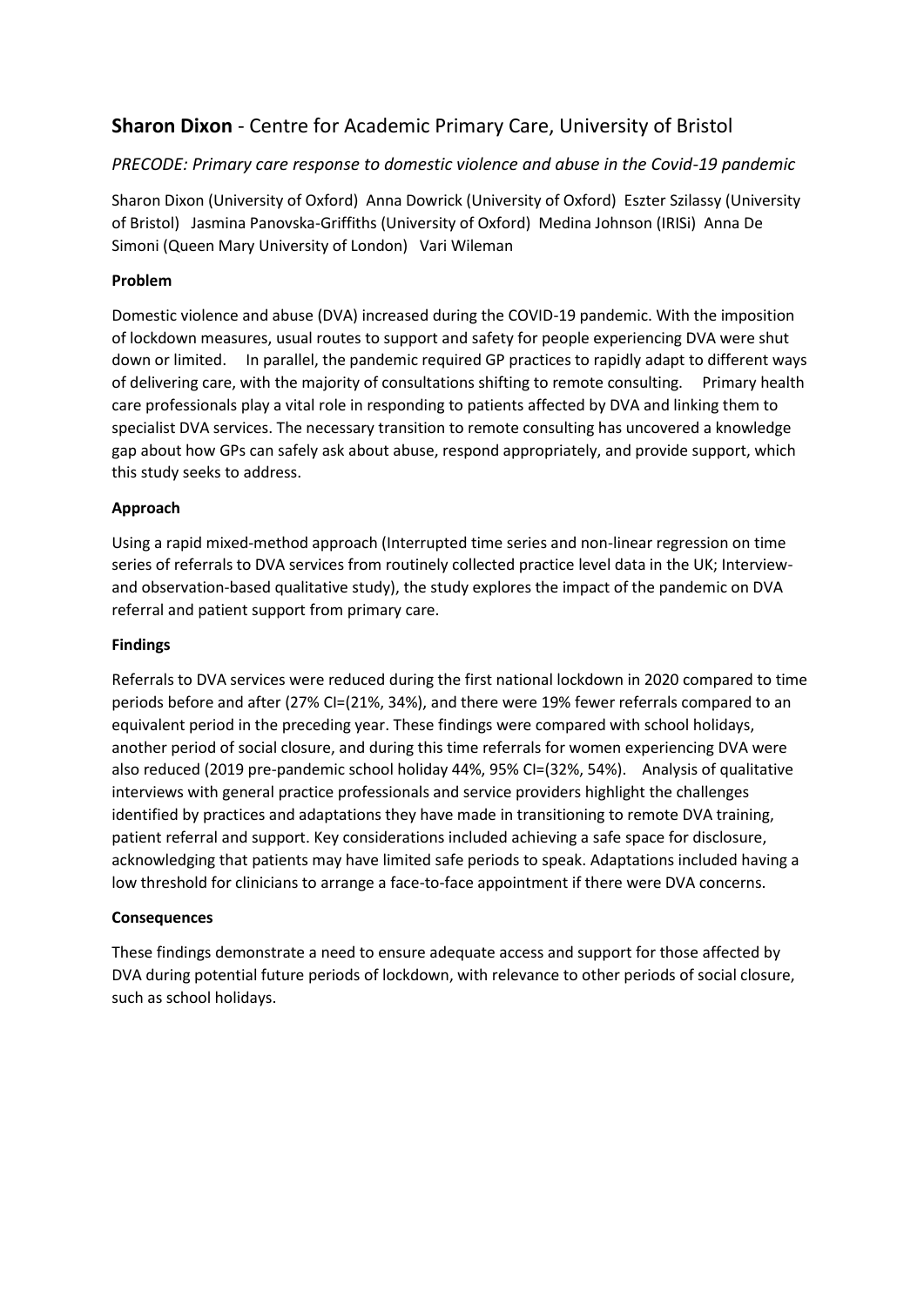# **Elizabeth Emsley** - Centre for Academic Primary Care, University of Bristol

## *The transition to remote domestic violence training during the COVID-19 pandemic: lessons from primary care*

Anna Dowrick (University of Oxford) Eszter Szilassy (University of Bristol) Sharon Dixon (University of Oxford) Anna De Simoni (Queen Mary University of London) Medina Johnson (IRISi) Gene Feder (University of Bristol) Chris Griffiths (Queen Mary

## **Problem**

The primary care response to domestic violence and abuse (DVA) is vital in supporting patients and providing a crucial link to specialist services. During the COVID-19 pandemic, there has been a rise in DVA cases and at the same time, GPs have transitioned to remote consulting. Remote working has also extended to training and education. IRIS (Identification and Referral to Improve Safety) is an example of a programme which has transitioned to remote training. Training practice staff about DVA is a core component of the IRIS intervention, which aims to establish a referral pathway between primary care and DVA support services. We aim to understand the impact of remote DVA training in primary care, using the IRIS programme as a case study, as part of ongoing investigations of the primary care response to domestic violence and abuse in the COVID-19 pandemic (PRECODE).

## **Approach**

We interviewed nine participants purposively sampled from NHS primary care including GPs and Practice Managers, as well as Advocate Educators who deliver IRIS DVA training. Verbatim transcripts of semi-structured interviews were analysed using framework analysis. We are also analysing observations of nine remote training sessions to understand the content, dynamics and delivery of training.

## **Findings**

There are key emergent findings from our ongoing analysis. Remote training has improved access for GP staff wishing to attend remotely, however there have been challenges in training delivery, affecting engagement between the facilitator and attendees. This may impact the connectivity between primary care and DVA specialist services, for example in building relationships which strengthen patient referral pathways. We interpret these findings more broadly within the context of a challenging time, with GPs facing competing demands relating to the pandemic and uncertainty regarding future GP working models.

## **Consequences**

The transition towards remote DVA training in primary care during the exceptional period of the COVID-19 pandemic, has implications for future training. There are opportunities and challenges, which may impact the relationship between General Practice and specialist DVA services. This has broader relevance for other specialist services providing training and education in primary care.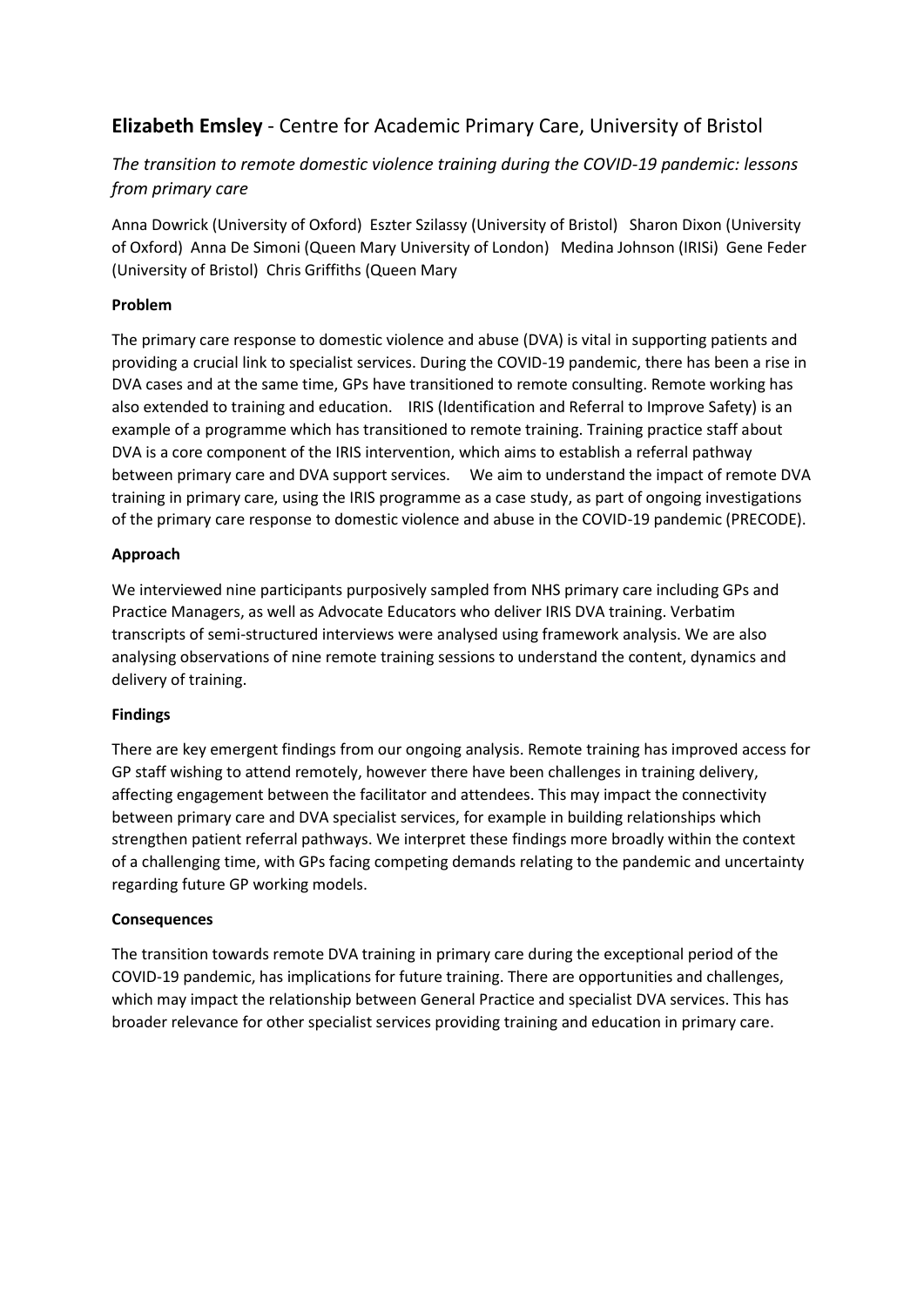# **Emily Fletcher** - University of Exeter Medical School

*Workload and workflow implications associated with the use of electronic risk assessment tools used by health professionals in general practice: a scoping review*

Associate Professor Gary Abel, Professor John Campbell, Dr Alex Burns, Dr Elizabeth Shephard, Dr Bianca Wiering, Dr Deepthi Lavu, Professor Willie Hamilton

## **Problem**

Electronic risk assessment tools are increasingly available to assist GPs in their clinical decision making in relation to diagnosis and management of a range of health conditions. It is unclear whether the use of such tools has an impact on GP workload and workflow. This scoping review aimed to identify the available evidence on the use of electronic risk assessment tools by health professionals in general practice and their impact on workload and workflow.

## **Approach**

A systematic scoping review was carried out using the Arksey and O'Malley methodological framework. The search strategy was developed iteratively, with three main aspects: general practice/primary care contexts, risk assessment/decision support tools, and workload-related factors. Three databases were searched, in 2019, updated in 2021, covering articles published since 2009: Medline(Ovid), HMIC(Ovid) and Web of Science(TR). Screening was completed by two reviewers, and data extracted from the identified articles was analysed.

## **Findings**

The search resulted in 2,249 references, with 58 articles remaining after screening. Of these, 20 were US studies, with Australian and UK studies comprising just under a third (8 and 9 studies respectively). A further ten studies originated from Canada and the Netherlands, with smaller numbers from Europe and New Zealand. The studies all aimed to examine use of electronic tools and reported findings which included those related to impacts on aspects of workload, including consultation time (though this was often not the focus). Most studies were qualitative and exploratory in nature, reporting healthcare professionals' subjective perceptions of time as opposed to objectively-measured time spent using electronic tools and lengths of consultations. Others reported workload-related findings included impacts on workflow and dialogue with patients, and clinicians' experience of 'alert fatigue'.

## **Consequences**

The published literature on the use of electronic risk assessment tools in general practice shows that limited efforts have focused on the quantitative impact of such tools on workload and workflow in consultations. The majority of studies reflected health professionals' perceptions that using such tools will involve additional time, workload and disruptions to workflow. Further research to provide objective, quantitative measurements of consultation lengths, would be useful to address whether these perceptions are justified.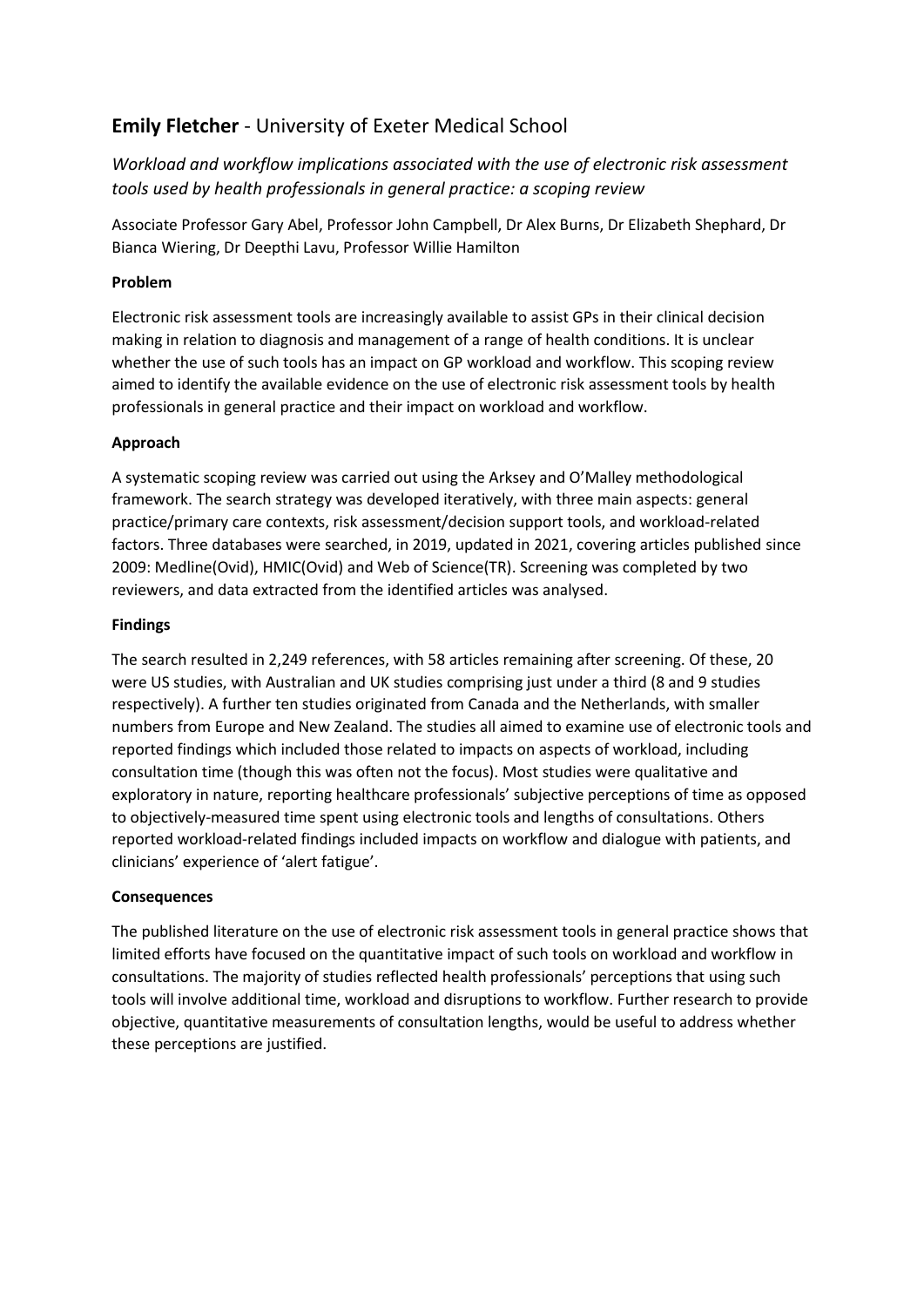# **Alisha Giby** - University of Southampton

## *Long Covid symptom clusters and risk factors: an online questionnaire study*

Prof Nick Francis, Dr Mark Lown, Dr Taeko Becque, Dr Beth Stuart, Dr Merlin Wilcox, Dr Nisreen Alwan, Prof Mike Moore, Prof Paul Little

## **Problem**

Long Covid is a term used to describe persistent symptoms following COVID-19. It is estimated that over 1 million people are experiencing Long Covid in the UK. The mechanisms underlying this phenomenon are unclear, but it is thought to comprise a number of distinct syndromes. Understanding the clustering of symptoms and risk factors for developing Long Covid may help researchers identify effective management plans.

## **Approach**

This study uses data collected from members of the public who took part in an online questionnaire about COVID-19. We used data on participants who reported a COVID-19 illness in a baseline questionnaire and completed a 3-month follow-up. In those who reported symptoms related to COVID-19 persisting for 3 months or more, we described symptom clustering using a correlation matrix and factor analysis. To identify predictors of Long Covid, we conducted a logistic regression analysis using demographics, comorbidities and characteristics of the initial infection as potential predictors.

### **Findings**

1,144 participants had COVID-19 and Long Covid was reported in 389 (34.0%) of these. The most common ongoing symptoms were fatigue (70.4%), "brain fog" (59.4%) and dyspnoea (56.0%). Three clusters of symptoms were identified: general/respiratory, neurological/psychiatric and extrarespiratory. Self-reported predictors associated with Long Covid at univariable level were: female sex (odds ratio (OR) 1.44, 95% CI 1.08-1.93), age group 50-59 (OR 1.90, CI 1.22-2.95) compared to <30, being overweight (OR 1.45, CI 1.13-1.85), low socio-economic status compared to middle (OR 1.51, CI 1.07-2.12), number of comorbidities (OR for each additional comorbidity 1.16, CI 1.01-1.34), liver disease (OR 6.63, CI 1.81-24.24), and, during initial Covid illness, feeling more unwell (OR for each point increase 1.37, CI 1.29-1.45) or concerned (OR for each point increase 1.37, CI 1.30-1.44) on a scale of 0-10, having more symptoms (OR for each additional symptom 1.24, CI 1.18-1.29), and hospitalisation (OR 3.68, CI 1.93-7.00). Data analysis is ongoing and we will present further results at the conference.

## **Consequences**

Our findings are consistent with previous research but also highlight some risk factors that have been less well described, such as liver disease. These findings may be helpful in predicting Long Covid and/or identifying useful management options.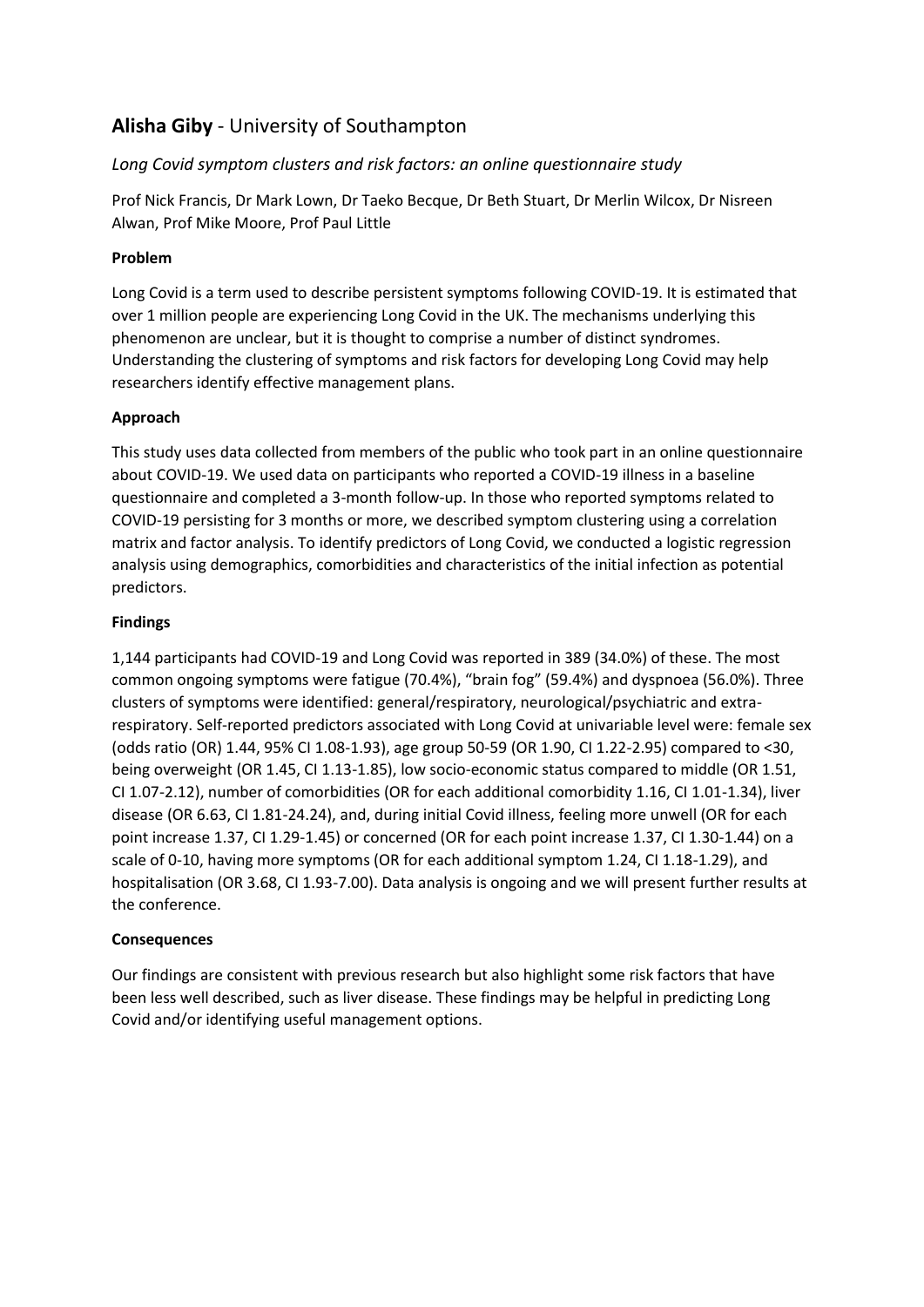# **Anna Gilbertson** - Population Health Sciences, Bristol Medical School, University of Bristol

*Which type of emollient? The development of an aid to share decision making in primary care for children with atopic eczema.*

Hywel Williams, Miriam Santer, Ingrid Muller, Laura Howells, Amanda Roberts, Matthew Ridd

### **Problem**

To develop a shared decision aid to support parents, older children, and healthcare providers to decide which type(s) of emollient (lotions, creams, gels, or ointments) might be suitable to treat atopic eczema in primary care.

### **Approach**

Decision aid content was mainly based on the findings from the BEE (Best Emollients for Eczema) trial and nested qualitative study, which found similar effectiveness between the four types of emollients, but highlighted information needs and the importance of choice. Stakeholders, including healthcare professionals, public contributors, and Eczema Outreach Support were invited to comment by email and/or over video call on the content, format, application, and overall impression of drafts as the decision aid developed iteratively with graphic design input. A steering group (coauthors) oversaw the process and reviewed/commented on drafts and stakeholders' feedback.

### **Findings**

Stakeholders, including 10 public contributors, Eczema Outreach Support and healthcare professionals (2 GPs, 4 dermatologists, 3 dermatology nurses, 1 pharmacist, 2 health visitors) commented at least once on four rounds of drafts. Whilst positive about the purpose of the decision aid, opinion varied between stakeholders about the format and accessibility of initial drafts, which included an "Option Grid" format. Suggestions such as streamlining the body of text, using lay terminology, and creating one large visual summary (rather than one for each of the four emollient types) were incorporated so subsequent drafts appeared less "busy". In terms of content, there was a tension between including only trial evidence versus wider evidence/clinical experiences; and information on how, as well as what, to use. There was consensus to include information relating to the safe and effective application of emollients as well as smaller graphics, emphasising when more than one type of emollient may be needed. A final version was approved by all stakeholders.

### **Consequences**

A simple (two-sided, printable), yet informative, evidence-based decision aid has been produced in collaboration with stakeholders to accompany publication of BEE's findings. Evaluation is now required to establish whether its use will inform choice, optimise treatment, and reduce the costs of current 'trial and error' approaches.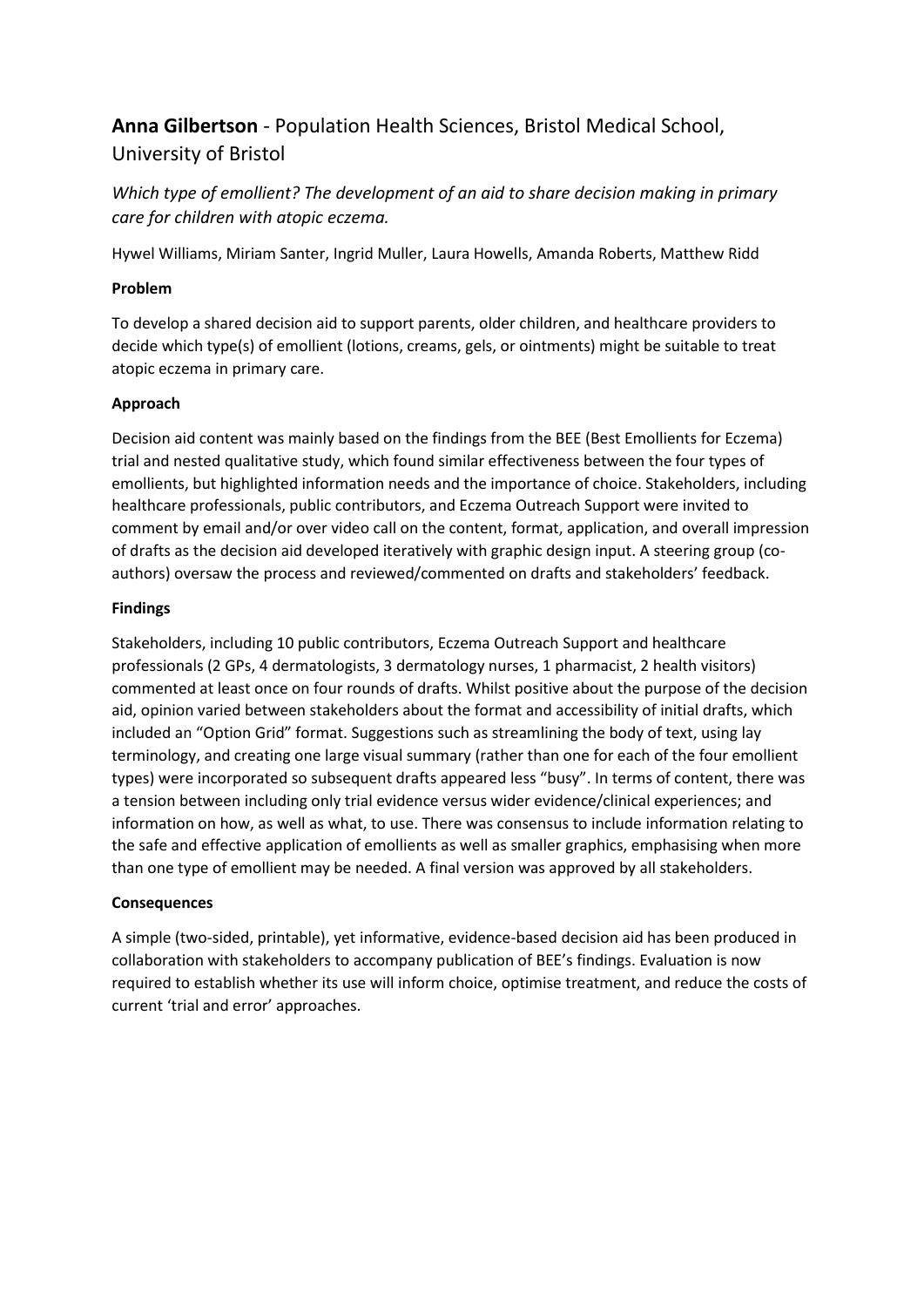# **Geraldine Goldsmith** - Royal Devon and Exeter NHS Foundation Trust University of Exeter

*Adherence to physical rehabilitation delivered via tele-rehabilitation for people living with Multiple Sclerosis: a scoping review protocol*

Jessica Bollen Jennifer Freeman Victoria Salmon Sarah Dean

### **Problem**

Tele-rehabilitation delivery of rehabilitation for people with Multiple Sclerosis (pwMS) has increased in recent years, expedited by COVID-19 and the Department of Health's Long Term Plan to deliver a digital-first service. To make informed decisions about using tele-rehabilitation to prescribe exercise and physical activity (PA) interventions for pwMS, clinicians require evidenced information. As adherence is vital to the success of these programmes, the challenge in Primary Care is to empower pwMS to adhere to exercise and PA throughout their lifetime. This scoping review will provide an overview of the literature regarding physical rehabilitation delivered via tele-rehabilitation for pwMS with specific focus on adherence; use of behaviour change interventions; and experiences of pwMS and therapists.

### **Approach**

A scoping review methodology underpinned by Arksey and O'Malley and Levac et al's frameworks will be used. The databases Medline (OvidSP), Embase (OvidSP), Cinahl (EBSCOhost), The Health Management Information Consortium Database, ProQuest Dissertations and Theses Global, Pedro, The Cochrane Central Register of Controlled Trials, US National Library of Medicine Registry of Clinical Trials, World Health Organisation International Clinical Trials Registry Platform portal, The Cochrane Database of Systematic Reviews, and Epistemonikos will be searched from 1998 to present day. To identify papers omitted from databases, conference websites will be searched. With the exception of study protocols, papers of any study design will be included. Papers reporting information regarding adherence to prescribed exercise and PA programmes for pwMS which have a therapeutic purpose and are delivered via tele-rehabilitation will be included. Information relating to adherence may comprise; methods of reporting adherence, adherence levels, investigation of pwMS' and therapists' experiences of adherence or discussions of adherence. A custom data extraction form will be used and quality assessment of studies will use Critical Appraisal Skills Programme checklists. Data analysis will involve categorisation to enable findings to be presented in both narrative and tabular format.

### **Findings**

Early scoping searches have revealed that previous reviews have not specifically explored adherence to physical rehabilitation delivered via tele-rehabilitation. This scoping review will address this gap in the literature.

### **Consequences**

The review will assist clinicians making decisions regarding tele-rehabilitation to deliver physical rehabilitation to pwMS.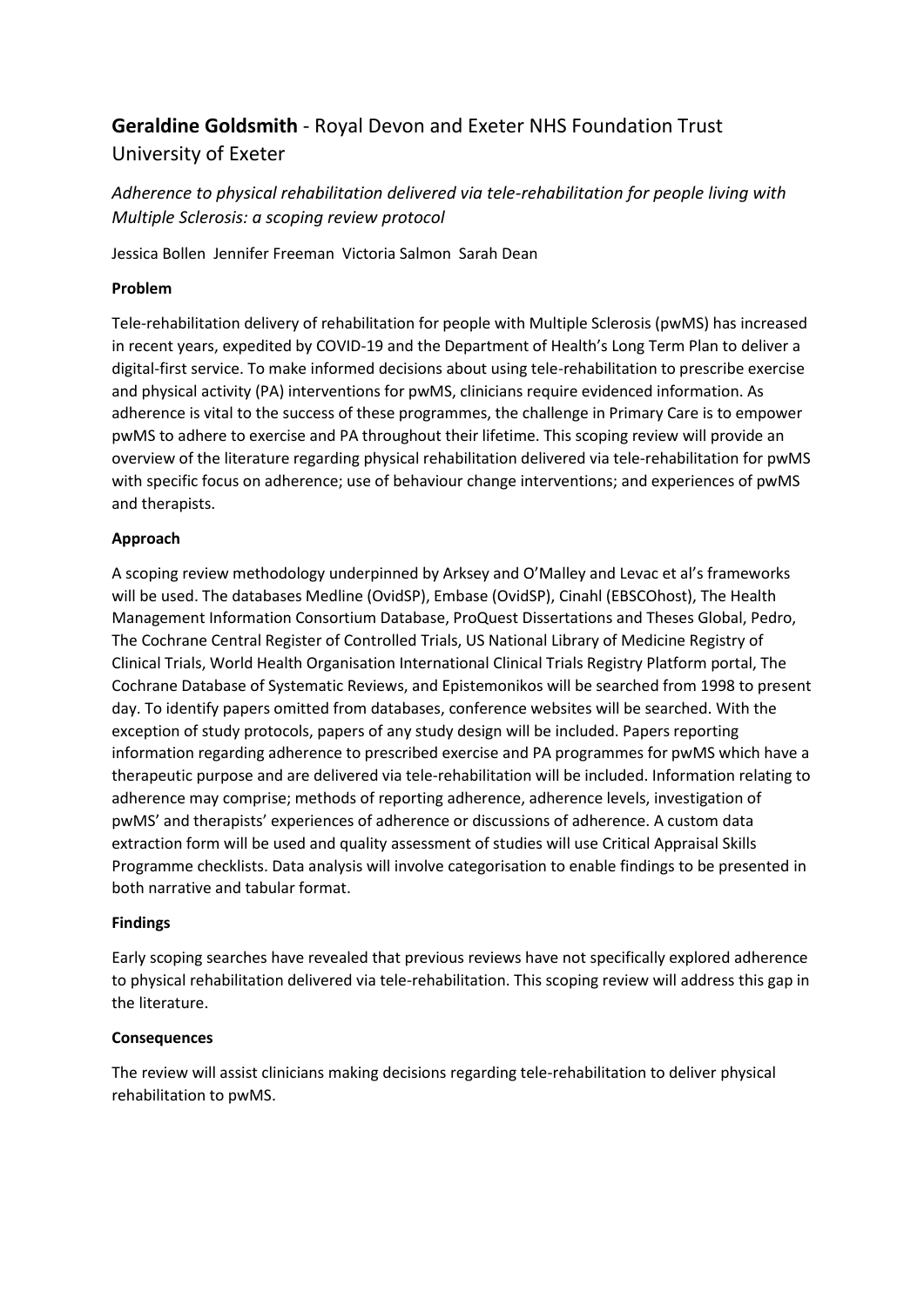## **Melanie Gruben, candidate, MSc in Psychological Science** - University of Limerick

*Lean on Me: proposing a model of stress-reduction for caregivers of mental illness through online support groups*

Kristi Horner

### **Problem**

In a 2020 CDC study, unpaid caregivers were found to be at the highest risk of suicidal ideation of all demographics, with 30% of unpaid caregivers considering suicide in the past 30 days. Caregivers often lack the time and money resources to seek individual counseling, and often need peer support particular to their experience. Caregivers of mental illness are especially vulnerable as they often face emotional distancing from friends and family as well as ideas of social stigma.

### **Approach**

The rise of e-health in caregiver support groups is promising. It offers locational accessibility which both reaches rural caregivers and allows for a greater selection of psychological staff. We propose a cross-sectional, survey design study in collaboration with two United States support organizations for caregivers of mental illness. We hypothesize that regular online caregiver support group attendance will be correlated with lower scores on Cohen and Kamarck's 1994 Perceived Stress Scale. Secondly, we hypothesize that perceived social support (as measured on Moser's 2012 Medical Outcomes Study Social Support Survey) will be a mediator in the association between support group attendance and lower stress levels. Through these two collaborating organizations in the United States, we anticipate a sample size of approximately 150.

### **Findings**

We expect the results to reveal that lower scores on a perceived stress scale correlate with caregiver support group attendance. We also expect that social support will serve as a mediating variable in this model. We do predict that effect sizes will be small to medium in size, as previous literature on caregiver support groups returned similar effect sizes.

### **Consequences**

A growing body of empirical evidence for benefits of caregiver support groups will inform clinicians' recommendations for caregivers living with stress. While many similar studies have been conducted, this model examines specifically caregivers of mental illness and their relationships with stress as it relates to social support. Evidence supporting these affordable support tools may improve the lives of this underserved population.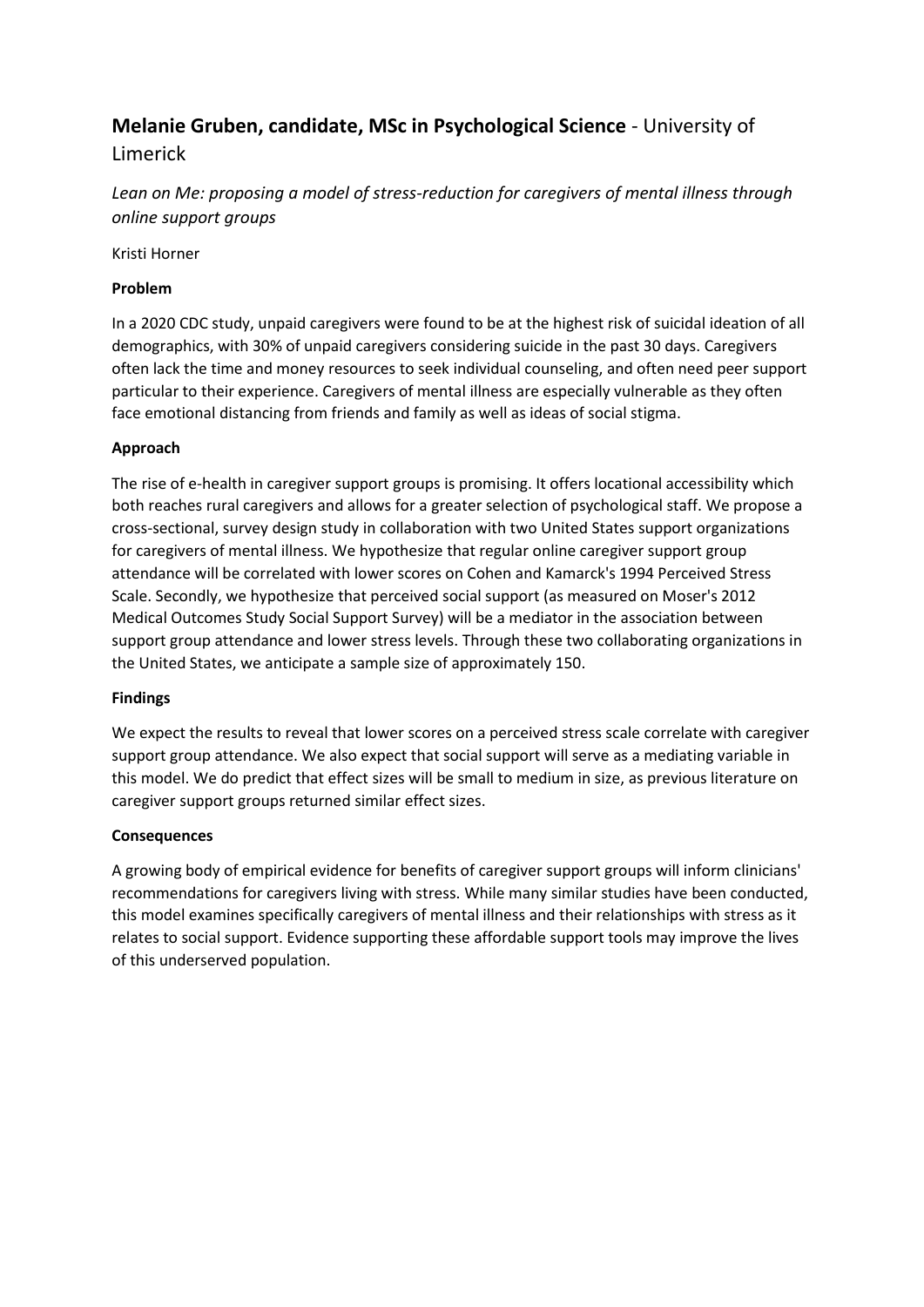# **Simon Hall** - Centre for Academic Primary Care, University of Bristol

## *A Cleft In Time*

N/A

### **Problem**

Growing up with a cleft lip and/or palate, young people experience a childhood intertwined amongst the health-care system, with a diverse multidisciplinary team planning treatments for them from their first memories until adulthood. There remain misconceptions and lack of understanding about what a cleft entails and for these young people, many aspects of their journeys are hidden from those around them.

## **Approach**

The medical arts project develops creative spaces for young people with and without a cleft, to foster interconnectedness and storytelling, with self-representation and the portrait in healthcare at the project's core. In collaboration with the South West Cleft Service, the Cleft Lip and Palate Association and Science Gallery London, the project bridges healthcare, the arts and public engagement to cultivate hands-on creative spaces offering an alternative discourse of facial difference, led by young participants constructing their own emotional understandings.

### **Findings**

The project illustrates how the creative arts can be a powerful means of articulating experiences, creating connections, and in storytelling for young people shaping their sense of self. The project reflects upon how the creative arts within medicine and caregiving provide a language to articulate challenges of the human experience that can be intangible, transient, and emotive. In doing so, this ability of the arts to invite audiences to experience elements of life that are hidden or cannot easily be grasped, lends itself to helping health professionals and the public understand nuances of the patient experience.

### **Consequences**

Outcomes of the long-term project continue to be fed back into service delivery for collaborating healthcare and charitable partners providing services for young people with a cleft. With the pandemic, the project evolves into fostering digital creative spaces and utilising new technologies in collaboration with new project partners to engage, inspire and uncover narratives in partnership with young people.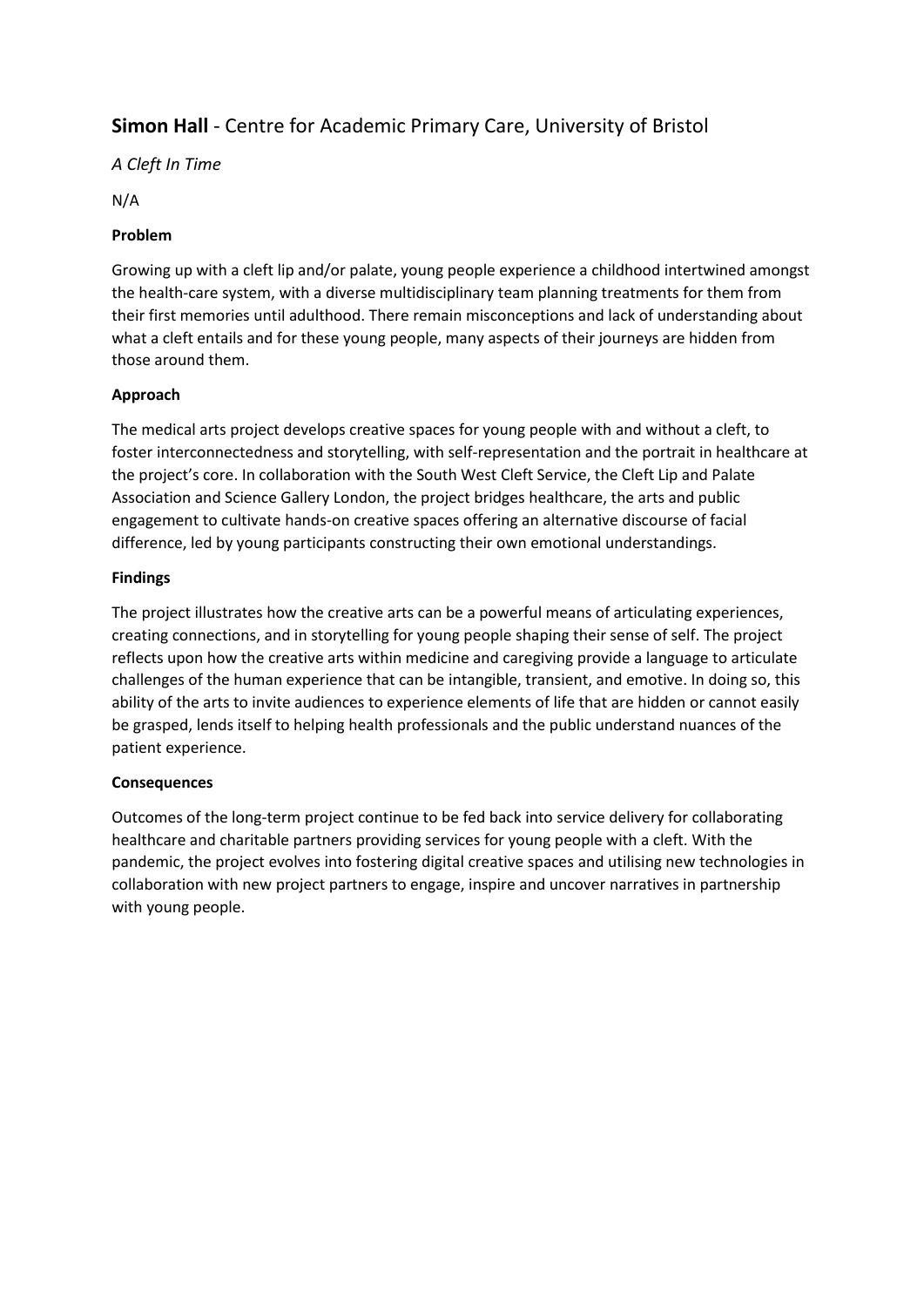# **Janice Hoang** - Exeter Q-Step Centre

## *Exploring stakeholders' perceptions of education and training pathways for GPs: an international qualitative study*

Karen Mattick Vivienne Baumfield

## **Problem**

New and effective approaches to educating and training general practitioners (GPs) are required due to a shortage of GPs and increasing societal demand for GP services. Three typologies of education and training pathways for GPs were developed previously through a scoping review ('Gatekeeper', 'Doctor of choice', and 'Team member'). This study aimed to achieve a deeper understanding of the three typologies and validate them by consulting stakeholders.

### **Approach**

28 semi-structured interviews were conducted with trainers, trainees, medical educators, policy makers and patient representatives, from Vietnam, UK, and the USA, selected as countries meeting the descriptor of each reported typology. Data were transcribed and analysed thematically.

### **Findings**

Three main themes emerged related to the typologies: (i) characteristics of training pathways, (ii) influencing factors, and (iii) stages of the training pathway. Training pathways were diverse and changed over time. Five influencing factors to GP training were identified: programme design, culturally and historically established structures, changing role of GPs, changing expectations of patients and society, and changing health needs. Three key stages of training pathways were determined with significant distinctions between the typologies.

## **Consequences**

Therefore, the qualitative findings clarify: (1) diversity and complexity in education and training for GPs; (2) a strong connection between training pathways with practice settings and types of primary care provision; (3) that the dangers of 'borrowing' without considering varied contexts and the need to avoid thinking one-size-fits-all approach in designing and developing GP training programmes; (4) that barriers exist to the mobility of GPs between countries.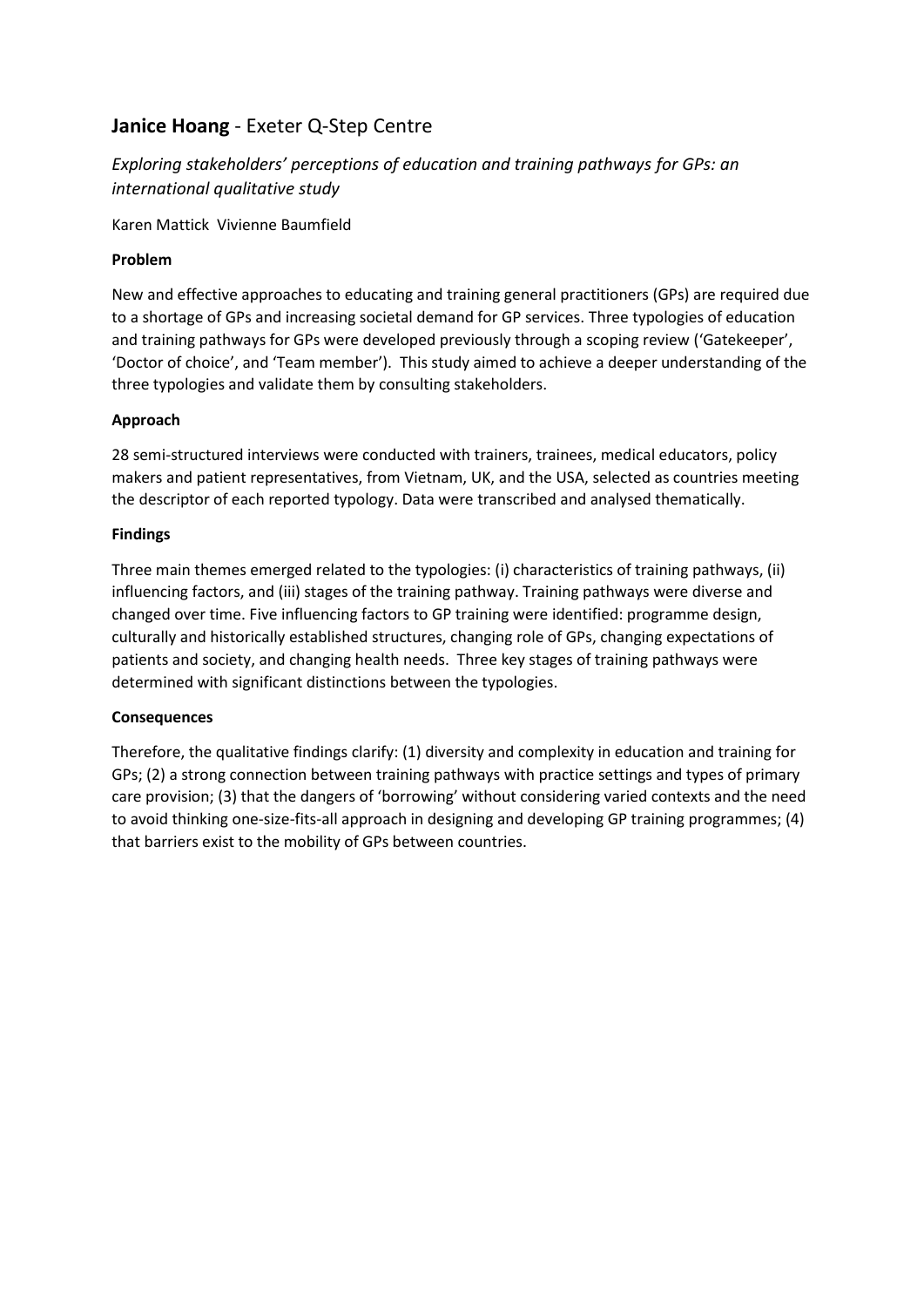# **Charley Hobson-Merrett and Ben Jones** - University of Plymouth (CHM) University of Exeter (BJ)

*Effectiveness of collaborative care approaches for people with severe mental illness: A Cochrane systematic review*

Bliss Gibbons, Claire Planner, Debra Richards, John Gibson, Siobhan Reilly

### **Problem**

Many with severe mental illness (SMI) diagnoses are supported in primary care. Physical health or biopsychosocial needs are often unmet due to disjointed service provision. NHS policy supports improved working between primary and secondary care. Collaborative care is a potential tool to deliver better care. We aimed to review evidence regarding effectiveness of collaborative care compared to standard care for SMI in relation to quality of life, mental state, personal recovery and psychiatric admissions.

### **Approach**

We searched the following trial registers: Cochrane Schizophrenia Group, Cochrane Common Mental Disorder Group, Cochrane Central Trials Study-Based Register for randomised controlled trials (RCTs) where the intervention was described as 'collaborative care', the control was standard care, and participants were 18+ and living in the community with a diagnosis of schizophrenia, bipolar or other psychosis. We also searched Ovid MEDLINE, Embase and PsycINFO, and contacted experts in the field. Screening, data extraction and certainty of evidence were dual assessed. Quality and certainty of evidence were assessed using Risk of Bias 2 and GRADE. For dichotomous data, we calculated the risk ratio and for continuous data we calculated standardised mean differences, presented alongside 95% confidence intervals. Random-effects meta-analyses were used due to substantial levels of heterogeneity across trials.

### **Findings**

Eight RCTs (1139 participants) are included in the review. Most outcomes are of low or very low quality of evidence. There is little evidence to suggest that collaborative care improves quality of life, mental state, or the risk of being admitted to hospital, at 12 months; this evidence was of low to very-low quality. There is some high quality evidence of a reduction in the risk of psychiatric hospital admissions at two and three years; however this evidence originated from just one study.

### **Consequences**

There is minimal evidence in this review that collaborative care is more effective than standard care. Confidence in these findings is extremely limited due to low quality of evidence; we would not recommend making clinical decisions on the basis of this review. More large, well-designed, conducted and reported trials are required before any robust, evidence based, clinical or policy decisions can be made.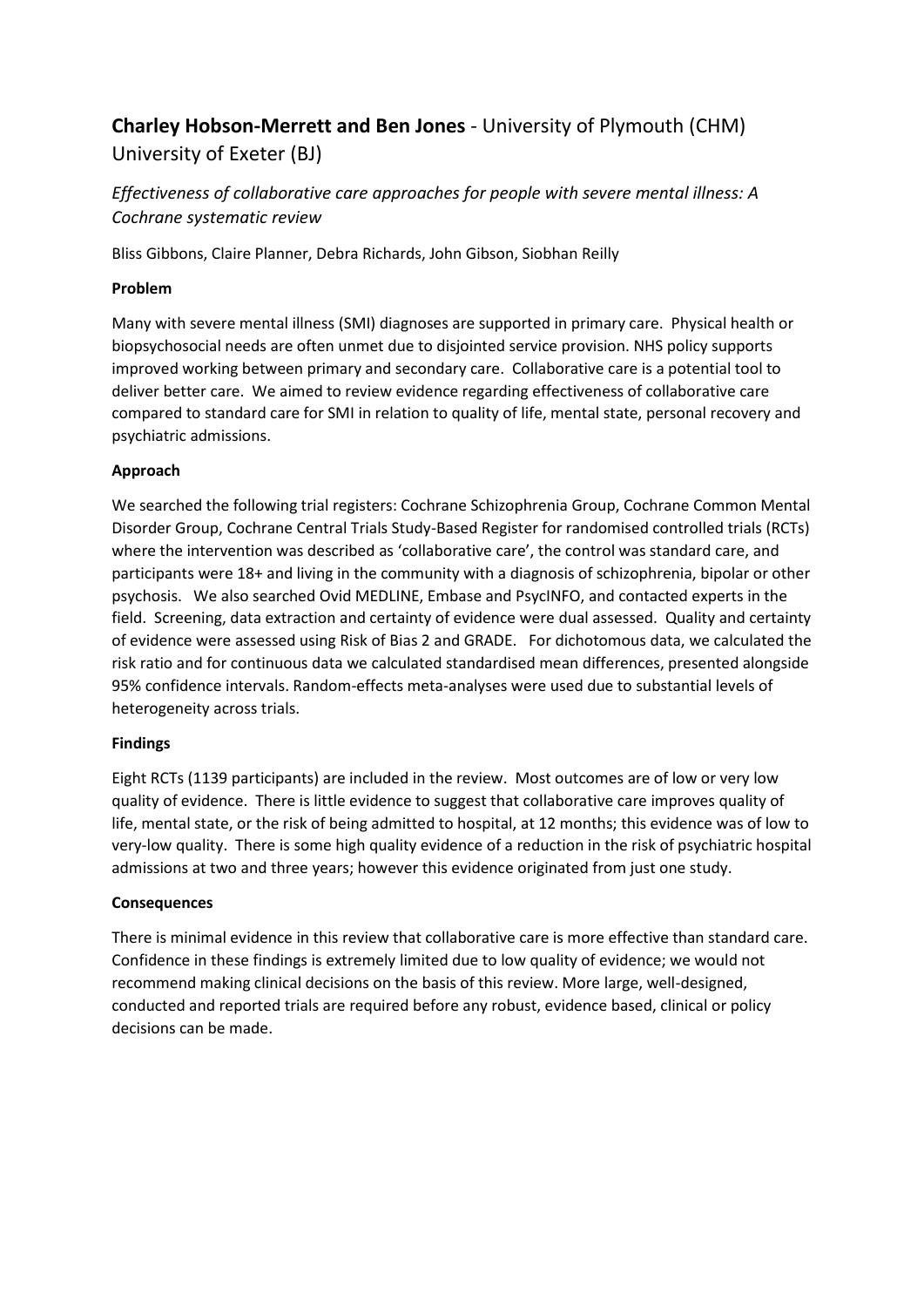# **Charley Hobson-Merrett** - University of Plymouth

## *Realist process evaluation of the PARTNERS collaborative care intervention for people with diagnoses of severe mental illness*

Frost Julia, Gwernan-Jones Ruth, Clark Michael, Denyer Rebecca, El Naggar Shaimaa, Gask Linda, Gibbons Bliss, Gibson John, Pinfold Vanessa, Reilly Siobhan T, Richards Debra, Saunders Angela, Smith Deb, Byng Richard

## **Problem**

Many with severe mental illnesses (SMI) are supported predominately in primary care. Improved joint working between services is recommended by NHS policy. Collaborative care and recovery models are potential tools to deliver better care. PARTNERS is a collaborative care model which utilises recovery-based coaching evaluated in a randomised controlled trial. There is little evidence indicating how and why collaborative care might work for people with SMI. This presentation assesses delivery of the intervention compared to our conceptual model, evaluates factors affecting changes in practitioners, and further develops the underpinning programme theory.

## **Approach**

In this realist process evaluation we interviewed practitioners (7 interviews), service users (10 interviews), supervisors (5 interviews), secondary and primary care representatives (9 interviews), and researchers (3 interviews). We also recorded 10 sessions, undertook 20 follow up interviews, collected 39 practitioner reflective logs, 43 supervision logs, contact data and meeting minutes. Evaluative coding against initial programme theory frameworks was used to create practitioner and service user case studies. Deductive analysis across cases informed assessment of delivery. Inductive analysis informed further theory development.

### **Findings**

Delivery compared to model varied. Practitioner experience sometimes acted as a barrier to working more equitably with service users, but as a facilitator in collaborating with professionals. Practitioners without experience and confidence liaising across primary and secondary care hierarchies benefited from support with this aspect of the role. In a refinement to the model, service users valued practitioners as a 'professional friend', experiencing improved confidence. There were no clear examples of improved confidence and agency translating to improved quality of life.

### **Consequences**

Trainers should consider the need to provide sufficient time for practitioners to change practice. Practitioner recruitment, training and support should consider the interactional skills required to liaise across hierarchies. Practitioners should consider the positive impacts on service user confidence of forming a more equitable, 'professional friend' relationship with service users. Goal setting and collaborative care interventions of less than 12 months may be too short to generate substantive changes in quality of life in those with long-term constrained agency. Further research is needed to understand the role of supervision and optimal training during implementation.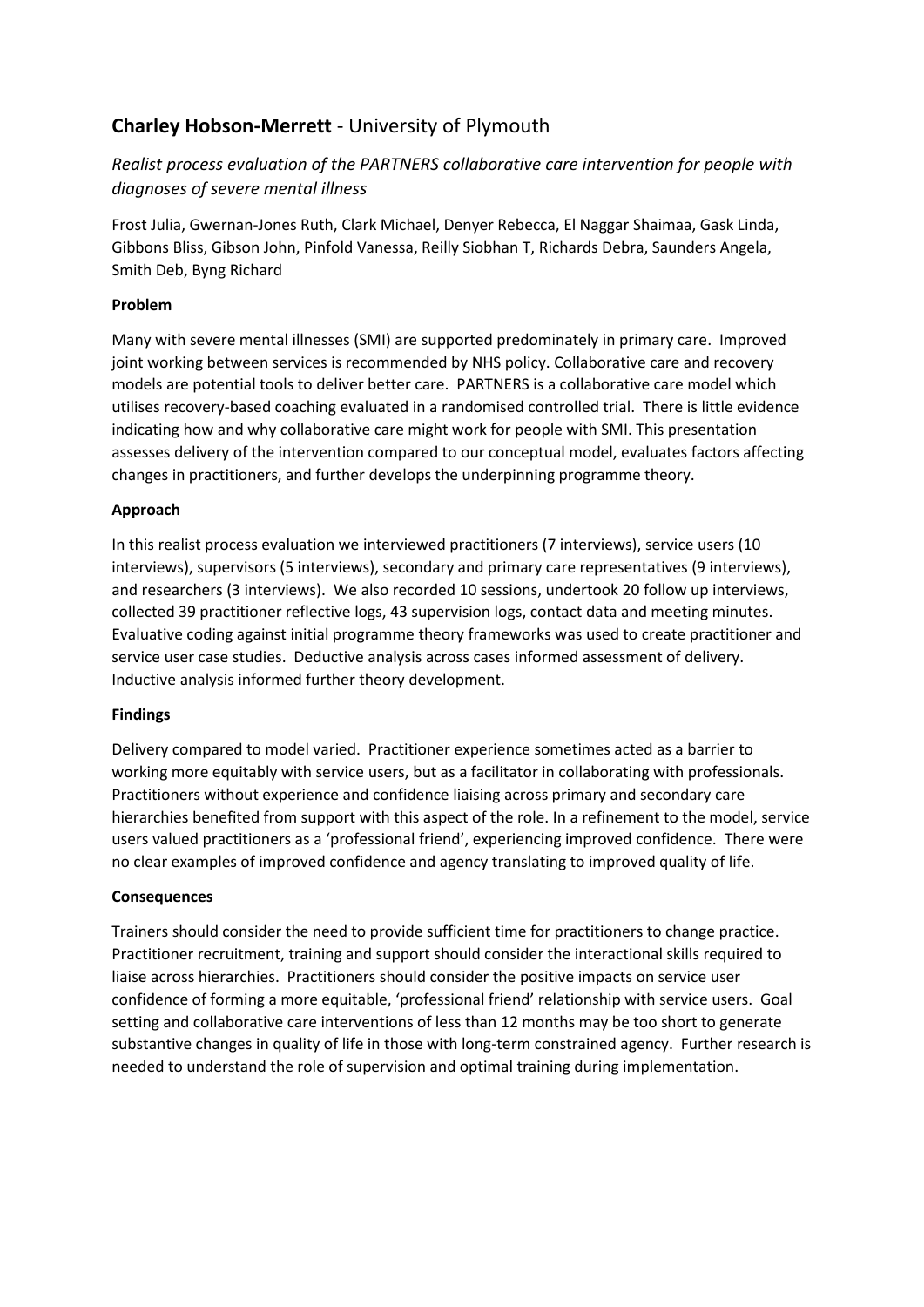## **Charley Hobson-Merrett** - Lancaster University

*Prevalence, impact, and management of fatigue and sedation related side effects of antipsychotics in mental health patients living in the community: a systematic scoping review*

Nancy Preston, Jane Simpson

### **Problem**

Many with mental health conditions are supported predominately in primary care, with infrequent input from psychiatry. It is common for these people to take antipsychotics long-term. Tirednessrelated side effects such as fatigue and sedation are regularly reported by antipsychotic users. However, the prevalence, impact and management of these side effects in long-term antipsychotic users living in the community is not well understood. We aimed to review existing evidence addressing the prevalence of these side effects in long-term antipsychotic users living in the community, the impact of these side effects on patients, and potential management strategies.

### **Approach**

We included quantitative and qualitative studies. Participants in included studies needed to be 18+, prescribed antipsychotics for a mental health diagnosis, and living in the community. For prevalence studies, participants needed to have taken antipsychotics for 12+ months. Systematic searches of MEDLINE, PsychInfo and CINAHL were undertaken. Data were extracted using a pre-specified tool. A narrative synthesis of data was undertaken. Meta-analysis of prevalence rates was not possible due to large variation in methodology across studies.

### **Findings**

Early results indicate 68 included studies, of which 41 address prevalence, 24 impact on users, and 13 management strategies. Prevalence rates vary by gender, specific drug, and research design. Notwithstanding this, tiredness-related side effects are commonly the first or second most prevalent side effect. Naturalistic longitudinal and cross-sectional studies report higher rates of these side effects than randomised controlled trials. Quantitative designs reporting impact focus on numerical values of indicating high levels of distress and mixed effects on adherence rates; qualitative designs highlight the negative impact of sedation, fatigue and excess sleep on social functioning and wellbeing. Management strategies are limited to modifying antipsychotic drug, or utilising Modafinil adjuctives; with little evidence of efficacy of the latter, and the former limited by side effect profiles of alternative antipsychotics (e.g. increased metabolic risk). Full results will be presented at the conference.

### **Consequences**

Practitioners should be aware that tiredness-related side effects of antipsychotics persist in longterm users in their care, that these side effects are distressing and impact users lives. Further research is needed to investigate effective management of these side effects.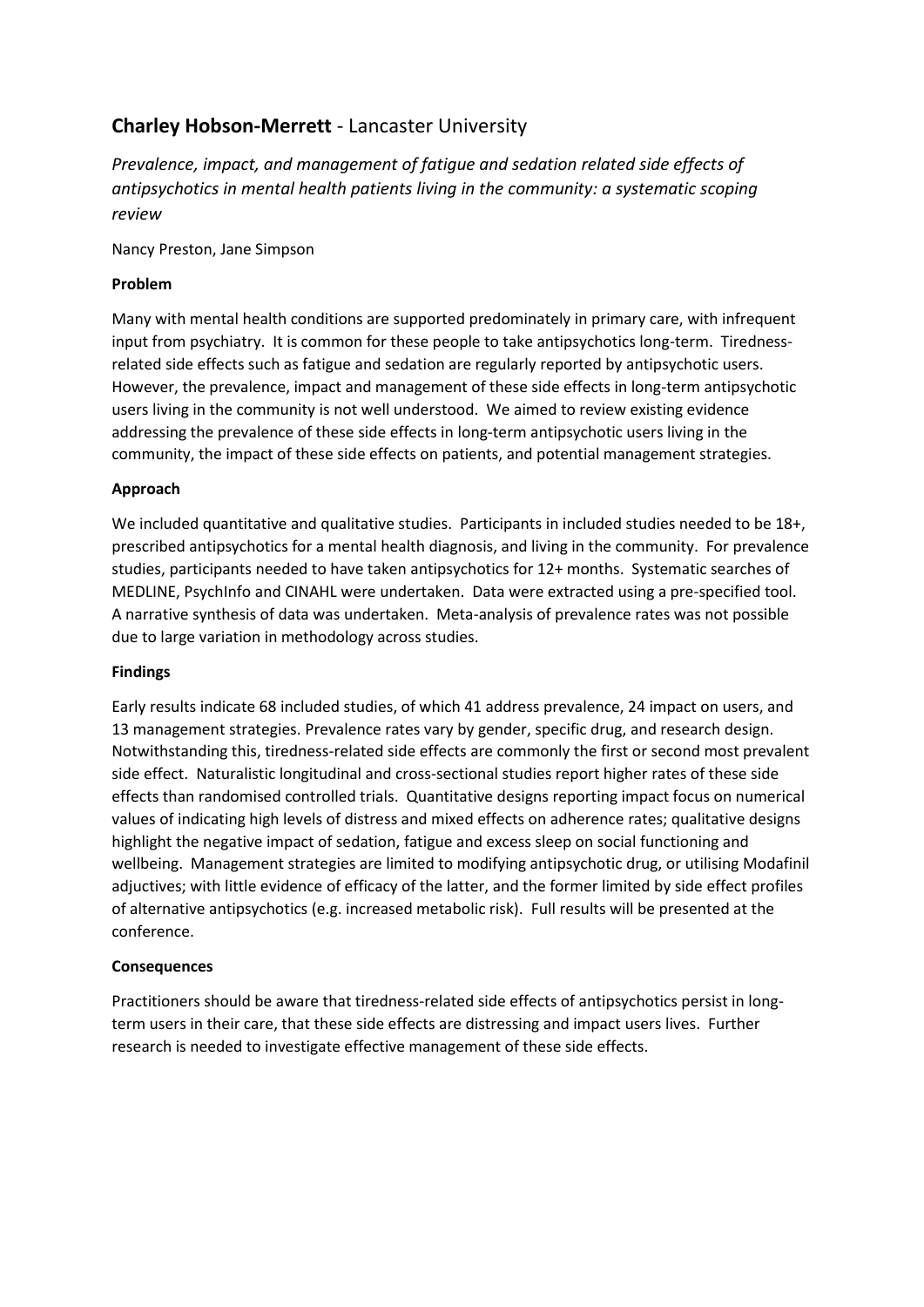# **Noreen Hopewell-Kelly Natalia V Lewis** - NIHR Bristol Biomedical Research centre/University of West England NIHR Bristol Biomedical Research Centre/University of Bristol

*Coming together to make research: a case study of the impact of involvement in research on people with lived experience of domestic abuse*

Ingrid Jones, Alison Prince, Shass Lewis

### **Problem**

Developing and evaluating collaborative and innovative public involvement in research through theatrical performance. Hard Evidence is a theatre play written and performed by two women with experience of domestic abuse who were members of an advisory group on the coMforT study In 2018-20, coMforT developed and pilot tested a trauma-specific mindfulness course for women with post-traumatic stress and a history of domestic abuse. The advisory group helped research team to plan, deliver, analyse, and disseminate the study's findings. Supported by the coMforT public involvement lead, principal investigator, and play director, the women created Hard Evidence to reflect on their experiences of domestic abuse and involvement in research. It is a fictional story of two friends, Jan and Christine, who both have experience of domestic abuse, but are at different points in their journey to finding support. It shines light on how involvement in research influenced their individual journeys and empowered them to start helping others. This study now aims to evaluate the process of developing a theatre play as an output of public involvement in research and its impact on women with lived experience of domestic abuse, researchers, theatre production team, and the public.

### **Approach**

Qualitative process evaluation using a case study methodology. Qualitative semi-structured interviews with the cast of Hard Evidence, coMforT research team and advisory group, production team (n=10) explore their experiences and perceived impact of involvement in research and the play. Qualitative analysis of feedback forms (n=36) explores play audience's experiences and perceived impact.

### **Findings**

Hard Evidences audience members provided positive feedback highlighting the key message about the empowering effect of involvement in research on women affected by domestic abuse. The production team, coMforT researchers and advisers described the process of equal collaboration and co-production that gave power to everyone involved in the process. Researchers highlighted the importance of the adequate funding, dedicated public involvement coordinator, and collaboration with specialists in arts and communication on the outputs and impact of the public involvement in research.

### **Consequences**

Public involvement creates a space in which researchers collaborate with people who have lived experience of their given area of research, this has positive outcomes. However, where resources and funding are available, the remit of the involvement role can be broadened. In turn innovative collaboration can then be developed. In the case of Hard Evidence, resources enabled the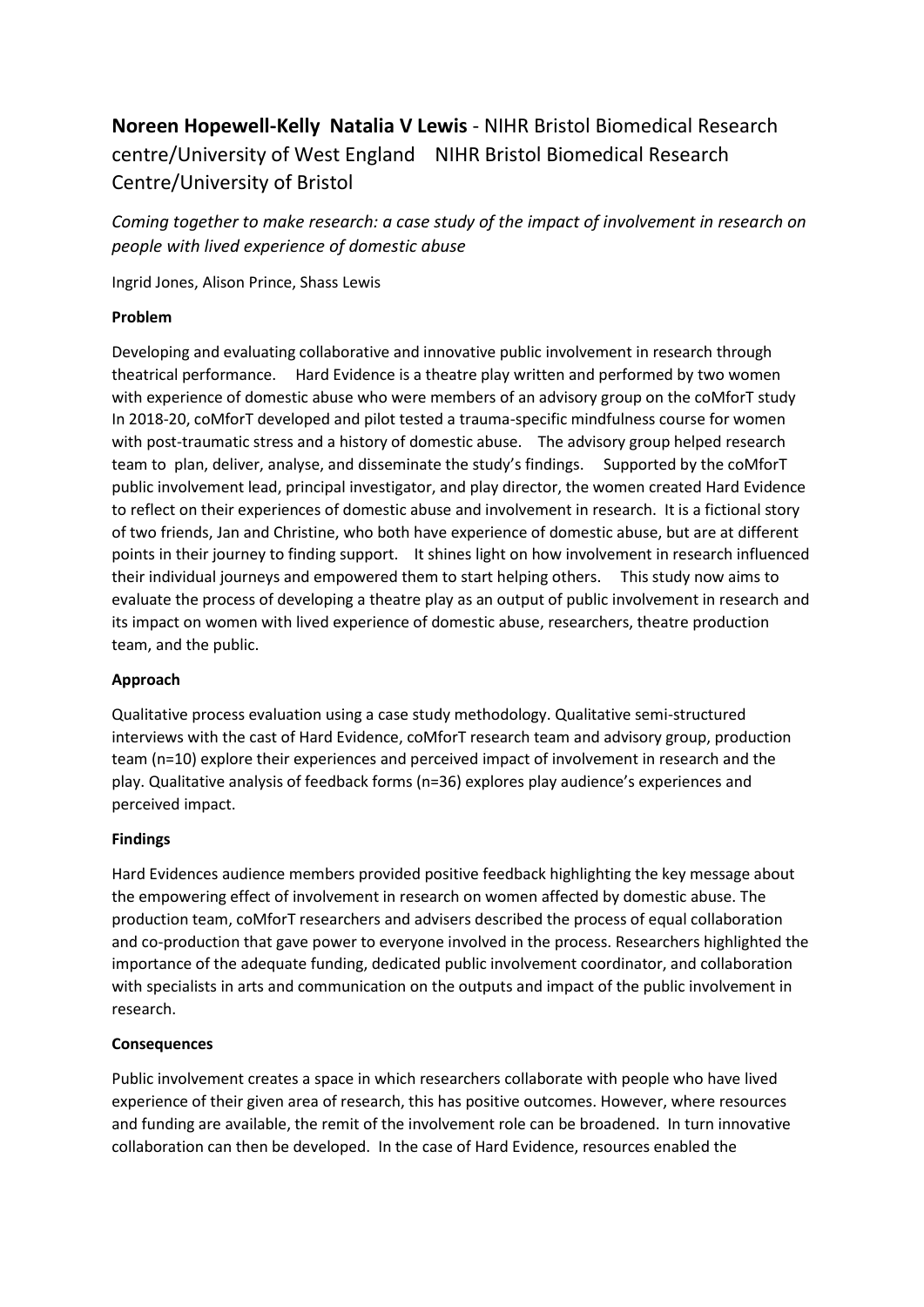involvement of artists, communication experts, researchers and involvement leads and as a result, greater outcomes for research, involvement and engagement became truly possible.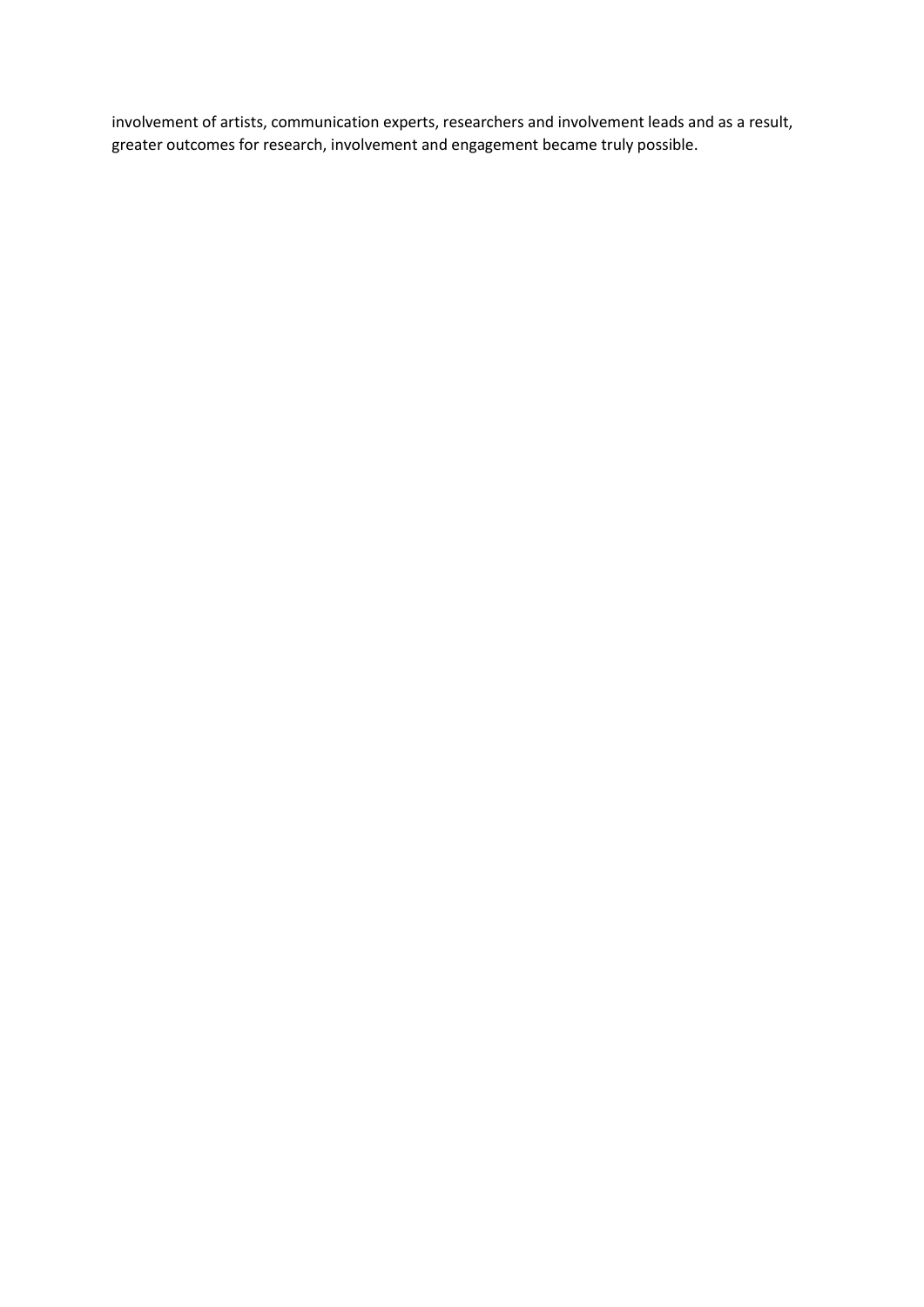## **Samantha Hornsey** - University of Southampton

*Management of paediatric chronic insomnia: a mixed-methods study of UK primary care practitioners. Exploring their views, knowledge and current practice.*

Dr Catherine Hill, Dr Ingrid Muller, Dr Beth Stuart, Professor Hazel Everitt

## **Problem**

Behavioural insomnia, a form of chronic insomnia (CI), is common in children, impacting the child and family. Behavioural interventions are effective, and primary care offers potential to address CI early. Limited research has explored management within UK primary care. This mixed-methods study aimed to explore UK primary care practitioners' (PCP) views, knowledge/training, practice and unmet needs for managing CI in otherwise healthy infants/children up to five years old.

## **Approach**

Participants were UK-practicing PCPs, including community PCPs such as health visitors (HVs). 355 PCPs (97% GP practice staff) were recruited to an online survey via advertisement through 10 CRN regions and an NHS Trust, and analysed with descriptive statistics. 21 participants (18 GPs, 3 HVs) continued to a qualitative interview and transcribed verbatim were analysed with reflexive thematic analysis.

## **Findings**

Most survey participants agreed/strongly agreed that CI impacts the children and family, that it should be managed in healthcare, and that behavioural management is important. 40.6% and 42.5% reported it is 'rarely' and 'sometimes' discussed in consultation. Over 85% would recommend 'positive bedtime routines' most or all of the time, compared to less than 50% for other individual recommendations. 68.9% were unaware of other resources for parents, and PCP confidence for management varied. 84.8% received no teaching about this topic during professional training and 80.3% would like to access further training opportunities. Interview findings echoed the survey findings and gave further insight. CI is perceived as a common problem that is infrequently presented in general practice, but frequent for HVs. General practice is perceived to have the role for signposting (particularly to HVs), general assessment, emotional support and basic advice, whereas HVs are also suited to in depth behavioural management. Participants emphasised the importance of individualised management. Although knowledge and self-efficacy varied, knowledge was usually from personal experience over any professional training. HVs have more opportunities for training. GPs were interested in brief/ appropriate training opportunities.

## **Consequences**

Increased discussions about CI in general practice supported by increased appropriate training opportunities and confidence, and awareness of evidence-based resources to signpost in primary care could improve the management of paediatric CI.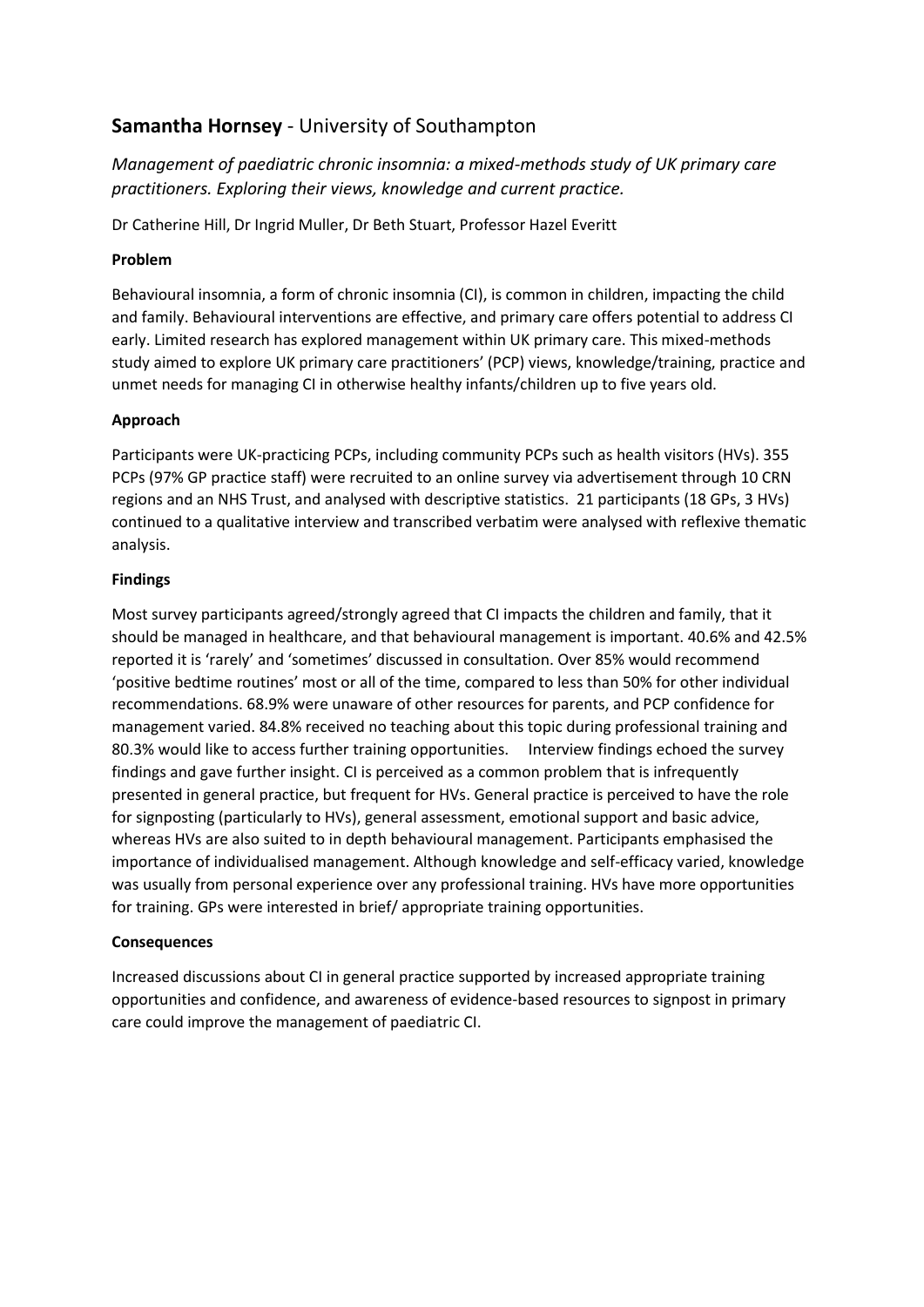# **Alyson L Huntley / Lorna Duncan** - University of Bristol

*Self-management strategies for people with heart failure-related fatigue: a systematic review.*

Lorna J Duncan, University of Bristol Beth Stuart, University of Southampton Clare J Taylor, University of Oxford Rachel Johnson, University of Bristol

## **Problem**

Heart failure (HF) affects around one million people in the UK. Fatigue is a common symptom which patients find difficult to describe but can be distressing and negatively impact on both their quality of life and prognosis. Our recent James Lind Alliance priority setting partnership identified the importance of fatigue to patients with advanced HF (DOI: 10.1136/openhrt-2020-001258).

## **Approach**

Our aim was to conduct a systematic review of self-management approaches that people with HF can use to help manage fatigue.

https://www.crd.york.ac.uk/prospero/display\_record.php?ID=CRD42020202403. We excluded formal rehabilitation, and prescribed medication. We searched the following databases MEDLINE, Psychinfo, Emcare and the Cochrane Central Register of Controlled Trials (CENTRAL) from inception to August 2021. Our questions were 1) What strategies are used to help patients manage their symptoms of HF-related fatigue? 2) Which strategies of self-management are most effective in managing HF-related fatigue symptoms? We were also interested in how fatigue was defined and measured in these trials.

## **Findings**

Twenty-eight full papers were selected for inclusion describing 27 trials (24 RCTs) These trials described exercise (7), education & support (5), mind-body therapies (9), and diet and supplements (6). The Cochrane risk of bias was low or unclear for most domains. Fourteen trials had ≤ 100 participants,13 trials had 101-204 participants. Heterogeneity across intervention type, delivery and outcome measures prevented meta-analysis. Most individual trial data showed some positive impact on fatigue including exercise training, inspirational muscle training, education, Qiqong, progressive muscle relaxation, mindfulness, cognitive behavioural therapy and dietary approaches including supplements. Trials for patient-centred care, tai chi, biofeedback, meditation, and hawthorn extract did not show any effect on fatigue. A definition of fatigue was provided by some of the trial authors, and a range of outcome measures were used to measure fatigue.

## **Consequences**

The evidence base for the efficacy of self-management methods for alleviating HF-related fatigue is modest in both study number, size, and quality. Yet it does present a choice of promising strategies, that could appeal to a range of self-management preferences for individuals with HF. Further welldesigned trials are needed, along with consensus work on fatigue definitions and reporting.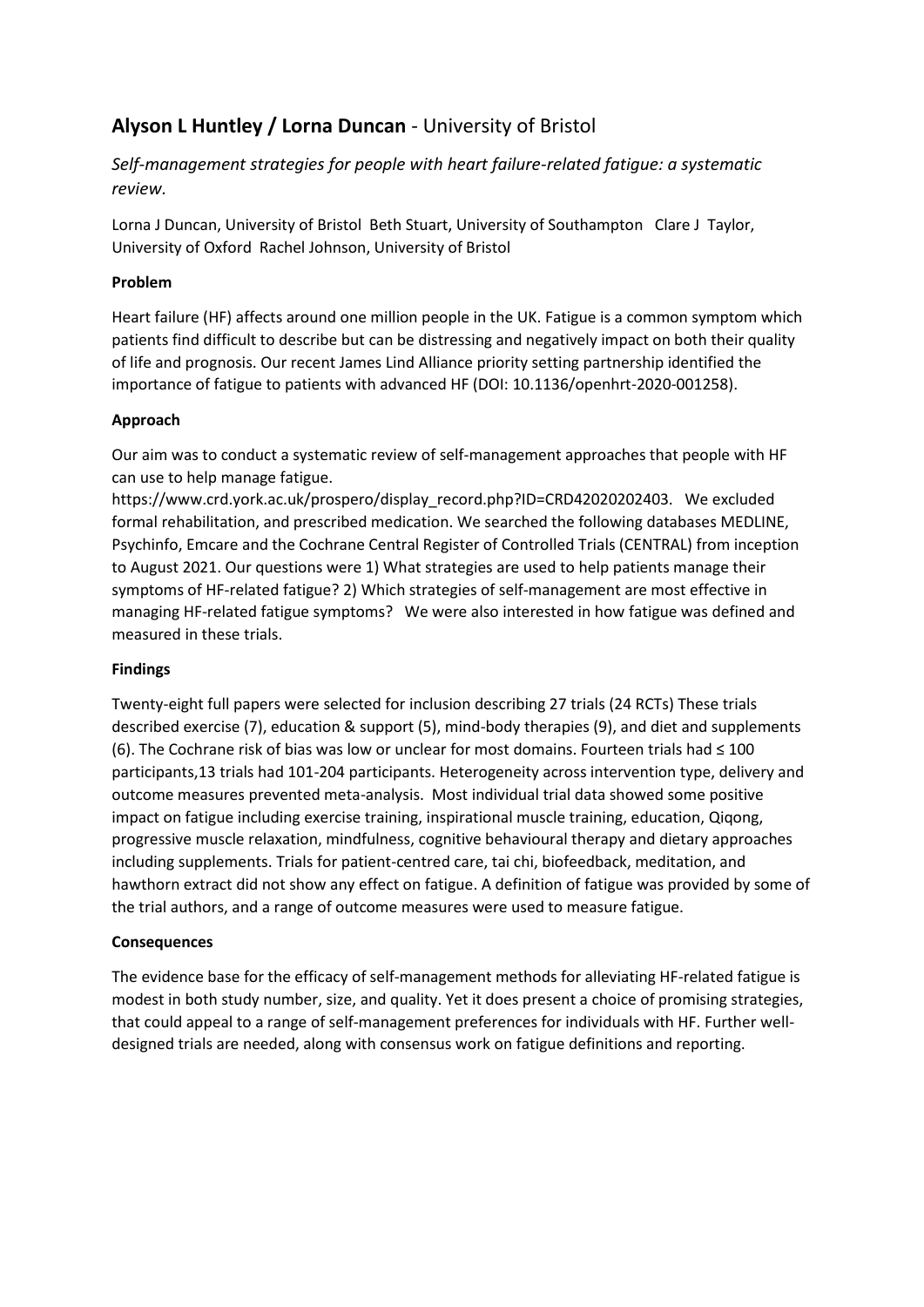## **Dr Ishrat Islam** - Research Associate, PRIME Centre Wales, Cardiff University

## *Development of a core outcome set for the evaluation of interventions preventing COVID-19 in care homes (COS-COVID-PCARE Study)*

Prof Kerry Hood, Director, Centre for Trials Research, Cardiff University Prof Fiona Wood, Post-Graduate Research Lead, Division of Population Medicine, Cardiff University Dr Victoria Sheperd, Research Fellow, Centre for Trials Research, Cardiff Univers

## **Problem**

COVID-19 has had a devastating impact on care home residents, with almost half of all international COVID-19 deaths during the first wave occurring in care homes. Pharmacological and nonpharmacological interventions to prevent the transmission of COVID-19 in care homes are being developed and evaluated. However, a lack of consensus around outcome measures make comparisons between interventions challenging. A minimum set of outcomes termed a core outcome set (COS), will ensure that the results of interventions can be compared and combined.

## **Approach**

A range of stakeholders (care home staff, relatives, researchers and healthcare professionals) participated in two rounds of an online Delphi survey followed by an online consensus. A review of relevant trials identified a candidate list of outcomes. Participants rated a list of candidate outcomes on a nine-point scale in the first round with the opportunity to propose additional outcomes. Outcomes were eligible for inclusion in the 2nd round of Delphi if they met a priori threshold of consensus. Participants then re-scored the selected outcomes in Round 2. A consensus meeting was held to agree on the final COS.

### **Findings**

Key stakeholders (n=70) including care home representatives (n=19), healthcare professionals (n=20), people with personal experience (n=7), researchers (n=15) and others (n=9) participated in the Delphi. They scored 25 candidate outcomes in Round 1, with 10 new outcomes included in Round 2. Following the Delphi survey, 21 items were included in the COS, with 9 equivocal items requiring further discussion to determine inclusion. An online consensus meeting was held with researchers (n=6), clinicians (n=2), relatives of people living in care homes (n=2), and 'others' (n=2) attending, and 3 of the 9 items were included. The final COS comprised 24 outcomes across domains of infection (n=4), severity of illness (n=7), mortality (n=2), and 'others' (n=11).

### **Consequences**

Uptake of the COS will reduce heterogeneity between trials to prevent COVID-19 in care homes. The outcomes identified in this COS may also be relevant to future pandemics and to interventions that prevent other infections in care homes, such as influenza. Future work should identify which instruments should be used to measure these outcomes.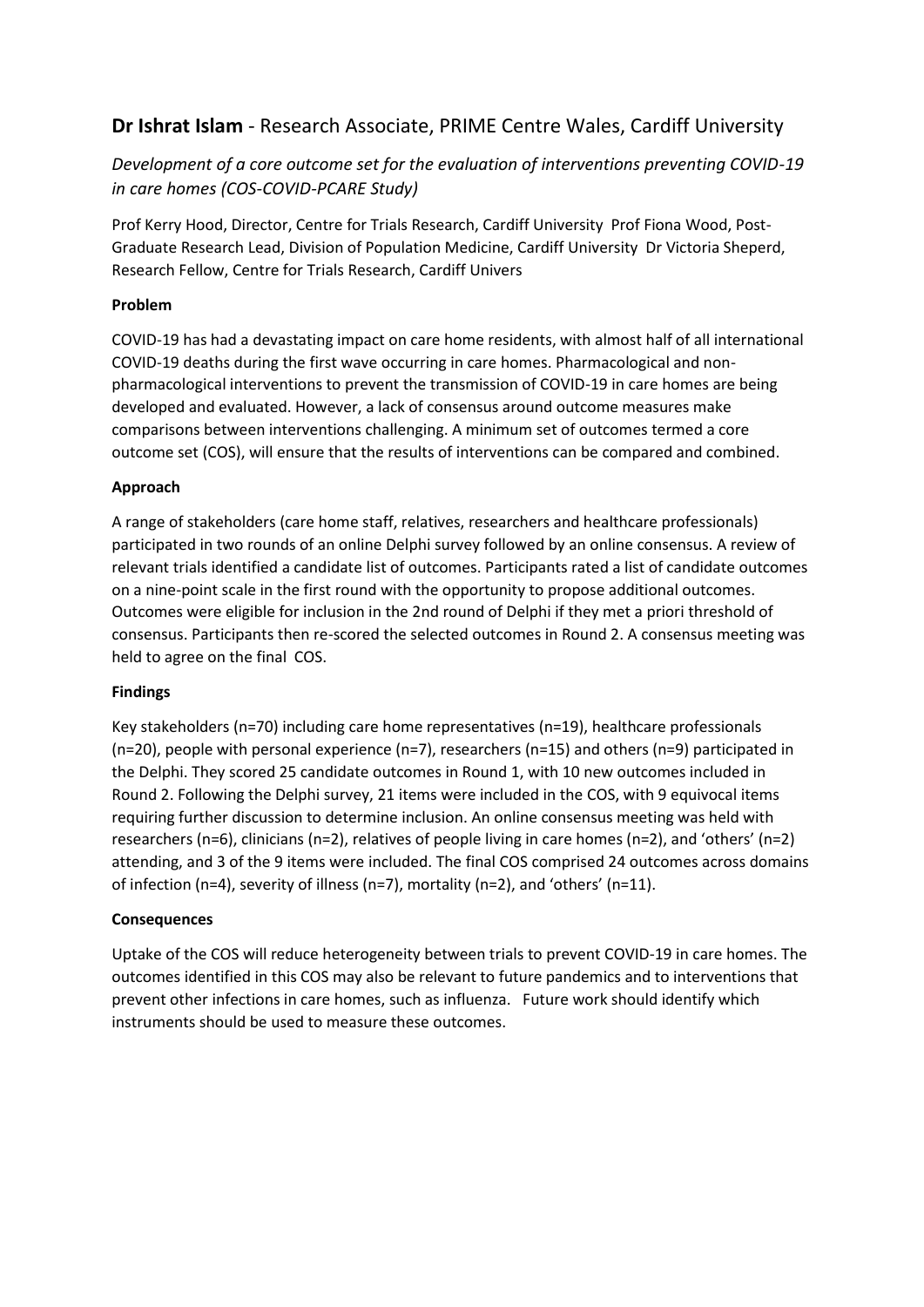## **Iwan Jones** - University Of Southampton

## *Exploring symptoms in uncomplicated female urinary tract infection and their relationship to bacterial infection and age*

Dr Beth Stuart, Professor Michael Moore, and Paul Little

### **Problem**

Acute uncomplicated UTIs are a common presentation in primary care, but they can be often misdiagnosed. This can be detrimental to treatment and increase inappropriate antibiotic prescriptions and anti-microbial resistance. A recently published Danish paper suggested that the diagnostic value of symptoms used for diagnosis of UTIs could vary according to age.

### **Approach**

Our aim was to explore whether this result could be replicated in a large UK cohort and see if this pattern was present. We did this be starting with two observational cohorts of females presenting in general practice with UTIs between January 2002 and February 2005. These were merged, and patient characteristics described by age group, consistent with the published Danish study. We calculated the sensitivity, specificity, positive and negative likelihood ratios for the symptoms, dysuria, day and night frequency, urgency, and abdominal pain, across the age groups. We focused on reporting PPV and NPV in line with the results reporting in the Danish paper, and because they provide the best way of interpreting changes across age groups with respect to the diagnostic utility of symptoms. We then also compared our likelihood ratios with those reported in the Danish study.

### **Findings**

Our results showed dysuria being predictive of UTI with an overall PPV of 1.2 (95% CI 1.29-1.39), with day frequency, night frequency, and urgency all having similar PPVs. Abdominal pain had an overall NPV of 1.15 (1-1.33), both from the normal analysis. The positive and negative likelihood ratios showed no substantial difference across age groups. Overall, we found no evidence for a pattern across the age groups, in contrast to the Danish report which did.

### **Consequences**

From our data we could not confirm a pattern across age groups for the predictive ability of symptoms in UTI. Further research is needed into the topic to establish if the predictive value of symptoms varies according to age.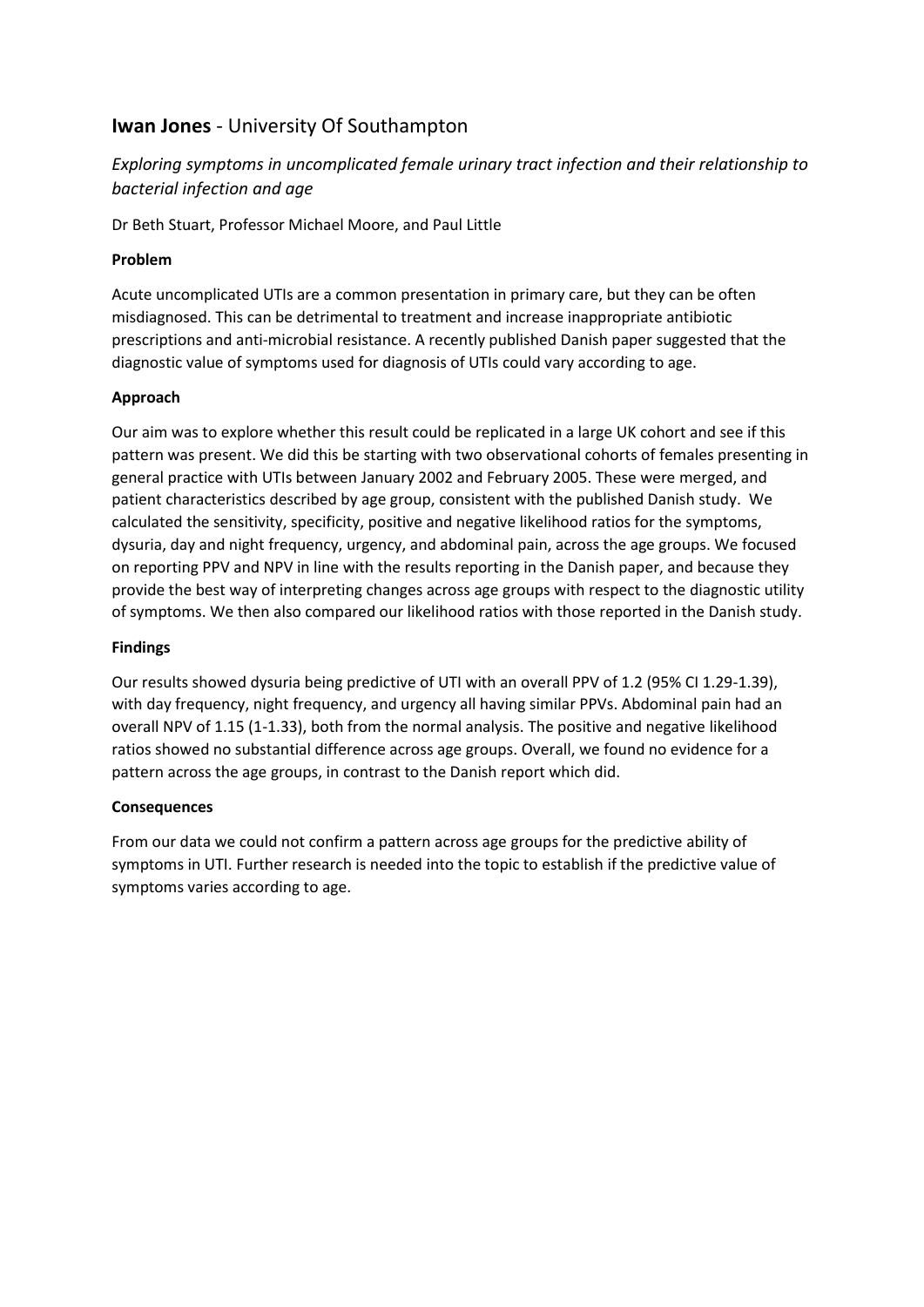## **Mark Kingston** - Swansea University Medical School

## *Paramedics in Primary Care: Implementation matters*

Alison Porter

### **Problem**

Pressures of patient demand and GP shortages have prompted a major workforce shift in primary care in the UK. Increasingly, paramedics are joining the clinical team in primary care – but with wide variation in terms of how they are employed, managed and supported. With numbers of paramedics in primary care rapidly increasing in line with current policy, evidence is needed to understand how paramedics can be successfully implemented.

### **Approach**

We evaluated initiatives introduced jointly by a health board and ambulance service in two separate sites. Each featured advanced paramedics (APs) – paramedics with additional education - rotating between their usual role and the new primary care role. In site A, the service of 9 APs spanned across 5 general practice clusters. Site B featured 1 general practice with 8 APs. We undertook 28 qualitative interviews with managers, practice staff, paramedics and patients to understand implementation at both sites. We used the iPARIHS implementation framework (Harvey and Kitson 2015) as a conceptual lens to review data (transcripts); based on its four interrelated domains of context, innovation, recipients and facilitation.

### **Findings**

Site A was introduced as part of a service improvement exercise, with external funding, a focus on primary care training and personal development, and a structured lead in time. In contrast site B APs were introduced at short notice to address an acute GP shortage. At both sites the innovation was similar – a mix of home visits and in practice clinics undertaken by the practitioners. Interviewees reported that the services helped to increase capacity, and were well received by patients and most staff. At Site A facilitation, led by dedicated project staff and training helped to shape the culture and preparedness. Site B staff reported less readiness, impacting on morale, interprofessional working, and sustainability.

### **Consequences**

Paramedics are a rapidly emerging part of the primary care team, but there is great variation in service models and in their implementation. Our comparative approach, informed by iPARIHS, illustrates the importance of understanding implementation in the potential success of such initiatives. Further research should consider implementation alongside cost and clinical effectiveness.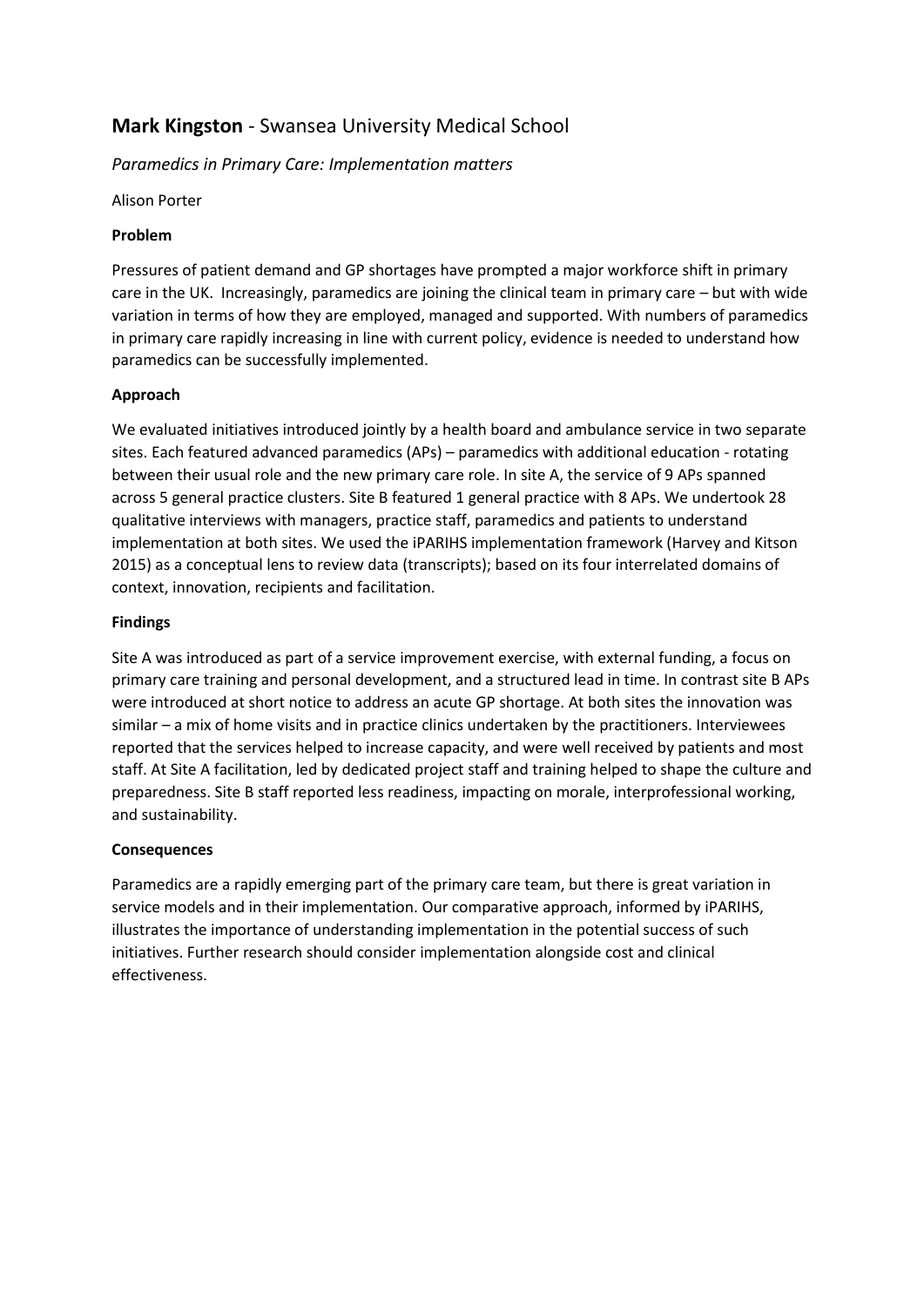# **Judit Konya** - University of Exeter Medical School HEE Kernow Health CIC Training Hub

*The role of Pharmacists in primary care in the care of patients with diabetes – a narrative review of studies in the United Kingdom*

JL Campbell, D Bearman, CE Clark

### **Problem**

Diabetes is one of the most prevalent chronic conditions in the UK. Pharmacists have increasingly important roles in the community assisting with diagnosis and management of diabetes. Evidence suggests that they can have a beneficial effect on clinical outcomes, however, it is unknown how, exactly, community and primary care pharmacists contribute to the care of patients with diabetes.

### **Approach**

This study identified recent or current UK based initiatives involving pharmacists in diabetes care in the community or general practice, published in 2004, or later. Medline and CINAHL databases were searched, with relevant professional websites hand searched. All publication types were eligible; searches were updated in October 2021.

### **Findings**

3865 abstracts were screened and 235 included for full text review. One quarter of citations retrieved from the databases were published within the last two years, indicating rapid growth in the literature. This expansion was not observed during the hand searches. The full text reviews are ongoing and final findings will be presented at the conference. Findings from the original searches indicated that a range of interventions can be delivered by pharmacists which are generally positively valued by patients, pharmacists, commissioners and primary healthcare staff; and clinical outcomes, where reported, generally improved. The community pharmacy is a convenient, accessible setting for screening, and assisting the diagnosis and management of diabetes.

### **Consequences**

Pharmacists in various roles are contributing to the care of people with diabetes in community and general practice settings. A better understanding of these roles and their impact could improve integrated service delivery.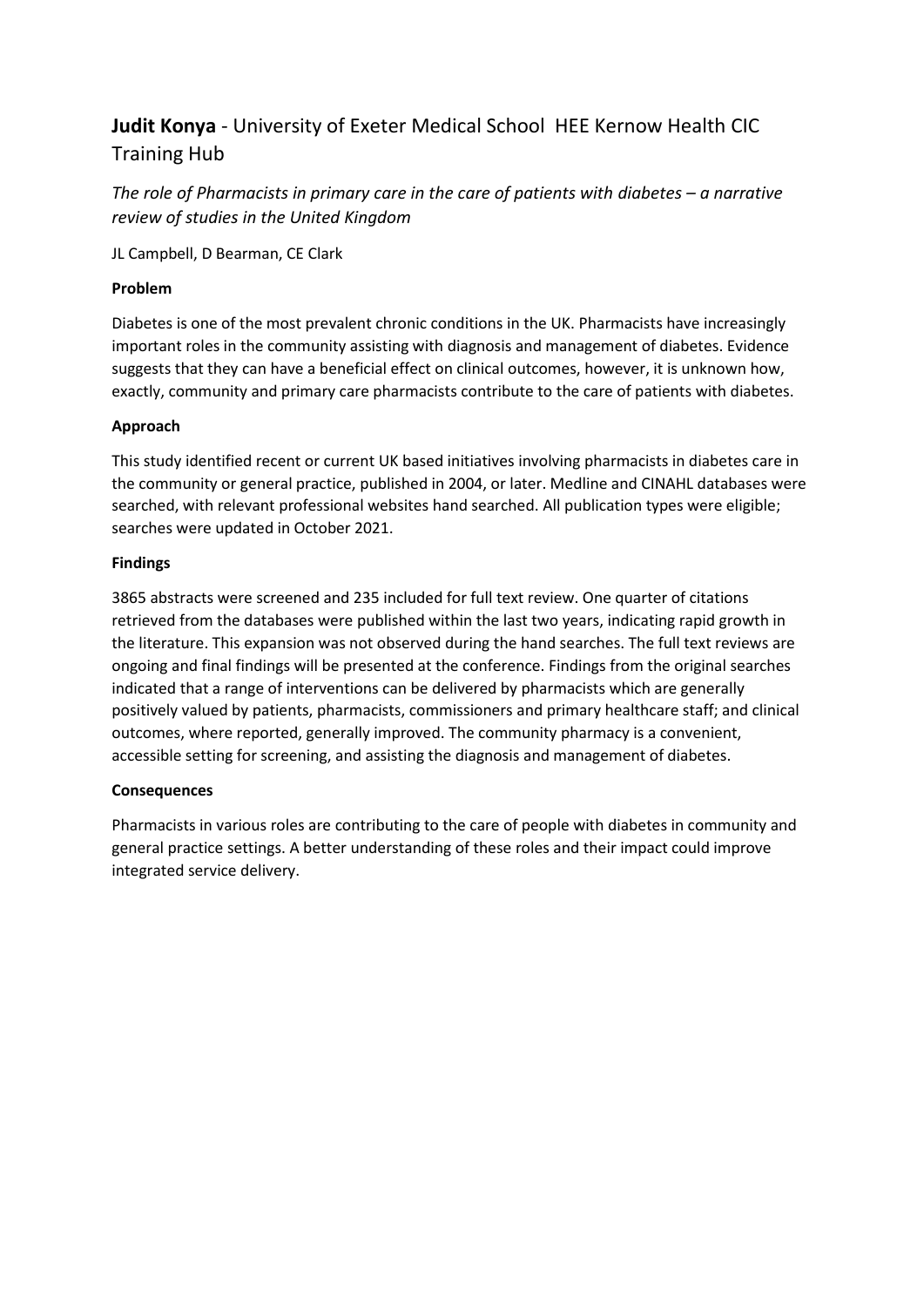# **Judit Konya** - University of Exeter Medical School HEE Kernow CIC Training Hub

## *Early cancer diagnosis – can outcomes in deprived areas be improved by involving community pharmacists?*

RD Neal, CE Clark, D Bearman, JL Campbell

### **Problem**

The key to the success of cancer treatment and better clinical outcomes is early detection. Clinical outcomes from cancer are worse in deprived communities. The role of primary care is essential in early diagnosis as patients with cancer related symptoms most commonly present to primary care for initial consultation. The significantly increased workload in general practice and the difficulties deprived communities experience accessing general practice raise the possibility that other health service providers that are easily accessible, such as community pharmacies, can contribute to the recognition of symptoms representing cancer.

### **Approach**

A scoping review of the available literature was conducted by searching PubMed using keywords "pharmacist" and "cancer", and by handsearching relevant UK-based websites. We aimed to summarize the evidence from the UK, examining gaps in the available research outcomes.

### **Findings**

The PubMed search identified 245 titles. Five of these were relevant. One of these studies was a systematic review with no UK-based studies included. Only one of the five publications was from the UK: an assessment of an online decision support tool that can be completed in community pharmacies. Hand searches identified the Accelerate, Coordinate, Evaluate (ACE) program, which includes five different projects contributing to the early diagnosis of cancer. Nine further studies reported on initiatives addressing raising awareness, providing education, or offering risk assessment (and in some cases referral to a GP or directly to secondary care). Methods varied, but, in general, outcomes were poorly reported or not at all.

### **Consequences**

More evidence is needed to evaluate the effectiveness of interventions in community pharmacies aimed at recognising cancer symptoms early. Feasibility of such approaches, acceptability to patients and stakeholders, and particularly the effectiveness of the interventions and clinical outcomes need to be further characterised. In line with The National Institute for Health and Care Excellence (NICE) research recommendations, these would be best explored by comparing uptake in affluent and deprived populations to assess if the community pharmacy team can be part of a revised pathway of care.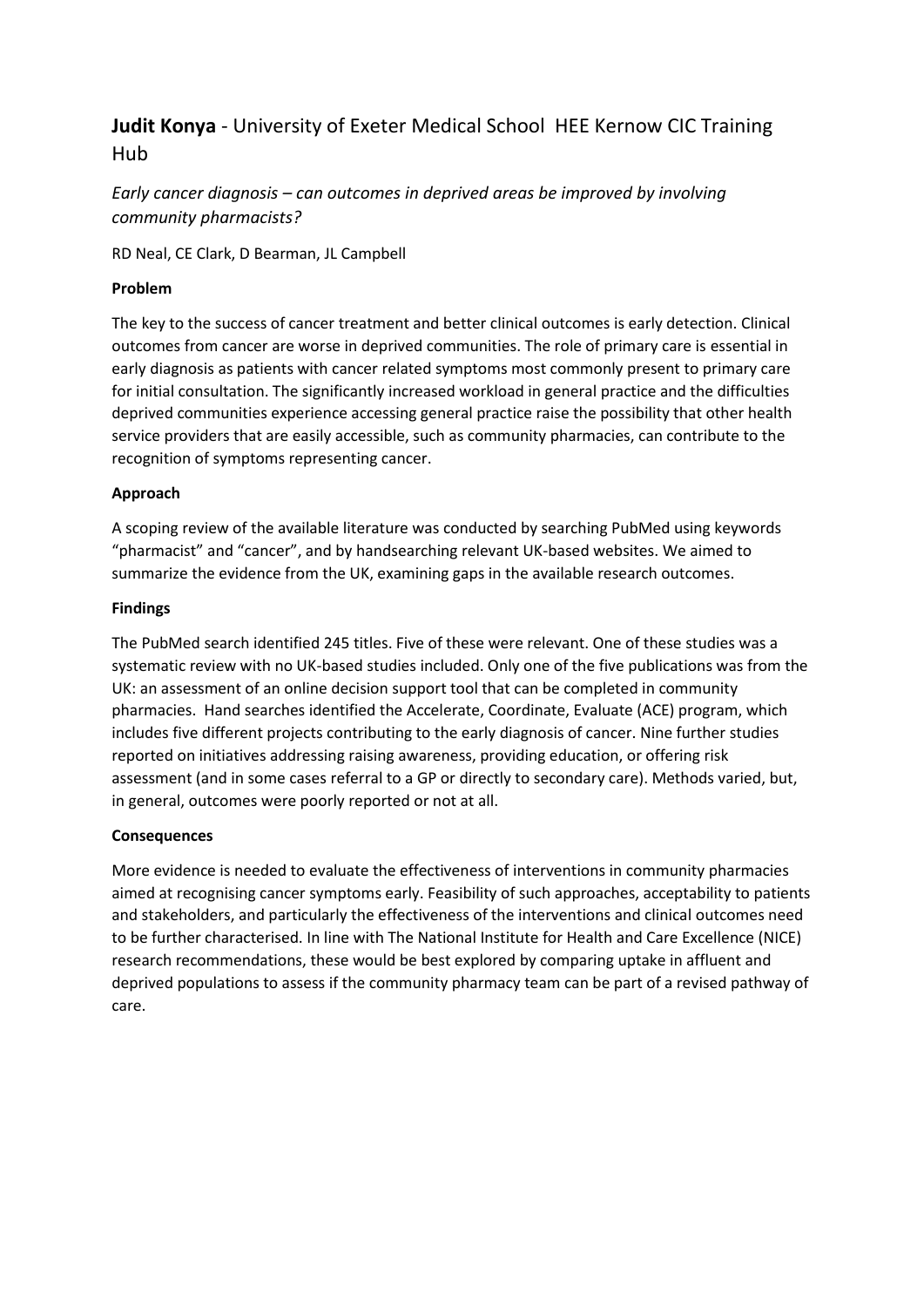## **Harleen Kooner** - University Of Southampton

## *Infection control behaviours to reduce transmission of COVID-19 within households: a retrospective survey*

Taeko Becque, Joelle Houriet, Bertrand Graz, Marco Leonti, Beth Stuart, Michael Moore, Paul Little, Nick Francis, Merlin Willcox

### **Problem**

Individuals who share a household with someone who has COVID-19 are at high risk of contracting the infection. Understanding the role of infection control behaviours in reducing the transmission of COVID-19 is key to controlling the spread of the SARS-CoV-2.

### **Approach**

To describe the association between self-reported us of infection control behaviours and risk of COVID-19 amongst household contacts. The Retrospective Survey of Prevention, Treatment, Occurrence, and outcomes of COVID-19 in the community (RTO COVID-19) was an online survey which recruited members of the public in 14 countries from July 2020 to June 2021, including through mass emailing universities, and texts from GP practices. In this analysis, we first explored the association between reported use of infection control behaviours and developing COVID-19 in participants who reported having a household contact with COVID-19 or any respiratory tract infection. We also explored associations between reported infection control behaviours of participants who had confirmed or probable COVID-19, and subsequent illness in other household members. Logistic regression was used to describe associations between infection control measures and transmission of COVID-19, while adjusting for potential confounders.

### **Findings**

Overall, 64,557 respondents returned a fully completed survey. In respondents who had a household member with suspected COVID-19 (n=6979), the only behaviours associated with significantly reduced risk were wearing a facemask (OR 0.44, 95% CI 0.30-0.65) and social distancing (OR 0.56, 95% CI 0.37-0.85). In respondents with confirmed or probable COVID-19 (n=3748), the only behaviour associated with significantly reduced risk amongst other household members was social distancing (OR 0.52, 95% CI 0.28-0.96). Behaviours to prevent fomite transmission (eg. washing objects etc.) were not significantly associated with COVID-19 transmission amongst household contacts.

### **Consequences**

Our results are consistent with the wide body of evidence suggesting that COVID-19 is mainly spread through aerosol transmission. Our data suggest that wearing a facemask and social distancing can substantially reduce the risk of household transmission, although we found stronger evidence for facemasks providing protection to those wearing them than we did for the use of facemasks to protect others, when the person wearing the mask had COVID-19.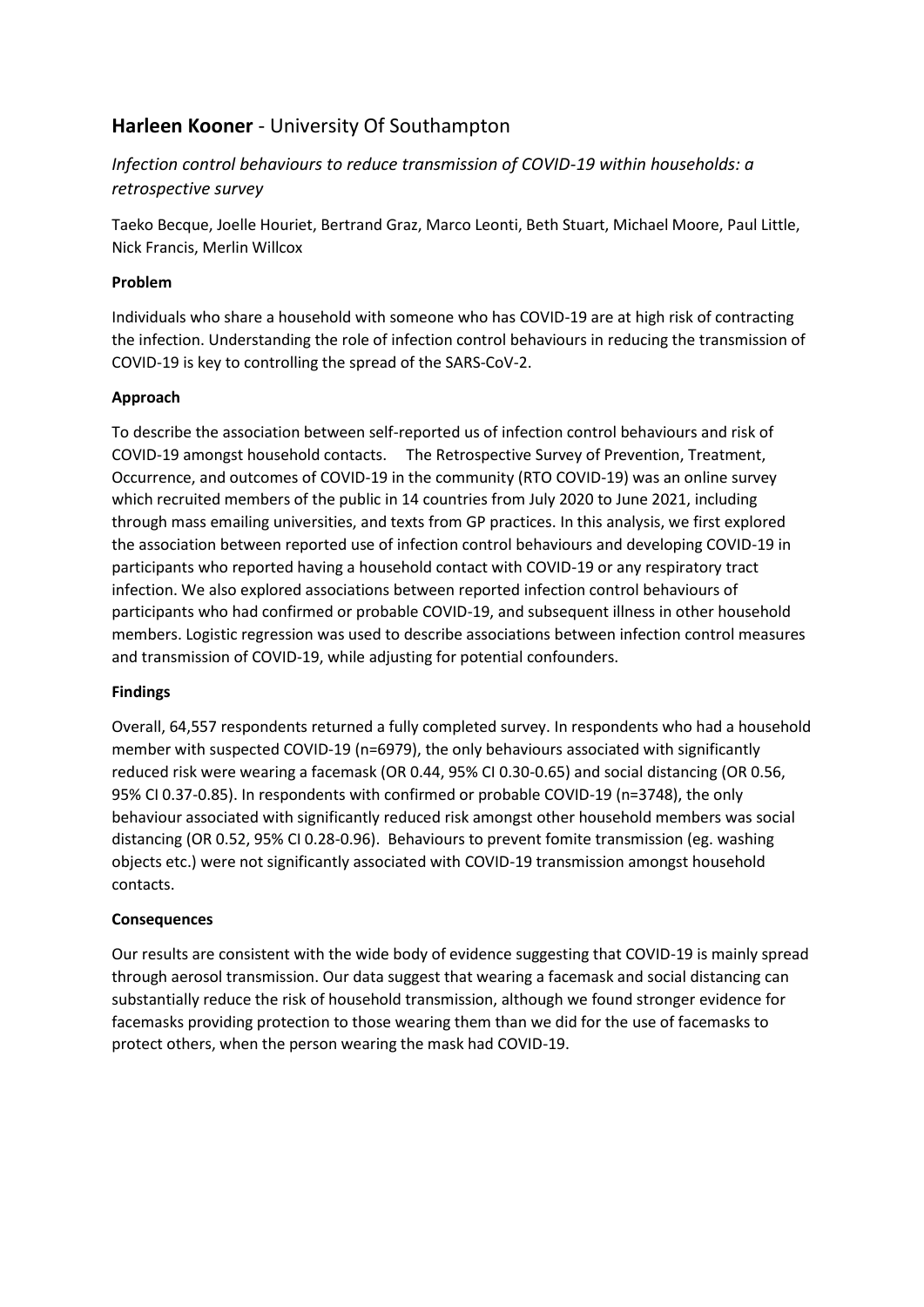# **Dr Jeffrey Lambert** - Department for Health, University of Bath

*Facilitating access to online NHS primary care services - current experience and future potential (Di-Facto): The Practice Survey*

Rachel Winder Dr Gary Abel Professor John Campbell Dr Brandi Leach Hamish Evans Dr Mayam Gomez-Cano Dr Helen Atherton

## **Problem**

There has been a recent policy drive for general practice to increase provision and use of primary care online services (e.g. booking appointments, arranging repeat prescriptions, and online consultations). However, patient engagement with online services remains slow, particularly in vulnerable and marginalised groups. Whilst practices can facilitate patients' engagement, the extent and nature of 'digital facilitation' is not clear.

## **Approach**

As part of the NIHR funded Di-Facto study, we surveyed 500 general practices in four geographic regions, to identify and characterise how they promote, support and enable patients to use online services. An earlier scoping review informed questionnaire development.

## **Findings**

156 practices responded (31%), with most offering 5 to 8 online services. Passive facilitation (e.g. leaflets, practice website) (30% to 83%) was provided more often than active facilitation (e.g., practice champion, workshops) (7% to 23%), with clinical and non-clinical staff being involved. Facilitation supporting patients to order repeat prescribing online was most frequently reported (53% of practices). Practices reported specifically targeting vulnerable or minority groups, in particular older adults. Most responders agreed that both the practice (85%) and NHS policy makers (e.g., CCGs, 88%) had a responsibility to promote and support online services, and that this was beneficial to patients (96%).

## **Consequences**

Findings from this survey and the wider Di-Facto study have implications for patient and practice needs and will inform the shaping of policy at the regional and national level including policy aimed at ensuring how best to include and support vulnerable and minority groups in their use of NHS online services.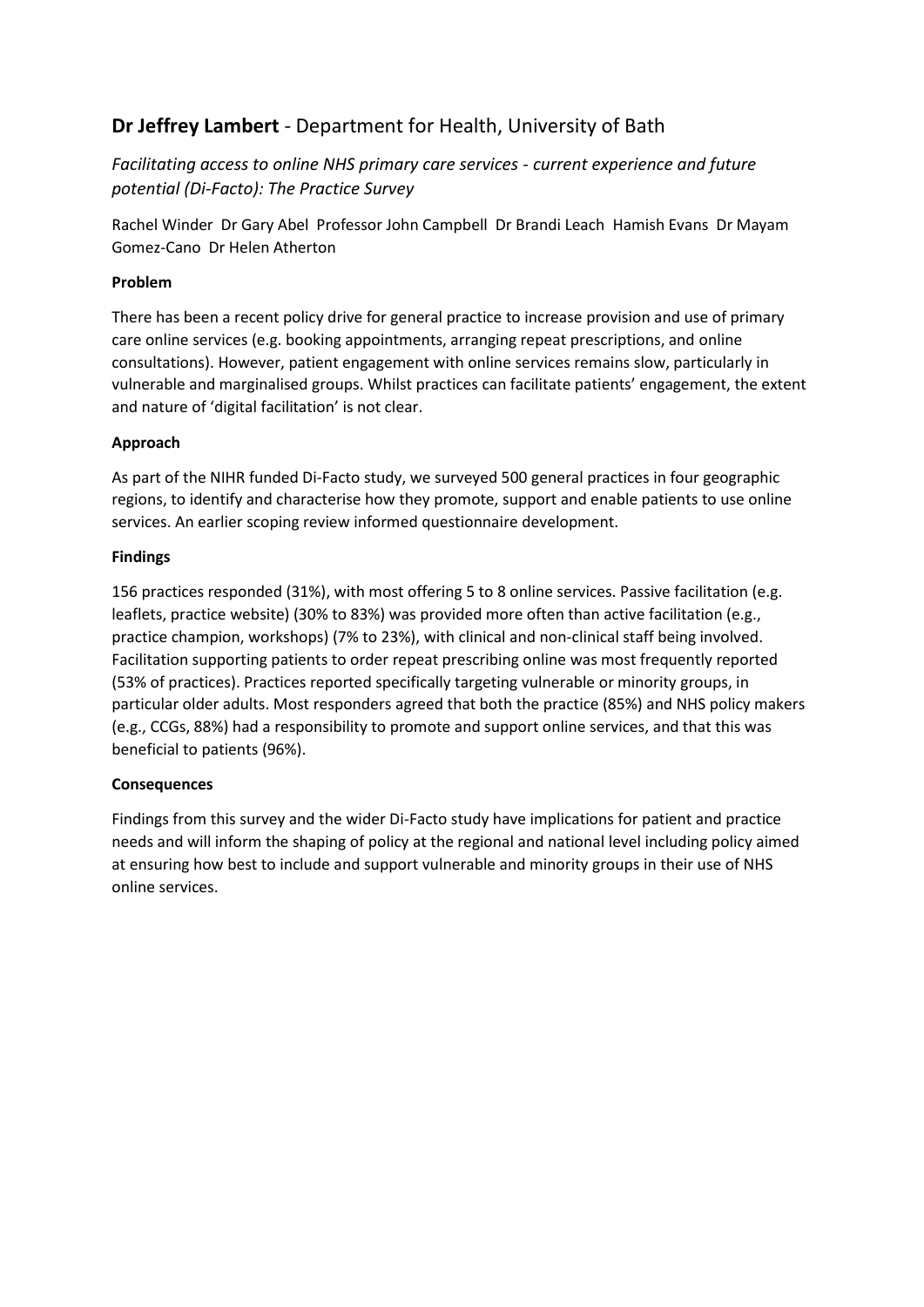# **Paul Little** - University of Southampton

## *Antibiotics for lower Respiratory Tract Infection in Children presenting in Primary Care (ARTIC PC): a randomised placebo controlled trial*

: Nick A. Francis. Beth Stuart, Natalie Thompson,Dr Taeko Becque, Alastair D Hay, Kay Wang, Anthony Harnden, Joseph Little, Charlotte Hookham, Kate Rowley, Joanne Euden, Catherine Woods, Christopher C. Butler, Geraldine Leydon, Kerenza Hood, Jane Whitehu

## **Problem**

Antibiotic resistance is a global public health threat. Antibiotics are very commonly prescribed for children presenting with uncomplicated lower respiratory tract infections (LRTI) but there is little randomised evidence of the effectiveness of antibiotics, both overall or among key clinical subgroups

## **Approach**

Children aged 6 months to 12 years presenting in primary care with acute uncomplicated LRTI, where pneumonia was not suspected clinically, were randomised to receive Amoxicillin 50mg/kg/day in divided doses orally for 7 days, or placebo. The primary outcome was the duration in days of symptoms rated moderately bad or worse (measured using a validated diary).

## **Findings**

432 children were randomised (221 antibiotic, 211 placebo). The primary analysis imputed missing data. Duration of moderately bad symptoms was similar in antibiotic and placebo groups (median 5 vs 6 days, respectively; hazard ratio (HR) 1.13 (0.90 to 1.42)). Potential harms were similar in both groups: return with new or worsening symptoms (29.7%, 38.2%, risk ratio 0.80 (0.58 to 1.05)), where hospital assessment was required (2.4% vs 2.0%) and side effects (38% vs 34%). No differences were seen for the primary outcome in the five pre-specified clinical subgroups where antibiotic prescribing is common (chest signs; fever; physician rating of unwell; sputum/rattly chest; short of breath). Estimates from complete cases (n=317) and a per protocol analysis were similar. NHS costs per child were slightly higher with antibiotics (antibiotic £29; placebo £26) and societal costs were similar (antibiotic £33, placebo £33).

## **Consequences**

Amoxicillin for uncomplicated chest infections in children is unlikely to be clinically effective both overall and for key subgroups where antibiotics are commonly prescribed, and unlikely to reduce health or societal costs.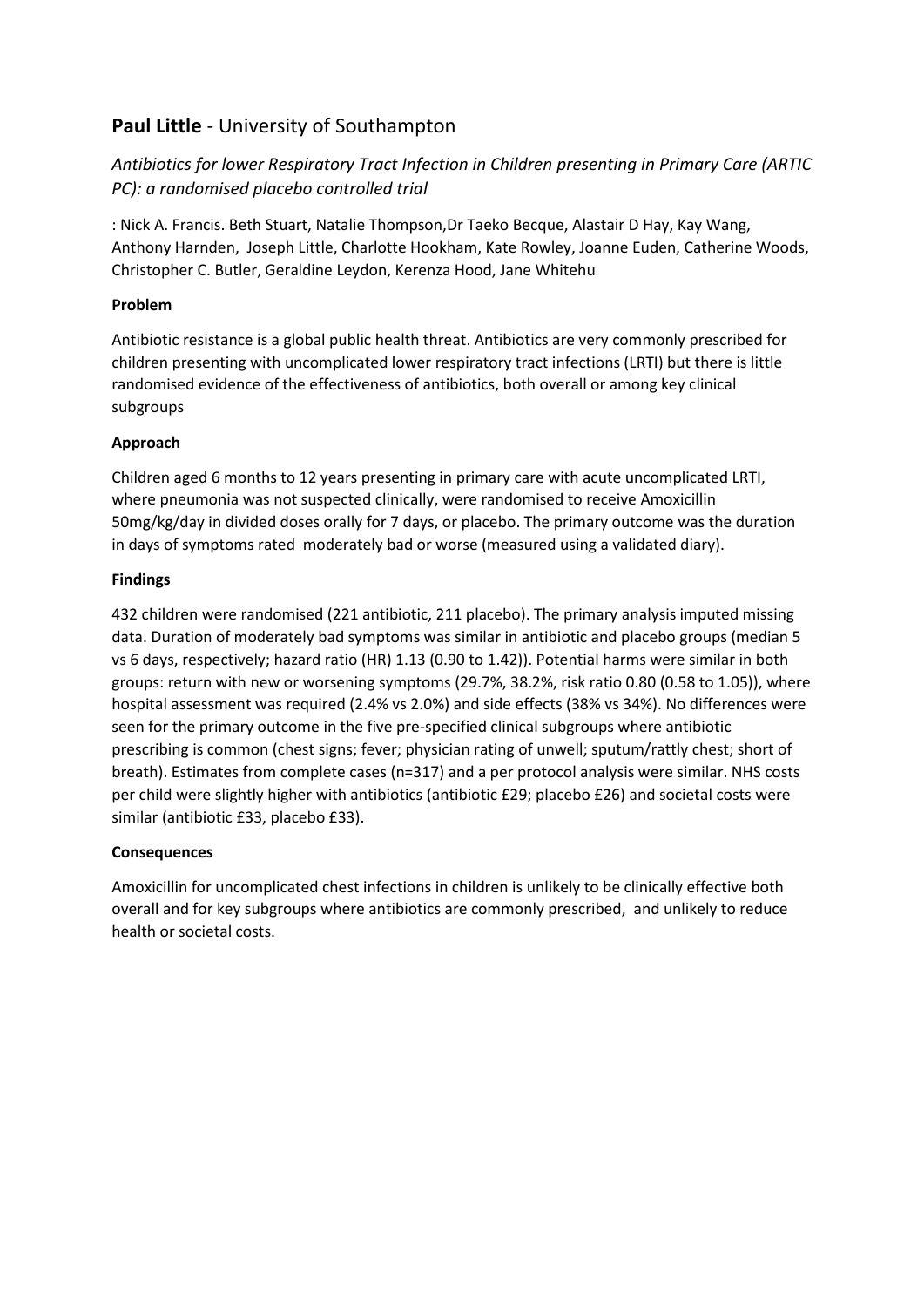# **Dr Elizabeth Lovegrove** - University of Southampton

## *Low-dose amitriptyline for the prevention of post-herpetic neuralgia (ATHENA): a Study Within A Trial (SWAT).*

Mr Seamus Gate, Dr Stephanie J MacNeill, Ms Yumeng Liu, Ms Sian Wells, Ms Lorelei Hunt, Ms Anna Gilbertson, Dr Robert Johnson, Dr Rebecca Kandiyali, Professor Hazel Everitt, Professor Matthew Ridd

## **Problem**

Herpes zoster ('shingles') is commonly diagnosed in general practice. Antiviral treatment, (recommended for patients who are immunocompromised, have non-truncal involvement, moderate/severe pain or rash, or are 50 years+) is most effective when started within 72 hours of rash onset. However, antivirals do not reduce the incidence of post-herpetic neuralgia (PHN). ATHENA is a multi-centre, individually randomised, pragmatic placebo-controlled superiority trial to determine if prophylactic low-dose amitriptyline is clinically and cost effective for the prevention of PHN. This SWAT is a cluster randomised controlled trial which aims to ascertain if a practice-level educational intervention increases the proportion of patients with shingles who are assessed within 72-144 hours of rash onset, therefore additionally improves recruitment into ATHENA.

## **Approach**

Shingles has a unique presentation, including a prodrome and a painful, blistering unilateral dermatomal rash. Reception staff in GP surgeries routinely ask about patients' symptoms, to facilitate an appropriate appointment. Our intervention, which will comprises an educational poster, desktop background and video, is aimed at receptionists. Improving their knowledge about shingles and the benefits of early treatment may support them to prioritise patients with shingles-like symptoms. We will recruit up to 120 GP surgeries, across West of England, Thames Valley and South Midlands and Wessex CRN areas, and randomise them to intervention or control. Intervention practices will receive educational materials, to be displayed for four months (with reminders). Control surgeries will receive only ATHENA trial posters, designed for patients/display in waiting rooms and practice websites. Baseline data, including shingles incidence, will be collected. The primary outcome measure is the proportion of shingles patients seen within 72-144 hours of rash onset, who are therefore also eligible for recruitment into ATHENA.

## **Findings**

Trial set up and ethical approval is complete, and practice recruitment underway. Intervention format and content, the challenges of this SWAT and initial figures regarding implementation will be presented.

## **Consequences**

This SWAT will provide evidence on whether a practice-level educational intervention improves the timely assessment of patients with shingles in general practice and whether such an approach can improve trial recruitment.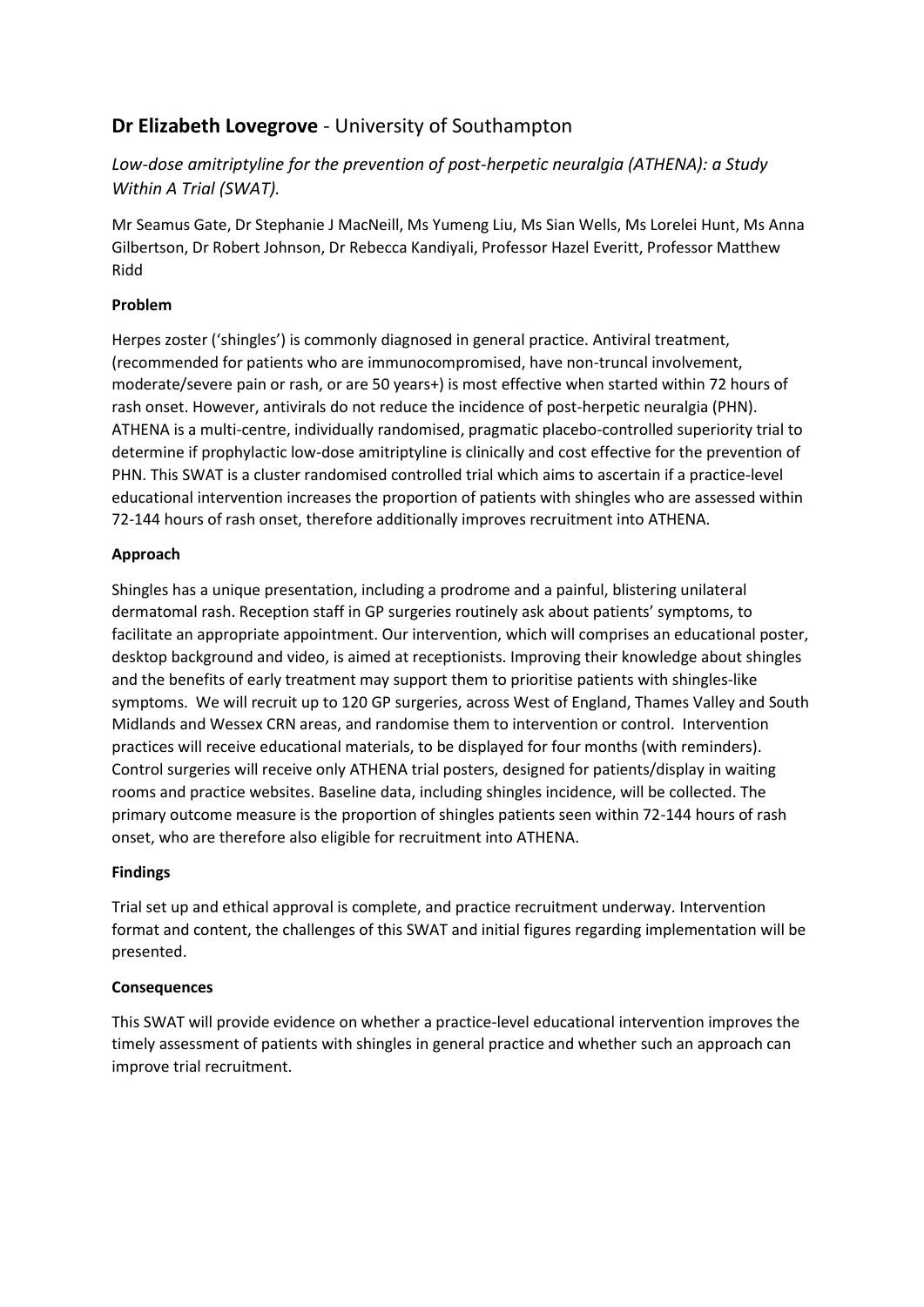# **Efi Mantzourani** - Digital Health and Care Wales, Cardiff, Wales, UK / Cardiff School of Pharmacy and Pharmaceutical Sciences, Cardiff University, Cardiff, Wales, UK

*What is the value of routine point-of-care tests to detect Strep A infections as part of a Sore Throat Test and Treat service in community pharmacy? Comparing two service delivery models.*

Rebecca Cannings-John, Centre for Trials Research, Cardiff University, Cardiff, Wales, UK Andrew Evans, Primary Care Services, Welsh Government, Cardiff, Wales, UK Haroon Ahmed, School of Medicine, Cardiff University, Cardiff, Wales, UK

## **Problem**

The community pharmacy-led Sore Throat Test and Treat (STTT) service in Wales was introduced in November 2018. It provided a clinical pathway to better utilise pharmacist skills, shift management of common ailments to allied health professionals, and free up GP time for more complex and urgent medical issues. Under the service, a structured clinical assessment with FeverPAIN/Centor scores was undertaken by pharmacists, with a Point-of-Care Test (POCT) for Group A Streptococcus (GAS) infection when threshold scores were met (FeverPAIN >1 or Centor>2). In November 2020, a new service model was temporarily agreed as a result of COVID-19, without routine use of POCT. This provided an opportunity to expand the evaluation of this new service delivery model and consider the optimal way to support changes in sore throat assessment in primary care. GAS POCT is not routinely adopted in GP consultations in the UK, but there are diverging opinions internationally and evidence is limited, particularly in community pharmacy. The aim was therefore to explore the impact of removing the routine POCT on antibiotic supply.

## **Approach**

Secondary analysis of routinely collected STTT consultation data, obtained for the pre-pandemic period (Nov18-Sep19), compared to consultation data obtained during the pandemic (Nov20- May21).

## **Findings**

The overall antibiotic supply rate (irrespective of threshold scores) increased by 27% (from 21% (940/4,468; 95% CI: 20-22%) to 48% of all consultations (95/199; 95% CI: 41-55%)). When only consultations eligible for POCT were considered, this increased by 36% (from 27% (922/3,369; 95% CI: 26-29%) to 63% (93/147; 95% CI: 55-71%)). For high clinical scores (FeverPAIN 4/5 or Centor 3/4), where NICE guidance advises an immediate or back-up antibiotic prescription, more than half of patients (56%, 646/1,154) were not offered antibiotics following a negative POCT result prepandemic; this decreased to 9.3% (8/86) when routine POCT was removed.

## **Consequences**

Preliminary data suggests that in community pharmacies the pre-pandemic delivery model is the optimal pathway and a stepwise approach to the management of acute sore throat may result in fewer antibiotic prescriptions for sore throat symptoms. STTT service delivery beyond the COVID-19 pandemic should involve a diagnosis confirmed by a validated POCT.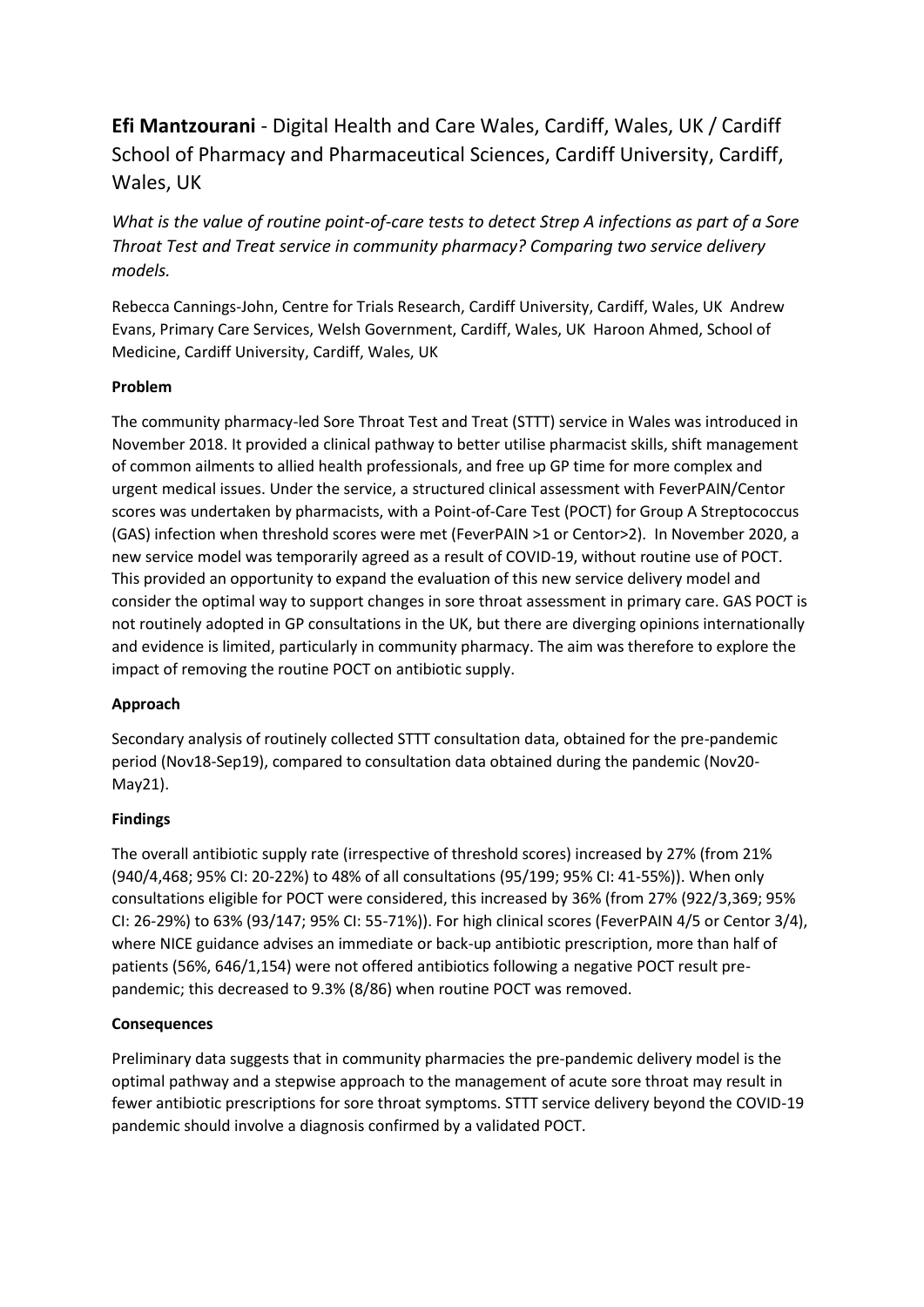# **Tanimola Martins** - University of Exeter

### *Ethnic inequalities in routes to diagnosis of cancer: a population-based UK cohort study*

Gary Abel Obioha C Ukoumunne Luke T.A. Mounce Sarah Price Georgios Lyratzopoulos Frank Chinegwundoh William Hamilton

### **Problem**

UK Asian and Black ethnic groups have poorer outcomes of some cancers and are less likely to report a positive care experience than their White counterparts. This study investigated ethnic differences in the route to diagnosis (RTD) to identify areas in patients' cancer journey where inequalities lie, and targeted intervention might have optimum impact.

### **Approach**

We analysed data of 160,253 patients with 10 cancers (2006-2016) from the RTD project linked to primary care data. Crude and adjusted proportions of patients diagnosed via six routes (emergency, elective GP referral, Two-week wait (2WW), screen-detected, Hospital and Other routes) were calculated by ethnicity. Adjusted odds ratios (including two-way interactions between cancer and age, sex, IMD, and ethnicity) determined cancer-specific differences in RTD by ethnicity.

### **Findings**

Across the 10 cancers studied, most patients were diagnosed via 2WW (36%), elective GP referral (23%), emergency (19%), hospital routes (10%), and screening (8%). Compared with White patients, Asian and Black patients were less likely to follow the emergency RTD. Instead, they were more likely to be GP-referred, with Black patients also more likely to follow the 2WW route. However, there were notable cancer-specific differences in the RTD by ethnicity.

### **Consequences**

Our findings suggest that where inequalities exist, the adverse cancer outcomes among ethnic minorities are unlikely to be arising solely from a poorer diagnostic process.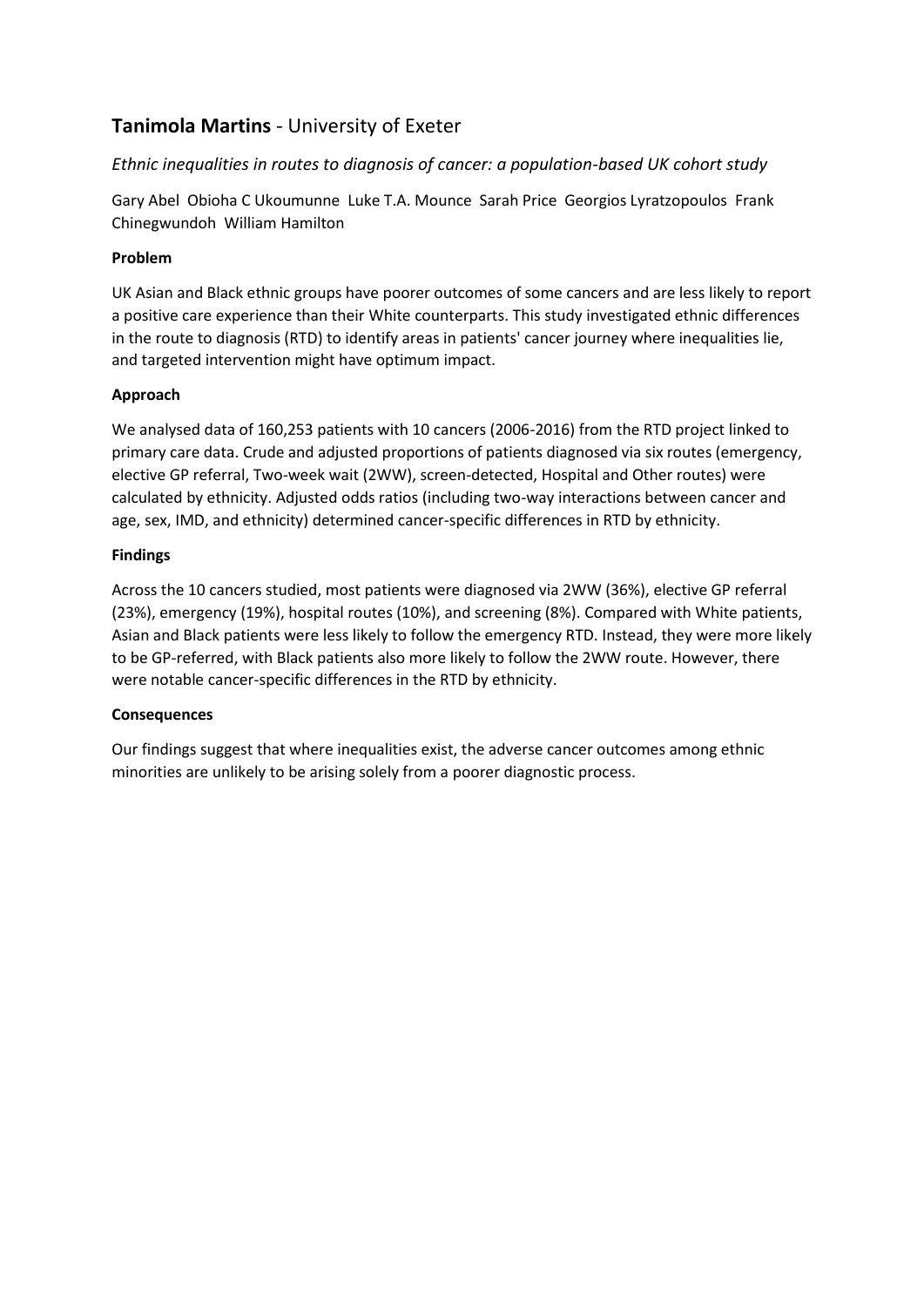# **Dr Sara McKelvie** - Primary Care Research Centre, University of Southampton

### *Team Decisions to manage Clinical Uncertainty*

Dr Margaret Glogowska, Professor Daniel Lasserson, Professor Joanne Reeve

### **Problem**

AEC (Ambulatory Emergency Care) provides acute assessment and treatment in the community for acutely unwell complex older patients, with patients staying in their own homes overnight. Services such as AEC are part of a new landscape of Primary and Community Care services developed to treat patients closer to home. This investigation aimed to understand the impact of the AEC Setting on Clinical Decision-Making of senior clinicians working within Multi-Disciplinary Teams (MDTs)

### **Approach**

Three AEC sites were purposively sampled to recruit twelve clinicians with backgrounds in Geriatrics, General Practice, Emergency and Acute Medicine. This qualitative investigation used focused ethnography within a case study approach to understand the decision-making processes in the context of the AEC environment. Observation during an AEC shift was complemented by informant interviews. A framework approach to thematic analysis used "a priori" and data derived codes to develop explanatory themes. Constant comparison and cognitive task analysis were used to evaluate the clinicians' decision-making processes for index patient cases.

### **Findings**

Collaborative team-based approaches to decision making were frequently seen in AEC. AEC clinicians used their MDTs to aid problem solving. The MDT was particularly useful at assessing the patients' wider needs such a physical function, home life and need for social care. Information from the MDT could facilitate discharge and access the patient further help. For senior clinicians the MDT also provided a sounding board, supporting the cognitive and emotional load of working in urgent care. In summary, AEC senior clinicians worked with their team to improve effectiveness, deal with complexity, and manage stress.

### **Consequences**

Team-based working with shared responsibility and mutual support helped AEC clinicians validate their decisions and provided emotional support for working in uncertainty. In Primary and Community Care new teams are being developed to manage NHS England initiatives such as the Urgent Community Response. These interventions often require new team members such as Advanced Clinical Practitioners (ACPs) and further research is needed how these roles are supported in Primary and Community Care. Further research is needed to understand whether teamworking in Primary Care and Community Care has the potential to reduce stress, improve wellbeing and increase staff retention.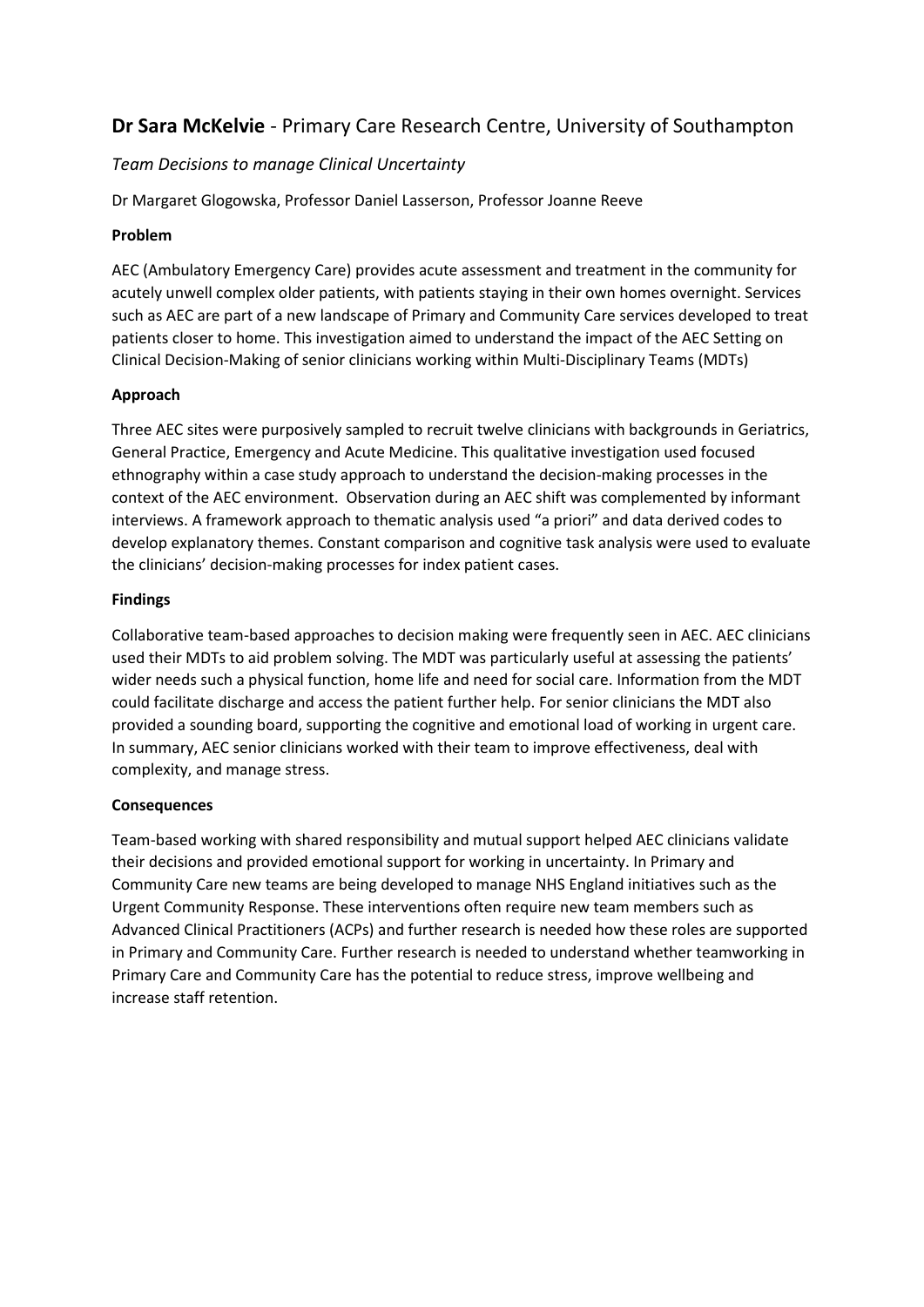# **Dr Ruth Mears** - University of Bristol

# *A cross-sectional survey of child weight management service provision by acute NHS trusts across England in 2020*

Sophie Leadbetter, Toby Candler, Hannah Sutton, Debbie Sharp, Julian Hamilton-Shield.

## **Problem**

Between 2019-20 to 2020-21, the National Child Measurement Programme (NCMP) reported the highest ever annual increase in obesity rates in primary school aged children. Among 10-11 years old, 25% are now classified as obese. NICE recommends GPs should raise awareness of support available for children living with obesity, and refer children to local weight management programmes, where appropriate. However, awareness of the current status of weight management service provision for children in England is lacking, in terms of geographical distribution, service characteristics and whether the 'gold-standard' multi-disciplinary team approach is offered.

### **Approach**

A survey was sent as a 'freedom of information' request to all acute NHS trusts in England in 2020, asking whether they provide a weight management service for children living with obesity. For those trusts providing a service, data were collected on eligibility criteria, funding source, personnel involved, number of new patients seen per year, intervention duration, follow-up length and outcome measures. Service characteristics were reported using descriptive statistics. Service provision was analysed in the context of ethnicity and IMD score of the trust catchment area.

### **Findings**

Ninety-four percent of acute NHS trusts responded to the survey, of which 23% provided a weight management service for children living with obesity. There were inequalities in the proportion of acute NHS trusts providing a service across the different regions of England, ranging from 4% (Midlands) to 36% (London). For trusts providing a service, there was variability in eligibility criteria, funding source, intervention format and outcome measures collected. Most trusts reported seeing <200 new patients per year. A multi-disciplinary approach was not routinely provided, with only 41% of services reporting ≥3 different staff disciplines.

### **Consequences**

In 2020, there were geographical inequalities in weight management service provision by acute NHS trusts for children living with obesity. Services provided lacked standardisation and did not routinely offer children multidisciplinary care. A clear realistic national strategy outlining who should receive initial priority for specialist multi-disciplinary obesity care is needed, as demand will exceed capacity for the foreseeable future and service provision across England should be equitable.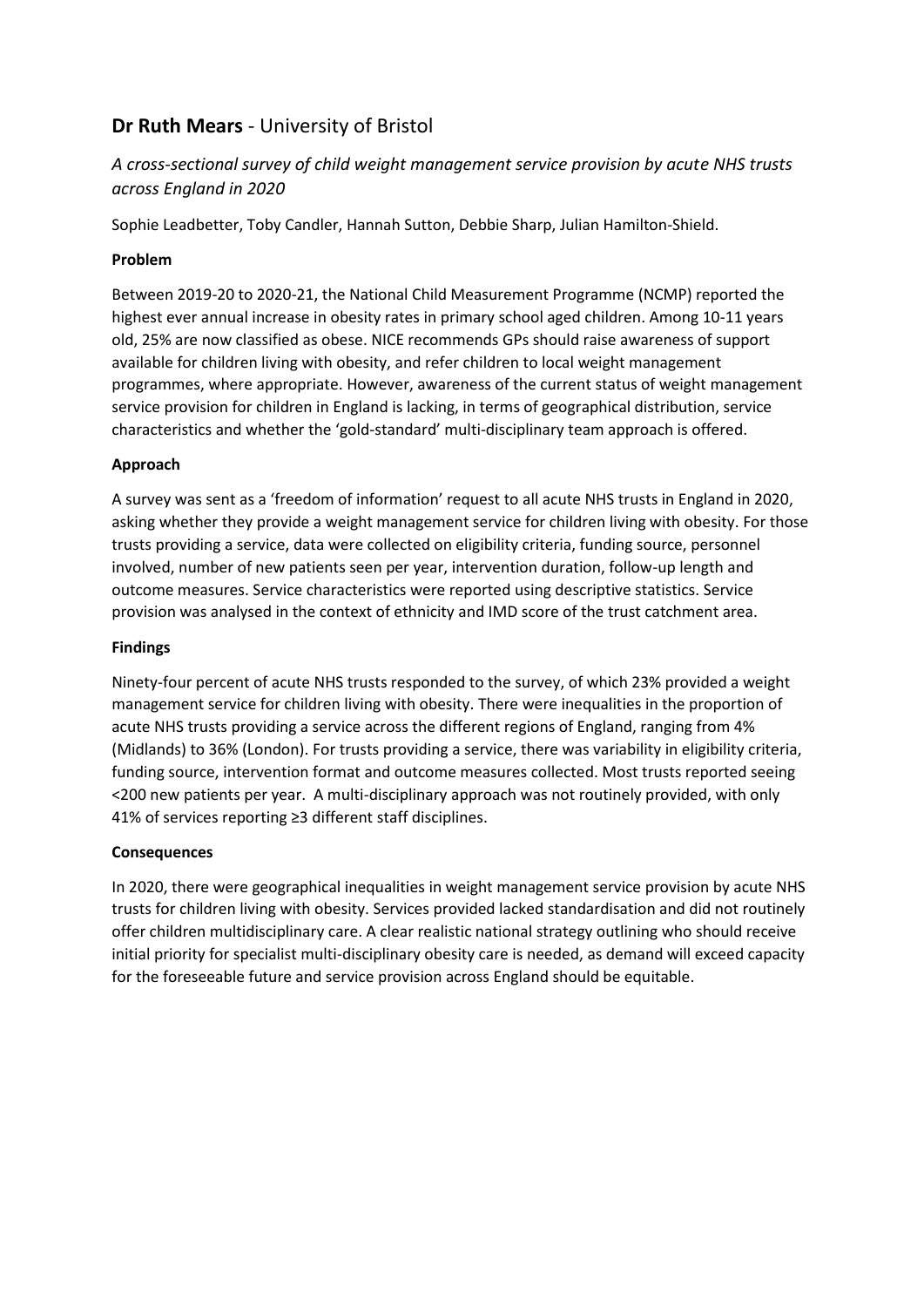# **Shakira Milton** - The University of Melbourne

*Running a trial remotely. An RCT of a decision aid to support informed choices about taking aspirin to prevent colorectal cancer and other chronic diseases: teletrial design and recruitment during COVID-19*

Jennifer McIntosh, Lucy Boyd, Napin Karnchanachari, Finlay Macrae & Jon David Emery

### **Problem**

In response to the COVID-19 pandemic, about 80% of non-COVID-19 trials were interrupted. In December 2019, just before the pandemic, we were funded to conduct a trial in general practice to test the efficacy of a decision aid to implement the aspirin guidelines: The Should I Take Aspirin (SITA) trial. The COVID-19 pandemic restricted our ability to recruit patients in general practice waiting rooms. This paper describes the novel teletrial methods which we developed to allow us to continue the SITA trial during the pandemic.

## **Approach**

Six general practices in Victoria, Australia have been recruited into the trial. Between October 2020 and April 2021, we screened 566 patients for eligibility, 532 (94%) by telephone and we approached 34 patients in the waiting rooms. We successfully recruited 264 people (87% of eligible patients). We delivered the trial consultations using the teletrial model for 57 participants (20% off all recruited patients).

### **Findings**

Approaching patients over the phone minimised our face to face contact and allowed us to safely recruit under some of the strictest COVID-19 restrictions globally.

### **Consequences**

We are now applying this to other trials in general practice as an effective approach to increase participation and improve the external validity of our research.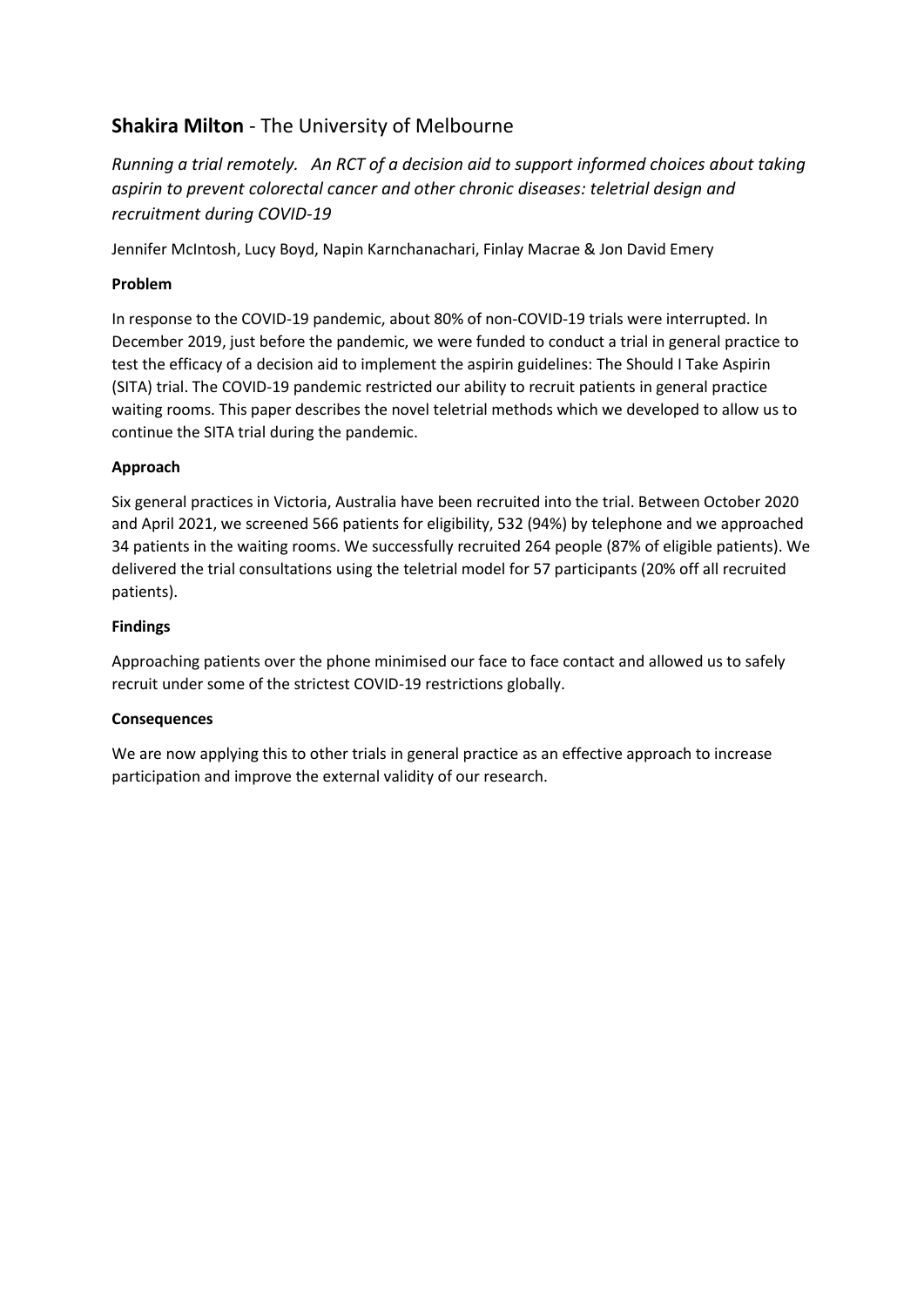# **Abigail Moore** - University of Oxford

*Recognition and management of acute functional decline in older people living in care homes: a qualitative interview study with care home staff*

Margaret Glogowska Dan Lasserson Gail Hayward

### **Problem**

Older people living in care homes sometimes experience episodes of acute functional decline. These represent a diagnostic challenge to GPs and can result in antibiotic prescriptions or hospital admissions, though this may not always the most appropriate management strategy. In this study we aimed to understand how episodes of acute functional decline are recognised, managed and escalated by care home staff.

## **Approach**

This was a qualitative interview study with UK care home staff, including managers, nurses and carers. Staff were recruited through advertisements circulated via email mailing lists, social media and word of mouth. Interviews conducted over the phone between January 2021 and January 2022. They were semi-structured and based on a flexible topic guide. Thematic analysis was facilitated by NVivo 12.

## **Findings**

Care home staff were confident in recognising when residents were less well than usual, especially if they knew them well. However, they sometimes felt it was difficult to differentiate between an 'off day' and something more significant. Care home staff usually associated an acute functional decline with an underlying infection, particularly in the urine. Other causes they considered included medication side effects, constipation, dehydration and stroke. Initial management steps in the care home included a general assessment to look for possible causes and checking observations. Many staff mentioned doing a urine dipstick, although some talked about how this was no longer recommended. Some care home staff felt comfortable monitoring residents for a few days themselves. Some would try an intervention like analgesia or encouraging oral fluids in this period. Others preferred escalating directly to a GP. Some care home staff felt that they had become more confident in their own assessments since the beginning of the pandemic as they had had fewer visits from the GP.

### **Consequences**

This study has helped us unpick the processes occurring in the care home before additional help is sought from other healthcare providers. The findings of this study are being used to inform the design of a feasibility prospective cohort study of care home residents.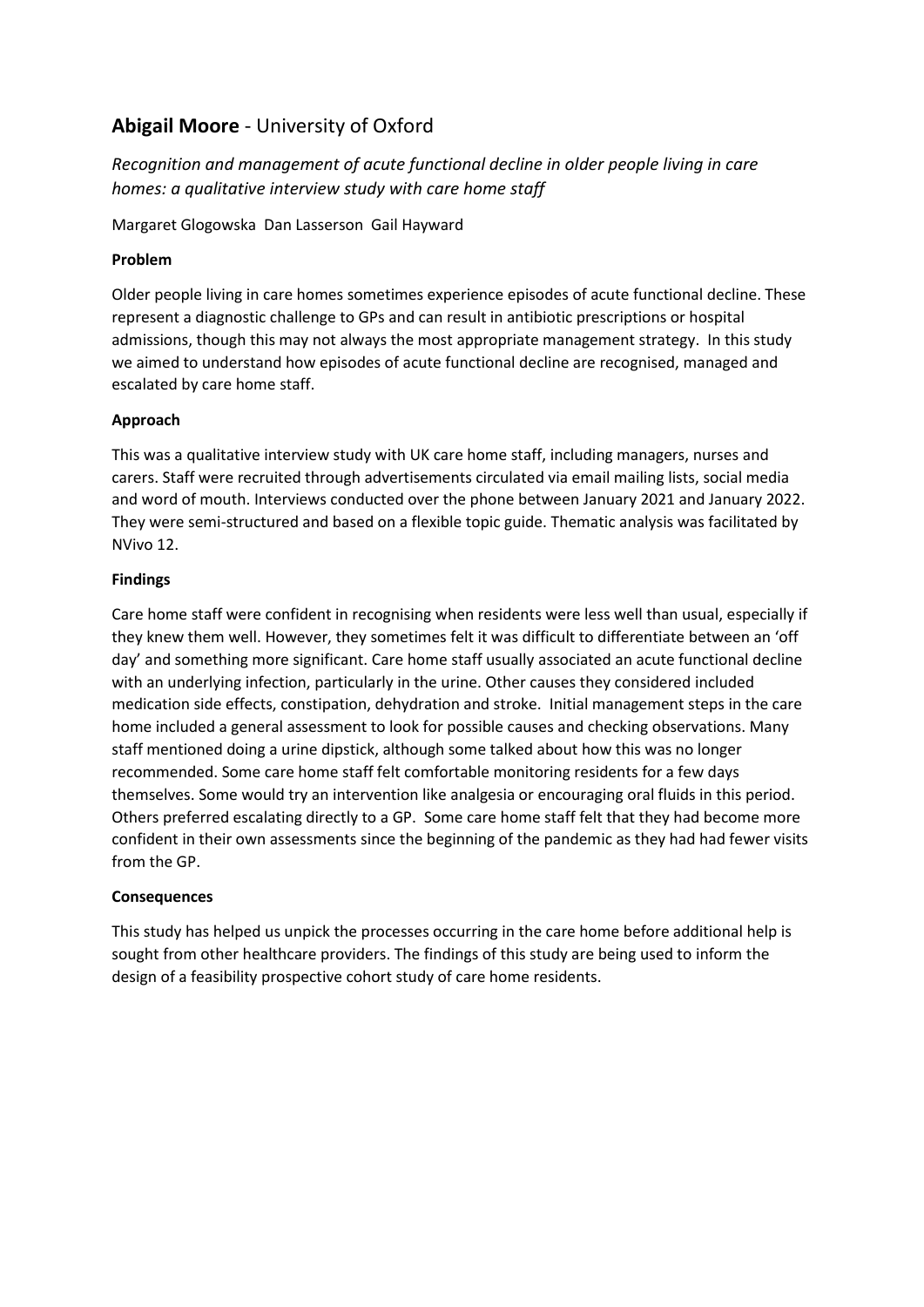# **Immaculate Ajok Okello** - Ms Immaculate Ajok Okello. University of Southampton Dr Merlin Willcox. University of Southampton Dr Alice Maidwell-Smith. University of Stirling

*Barriers and enablers for implementing maternal and perinatal death surveillance and response in low- and middle-income countries: a systematic review of qualitative studies*

Alice Maidwell-Smith, Merlin Willcox

### **Problem**

Maternal and perinatal mortality rates are still high in low-and middle-income countries (LMICs). Maternal-Perinatal Death Surveillance and Response (MPDSR) can effectively reduce preventable deaths. Despite this, many maternity services often do not undertake such death reviews as recommended. This systematic review and thematic synthesis of qualitative studies aims to identify the barriers, facilitators, and contextual factors influencing the practical implementation of MPDSR in LMICs. Objectives: 1. What are the experiences of personnel implementing maternal-perinatal death reviews in LMICs? 2. How do the barriers and enablers influence the implementation of maternal and perinatal death reviews in LMICs?

### **Approach**

Electronic databases were searched in July 2021 to identify papers using qualitative methodology to explore the barriers and enablers of implementing MPDSR in LMICs (MEDLINE, EMBASE, CINAHL, Global Index Medicus, Web of Science). Additional grey literature was identified using ProQuest Dissertations and Theses, Google Scholar, and discussion with experts. Studies involving health professionals, administrators, or community focal persons implementing MPDSR were included. Studies were excluded if they did not describe qualitative data, had insufficient/poorly reported data, or used data from high-income countries. Search results were independently screened by two researchers and discrepancies were discussed with a third researcher. Two researchers independently coded the first five articles and developed a coding framework which was used for coding all the articles. Descriptive then analytical themes were derived inductively using thematic synthesis.

### **Findings**

38 studies from 23 LMICs were identified for inclusion. Overall, the experiences of personnel influenced the implementation of MPDSR and their participation in reviews. Barriers identified were non-prioritisation of reviews due to inadequate leadership, a blame environment, excessive workload, hierarchical differences, lack of motivation and capacity to conduct reviews. Enabling factors included formal and informal support, motivation, and respect of the "no-name, no blame" principle. Suggestions for improvement included providing adequate resources, training and an incentive to participate.

### **Consequences**

For effective MPDSR, health managers and policymakers should address the factors that fuel a blame culture and impair effective use of human and financial resources. Interventions should prioritise good leadership, communication and practical strategies to motivate staff and encourage implementation of recommendations.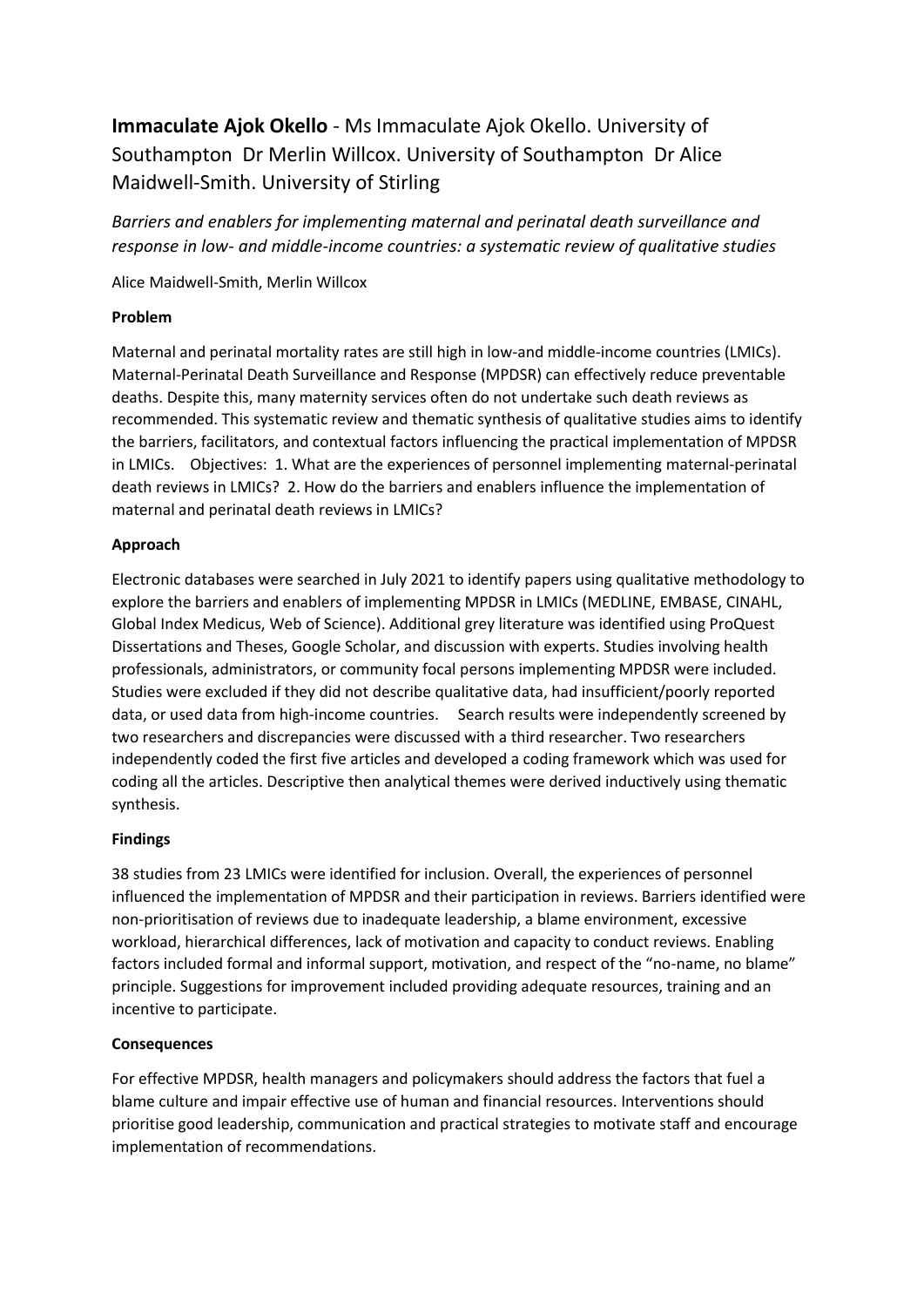# **Tanuka Palit** - Centre of Academic Primary Care, Bristol Medical School, Bristol, UK

*A qualitative study to explore the relationships between multidisciplinary team members who provide community palliative and end of life care.*

Charlotte Chamberlain, Candy McCabe, Adam McDermott, Sarah Mitchell, Lucy E. Selman, Katie Versaci, Lucy Pocock

### **Problem**

The Coronavirus pandemic saw a dramatic rise in all community deaths, but in particular private home deaths rose significantly and have remained above the five-year average across 2020 and 2021(1). Most people who die in private homes are cared for by General Practitioners (GPs) and community nurses, with the help of specialist palliative care (SPC) teams. With the ongoing strain from the pandemic, and with increasing rates of chronic illness and multimorbidity, this has only increased demand on these professionals when providing community palliative and end of life (EoL) care. We know that a collaborative and coordinated approach between these multidisciplinary team members is vital when providing good palliative care. However current research does not explore the roles and relationships between these healthcare professionals or describe what factors may help or hinder their partnership working. We also know that the Coronavirus pandemic caused a disconnect between these teams, leading to a shift in roles and responsibilities. It is therefore important to seek the views of these healthcare professionals, to help us understand how care is coordinated in the community setting. This will help us understand where improvements in service provision could be made. 1.Deaths registered in private homes, England and Wales - Office for National Statistics [Internet]. [cited 2021 Nov 22]. Available from:

https://www.ons.gov.uk/peoplepopulationandcommunity/birthsdeathsandmarriages/deaths/article s/deathsinprivatehomesenglandandwales/2020finalandjanuarytojune2021provisional

### **Approach**

We aim to explore the main roles and responsibilities of GPs, community nurses and SPC teams within community palliative care, as perceived by each professional group, and define their relationships. We also aim to explore how the Coronavirus pandemic has affected these collaborations. A qualitative exploratory approach will be used to conduct semi-structured interviews with GPs, community nurses and SPC nurses across parts of South West England. Around seven to ten individuals from each professional group will be interviewed.

### **Findings**

Data collection has not yet commenced but the proposed plan is presented here. Data collection will continue until data saturation is obtained for main themes.

### **Consequences**

We hope that by understanding the current strengths and challenges in collaboration between these professional groups, we can inform future models of partnership working in community palliative and EoL care.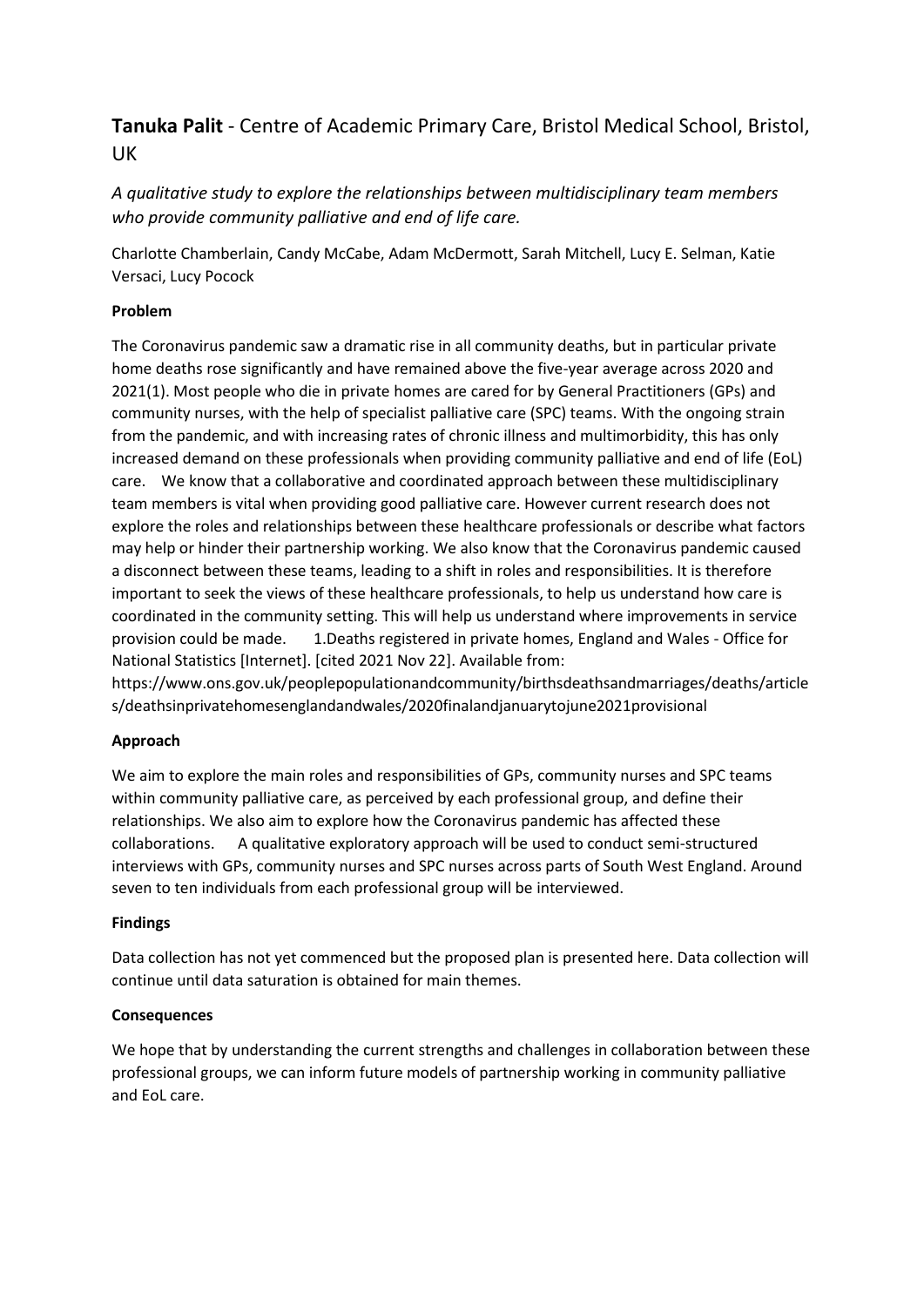# **Dr Lucy Pocock** - Bristol Palliative and End of Life Care Research Group, University of Bristol

*Communication of poor prognosis between secondary and primary care: a systematic review with narrative synthesis*

Samuel WD Merriel, Sam T Creavin, Tanuka Palit, Emma Gilbert, Steven Moore, Fliss E Murtagh, Sarah Purdy, Stephen Barclay, Lucy E Selman

### **Problem**

Emergency admissions in the last year of life are costly to the NHS, often unnecessary, and can be traumatic for patients and their families. A significant proportion of people die in the 12 months following an admission. Hospital admission is, therefore, a unique opportunity for hospital clinicians to identify patients with a poor prognosis (probably in the last year of life) and share this with General Practitioners (GPs) at discharge. This can lead to improved continuity of care, providing a trigger for the GP to initiate Advance Care Planning discussions with patients and their family/carers. This has the potential to reduce avoidable admissions to hospital and increase the likelihood of patients dying in their preferred place. This systematic review with narrative synthesis aims to produce a critical overview of research on the communication of poor prognosis between secondary and primary care.

### **Approach**

We conducted a systematic review with narrative synthesis to integrate and summarise findings from included studies. We searched Medline, EMBASE, CINAHL, and the Social Sciences Citation Index for all study types, published since 1st January 2000, and conducted reference-mining of systematic reviews and publications. Study quality was assessed using the Mixed Methods Appraisal Tool. In accordance with the guidelines, our systematic review protocol was registered with the International Prospective Register of Systematic Reviews (PROSPERO) on 19th May 2021 (CRD42021236087).

### **Findings**

In total, 19,486 study reports were identified from the database searches. Of these, 173 full-text reports were assessed and 24 studies were deemed eligible for inclusion in this review. Data extraction and evidence synthesis is in progress and will be complete prior to March 2022. Data will be presented on how poor prognosis is communicated between secondary and primary care, the facilitators of, and barriers to, this communication, the acceptability and usefulness to patients, family/carers and clinicians and evidence of the impact of this communication on patient care.

### **Consequences**

The findings will inform a qualitative study to investigate the communication of poor prognosis from secondary care to primary care at hospital discharge. We will publish our findings in a peer-reviewed journal as per PRISMA 2020 guidance.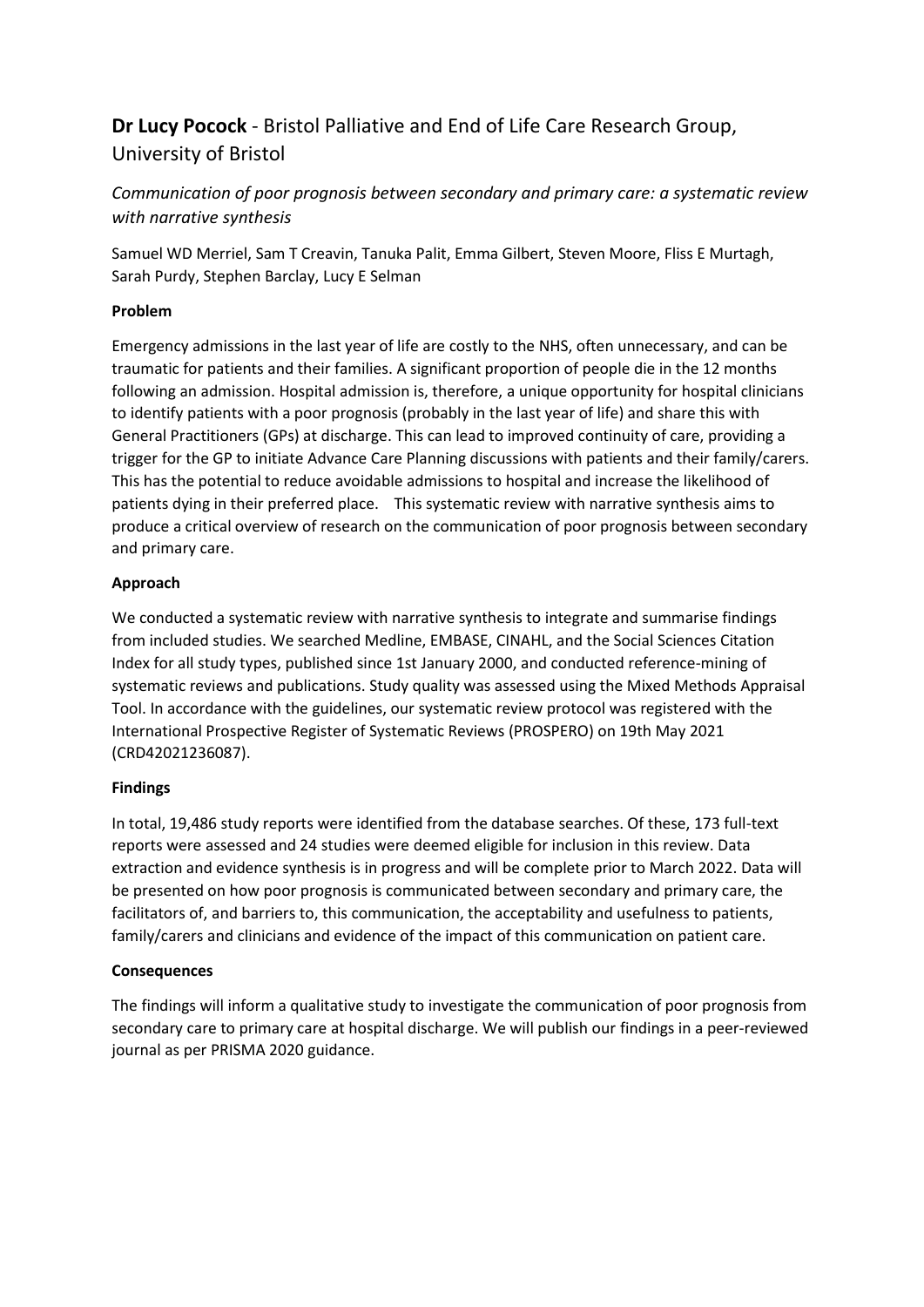# **Ian Porter** - University of Exeter, College of Medicine and Health

# *The International Survey of People Living with Chronic Conditions (PaRIS survey): development of the patient questionnaire*

Mieke Rijken, Oliver Groene, Rosa Suñol, Rachel Williams, Michael van den Berg, Jimmy Martin Delgado, Jon P Evans, Marta Ballester, Janika Blömeke, Laura Thomas, Chloe Thomas, Peter Groenewegen, Wienke Boerma, Monique Heijmans, Katehrine De Bienassis…

### **Problem**

The Organization for Economic Cooperation and Development (OECD) PaRIS survey aims to support countries in improving care for people living with chronic conditions by collecting information on how these people experience the quality and performance of the primary and ambulatory care services they use in their country. We present the development of the patient questionnaire of this survey.

### **Approach**

Candidate scales and items were identified through a comprehensive and systematic process including a series of systematic literature reviews, engagement with international stakeholders including the PaRIS Patient Advisory Panel, Technical Advisory Community and National Project Managers of participating countries, and oversight by a Working Party of OECD member states representatives. Following a mapping exercise onto the conceptual framework, four instruments for each domain were shortlisted using predefined criteria. The psychometric performance of the candidate instruments was assessed using the EMPRO method. A subsequent modified Delphi procedure was implemented for selecting a core instrument for each domain and additional relevant scales/items. Further consultations took place with the relevant stakeholders to confirm the suitability of the proposed questionnaire, whose feedback resulted in a number of iterations until a final version was agreed.

### **Findings**

217 instruments were identified measuring one or more of the domains of the conceptual framework. The two-staged Delphi procedure resulted in consensus on a single core instrument for each of the four main domains, as well as additional questions to ensure comprehensiveness. The final version of the survey includes the following sections: "Your health" (18 items; PROMIS Global-10, WHO-5, and others), "Managing your health and health care" (26; Porter-Novelli and others), "Your experience of health care (P3CEQ and others)" (49), About yourself (24).

### **Consequences**

A comprehensive questionnaire has been constructed based on the PaRIS survey framework for people living with chronic conditions and following an inclusive approach. The current questionnaire has been evaluated through cognitive testing and will soon be piloted in a Field Trial in participating countries. These subsequent stages will offer opportunities for improving the questionnaire, ensuring adequate performance and offering insights into how the questionnaire can be modified to reduce the burden of administration while balancing comprehensiveness and metric performance.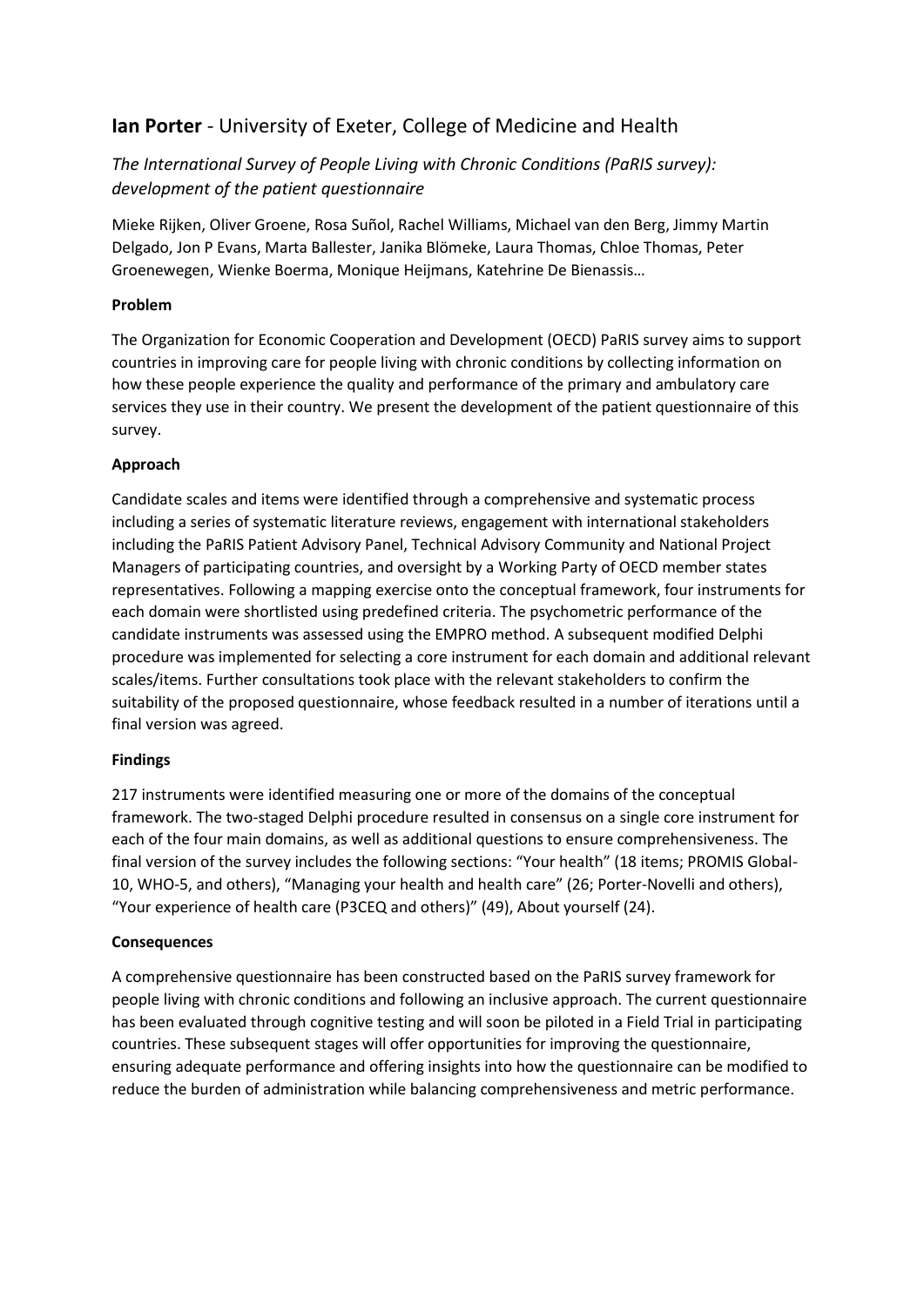# **Yvette Pyne** - University of Bristol

## *Meta-work: how we research is as important as what we research*

Stuart Stewart

### **Problem**

"Manuscripts, like sea turtle hatchlings, face many hazards during their harrowing journey from the nest to the open sea, and many never make it.". With MEDLINE indexing an average of two new citations every minute, the volume of successful medical research publication belies the extent of academic work that never reaches the DOI finish line. Almost half of all published abstracts do not lead to published results and papers and there are likely many reasons why this happens; whether the research itself was not finished due to funding problems, the research was completed but not written up, or the researchers could not find a journal that would publish their findings. A common thread weaving through these issues relates to the availability of time and the ability to use that time to produce only high-quality writing.

### **Approach**

We offer a short presentation describing key pointers on how we, as early career academics have addressed the issue of "meta-work" in academia through the selective use of digital tools that help us streamline our research workflow from reading and assimilating existing literature to capturing new insights and generating new ideas.

### **Findings**

Through adopting these techniques ourselves in the last year, we have produced several first author publications (including an accepted manuscript on this topic in the BJGP), are working on two books, and are chief investigators on three different projects despite also spending half of our week in clinical GP training.

### **Consequences**

Early career researchers are 'pluripotent' with endless opportunities to learn and grow from. By dedicating some thought to how we research as well as what we research, we can make the most of our finite time and energy and have even more fulfilled and productive academic careers.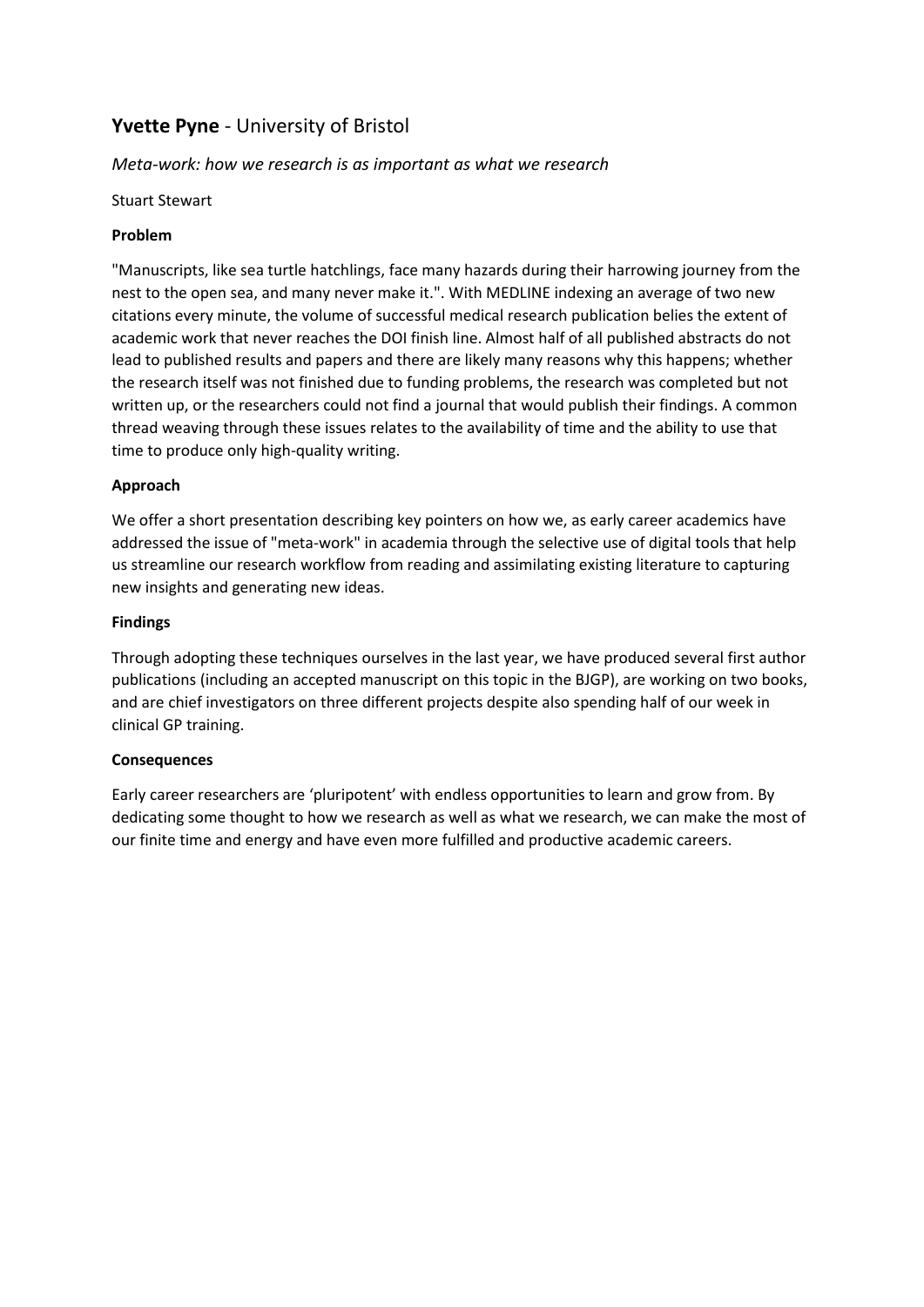# **Tanvi Rai** - Nuffield Department of Primary Care Health Science University of Oxford

*What could help shift research activity to the areas with the highest disease prevalence? A qualitative study exploring how NIHR funded Chief Investigators select trial sites in multi-site RCTs.*

### Sharon Dixon Sue Ziebland

## **Problem**

Participating in research benefits patients, clinicians and healthcare settings. Clinical research activity in the UK does not align with areas of highest disease prevalence. The NIHR encourages the Chief Investigator's (CI's) they fund to focus their research 'with and in the populations most affected'. Little is known about how NIHR CI's approach decision making about trial site selection in multi-site RCTs.

### **Approach**

We undertook qualitative semi-structured telephone interviews with a purposive sample of thirty CIs of NIHR funded RCTs. We explored how they made decisions about trial site inclusion and selection and asked for their thoughts on recruitment in areas of highest disease prevalence.

### **Findings**

CIs want to deliver successful high-quality trials on time and in budget. They were motivated by scientific excellence and could see the value of recruiting in areas of high prevalence. However, approaching newer or less research active (experienced) sites was experienced as risky, potentially compromising trial delivery. Fears of trial closure if recruitment or retention were low, with associated reputational risks, were important considerations. Accounts from the CIs who had 'broken the mould' suggest that nurturing new sites can be highly successful. CIs perspectives on what would support them to develop trial sites in areas of high disease prevalence offers insights into opportunities for shifting behaviour.

### **Consequences**

The availability of 'heat maps', which show the areas of highest disease prevalence (and existing research disparities) are a valuable tool which could support site selection and research planning. Inclusive (and representative) PPIE and early embedded qualitative research in trial design and setup can foster a more nuanced and inclusive approach to recruitment. Funders could play a powerful role, for example through incentivising recruitment in areas of high prevalence or by seeking (and valuing) more granularity in recruitment reports. Improving equity of care and research, including capacity building was important to CIs. However, they were primarily motivated by their commitment to delivering successful trials and good science. Therefore, highlighting the potential benefits for trial delivery is likely to be a powerful tool to encourage CIs to focus research on areas of greatest need.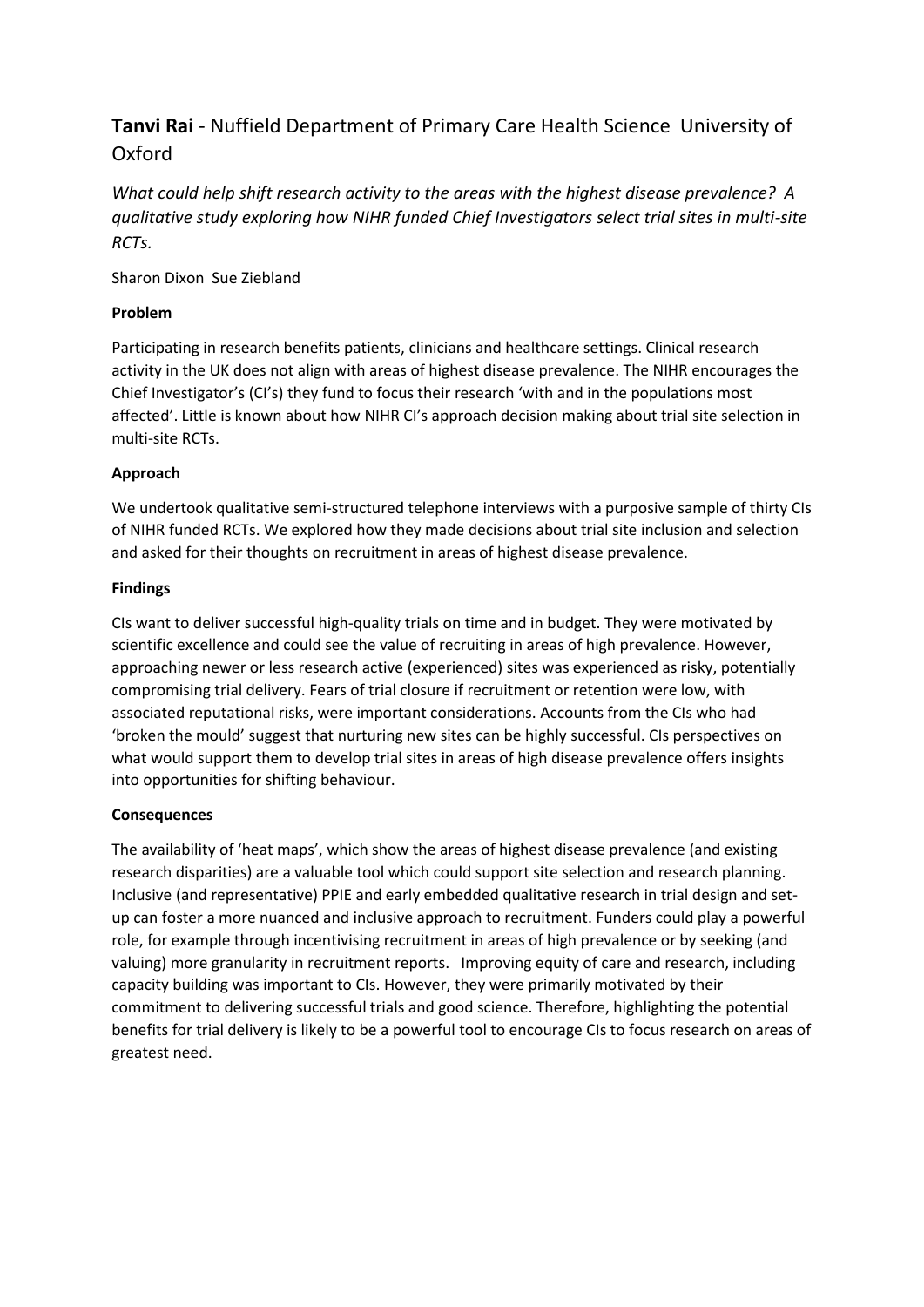# **Debra Richards** - University of Plymouth

# *Effectiveness of a primary care based collaborative care model to improve quality of life in people with severe mental illness: the PARTNERS2 cluster randomised controlled trial*

Charley Hobson-Merrett, Siobhan Creanor, Benjamin Jones, Joanne Hosking, Humera Plappert, Sheriden Bevan, Nicky Britten, Michael Clark, Linda Davies, Bliss Gibbons, John Gibson, Pollyanna Hardy, Alison Jeffery, Steven Marwaha, Tim Rawcliffe, Ruth Sayers,

## **Problem**

Individuals living with severe mental illness (SMI) can have significant emotional, cognitive, physical and social challenges. Many people with SMI in the UK do not receive specialist mental health care, instead seen only in primary care. A significant policy shift in the UK prioritises better integration between primary and secondary care. Collaborative Care is a system of care which includes clinicians from primary and secondary care working together, proactive review, and psychological support. It has not been tested for SMI in the UK. We aimed to evaluate if a primary care-based collaborative care model (PARTNERS) would improve quality of life for people with diagnoses of schizophrenia, bipolar, or other psychoses compared to usual care.

### **Approach**

We undertook a randomised controlled superiority trial, randomised at a 1:1 ratio at GP practice level. Participants with diagnoses of schizophrenia, bipolar or other psychosis received either the PARTNERS intervention or usual care. Our primary outcome was quality of life, measured using the Manchester Short Assessment of Quality of Life (MANSA) at 9 to 10 months.

### **Findings**

Our trial was conducted in four areas in England. We recruited 39 GP practices and 198 participants. The follow up rate was 86%. Mean change in overall MANSA score did not differ between the groups (estimated fully adjusted between-group difference 0.03, 95% CI -0.25 to 0.31; p=0.819). We also found no difference for any secondary measures. Safety outcomes (e.g. crises, acute episodes) did not differ between those receiving and not receiving the intervention. While the costs of intervention and control were similar there is insufficient evidence to draw conclusions about the overall cost-effectiveness of PARTNERS.

### **Consequences**

While PARTNERS was not shown to be superior to usual care, the change to PARTNERS care was not shown to be unsafe. Therefore, although collaborative care may not improve patient outcomes compared to usual care, it might still be considered an appropriate method of care to operationalise the current UK policy changes. Key components of the PARTNERS model could be developed further and tested to this end.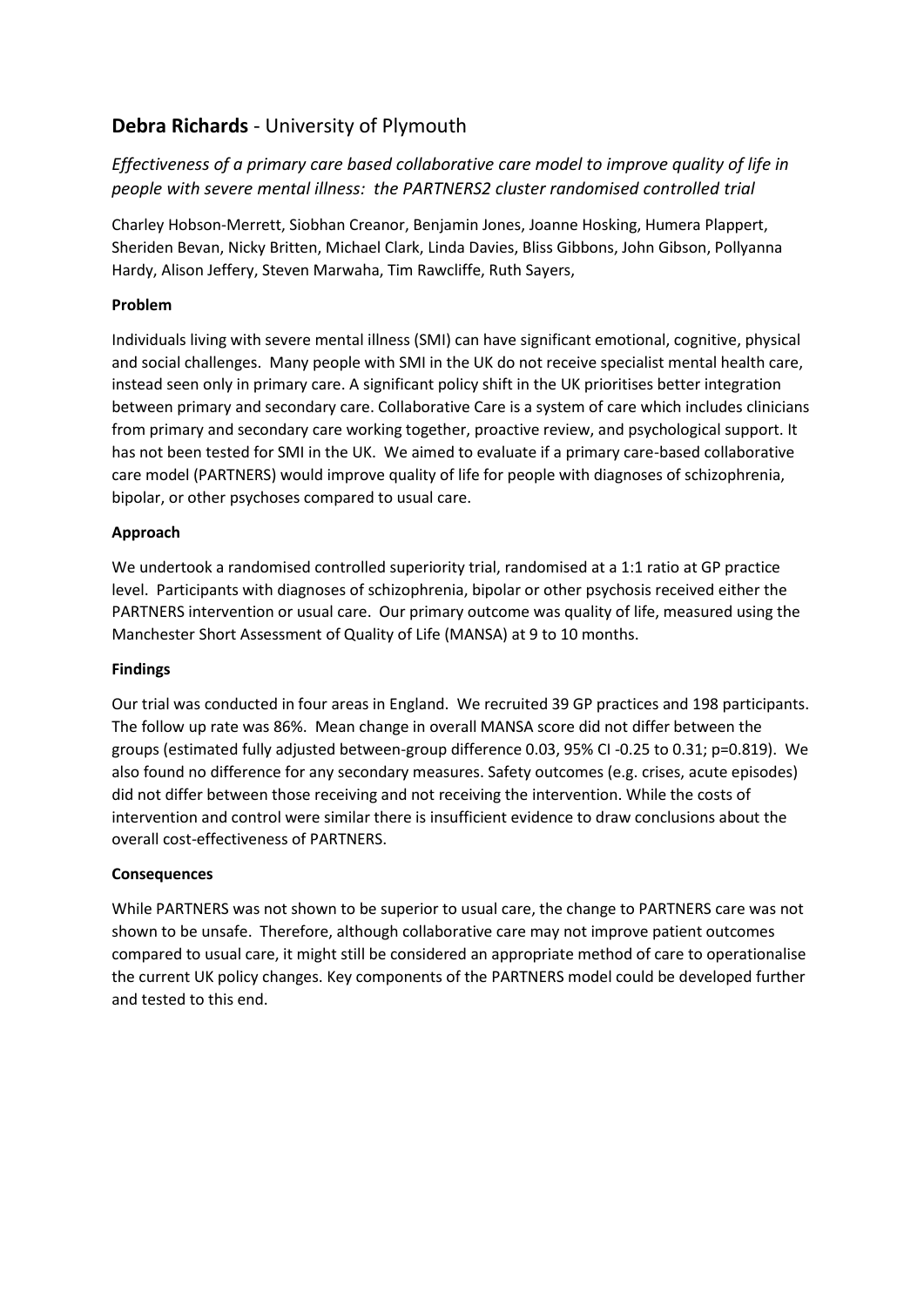# **Matthew Ridd** - University of Bristol

## *Amitriptyline for the prevention of post-herpetic neuralgia (ATHENA): study protocol*

Sian Wells, Stephanie MacNeill, Jess Frost, Jodi Taylor, Oliver van Hecke, Robert Johnson, Anthony Pickering, Rebecca Kandiyali, Kirsty Garfield, Jonathan Banks, Julie Clayton, Lorelei Hunt, Ioana Fodor, Vikki Wylde, Alastair Hay, Hazel Everitt

### **Problem**

Around 20% of people with Herpes Zoster (HZ or shingles) develop post-herpetic neuralgia (PHN), which can be difficult to treat and has a substantial impact on the quality of life of those affected. Our study will determine the clinical and cost-effectiveness of prophylactic low-dose amitriptyline for the prevention of PHN, as previously reported in a small RCT (Bowsher 1997).

### **Approach**

Design: Multi-centre, individually randomised, pragmatic two arm placebo-controlled superiority trial. Recruitment: Patients ≥50 years, diagnosed by their GP with HZ within 144 hours of rash onset, and no contraindication to taking amitriptyline. Assuming 20% PHN in control and a relative risk reduction of 45%, with a 20% loss to follow-up, 846 participants will be required to detect a benefit from amitriptyline on a binary outcome for PHN (present/absent) at 90 days, with 90% power. Intervention: Amitriptyline 10-30 mg or matching placebo, self-titrated, for 70 days. Nested qualitative study: Interviews with ~20 GPs and ~45 participants, to support and optimise trial delivery and understand the acceptability of the intervention Study Within A Trial: GP surgeries will be cluster-randomised (1:1) to evaluate a practice-level education package, designed to facilitate early diagnosis of shingles. Health economic analysis: Primary analysis will present both costeffectiveness and cost-utility analysis from an NHS/personal social services perspective.

### **Findings**

Primary outcome: presence/absence of PHN (≥3/10 on numerical rating scale of average pain in last 24 hours, Zoster Brief Pain Inventory) at 90 days after rash onset. Secondary outcomes: worst/least/current pain; quality of life (ZBPI and EQ-5D-5L); frailty (Tilburg Frailty Indicator); mental health (PHQ9 and GAD7); medication use; NHS resource use (GP appointments, prescriptions and referrals; out-patient attendance and hospital treatment); masking (Bang Blinding Index); sideeffects and adverse events.

### **Consequences**

If starting amitriptyline early on does help, it is a cheap medicine that would prevent prolonged, difficult-to-treat pain for thousands of people. However, amitriptyline commonly causes side-effects such as dizziness, dry mouth and constipation. It can also cause problems when used together with some other medications. This study is needed so we can be sure that any benefits outweigh harms. Funder: NIHR HTA (NIHR129720)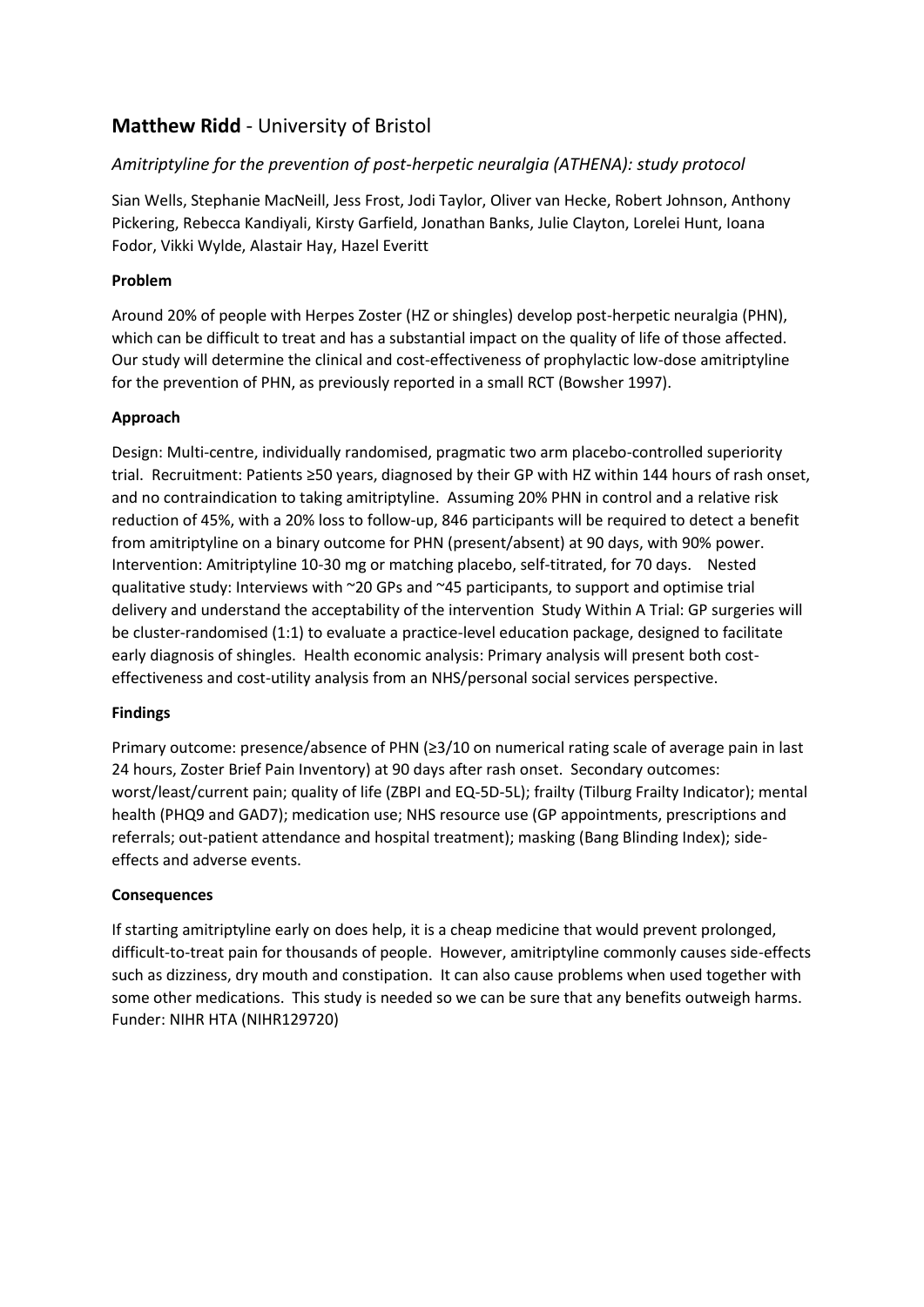# **Penny Seume** - Centre for Academic Primary Care, Bristol Medical School: Population Health Sciences, University of Bristol

# *A more efficient approach to randomised controlled trials in primary care using routinely collected practice-level data*

Peter S Blair, Jenny Ingram, Clare Clement, Grace Young, Jodi Taylor, Christie Cabral, Patricia J Lucas, Elizabeth Beech, Jeremy Horwood, Padraig Dixon, Martin Gulliford, Nick A Francis, Sam Creavin, Athene J Lane, Scott Bevan & Alastair Hay

### **Problem**

Conducting randomised controlled trials (RCTs) in primary care is challenging, especially when recruiting patients during time-limited consultations. Selecting patients with less complex needs or practices with experience in research activities can increase bias, and physical access to patient's notes is costly and time-consuming. A more light-touch approach, with practice-level intervention adoption, avoiding recruitment of individuals, is possible. The CHICO (CHIldren's COugh) cluster RCT aimed to reduce antibiotic prescribing in children presenting with respiratory tract infection and cough, using a practice systems' integrated intervention and routinely collected data (electronic health records) at CCG level as the primary outcome.

## **Approach**

The change from a traditional patient-level research design in our previous feasibility RCT to a light touch practice-level design used in the CHICO RCT, provided an opportunity to look at the barriers and facilitators to a more efficient approach impacting on practice recruitment, engagement, understanding of research and data collection. The CHICO study used available routine data and worked with Clinical Commission Groups (CCGs) and Clinical Research Networks (CRNs) in England (with whom we conducted 5 semi-structured interviews analysed using the framework approach).

### **Findings**

The 15 CRNs were helpful in recruiting 294 practices (95% of our target) representing 336,102 registered 0-9 year-olds (5% of 0-9 year-olds in England). Recruitment took 24 months rather than the intended 12 months due to delays in obtaining agreement from 47 CCGs (providing the coprimary outcomes) and due to the COVID-19 pandemic. Engagement with CCGs and understanding of their role in research was variable. The co-primary outcomes of dispensed antibiotics and hospitalisation rates for our target population were provided by the CCGs and largely complete. Installation of the intervention was relatively straight-forward although the impact of system provider updates and variation in experience of system users required extended support for some practices. The merging of CCGs and practices during the trial needs factoring into the planning and design of any study.

### **Consequences**

The infrastructure for efficiently designed trials within primary care in England is viable and should be promoted where appropriate, particularly where routinely collected electronic health records are available for primary outcomes.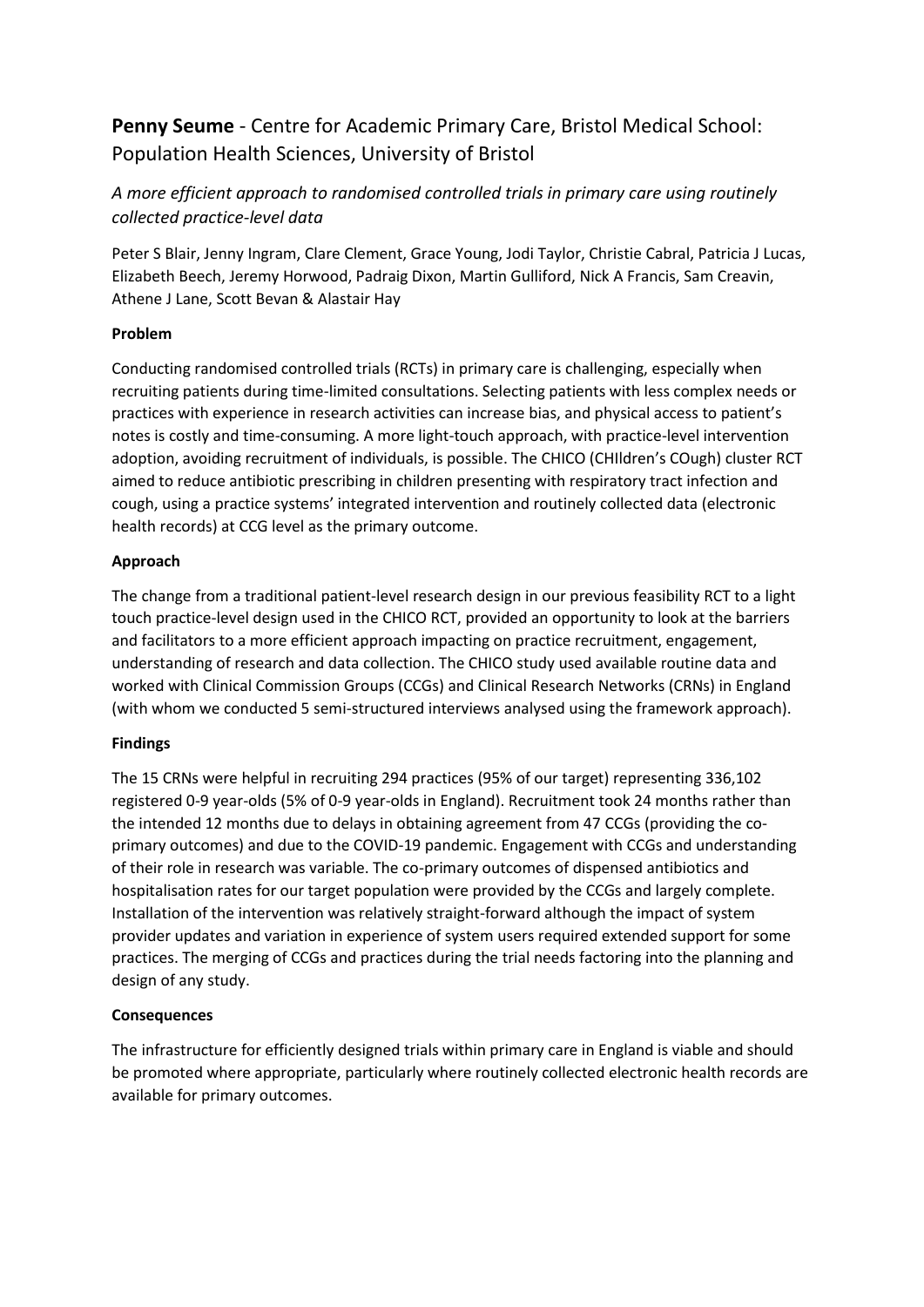# **Vanashree Sexton** - University of Warwick

*Telephone based digital triage in urgent care provision: A routine data analysis of patients' service use and patterns of triage advice*

Dr Gary Abel Prof Jeremy Dale Dr Helen Atherton

### **Problem**

Services providing out-of-hours care often use digital triage where staff members use a 'digital triage tool' to help refer patients to appropriate health care services, based on the patient's symptoms. Despite wide adoption by health services, there has been limited research into patterns of use of digital triage, and factors that influence the generated recommendations.

## **Approach**

A cross sectional analysis of anonymised call record data from ~200,000 patients using four English urgent care services between April 2019 and October 2020 was performed. We described patient characteristics and presenting symptoms, as well as investigating factors that influence triage advice generated using regression approaches. The analysis evaluated service use prior to and during the Covid-19 pandemic.

### **Findings**

The call rate was 7% higher after the start of Covid-19 (April - September 2020) compared to the previous year (April - September 2019: 0.93 (0.92 - 0.94), p<0.001). Call rates for male patients were lower than female patients (males: RR: 0.73 CI:0.72 – 0.74; p< 0.001). Call rates were higher in patients living in more deprived areas compared to less deprived areas (most deprived IMD decile: RR:3.15, CI: 3.08 – 3.21; p < 0.001, compared to IMD decile 6). The urgency of triage advice increased with increasing age, with highest urgency advice seen in patients aged over 85. Nearly one third of calls were recommended to "self-care" through digital triage, however these calls were frequently made more urgent by the call taker. The factor that most influenced triage advice urgency was the clinician conducting triage; there was large variation in the frequency of "upgrading" (manual adjustment of advice to make it more urgent) between clinicians.

### **Consequences**

Digital triage is central to telephone-based care and if optimised has potential to improve care for patients whilst reserving the need for face-to-face contact for when it is necessary. This study highlights findings relevant for services and policymakers relating to 1) patterns of service use, for example potential under-use amongst certain sub-groups 2) potential inconsistencies within digital triage tools, and 3) variation between services potentially highlighting areas for training and improvement.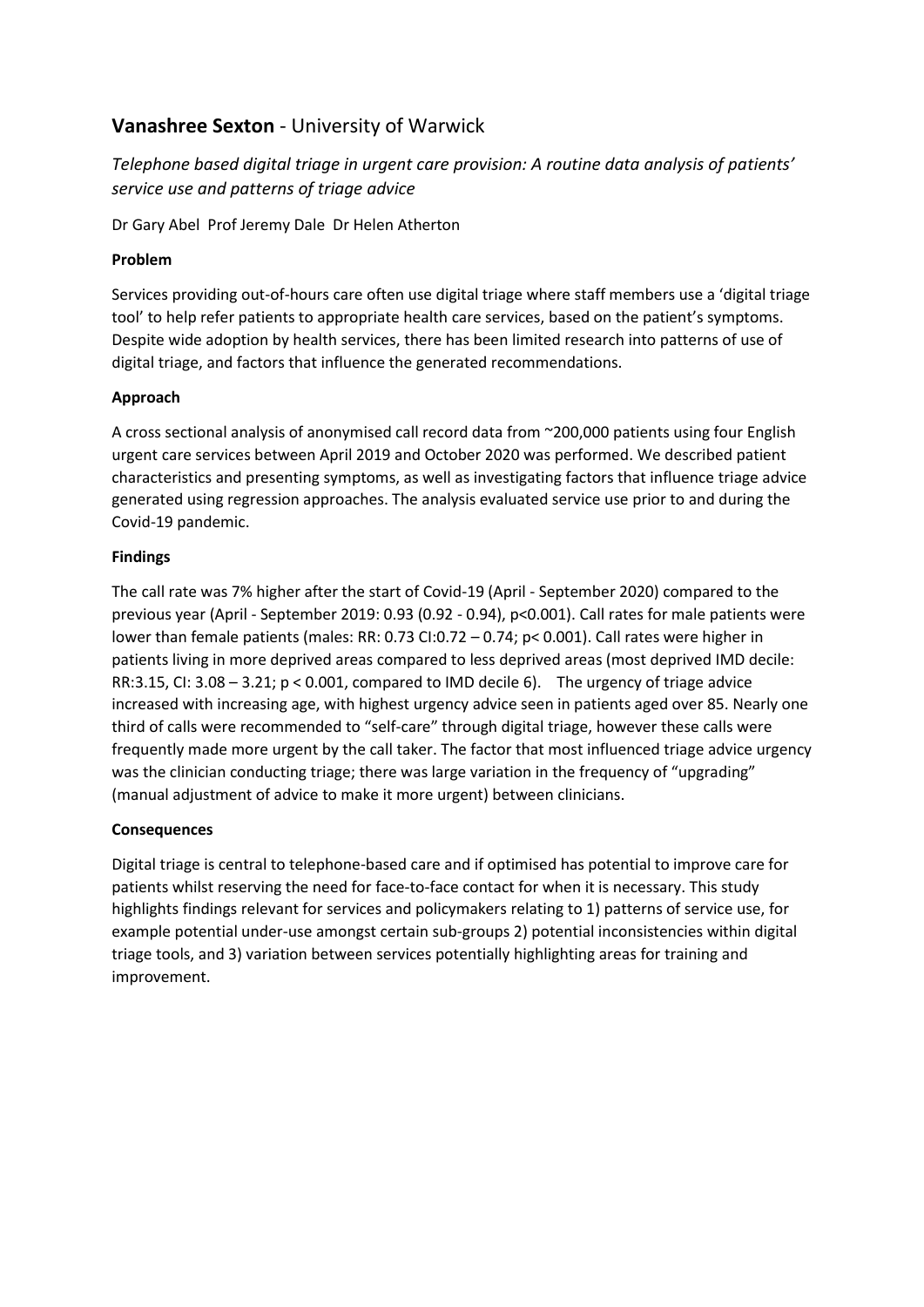# **James Sheppard** - University of Oxford

*The association between antihypertensive treatment and serious adverse events by age and frailty: an observational cohort study of 3.8 million patients followed up for 10 years*

Constantinos Koshiaris; Richard Stevens; Richard J McManus; on behalf of the STRATIFY Investigators

## **Problem**

Antihypertensives are effective at reducing the risk of cardiovascular disease, but limited data exist quantifying their association with serious adverse events (SAEs), particularly in older people with frailty. This study examined this association using data from a large database of electronic health records.

## **Approach**

This was a retrospective observational cohort study, utilising data from the Clinical Practice Research Datalink in England. Patients were eligible if they were aged 40 years or older, with a systolic blood pressure reading between 130-179 mmHg and not previously prescribed antihypertensive treatment. Outcomes were defined as hospitalisation or death within 10 years due to hypotension, syncope, falls, fractures, acute kidney injury (AKI), electrolyte abnormalities and gout. The association between antihypertensive treatment and SAEs was examined by cox regression, using propensity score adjustment to adjust for confounding. Subgroup analyses were undertaken by age and frailty.

### **Findings**

A total of 3,834,056 patients, aged 57±12 years, were eligible for the study. Of these, 484,187 (12.6%) were prescribed antihypertensive medication in the 12 months prior to the index date. Antihypertensives were associated with an increased risk of hypotension (HR 1.32, 95%CI 1.29-1.35), syncope (HR 1.20, 95%CI 1.17-1.22), falls (HR 1.23, 95%CI 1.21-1.26), AKI (HR 1.44, 95%CI 1.41-1.47), electrolyte abnormalities (HR 1.42, 95%CI 1.43-1.48) and gout (HR 1.32, 95%CI 1.46-1.52). The absolute risk of SAEs with treatment was very low, ranging from two gout events to twelve AKI events per 10,000 patients treated per year. In older patients and those with severe frailty, this risk was increased up to 116-120 events per 10,000 patients treated per year.

### **Consequences**

Antihypertensive treatment is associated with an increased risk of SAEs, but the absolute risk of harm is very low. However, in older patients and those with severe frailty, this absolute risk is increased and physicians should take this risk into consideration when making prescribing decisions.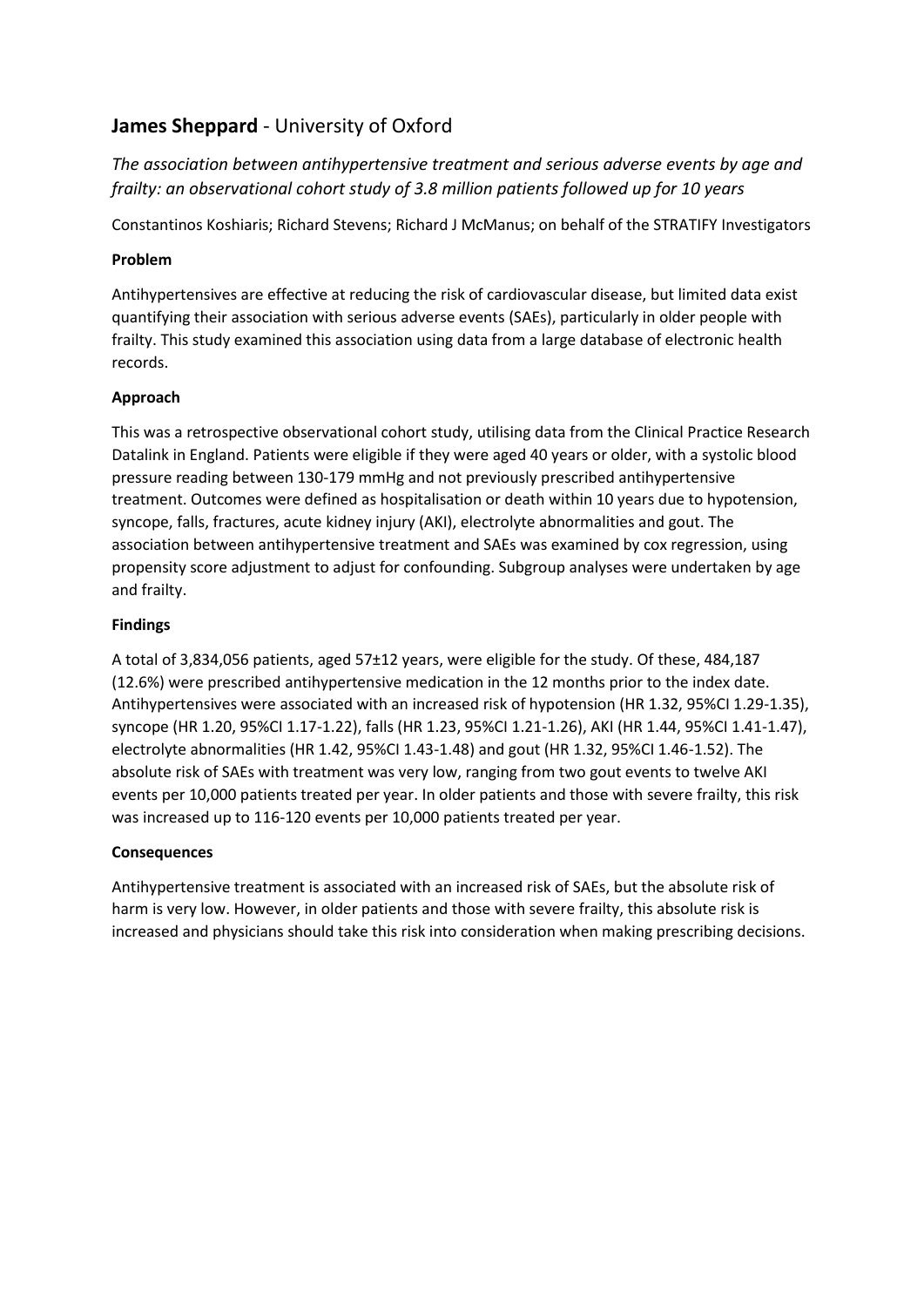# **David Shotter** - Institute of Health Research, University of Exeter Medical **School**

# *Deriving alternative explanations for features of cancer*

Bianca Wiering Sarah Price Kesri Gajadhar Willie Hamilton Sarah Moore Jose M Valderas Sam Merriel Gary Abel Luke Mounce

### **Problem**

Patients presenting with a feature (i.e. signs, symptoms or abnormal test results) of potentially undiagnosed cancer in primary care may have pre-existing chronic or recurrent conditions that offer a plausible alternative explanation for that feature. For example, cough is a common symptom of both chronic obstructive pulmonary disease and lung cancer. We sought to capture common "alternative explanation" conditions for key features of cancer included in national guidelines, and detail our method for achieving this robustly.

### **Approach**

We first used the National Institute for Health and Care Excellence's (NICE) suspected cancer guidelines (NG12) to identify single features (signs and symptoms) for which expedited clinical action is recommended (e.g. an urgent referral for rectal bleeding). Four GPs independently identified chronic or recurrent conditions that could present with these cancer features. The GPs then met to review the collated list and discuss discrepancies over which alternative explanation conditions should be included. A condition was considered to be an alternative explanation when at least 3 of the 4 GPs agreed on its inclusion. Unanimity was not required in order to catch conditions considered alternative explanations that would be considered by the majority of GPs.

### **Findings**

In total, we identified 73 single features of possible cancer associated with one or more of 33 cancer sites. 500 alternative explanation pairs were selected by the 4 GPs independently, with 343 (68.6%) proposed by at least 2. Following group discussions, 395 pairs were retained, involving 109 unique chronic or recurrent conditions. The median (25th, 75th percentiles) number of alternative explanations conditions of a given cancer site was 10 (4, 31). Colorectal cancer had the most alternative explanation pairs (57), including haemorrhoids, ulcerative colitis and Crohn's disease. The condition providing the most alternative explanations was cirrhosis (14). More common conditions such as obesity (11) and anxiety (11) also frequently provided alternative explanations.

### **Consequences**

These alternative explanations may be used in studies identifying patients whose diagnostic pathway may be affected by an alternative explanation for their cancer feature. These will be made publicly available to facilitate further research in this area.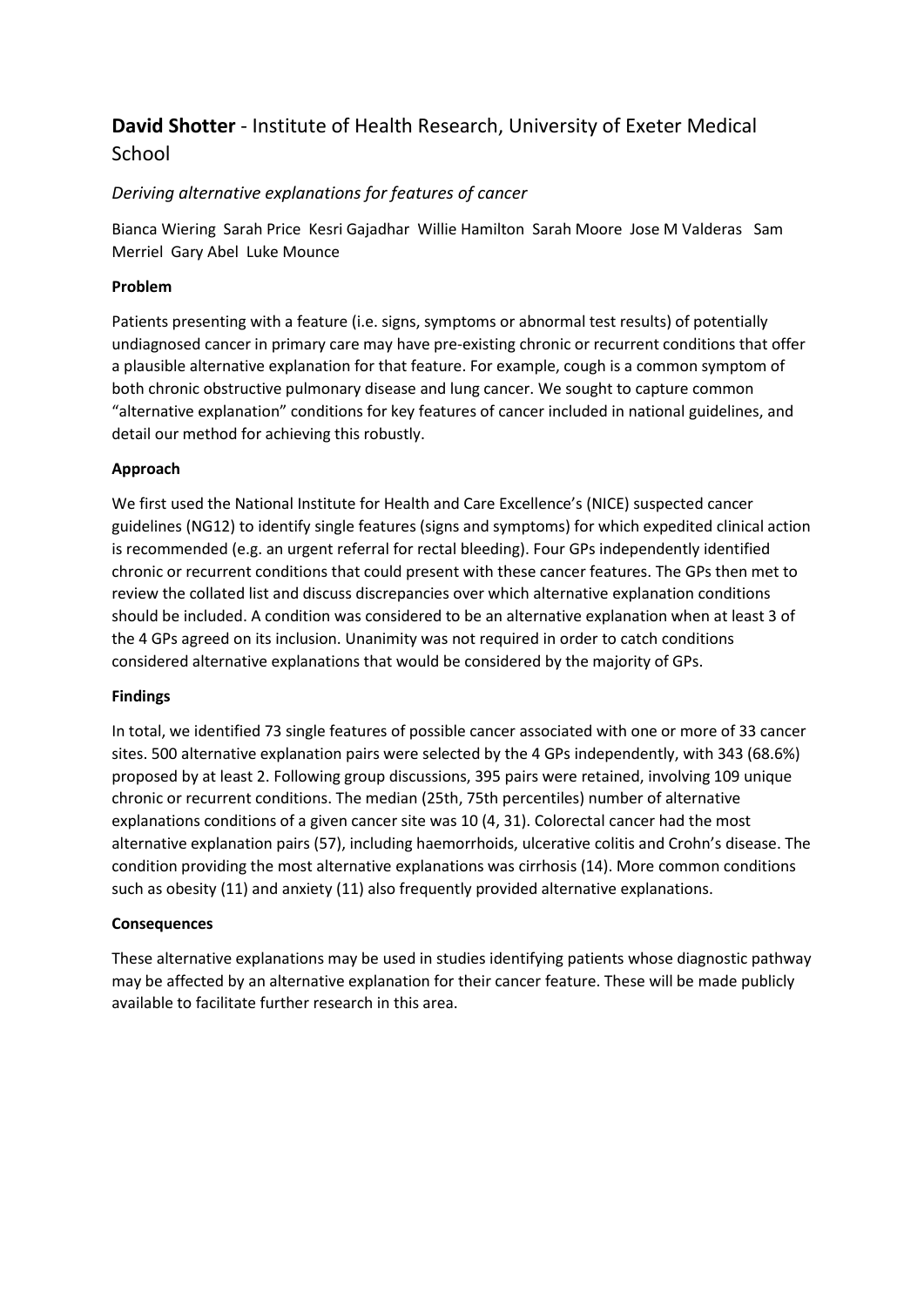# **David Shotter** - Institute of Health Research, University of Exeter Medical **School**

# *A robust process for generating SNOMED-CT codelists*

Bianca Wiering Sarah Price Kesri Gajadhar Willie Hamilton Sarah Moore Jose M Valderas Rob Price Rob Daniels Jess Watson Gary Abel Luke Mounce

### **Problem**

Collated lists of clinical codes underpin the creation of outcome and exposure variables in observational studies of electronic medical records. The Read code thesaurus of clinical terms was retired in April 2016 and replaced by a structured clinical vocabulary (SNOMED-CT). Our studies of the role of comorbidity in cancer diagnosis require new SNOMED-CT codelists for 100 chronic or recurrent conditions, some of which have existing Read codelists created by Payne et al. for the Cambridge Multimorbidity Score (CMS).

### **Approach**

SNOMED-CT codes were identified by searching the code descriptors using comprehensive search terms for each condition. Some conditions required codelists for prescriptions and tests. All drugs indicated for specified conditions (e.g. asthma) were identified using relevant British National Formulary chapter "umbrella" codes in the NHS Dictionary of Drugs and Medical Devices. All search terms and BNF chapters were agreed following independent feedback from two clinicians. Searches were supplemented with pre-existing Read codelists, where available. This was achieved using dictionaries from the Clinical Practice Research Datalink, which have some mapping between Read codes and SNOMED-CT codes. Candidate condition-specific codelists were independently reviewed by two clinicians. Codes selected by at least one clinician were accepted. Information about between-clinician agreement was recorded.

### **Findings**

7,042 codes were originally identified, plus a further 502 after clinician feedback on searches. This gave 7,544 potential codes, with a median (IQR) of 50.5 (18.5, 103.5) per condition. Of these, 4,128 (54.7%) were verified as being related to a condition of interest, with a median (IQR) of 19 (8, 45.5) per condition.

### **Consequences**

We have a repository of robustly constructed and verified SNOMED-CT codelists including 100 clinical features, medical conditions and prescribed drugs for use in observational studies of electronic medical records. These will be freely available online and enable use of the Cambridge Multimorbidity Score in SNOMED coded datasets.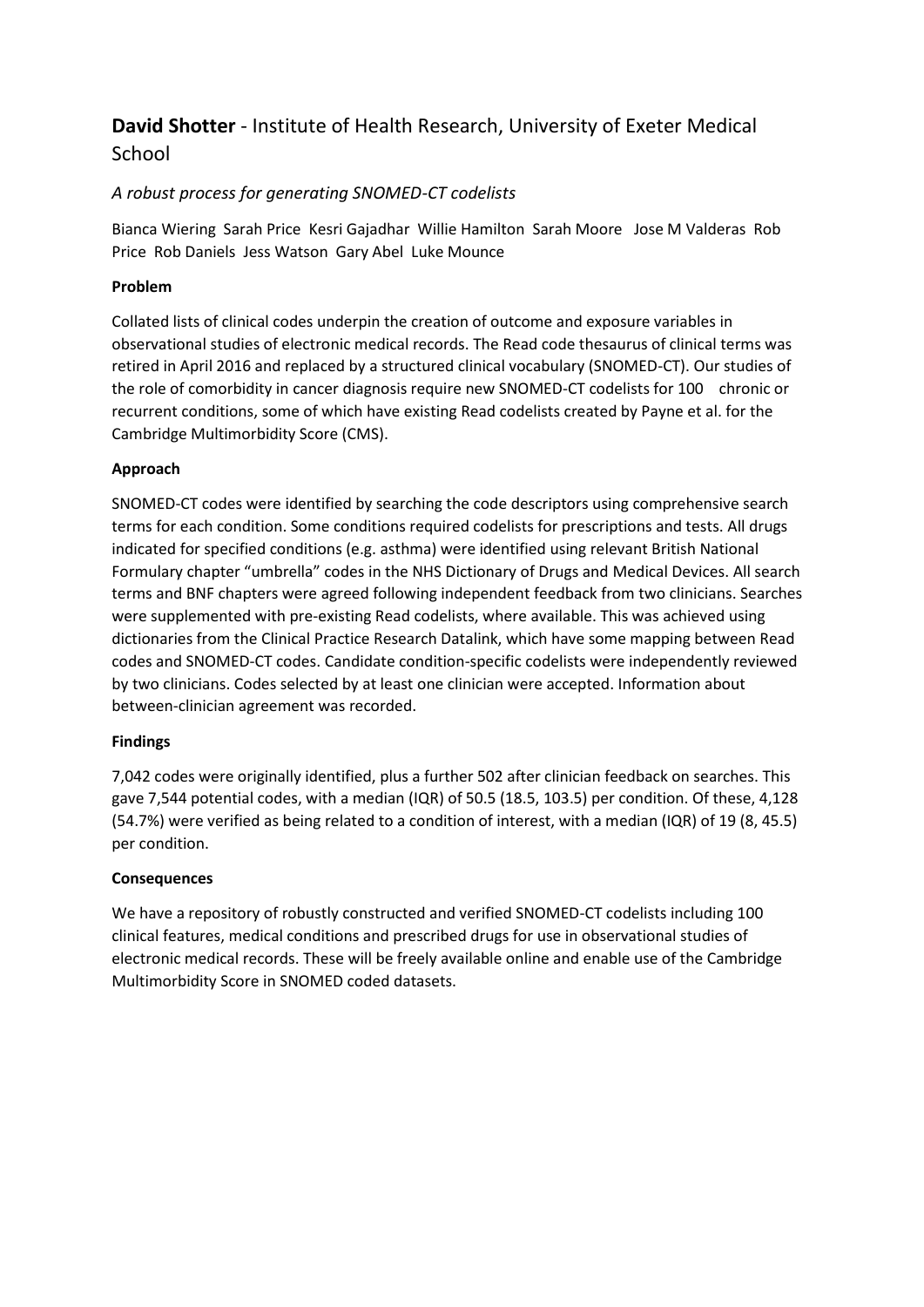# **Dr Joshua Smith** - University of Bristol, Centre for Academic Primary Care

# *Understanding the policy landscape of trauma-informed approach in the UK: a qualitative study with healthcare professionals*

Elizabeth Emsley, David Martin, Natasha Lewis

### **Problem**

The prevalence and impact of psychological trauma, including the risk of mental and physical sequelae, is widely acknowledged. Awareness of patient retraumatisation in healthcare settings has developed alongside recognition that staff may themselves both have experienced trauma and be at risk of vicarious trauma. A trauma-informed (TI) approach is a framework for a system change intervention, which involves change in organisational culture, creating environments and relationships with clinicians that promote recovery and prevent re-traumatisation. Our systematic review of TI approaches in primary and community mental healthcare identified limited evidence for its effectiveness in the UK, despite endorsement in various policies. Our document analysis found geographical and conceptual variation in how a TI approach is represented in UK policies and the policy-evidence gap. This qualitative study aimed to explore professional perspectives on reasons for this representation.

### **Approach**

We conducted semi-structured interviews with key professional informants at decision making level in a range of organisations, all of whom had experience of developing or implementing a TI approach in healthcare. Interviews were coded in NVivo and analysed using the framework method.

### **Findings**

We interviewed 11 informants from NHS, third and private sector. Stronger representation of TI approaches in policy in some local authorities and devolved nations was attributed to buy-in from passionate local and national leaders at a decision-making level. Patchy implementation in England was attributed to a lack of central leadership and inadequate funding. Whilst the need to maintain flexibility in implementation was recognised, professionals called for harmonisation of TI approaches nationally, political and financial support, contextual tailoring of the framework. Lack of funding and limited capacity of the developers and implementers of TI initiatives can explain the evidence-policy gap.

### **Consequences**

The concept of a TI approach is gaining prominence in the UK, appearing in national and regional policy, with interested decision-makers across sectors. Harmonisation of TI approaches across the country will support effective implementation, alongside efforts to evaluate and build an evidence base for TI healthcare in the UK.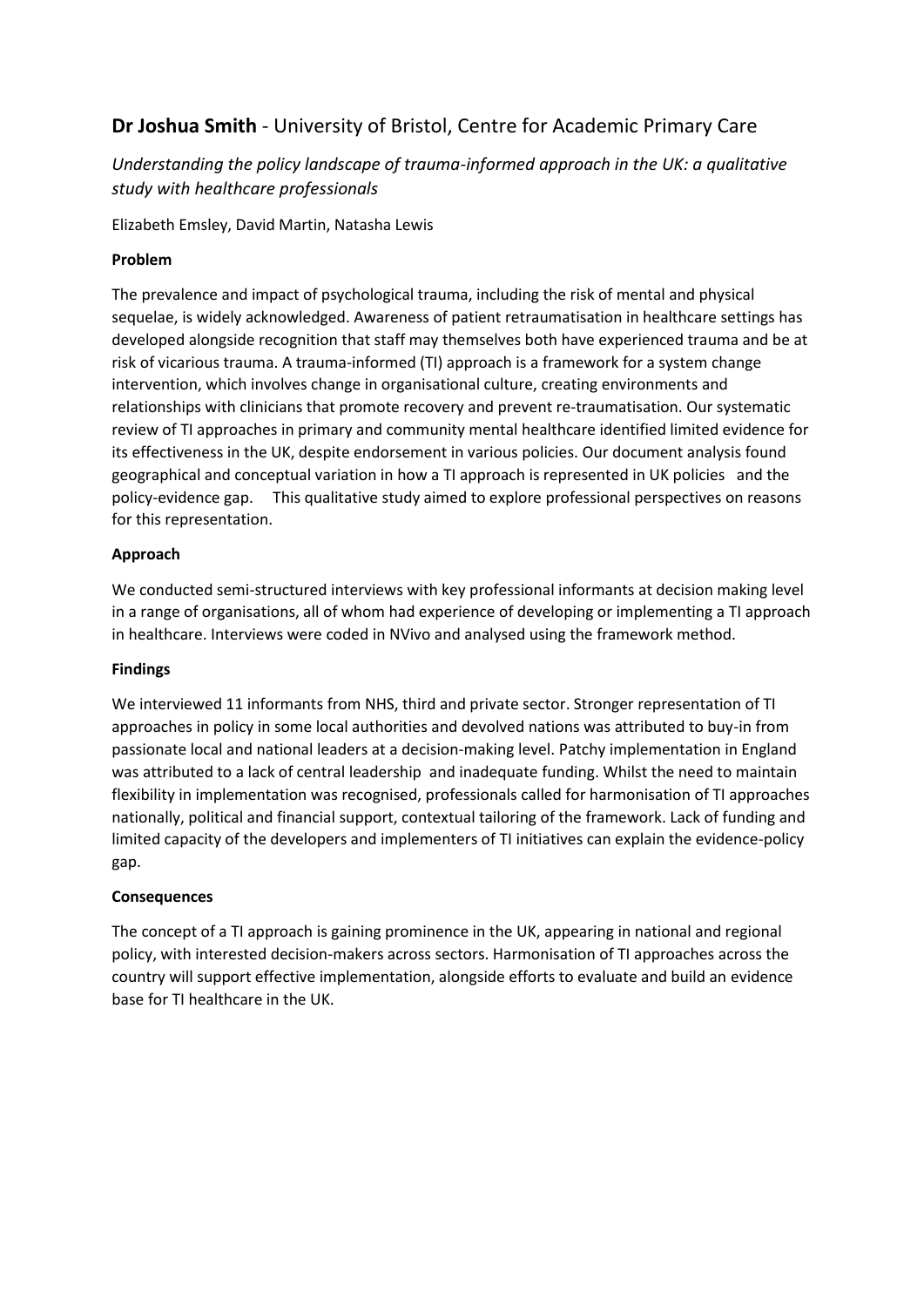# **Dr Jane R Smith** - Exeter Collaboration for Academic Primary Care (APEx), University of Exeter Medical School

*Exploring a whole-practice approach to improving management of at-risk asthma patients: a mixed-methods process evaluation of the At-Risk Registers Integrated into primary care to Stop Asthma crises in the UK (ARRISA-UK) intervention*

Ms Rachel Winder, APEx, University of Exeter Medical School Dr Leon Poltawski, APEx, University of Exeter Medical School Dr Stanley Musgrave, Norwich Clinical Trials Unit, Norwich Medical School, University of East Anglia Dr Michael Noble, APEx…

### **Problem**

The ARRISA-UK trial is evaluating whether a GP practice-wide intervention involving staff training and flagging of electronic records reduces emergency attendances, hospitalisations and deaths amongst 'at-risk' asthma patients. A process evaluation aimed to assess intervention fidelity and implementation, elucidate mechanisms of impact and identify contextual factors potentially influencing effectiveness.

### **Approach**

A mixed-methods approach was used to collect and analyse quantitative and qualitative data provided by clinicians, receptionists, dispensing and other staff at intervention group practices before, during and after the ARRISA-UK training and flagging. Analyses of data from study records, online training software, questionnaires and focus groups (conducted at 18 practices) were synthesised using a triangulation protocol to address the process evaluation aims.

### **Findings**

Across all sources, 722 individual staff from 128/139 practices which remained in the study provided data contributing to the process evaluation. Most intervention elements were delivered with high fidelity and all practices met minimum requirements for participation. However, a smaller proportion met optimal standards due to, for example, lower than intended engagement of reception and dispensing staff. Practice action plans prepared following training were generally detailed and included a large number of actions aimed at improving the way staff, and particularly receptionists, managed at-risk asthma patients. Although dissemination of plans could have been improved (particularly to many receptionists and new staff not involved in initial planning), there was evidence of successful implementation of plans at most practices, with reported changes in patient management including enhanced access, improved communication and more pro-active and opportunistic asthma care. Various individual staff- and practice-level mechanisms could explain impacts on patient care, experiences and outcomes reported by some staff. The flag and ensuing receptionist actions appeared instrumental in activating these. Practice characteristics, particularly staff turnover, influenced intervention implementation and sustainability.

### **Consequences**

The ARRISA-UK intervention was successfully delivered and reasonably effectively implemented at most practices, with receptionists playing a key role in instigating actions in response to flags. Though there were areas for improvement, reports of ensuing individual staff- and practice-level changes had potential to improve patient care and outcomes, which ongoing analyses of trial data will assess.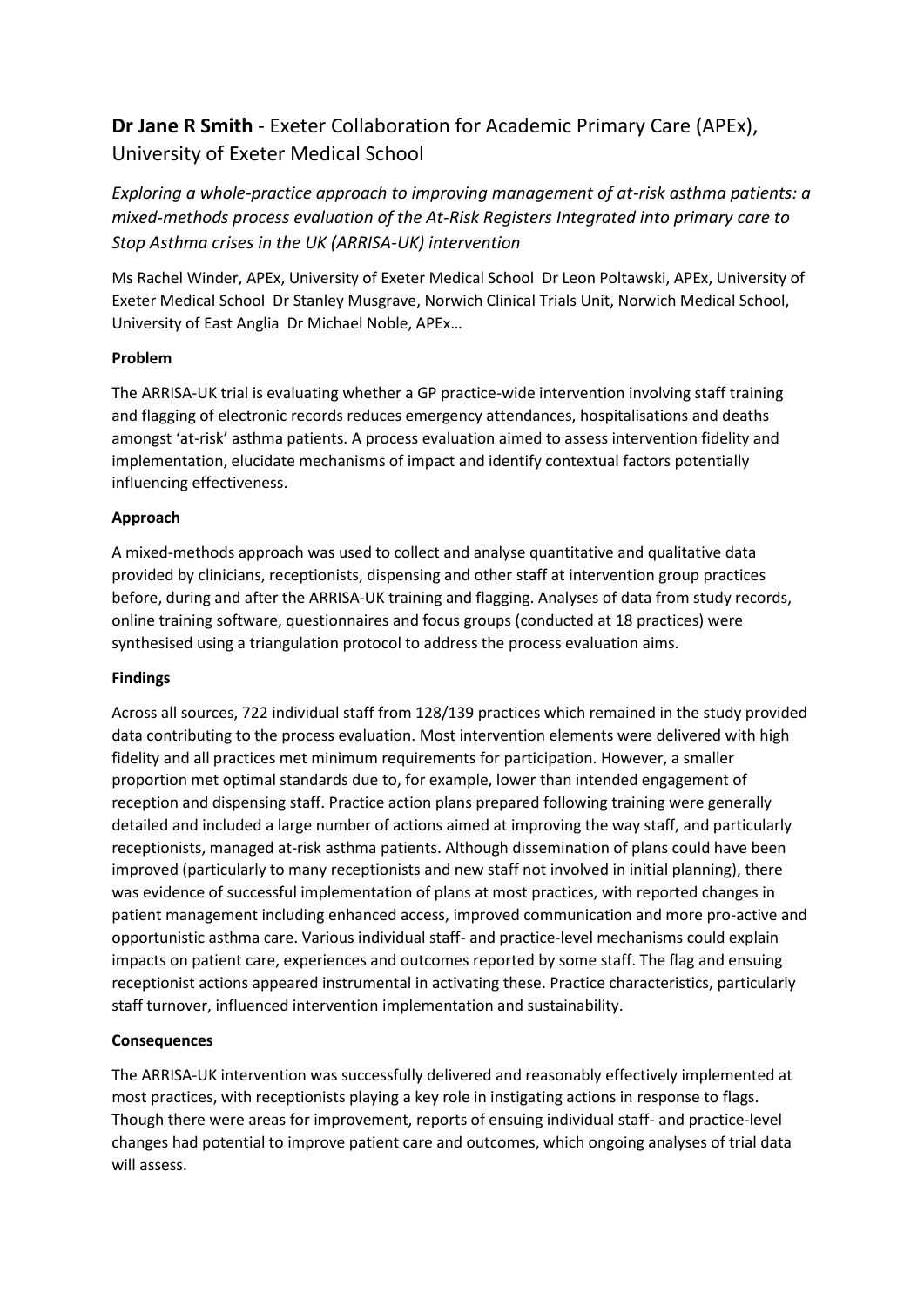# **Dr Claire Friedemann Smith** - University of Oxford

*Optimising GPs' communication of advice to facilitate patients' self-care and prompt followup when the diagnosis is uncertain: A realist review of 'safety-netting' in primary care*

Dr Hannah Lunn Dr Geoff Wong Dr Brian D Nicholson

## **Problem**

Safety-netting is considered best practice and is very widely used in primary care, but research has shown that it is used in consistently and advice on its effective communication is primarily based on expert consensus.

### **Approach**

Objectives. To produce a programme theory of safety-netting communication in primary care by answering the question: How and why does safety-netting facilitate appropriate self-care and reconsultation, for whom, and under what circumstances? Design. Realist review. Data sources. Five electronic databases, websites of charitable, professional, and government bodies, and grey literature. Eligibility criteria. Any study design, except case reports, assessing outcomes related to understanding and communication of safety-netting advice or risk communication, or the ability of patients to self-care when appropriate and re-consult when necessary. Data extraction and analysis. Characteristics of included documents were extracted into a pre-prepared Excel spreadsheet, and full texts uploaded into NVivo and coded. A random 10% sample was independently double extracted and coded to check for consistency. Coded data was synthesised and its ability to contribute an explanation for the contexts, mechanisms, or outcomes of effective safety-netting communication considered. Draft context, mechanism and outcome configurations (CMOCs) were written by the authors and reviewed by an expert panel of primary care professionals and patient representatives.

### **Findings**

95 documents were included. Our CMOCs and programme theory explain what information safetynetting advice should contain, the importance of ensuring understanding and agreement with safety-netting advice, what additional factors should be considered, and how the safety-netting advice should be documented. We present 15 recommendations to enhance the communication of safety-netting advice and map these onto established consultation models.

### **Consequences**

The effective communication of safety-netting advice relies on understanding the information needs of the patient, barriers to acceptance of the advice, and explanation of the reasons why the advice is being given. Reduced continuity of care, increasing multi-morbidity, and remote consultations represent threats to safety-netting communication.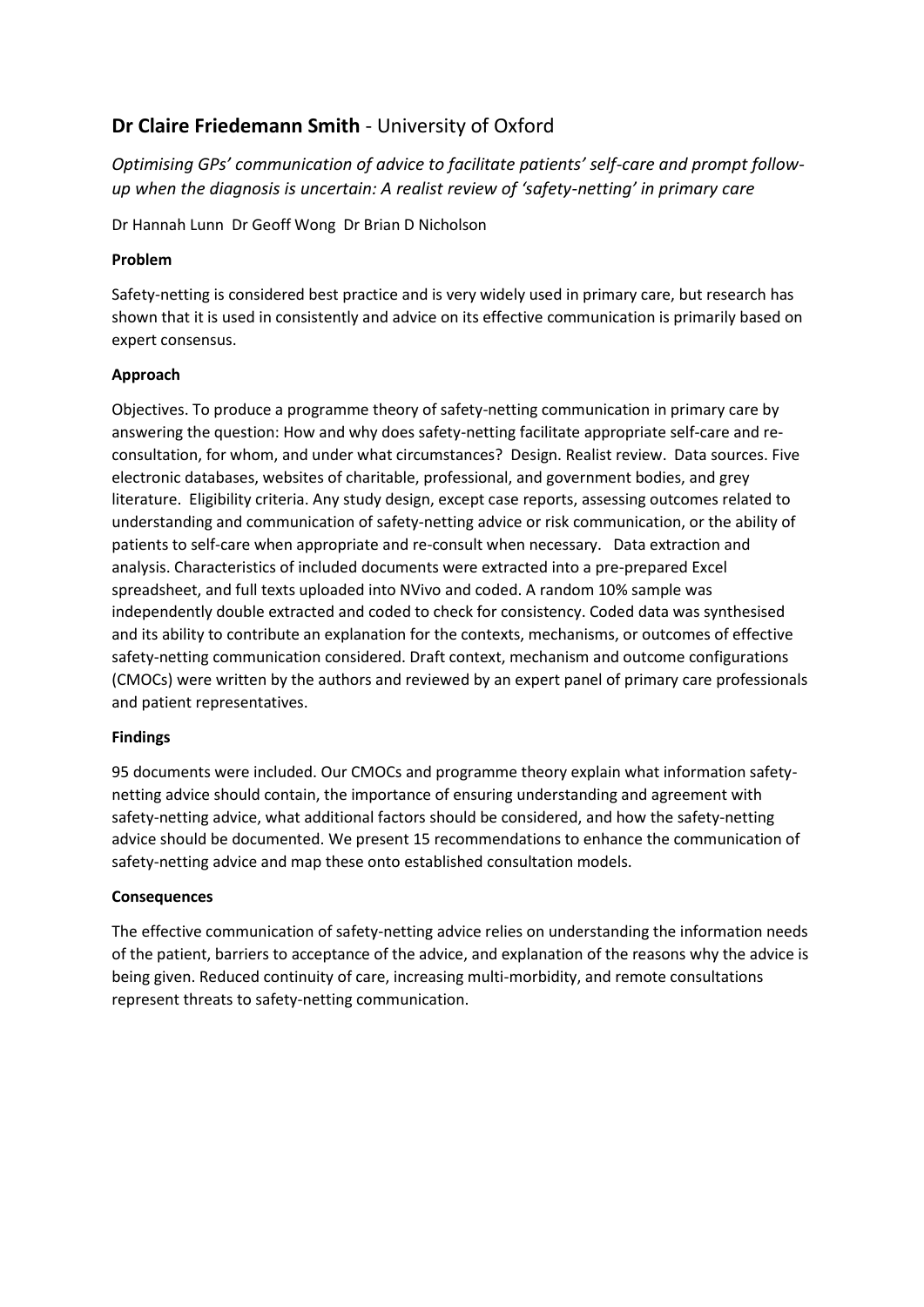# **Pamela Smith and/or Dr Gwenllian Moody** - Division of Population Medicine, Cardiff University

# *Feasibility of a Targeted Intensive Community-based campaign To Optimise Cancer awareness (TIC-TOC)*

Dr Julia Townson, Dr Rebecca Cannings-John, Dr Julia Hiscock, Helen Stanton, Eleanor Clarke, Dr Bernie Sewell, Dr Grace McCutchan, Prof Kate Brain

# **Problem**

Rapid Diagnostic Centres (RDC) are being implemented across the UK as one-stop shops to accelerate the diagnosis of vague suspected cancer symptoms. RDCs are designed as a single point of access to multidisciplinary teams, supported by rapid diagnostics. Targeted behavioural interventions are needed to augment RDCs that serve socioeconomically deprived populations who are disproportionately affected by cancer. The aim of this study is to assess the feasibility and acceptability of delivering and evaluating a community-based symptom awareness intervention in an area of high socioeconomic deprivation.

## **Approach**

Intervention materials and messages were co-produced with local stakeholders in Wales. Cancer champions (lay members of the local community) have been trained to deliver intervention messages, and intervention materials are being distributed (e.g. broadcast media, branded pharmacy bags, posters, leaflets) and added to online platforms (e.g. social media, digital billboards in supermarkets). A mixed-methods study will assess the feasibility of delivering the intervention and the feasibility of the intervention evaluation methods. Consent rates and proportion of missing data for questionnaires given to patients (n=189) attending RDCs will be measured and self-reported patient interval (primary outcome) will be assessed. Qualitative interviews will assess intervention acceptability and barriers/facilitators to delivery.

### **Findings**

Recruitment will finish in March 2022. Due to restrictions as a result of the pandemic, our recruitment strategy has been amended to help reduce barriers to remote data collection. To date, 86 individuals have agreed to be contacted about the study with eight participants having completed the questionnaire. Seven qualitative interviews have been conducted.

### **Consequences**

This project will inform a potential future controlled trial to assess intervention effectiveness in reducing the patient interval for vague cancer symptoms. The results will be critical to informing national policy and practice regarding behavioural interventions to support RDCs in highly deprived populations.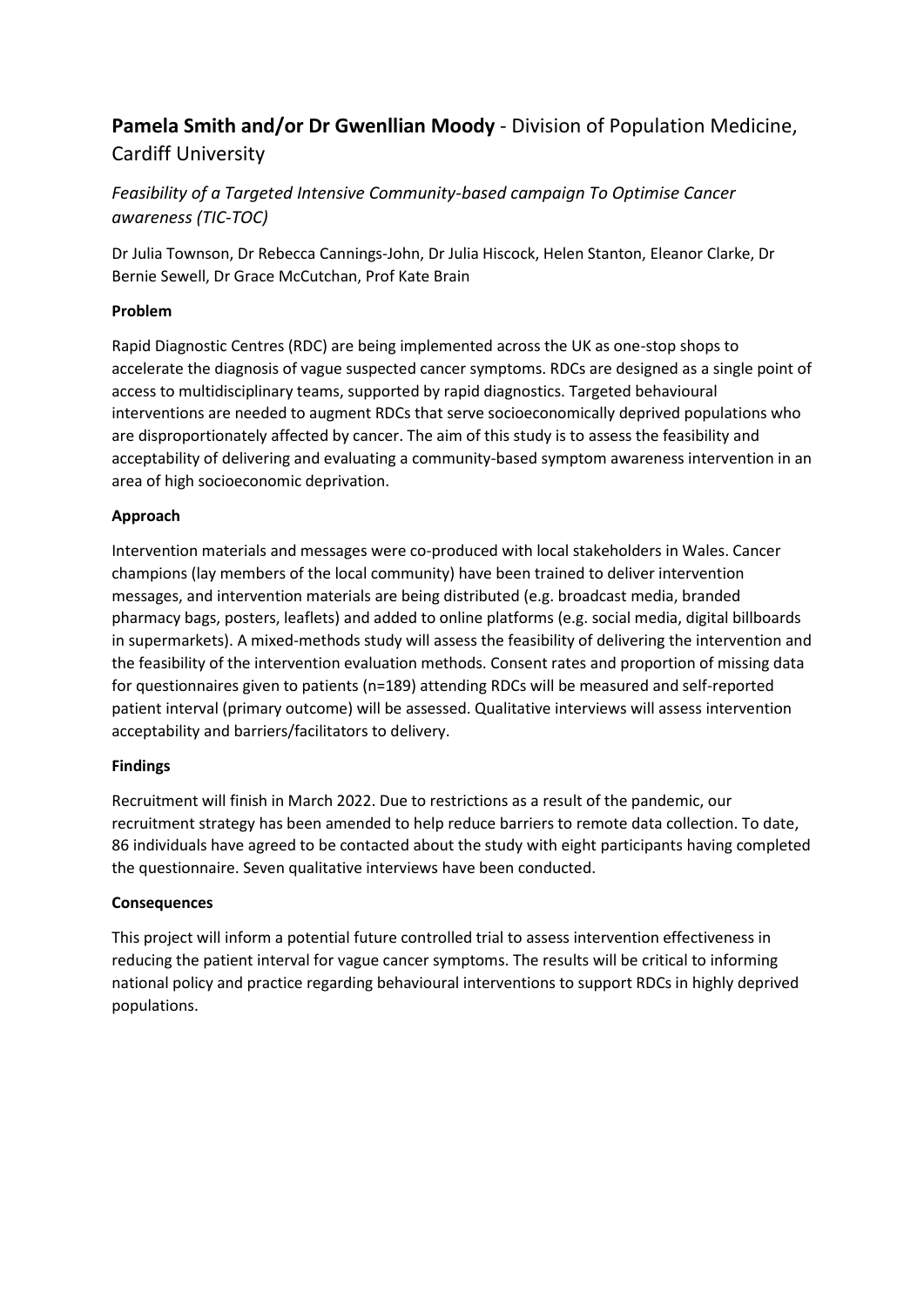# **Devika Sreejith** - University of Southampton

*The Views Of Patients And Their Doctors/Nurses About The Use Of Herbal Medicines For The Management Of Type 2 Diabetes – Systematic Review Of Qualitative Studies*

Merlin L. Willcox, Evie Andrews

# **Problem**

By 2030 the total number of people with diabetes worldwide is projected to be 366 million. Many patients choose to use herbal medicines for the management of type 2 diabetes. Several herbs are effective for glycaemic control in type 2 diabetes and are less likely to produce side effects that are seen with the use of conventional therapy. It is important to understand how these could contribute to improving self-management of type 2 diabetes.

## **Approach**

Aim: To understand the views of patients and their doctors/nurses on herbal medicines for the management of type 2 diabetes. Databases MEDLINE, EMBASE, CINAHL, SOCIOFILE, and GOOGLE SCHOLAR were searched for qualitative studies in patients with type 2 diabetes about their views on herbal medicines. Papers were double screened on Rayyan and the CASP tool was used for quality appraisal of the included papers. Full texts were imported into Nvivo and were coded using both deductive and inductive approaches. Thematic synthesis was used for data analysis.

## **Findings**

After database screening, 4528 papers were retrieved, of which 22 studies were included. On assessing the quality of these papers, most of them provided valuable evidence supporting the research question. There were 12 studies from high-income countries and 10 studies from low- or middle-income countries. Some of the major barriers to conventional therapies were its side effects, patients' cultural beliefs, their lack of knowledge about modern medicine and its effects. On the other hand, most patients preferred herbal medicine due to lesser side effects, cultural beliefs, influence from family and friends, and availability. In many cultures home remedies which include several herbs, are perceived to be more effective for the management of diabetes and its complications.

### **Consequences**

Understanding the barriers for non-adherence to modern medicine and facilitators for herbal medicines can be useful for health professionals to tailor their advice and treatment to the patients' preferences. Hence our study reveals the attitudes of patients and healthcare professionals from different countries and cultures, towards herbal medicine.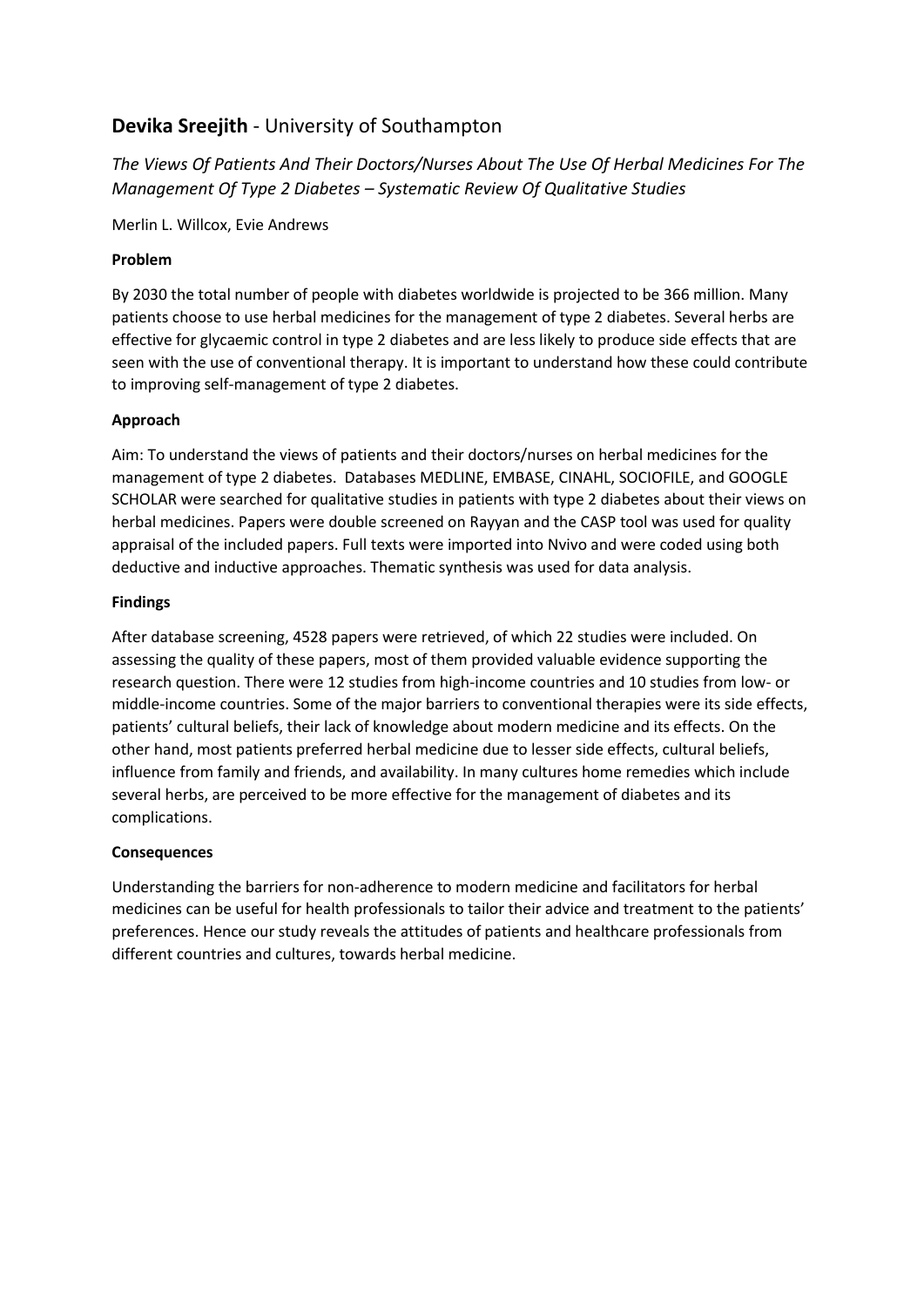# **Richard Stevens** - University of Oxford

# *Primary healthcare evaluation in big data bases: opportunities for interrupted time series analysis*

Genevieve Monaghan Apostolos Tsiachristis

## **Problem**

Quasi-experimental designs are increasingly accepted in clinical research alongside the use of routinely collected data. This is reflected in the latest guidance of the Medical Research Council on evaluating complex health interventions using, among others, interrupted time series analysis (ITSA). However, time series analysis is rooted in economics and its implementation in large primary care datasets is relatively limited. In this study, we aim to quantify the evidence for first-order autocorrelation in a diverse set of previously published primary care database studies.

## **Approach**

We identified 25 papers that used ITSA on Clinical Practice Research Datalink (CPRD) data, of which 13 papers used monthly time series. We extracted pre-intervention data for analysis. We calculated the autocorrelation function (ACF) and partial autocorrelation function (PACF) of the data after removing trends with (a) first-order differencing or (b) linear regression. Monthly indicators were used to adjust for seasonality.

### **Findings**

After excluding 3 studies from which we could not extract sufficient data, we obtained data from 10 published evaluations, of which 9 used a prescriptions outcome and 1 used an incidence outcome. When using differencing to detrend the data, 9 of 10 time series showed statistically significant (negative) first-order autocorrelation. When using linear regression to detrend the data, 1 of 10 residual time series showed significant (positive) first-order autocorrelation. If correction for seasonal trends was omitted, 5 of 10 residual time series showed significant first-order autocorrelation.

### **Consequences**

Data used in healthcare evaluations may be simpler in structure than economic data and more often suitable for simpler analysis methods such as ordinary least squares regression. When detrending the data, differencing may be less helpful than in many economic data sets. However, adjustment for seasonality remains essential.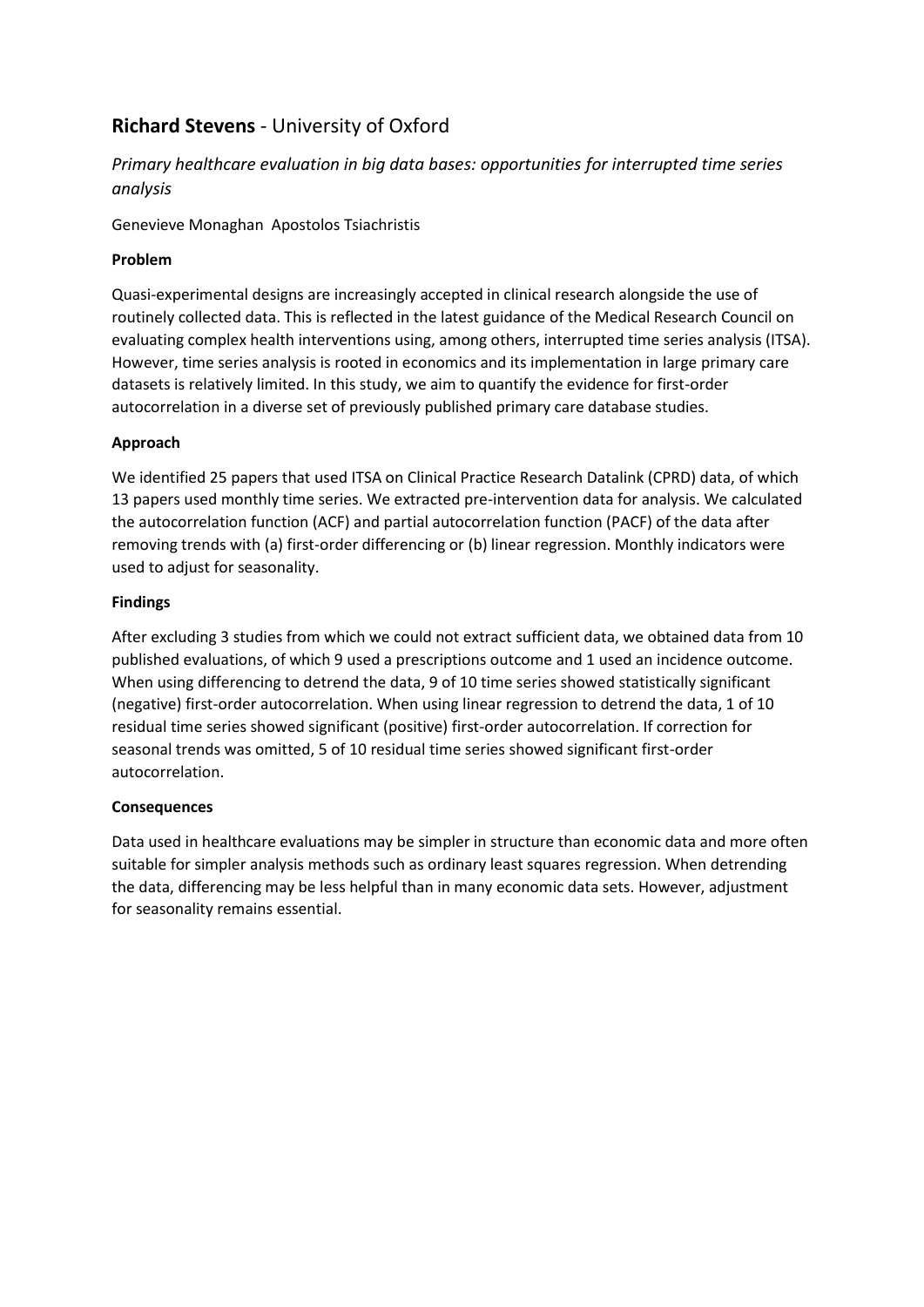# **Dr Alun Surgey** - North Wales Centre for Primary Care Research, Bangor University

# *ThinkCancer! Results from a phase 2 randomised controlled feasibility trial*

Dr Annie Hendry, Ms Stefanie Disbeschl, Mr Matthew Jones, Dr Nia Goulden, Ms Bethany Anthony, Prof Nefyn Williams, Prof Richard Neal and Prof Clare Wilkinson

### **Problem**

Diagnostic delay for patients with cancer generally leads to poorer outcomes. "ThinkCancer!" is a novel evidence based complex behaviour change intervention aimed at whole practice teams. A multicomponent workshop includes educational sessions for both clinical and non-clinical staff and a convenor led quality improvement session to design a bespoke practice safety netting plan. Nomination of a safety netting champion is encouraged to support implementation and change.

### **Approach**

To evaluate ThinkCancer!, a randomised controlled feasibility trial involving 30 primary care teams in Wales was undertaken to assess feasibility criteria, select primary and secondary outcome measures and iteratively adapt the intervention. A mixed methods process evaluation included qualitative interviews and Normalisation Process Theory (NPT) evaluation of embedding and sustainment of the intervention through the use of a modified NoMAD tool questionnaire. An economic evaluation is ongoing. Due to Covid-19 the intervention was adapted to be delivered virtually.

### **Findings**

30/30 (100%) practices were recruited from 45 expressions of interest and 24/30 (80%) retained at 6 months, with 19/21 (90%) interventions delivered, meeting our "Go" criteria (Red:Stop, Amber:Review, Green:GO). Data collection also met "Go" with 86% and 71% data obtained at baseline and follow up respectively. Intervention fidelity and reach improved with time due to dissemination of information through the practice. Findings from qualitative interviews highlight participant views on all aspects of the ThinkCancer! intervention and its implementation alongside contextual factors and practice culture. This, in addition to workshop feedback, NoMAD results and data regarding primary and secondary outcome measures will be presented in further detail.

### **Consequences**

The results and lessons learned will inform the final iteration of the ThinkCancer! workshop and the design and delivery of a definitive phase 3 pragmatic trial to assess the effectiveness and cost effectiveness of this novel behaviour change intervention. Delivery at scale with additional opportunities for participants to receive the intervention will improve fidelity and reach and may allow for cross pollination of best practice between practice teams.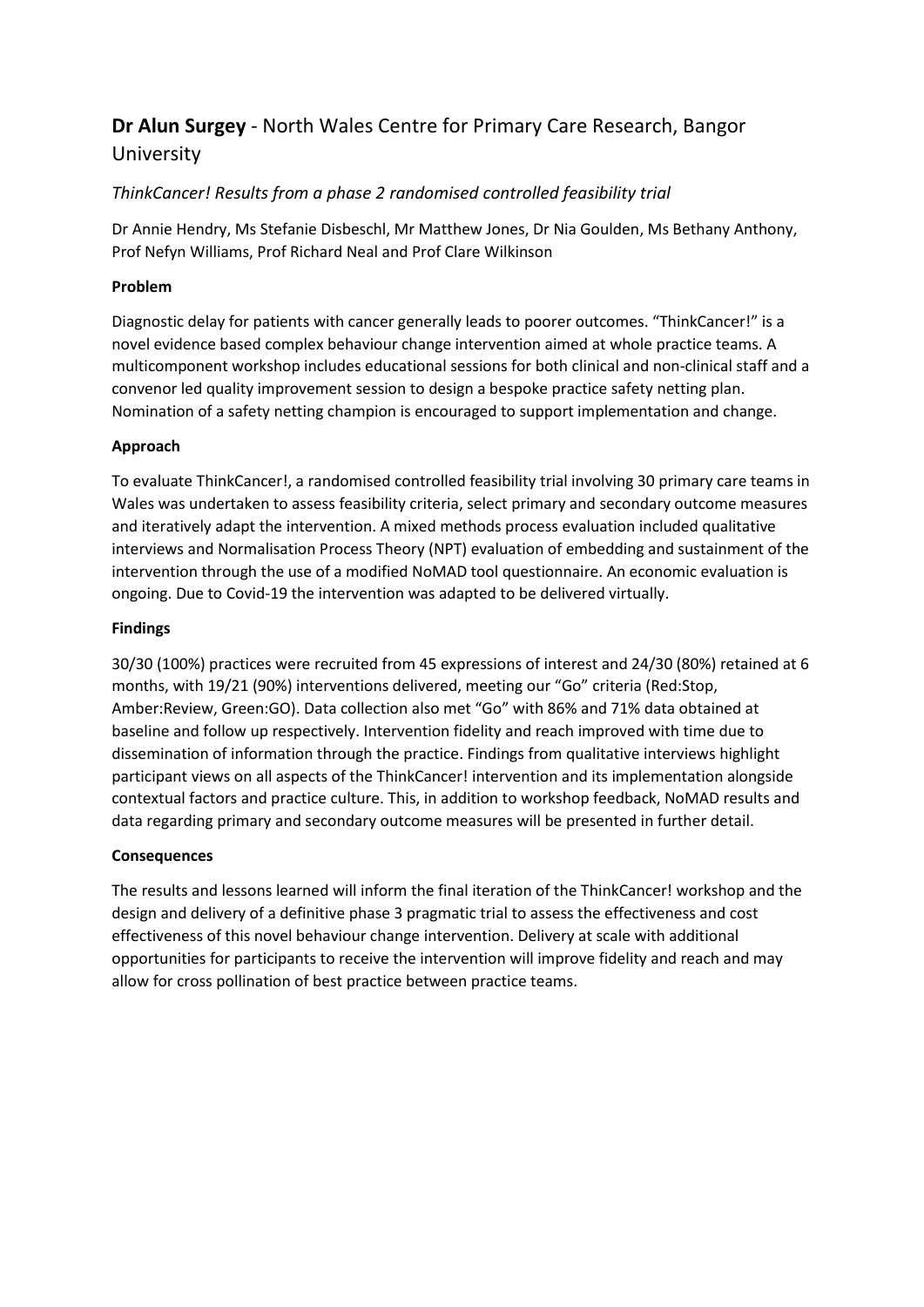# **Amelia Talbot** - Nuffield Department of Primary Health Care Sciences, University of Oxford

*Experiences of Treatment-Resistant Mental Health Conditions in Primary Care: A Systematic Review and Thematic Synthesis*

Charlotte Lee, Sara Ryan, Nia Roberts, Kamal Mahtani, Charlotte Albury

### **Problem**

Most adults fail to achieve remission from common mental health conditions based on pharmacological treatment in primary care alone. There is no data synthesising the reasons. This review addresses this gap through a systematic review and thematic synthesis to understand adults' experiences of using primary care for treatment-resistant mental health conditions (TRMHCs). We use the results to produce patient-driven recommendations for better support in primary care.

### **Approach**

Eight databases were searched from inception to December 2020 for qualitative studies reporting research on the experience of people with TRMHCs in primary care. We included the following common mental health conditions as defined by NICE: anxiety, depression, panic disorder, posttraumatic stress, and obsessive-compulsive disorder. Studies were independently screened by two reviewers. Eligible studies were analysed using an aggregative thematic synthesis.

### **Findings**

Eleven studies of 4,456 were eligible. From these eleven studies, 4 descriptive themes were developed to describe cyclic care that people with TRMHCs experienced in primary care. In the first stage, people preferred to self-manage their mental health and reported barriers that prevented them from seeing a GP (e.g., stigma). People felt it necessary to see their GP only when reaching a crisis point. In the second stage, people were usually prescribed antidepressants, but were skeptical about any benefits it had to their mental health. In the third stage, people self-managed their mental health (e.g., through adjusting antidepressants dosage). The fourth stage described the reoccurrence of mental health and resultant need to see a GP again. The high-order theme, 'breaking the cycle,' described ways in which this cycle could be broken including via continuity of care

### **Consequences**

People with TRMHCs and GPs could break cyclic care by having a conversation about what to do when antidepressants fail to work. This conversation could include using non-medicinal therapies like mindfulness and counselling.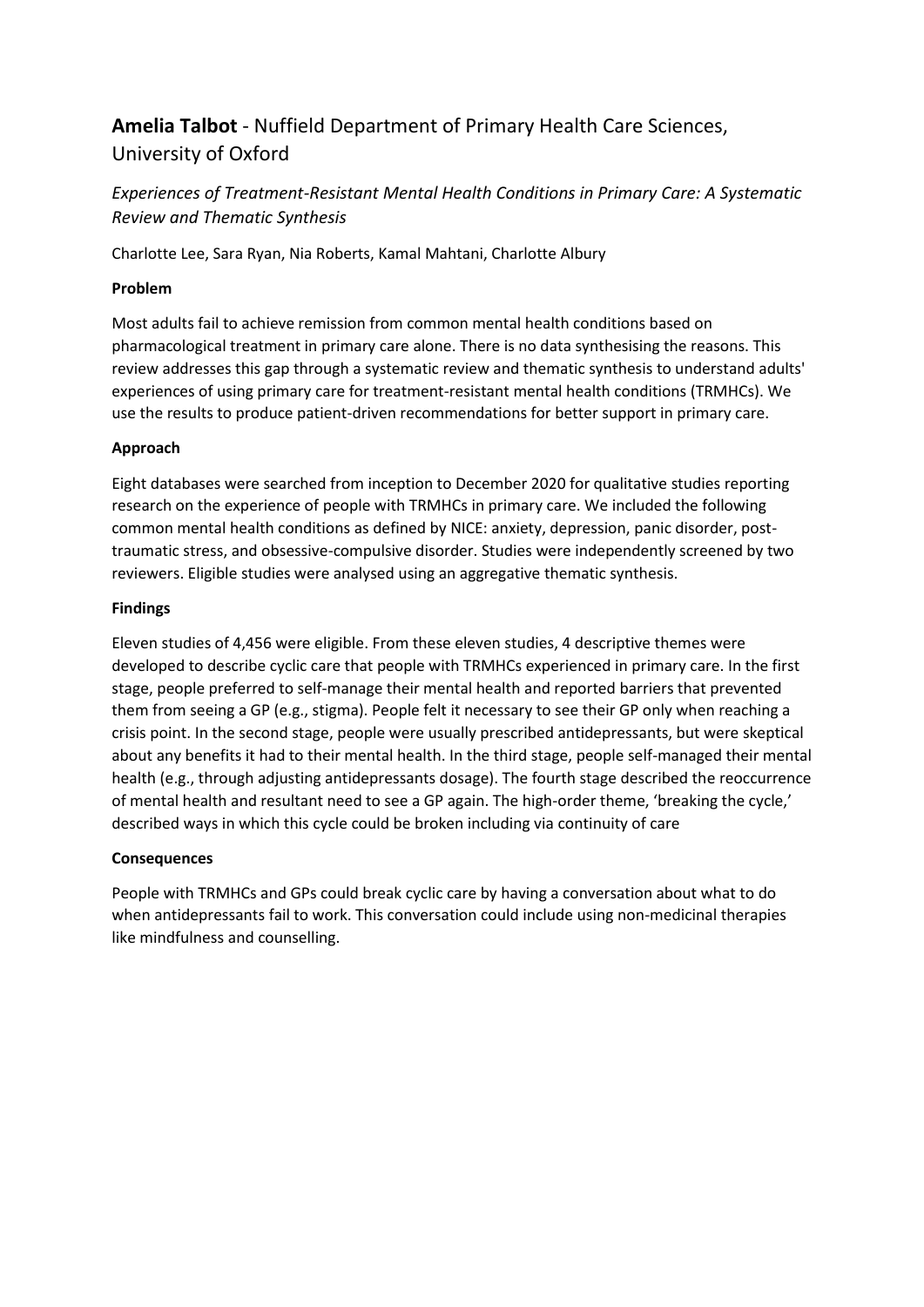# **Peter Tammes** - University of Bristol, Centre for Academic Primary Care (CAPC)

*The association of continuity of primary care with initiating prescribing and treatment adherence for cardiovascular medication: a cohort study among patients in England*

Chris Salisbury, Richard Morris, Rupert Payne

### **Problem**

Continuity of care and medication use are both crucial aspects of primary healthcare. However, the relationship between them has not been studied in detail. The study's aim is to test the hypotheses that better continuity of care is associated with more appropriate medication prescribing initiation and medication adherence, and that over-familiarity results in suboptimal medication use and perfect continuity is not associated with more appropriate prescribing or better adherence than good continuity.

## **Approach**

Random sample of 300,000 patients aged 30+ in 2017 within 83 English GP practices from the CPRD dataset. Patients were assigned to a randomly selected index date in 2017 on which medication use and continuity of care were assessed. The above hypotheses were tested in patients in five specific cardiovascular-related therapeutic areas. The main outcomes measures were (A) Prescription for statins (separately for primary and secondary prevention), anticoagulants, antiplatelet agents, and antihypertensives covering the patient's index date, and (B) adherence to these treatments estimated using medication possession ratio. Continuity of Care index score was calculated for 173,993 patients with 4+ GP consultations two years prior to their index date and divided into five categories: absence of continuity, below-average, average, above-average and perfect continuity. Adjusted associations between continuity of care, medication use and adherence were examined using logistic regression.

### **Findings**

Patients with above-average continuity were more likely being prescribed medications. In comparison, patients with absence of continuity had reduced prescribing, most notably for antiplatelet agents (OR 0.56, 95%CI 0.35-0.88) and antihypertensives (OR 0.53, 95%CI 0.43-0.65). Patients with perfect continuity were more likely prescribed medications than those with aboveaverage continuity, most notably statins (primary prevention OR 1.24, 95%CI 1.02-1.50; secondary prevention OR 1.34, 95%CI 1.08-1.65), and antiplatelets (OR 1.28, 95%CI 1.02-1.62). Continuity of care was generally not associated with medication adherence, except for statins for secondary prevention: absence (OR 0.59, 95%CI 0.31-1.15), below-average (OR 0.86, 95%CI 0.65-1.11) and average (OR 0.75, 95%CI 0.61-0.92) continuity were associated with reduced adherence compared to above-average continuity.

### **Consequences**

Better continuity of care is associated with increased rates of prescribing important cardiovascular medication but does not appear to be related to better adherence to this medication.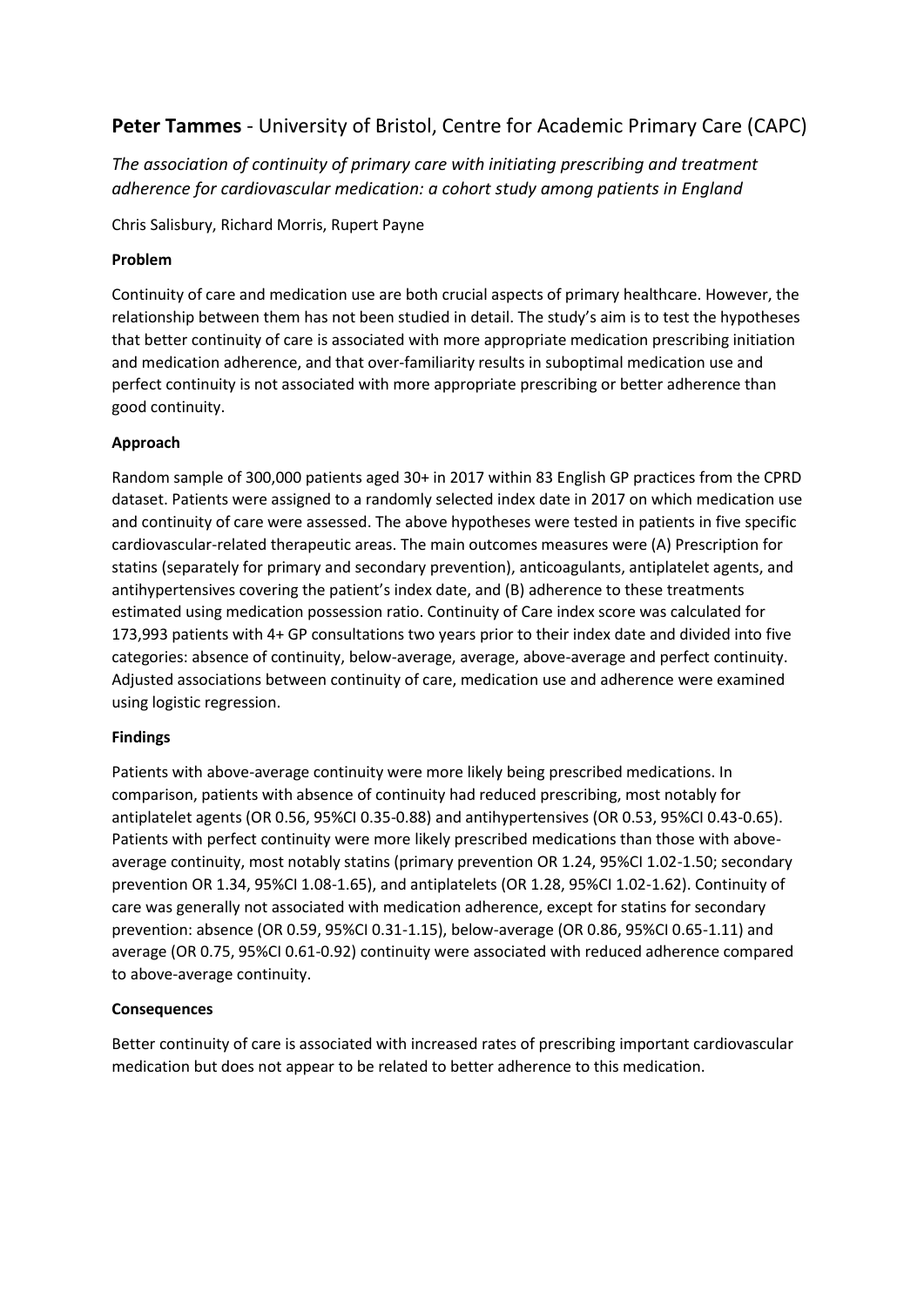# **Pui San Tan** - Nuffield Department of Primary Care Health Sciences, University of Oxford

*Temporality of body mass index, blood tests, comorbidities, and medication use as early markers for pancreatic ductal adenocarcinoma (PDAC): a nested case-control study*

Cesar Garriga, Ashley Kieran Clift, Weiqi Liao, Martina Patone, Carol Coupland, Rachael Bashford-Rogers, Shivan Sivakumar, Julia Hippisley-Cox

### **Problem**

Prior studies identified clinical factors associated with increased risk of pancreatic ductal adenocarcinoma (PDAC). However, little is known regarding their time-varying nature, which could inform earlier diagnosis. This study assessed temporality of body mass index (BMI), blood-based markers, comorbidities, and medication use with risk of PDAC.

## **Approach**

We performed a population-based nested case-control study of 28,137 PDAC cases and 261,219 matched-controls in England using primary-care records with linkages to cancer, hospital and death registry. We evaluated five-year trends of BMI and blood-based markers prior to index date in individuals with recent-onset, long-standing, and no type-2 diabetes. Associations of PDAC with comorbidities and medication use by onset time were evaluated using odds ratios and 95% confidence intervals.

### **Findings**

Across recent-onset, long-standing and no type-2 diabetes status, five-year trends showed biphasic BMI decrease and HbA1c increase prior to PDAC; early-gradual phase begin approximately 2-3 years prior followed by late-rapid phase beginning approximately 1-2 years prior to PDAC. Liver markers and blood counts (white blood cell, platelet) showed monophasic rapid-increase approximately 1 year prior to PDAC. Further, recent pancreatic cyst, pancreatitis, type-2 diabetes, venous thromboembolism and initiation of certain glucose-lowering and acid-regulating therapies prior to PDAC were associated with highest risk of PDAC.

### **Consequences**

Across type-2 diabetes status, BMI and HbA1c derange biphasically with early-gradual changes 2-3 years prior followed by late-rapid changes 1-2 years prior to PDAC. Liver markers and blood counts derange monophasically from 1 year prior to PDAC. Profiling these in combination with their temporality could inform earlier PDAC diagnosis.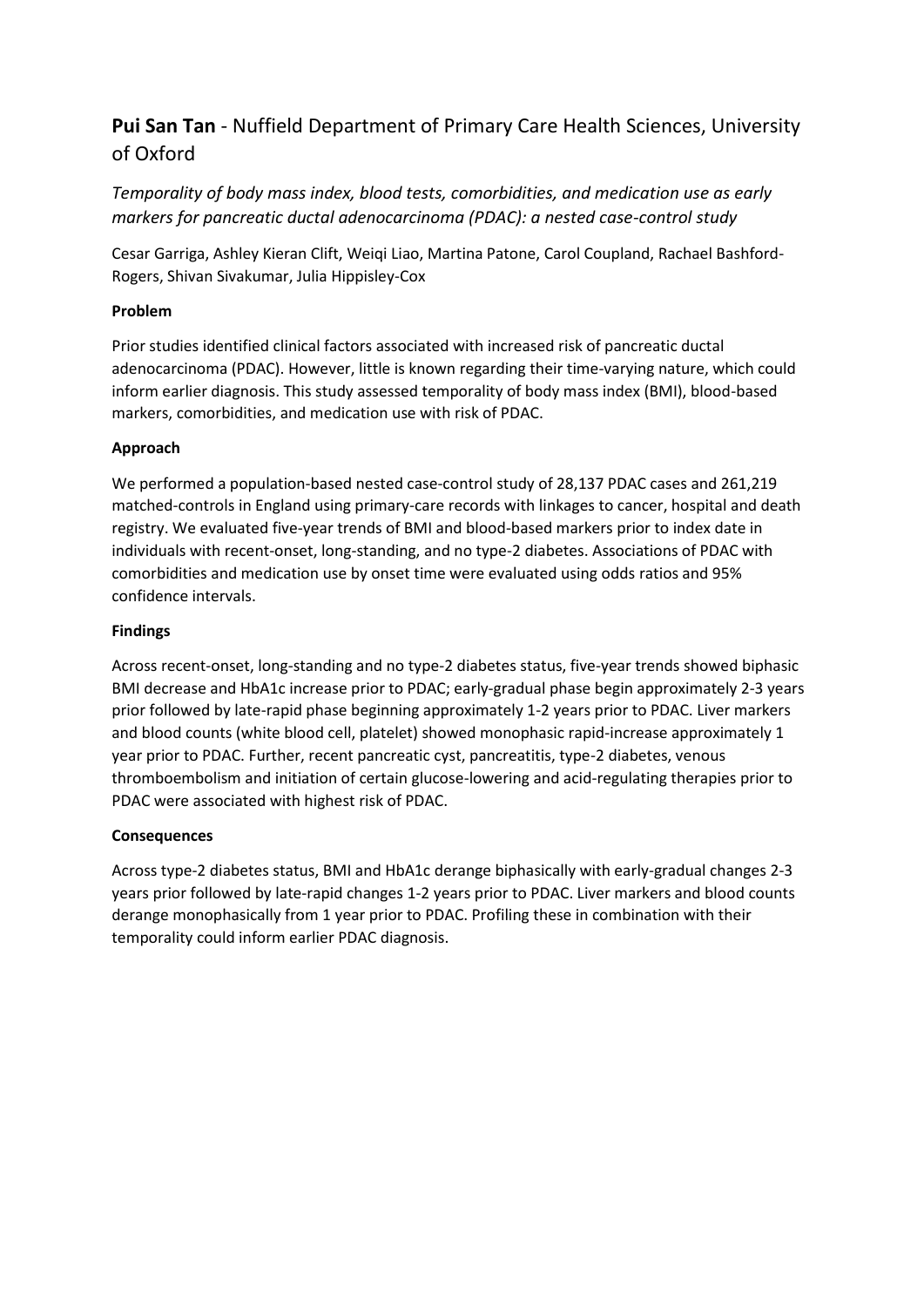# **Dr Tom Thompson** - Faculty of Health, University of Plymouth, Plymouth Science Park, Plymouth, PL6 8BX, UK tom.thompson@plymouth.ac.uk

*The influence of socioeconomic status on engagement and response to a behavioural intervention to support people wishing to reduce but not quit smoking and increase physical activity (The TARS trial)*

Dr Adam Streeter Dr Lynne Callaghan Ms Jane Horrell Prof Adrian H Taylor Miss Jade Chynoweth Dr Wendy Ingram Prof Michael Ussher Prof Paul Aveyard Prof Rachael L Murray Prof Tess Harris Prof Siobhan Creanor

### **Problem**

Socioeconomic status (SES) plays an important role in both physical and mental health, with lower socioeconomic groups having higher levels of clustering in unhealthy behaviours (e.g. smoking, physical activity, alcohol use, and poor diet) and accessing services at lower rates than those in higher groups. Often, public health messages and systems can be inappropriate or out of reach for people in lower socioeconomic groups leading to poor engagement and outcomes.

## **Approach**

TARS was an NIHR funded RCT with four sites (Plymouth, London, Oxford and Nottingham) that recruited 915 people (through primary care and the community) wishing to reduce their smoking but not quit whilst supporting positive changes in physical activity. 457 participants were randomised to receive the TARS intervention – an 8 week one-to-one client centred motivational intervention designed to empower the participants by targeting changes in confidence and importance for changing behaviour.. Quantitative data were collected at 3 and 9 months, and an embedded mixed methods process evaluation collected qualitative data throughout. Postcodes were used to identify an Index of Multiple Deprivation score, and hence and individual's level of socio-economic deprivation.

### **Findings**

Those living in more deprived areas demonstrated higher rates of reducing cigarettes smoked by at least 50% compared to those in less deprived neighbourhoods. Further exploratory analysis will examine the impact of deprivation on engagement levels and other secondary outcomes. The focus of reducing smoking was seen as appealing, empowering and engaging by people who have had negative experience of more traditional stop smoking services in the past.

### **Consequences**

The focus on smoking reduction rather than cessation increased the appeal and reach of the intervention to groups who would not normally engage with smoking services, as it was seen as less threatening and more achievable. The greater gains seen in participants living in more deprived areas suggests the framing of the behaviour change goal is important, as well as the importance of a non-judgemental, client centred, and empowering intervention. The methods and design shows promise for harm reduction, positive behaviour change, and engagement among those living in more deprived areas.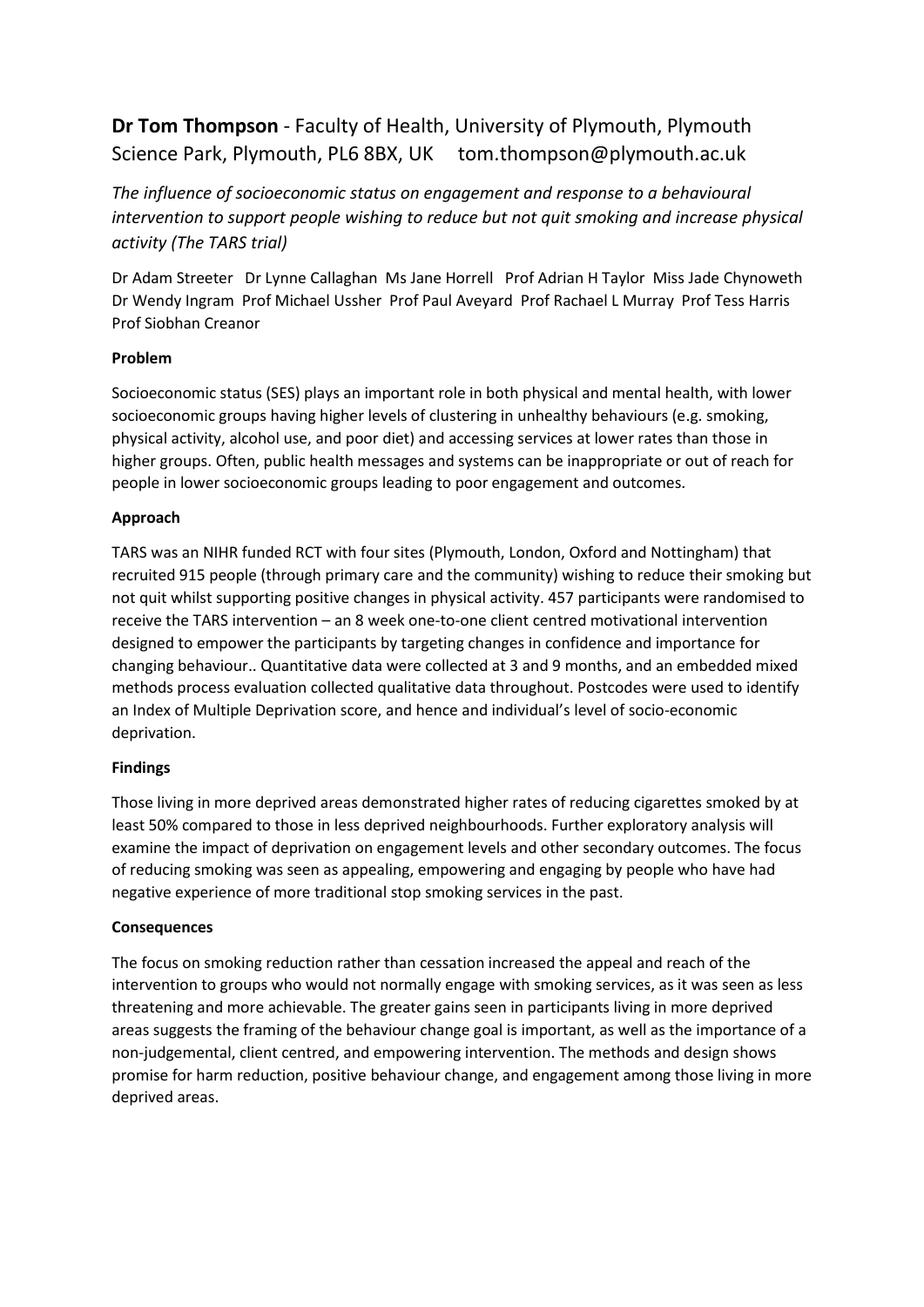# **Bethan Treadgold** - University of Exeter

*Informing the revision of Clinical Excellence Awards (INCEA): qualitative interviews with current assessors and other key stakeholders on defining and scoring excellence*

Dr Emma Pitchforth, Associate Professor Gary Abel, Dr Rob Froud, Jon Sussex, Lucy Hocking, Professor John Campbell

### **Problem**

A scheme to reward senior doctors making an outstanding contribution to the NHS has been in place since 1948. Following review and ongoing consultation, a new National Clinical Excellence Awards (CEA) scheme will be implemented from 2022. To inform a revised scoring scheme, the aim of this research was to understand how key informants would define clinical excellence, differentiate between levels of excellence in scoring, and elaborate non-discriminatory approaches.

## **Approach**

Semi-structured qualitative interviews were conducted with 25 key informants (July – August 2021), including current assessors and representatives of professional organisations. Interviews were guided by a topic guide informed by a literature review, the aims of the study, and input from a public advisory group. Interviews were via online platforms or telephone, audio-recorded, and transcribed. Transcripts were analysed inductively using a six-phase reflexive thematic approach.

### **Findings**

Informants expressed diverse views on what constitutes 'clinical excellence' and what should be rewarded, which included going 'over and above' job expectations, making a difference to patients and the NHS, and demonstrating the impact of excellence. Informants noted too the importance of recognising the context and setting in which excellence is achieved. In scoring excellence, informants provided inconsistent definitions for the baseline measurement score of excellence, and varying preferences for a ten-point measurement scale to replace the current four-point scale. Informants who were assessors detailed several factors that influence how they score excellence, and described their personal strategies to ensure a fair assessment, which encompassed recognising the diversity of job roles in applications and variation in presentation of evidence, and in demonstrating awareness of assessor unconscious bias. Informants did not think that the scoring system itself would disadvantage any particular groups of doctors but described perceived inequities in being able to produce evidence according to particular specialty, contexts and working hours. There was also concern that certain groups of doctors may be less likely to apply because of the self-nomination process.

### **Consequences**

Findings informed the content of the subsequent component of the INCEA project, an online Delphi, undertaken with the aim of generating consensus around defining clinical excellence and formulating the revised scoring system for 2022.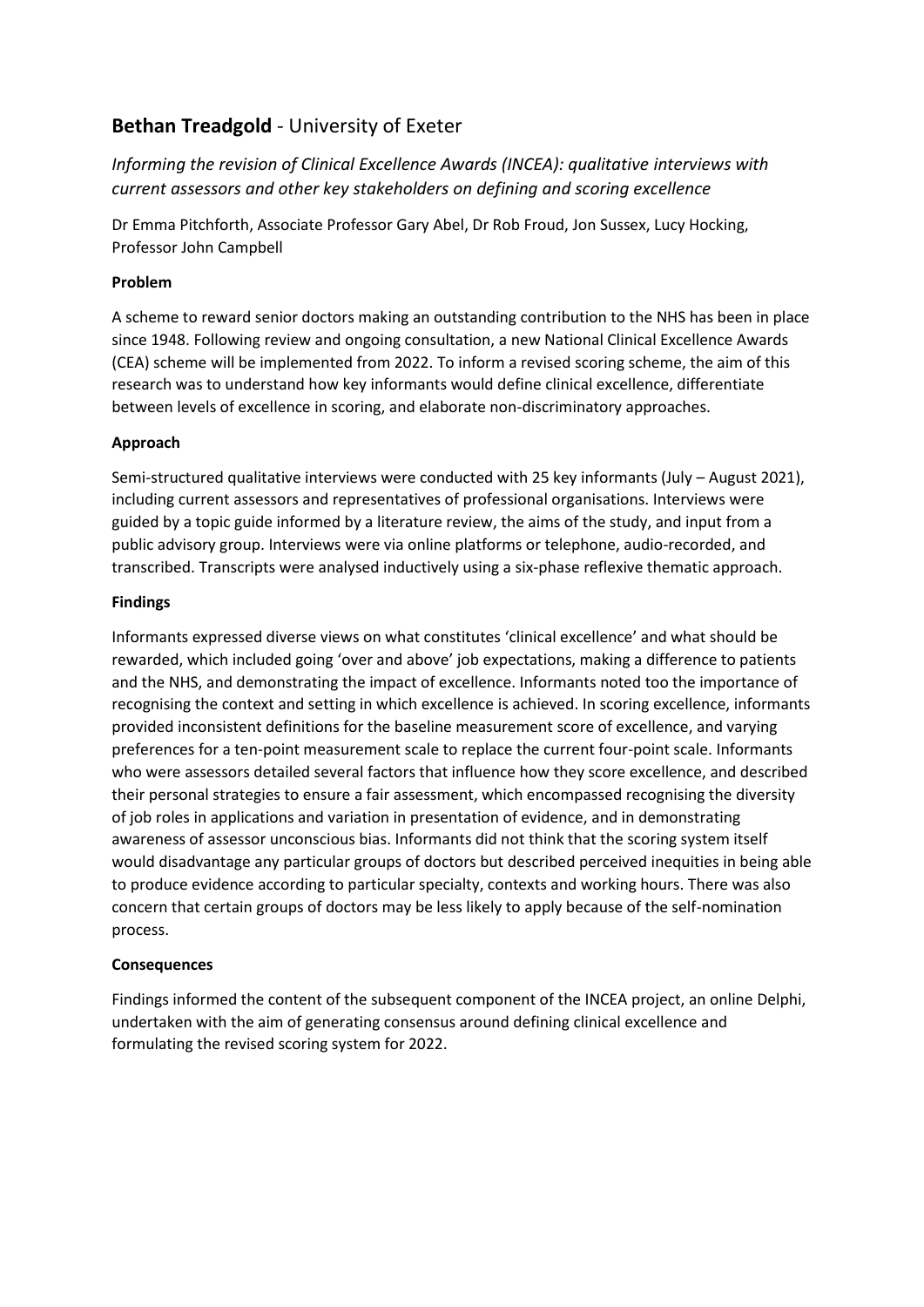**Dr Julian Treadwell** - Nuffield Department of Primary Care Health Sciences, University of Oxford.

*General Practitioners' use and understanding of the quantitative benefits and harms of treatments for common long-term conditions: a qualitative interview study.*

Dr Joanna Crocker Dr Alexander Rushforth Prof. Kamal Mahtani Prof. Trish Greenhalgh

### **Problem**

To support shared decision making and improve the management of polypharmacy, it is recommended that GPs take into account quantitative information on the benefits and harms of treatments. Quantitative evidence shows GPs' knowledge of this is low.

### **Approach**

To explore GPs' attitudes to and understanding of the quantitative benefits and harms of treatments for long term conditions, we conducted semi-structured interviews with 15 GPs across the UK. We used a framework approach for analysis.

### **Findings**

Participants described knowing or using quantitative information on benefits and harms for only a few treatments. There was awareness of this knowledge deficit coupled with low confidence in statistical terminology. Some perceived an absence of this information as an important barrier to optimal care, others were content to follow guidelines. In the absence of this knowledge, other strategies were described to individualise treatment decisions. The idea of increasing the use of quantitative information on the benefits and harms of treatment appealed to most, with imagined benefits for patients and themselves. However, potential barriers were described: a need for accessible information that can be understood and integrated into real-world practice, system factors and communication challenges.

### **Consequences**

GPs are aware of their knowledge deficit with regard to an understanding of quantitative benefits and harms of treatments. Most were positive about the idea of increasing their use of this in practice but described important challenges which need to be considered when designing solutions.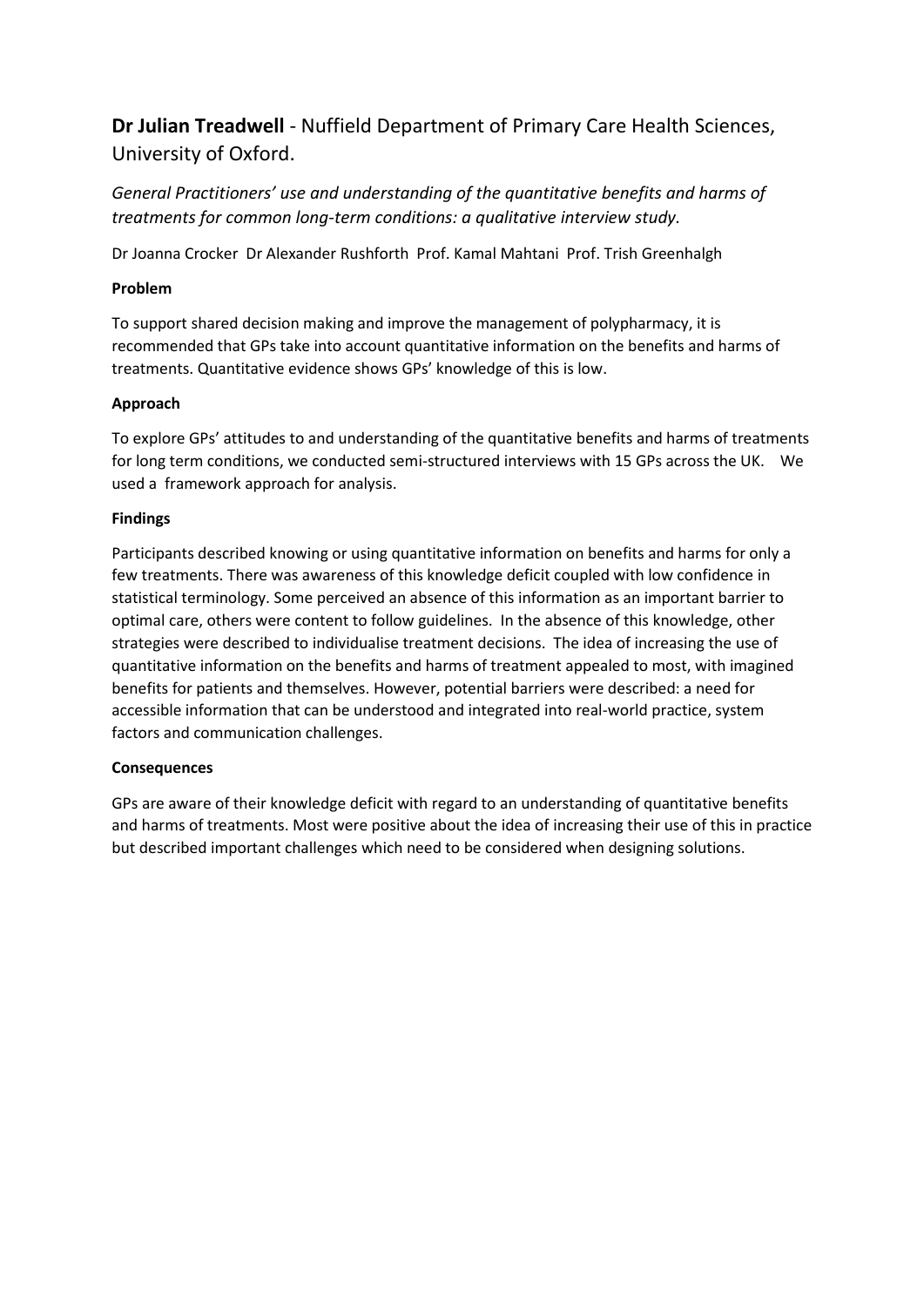# **Julian Treadwell** - Nuffield Department of Primary Care Health Sciences University of Oxford

*General Practitioners' understanding of the benefits and harms of treatments for long-term conditions: an online survey.*

Geoff Wong Coral Milburn-Curtis Benjamin Feakins Trish Greenhalgh

### **Problem**

GPs prescribe multiple long term treatments to their patients. For shared clinical decision-making, understanding of the absolute benefits and harms of individual treatments is needed. International evidence shows that doctors' knowledge of treatment effects is poor but this has not been researched among GPs in the UK.

## **Approach**

To measure the level and range of the quantitative understanding of the benefits and harms of treatments for common long-term conditions among GPs, we conducted an online cross-sectional survey distributed to GPs in the UK.

### **Findings**

443 respondents were included in the analysis. Most demonstrated poor (and in some cases very poor) knowledge of the absolute benefits and harms of treatments. Overall, an average of 11% of responses were correct allowing for +/- 1% margin in absolute risk estimates and 23% allowing a +/- 3% margin. 88% of responses overestimated and 9% of responses underestimated treatment effects. There was no tendency to differentially overestimate benefits and underestimate harms. 65% of GPs self-reported low to very low confidence in their knowledge.

### **Consequences**

GPs' knowledge of the absolute benefits and harms of treatments is poor, with inaccuracies of a magnitude likely to meaningfully affect clinical decision making and impede conversations with patients regarding treatment choices.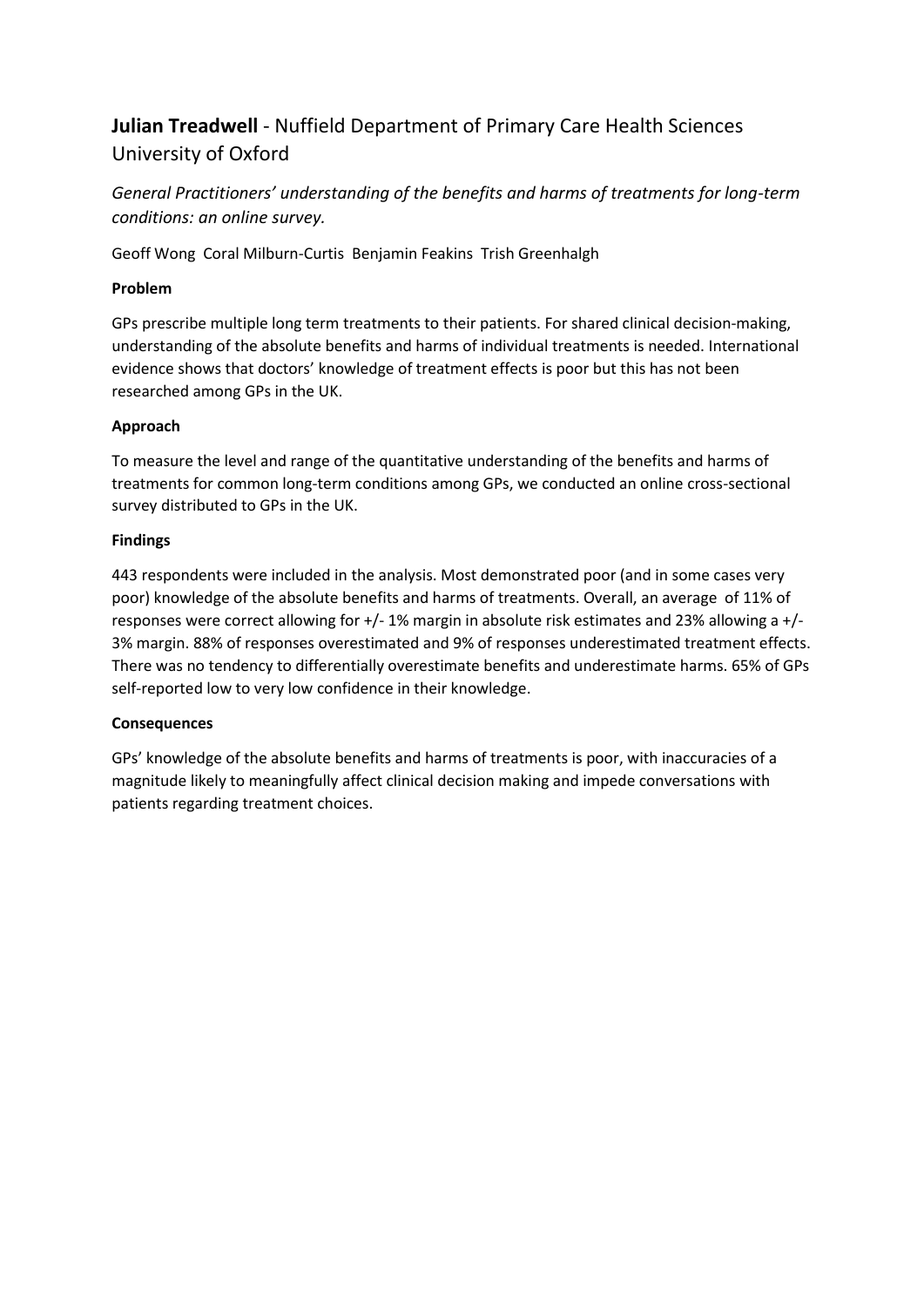# **George Trilloe** - Cardiff University

*The association of multimorbidity and polypharmacy with symptom severity and number of urodynamic diagnoses in men presenting with lower urinary tract symptoms in primary care: cross sectional study*

Dr Emma Thomas Jones, Professor Adrian Edwards, Bethan Pell

### **Problem**

In the United Kingdom Lower Urinary Tract Symptoms (LUTS) are very common, affecting roughly 3.4 million men. These symptoms negatively affect the quality of life of patients and are frequently described as "bothersome". Despite this there is sparse evidence regarding how comorbidities and polypharmacy are associated with LUTS severity in men, and eventual LUTS diagnosis derived from the gold standard of invasive urodynamics.

### **Approach**

Men with LUTS in the UK presenting in primary care were recruited from three locations: South Wales, Newcastle and Bristol. Three hundred and fifty participants were recruited to the study. Demographic characteristics were collected and participants were asked to fill in two LUTS severity scales. These were the International Prostate Symptom Score (IPSS), and the International Consultation on Incontinence Questionnaire Short Form (ICIQ-SF). Invasive urodynamic investigations were then undertaken to diagnose the cause of the participants' LUTS. Univariate analysis followed by multivariate logistic and linear regressions were undertaken to analyse these variables

### **Findings**

The diagnosis with the highest prevalence rate was detrusor overactivity (DO) at 73.7%. Bladder outlet obstruction (BOO) had a prevalence rate of 47.1% and the diagnosis with the lowest prevalence rate was detrusor underactivity (DU) at 40.9%. Increasing age was associated with DO, BOO and total overall number of urodynamic diagnoses but not with DU. The presence of comorbidities was associated with DO but not with BOO or DU. Being a current smoker and having polypharmacy were significantly associated with a higher score on both the IPSS and the ICIQ-SF severity scales.

### **Consequences**

In this study a number of factors produced a statistically significant association with LUTS diagnosis and LUTS severity in men. These findings provide insight into the patterns of presentation of LUTS and could aid the development and adaptation of decision support tools for tailored management of men presenting to primary care with LUTS.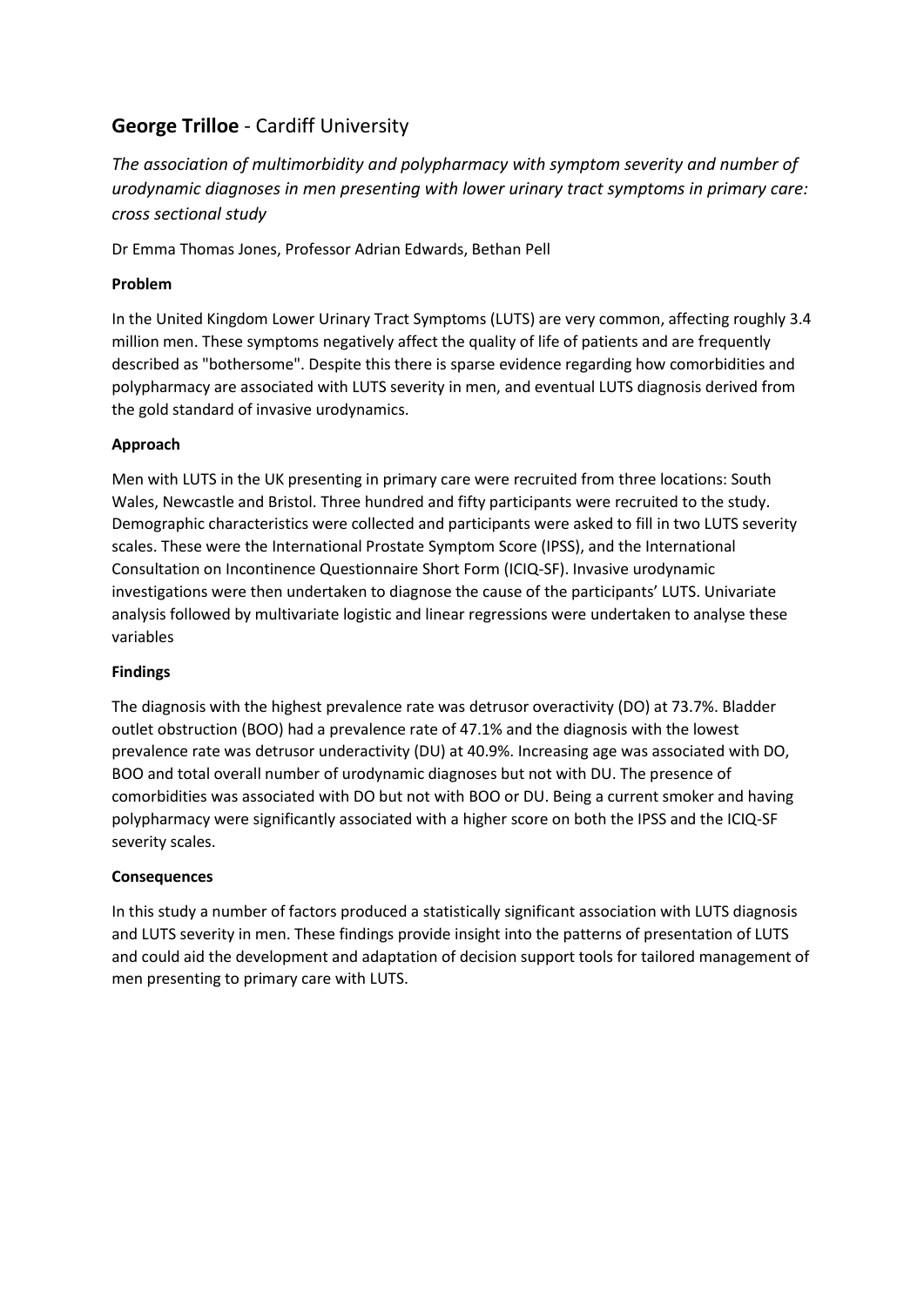# **Philip Turner** - Nuffield Department of Primary Care Health Sciences, University of Oxford Thames Valley and South Midlands CRN\*

*Rapid community point-of-care testing for COVID-19 (RAPTOR-C19): diagnostic performance of two rapid antigen detection tests for SARS-CoV-2 in symptomatic patients in community settings.*

Brian Nicholson, Thomas Fanshawe, Lazaro Mwandigha, Julian Sherlock, Alice Williams, Kirsty Jackson, Kathryn Lucas\*, Heather Kenyon\*, Jennifer Hirst, Mary Logan, Alexandra Deeks, Helen Bohan, Simon de Lusignan, Olga Zolle\*, Uy Hoang, Abigail Moore, Anna S

## **Problem**

Point-of-care tests (POCTs) for SARS-CoV-2 provide rapid results, with the potential to inform immediate advice about self-isolation and to guide treatment. Whilst there has been an unprecedented rate of development of POCTs for SARS-CoV-2 by the diagnostics industry, data on test performance in clinical settings has been lacking, with a focus on the characterisation of assays on the laboratory bench to satisfy regulatory requirements with minimal performance data provided from the intended context of use.

## **Approach**

We conducted a prospective observational parallel diagnostic accuracy study of POCTs for active infection in adults and children with suspected SARS-CoV-2 attending community settings, including GP surgeries and community hubs in England, and testing centres in Wales. The index tests were both SARS-CoV-2 lateral flow rapid antigen detection tests, with results interpreted by operator and by a small electronic reader system respectively. Index tests required swab samples from the nasopharynx and anterior nares, with samples processed immediately in line with manufacturer information for use. Nose and throat swab samples were also collected for the reference standard laboratory SARS-CoV-2 real-time reverse-transcriptase polymerase chain reaction (rRT-PCR) assay, which was carried out by Public Health England. All POCT procedures were carried out by clinical staff on site and not by specialist laboratory personnel.

# **Findings**

Sequential symptomatic patients (n=763) were recruited until a minimum of 150 positive cases had been reached for each assay, in line with the requirements of the Target Product Profile (TPP) for SARS-CoV-2 POCT developed by the Medicines and Healthcare products Regulatory Agency (MHRA). We estimated the sensitivity and specificity of each test and compared these estimates against the MHRA TPP minimum performance criteria of 'Acceptable' sensitivity of greater than 80% (within 95% confidence intervals of 70-100%), and specificity greater than 95% (within 95% confidence intervals of 90-100%). Full details of analysis outcomes will be available for presentation.

### **Consequences**

We will discuss the performance of the tests in the context of clinical utility, specifically with consideration to the capacity of the candidate tests to rule in or rule out SARS-CoV-2 infection in symptomatic patients presenting in community healthcare settings and the consequences thereof.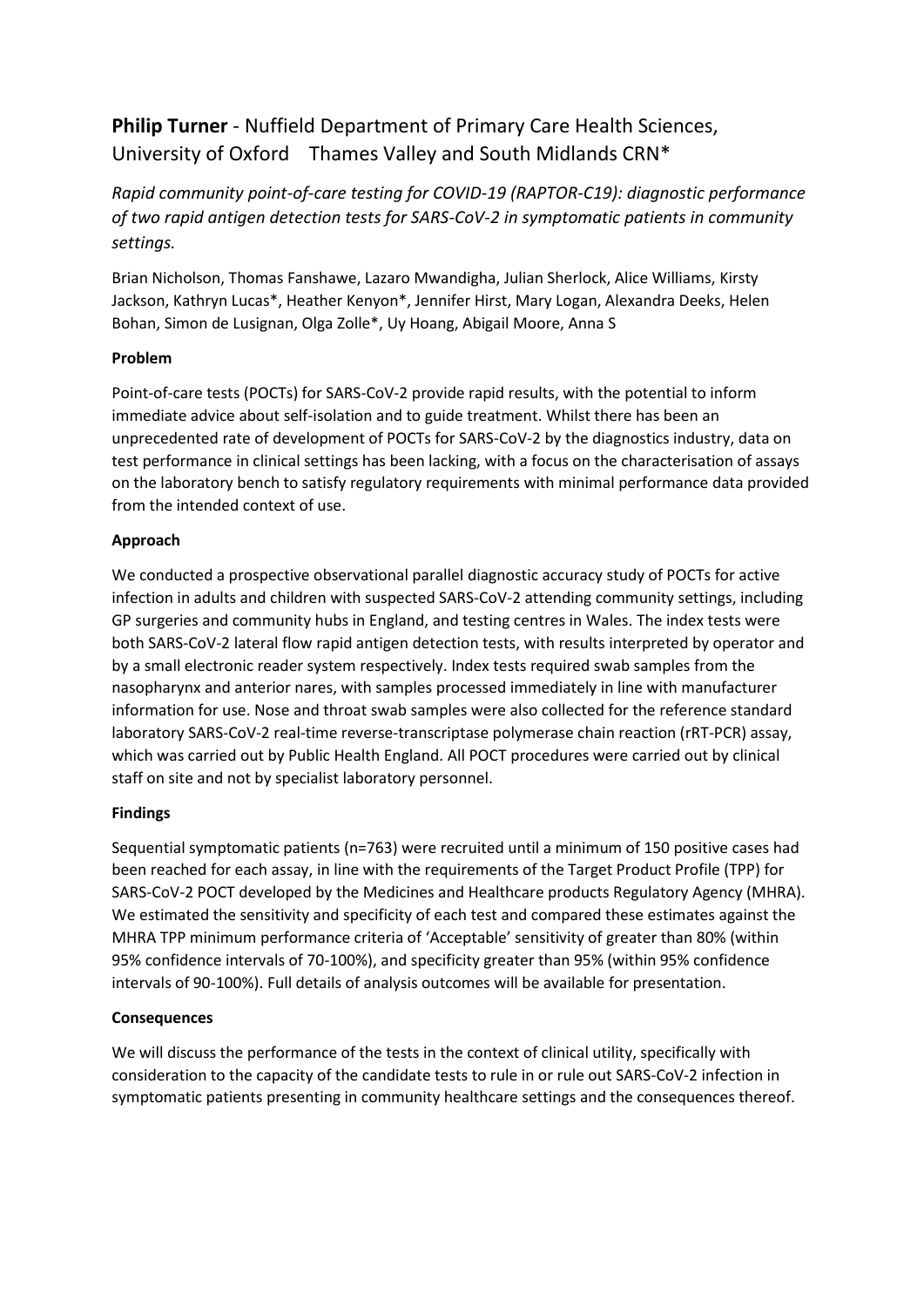# **Yousaf U** - 1. Primary Care Research Centre, University of Southampton, UK 2. Nuffield Department of Primary Care Health Sciences, University of Oxford, UK 3. University of Manchester, UK 4. University of Exeter, UK

*The Effectiveness of Interventions to Reduce the Transmission of Acute Respiratory Infections in Care Homes: A Systematic Review*

Dalton S, Stuart B, Pluddemann A, Panagioti M, Santalova A, Lavu D, Moore M, Willcox ML

### **Problem**

Care homes house some of the most vulnerable people in our society. The recent COVID-19 outbreak has highlighted how dangerous an outbreak of a respiratory illness can be in a care home/facility.

## **Approach**

We searched 4 databases (CINAHL, Medline, Embase and Cochrane Central) for randomised controlled trials (RCTs) of interventions to prevent transmission of ARIs in care homes (excluding vaccines). Titles and abstracts, then full texts of selected articles, were double screened to select relevant studies. Data was extracted by two independent reviewers.

### **Findings**

2980 papers were identified from the four databases. Through double screening and elimination, 15 met our inclusion criteria. Prophylaxis with antivirals during outbreaks appeared to be the most effective intervention. Three trials assessed the efficacy of prophylaxis during influenza outbreaks. Oseltamivir prophylaxis for 6 weeks reduced incidence of influenza by 92% compared to placebo. Oseltamivir prophylaxis for 10 days also reduced incidence of influenza when compared to treatment of cases alone (Rate ratio 0.63, 95% CL 0.47-0.84). One small trial suggested that Zanamivir may prevent influenza. The antiviral Bamlanivimab reduced transmission of COVID-19 compared to placebo when administered prophylactically to staff and residents of skilled nursing facilities for 7 days after one confirmed COVID19 case: odds ratio, 0.43 [95% Cl, 0.28-0.68]. Vitamin D and E supplementation also proved effective. Residents receiving high dose vitamin D supplementation had fewer ARIs compared to those receiving a standard dose (incidence rate ratio [IRR] 0.60; 95%CI 0.38–0.94). Fewer residents taking vitamin E acquired ARIs compared to those taking placebo (risk ratio=0.88, 95% CI=0.75–0.99). Hand hygiene interventions reduced incidence of influenza-like illness in one trial, and of pneumonia in one trial but not in a second trial. Probiotics were studied in two trials and herbal medicines in one; neither found a statistically significant reduction in the risk of ARIs. However, their sample sizes were too restricted to form a valid conclusion

### **Consequences**

The most effective measures were hand hygiene, vitamin supplementation (D and E) and antiviral prophylaxis during outbreaks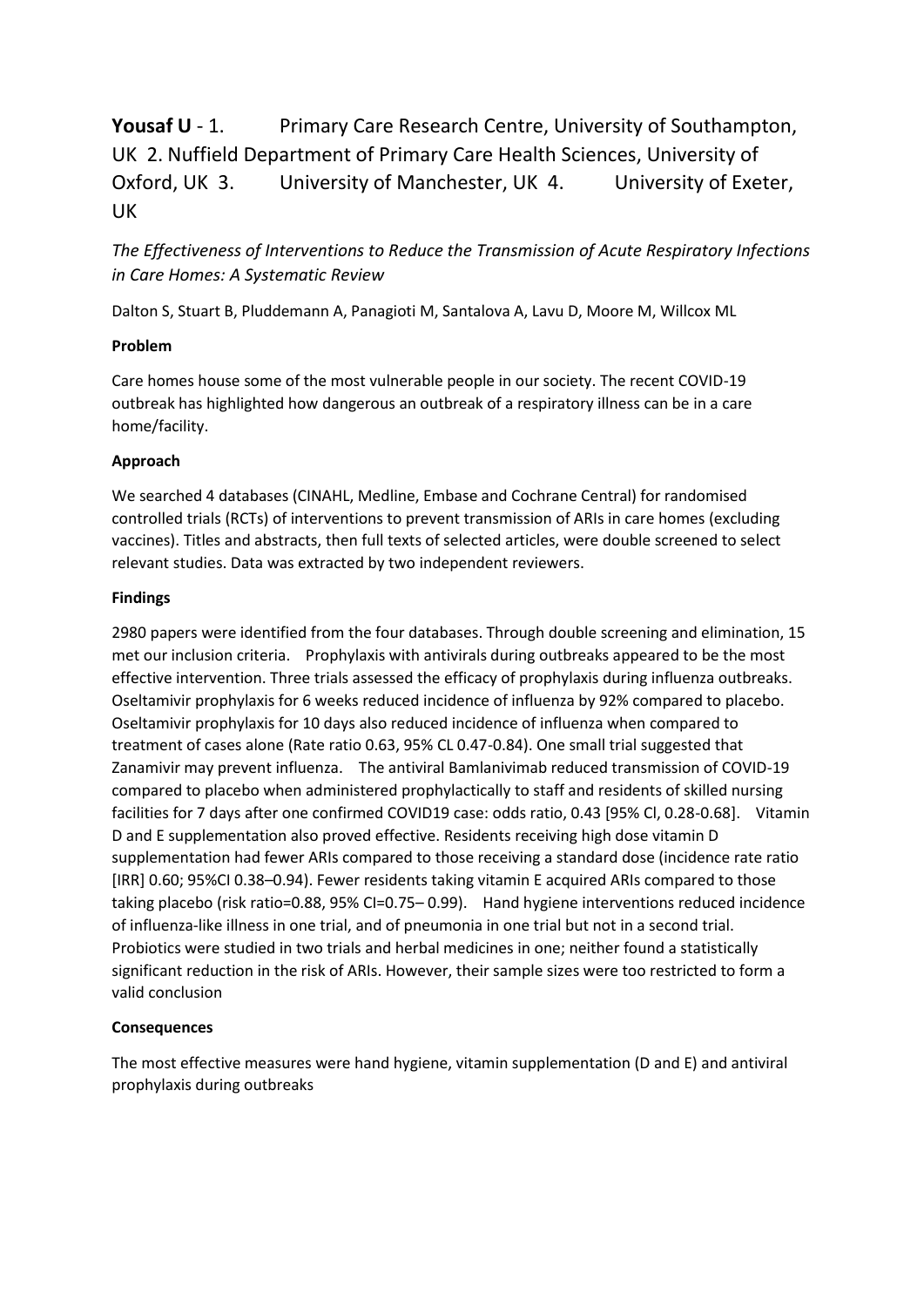# **Dr Ross Watkins** - University of Exeter

# *The weighting game: what online forums reveal about the patient experience of accessing weight management services*

Professor Jonathan Pinkney; Dr Mark Tarrant; Mia Alexander; Dr Jenny Lloyd; Dr Lorna Burns; Professor Rod Sheaff; Dr Dawn Swancutt

### **Problem**

There is currently a global obesity epidemic. Severe obesity (BMI>40) reduces life expectancy due to its association with developing comorbidities (e.g., diabetes, cancer) and greatly impairs quality of life. The NHS provides weight management services for people with severe obesity and evidence suggests that patients who are able to complete these programmes achieve better health outcomes than those who do not. Yet, despite their best efforts, many services struggle to deliver effective care. Beyond questions about how treatment programmes are organised, key uncertainties remain around patient pathways into weight management services. For example, while some people with severe obesity gain access to services through self-referrals, the majority access services via their GP. The implications of patient disorientation through the referral process for delivery and effectiveness of services is unknown, and therefore constitutes an important gap in understanding.

### **Approach**

In this cross-sectional observation study using qualitative content analysis, patients' experiences of accessing weight management services were explored. Using web search engine Google with keywords and web address (URL) identifiers, a variety of public online platforms used by people with severe obesity were sourced. Within these platforms snowball sampling and search strings were used to identify threads relevant to peoples' experiences of accessing specialist weight management services (n=56). These were recorded in a document, read and re-read. Through coding of meaningful units of text, themes were constructed.

### **Findings**

Four themes were established during data analysis: (i) Negotiating the system and playing the waiting game; (ii) Talking at cross-purposes – miscommunication between GPs and patients; (iii) Prevarication – finding the right time to talk about weight; and (iv) Familiarity with specialist weight management services. A sense of weight stigma was an overarching theme, with patients intimating that pathways into the service were shrouded by negative perceptions of obesity and a feeling that limited primary care resources were focussed on addressing acute care needs.

### **Consequences**

Clear and timely patient referral to specialist weight management services may reduce the patient anxiety and confusion reported in online forums. Addressing weight stigma amongst patients who have severe obesity could potentially bridge the gap they perceive in access to care.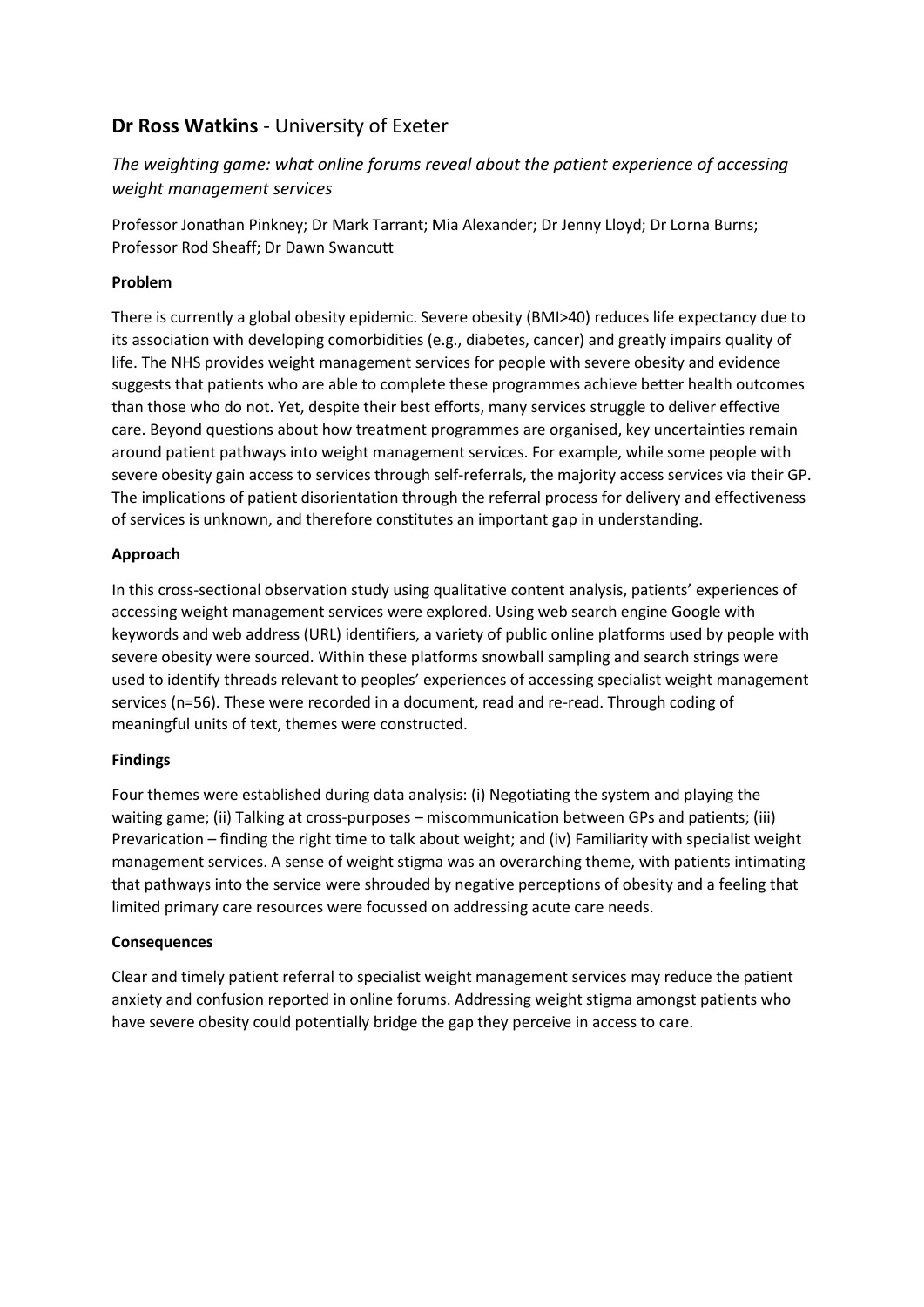# **Dr Jessica Watson** - University of Bristol

# *'I guess I'll wait to hear': a qualitative study of systems for communicating blood test results*

Chris Salisbury, Penny Whiting, Willie Hamilton, Jon Banks

### **Problem**

Rates of blood testing in primary care are rising. Communicating blood test result generates significant workload for GPs and practice staff. New systems to communicate test results are becoming available, including text message and online communication, with potential benefits and risks. This study explored doctors' and patients' expectations and experience of systems of blood testing in order to improve communication and promote patient engagement.

## **Approach**

Twenty-eight patients, and nineteen GPs from six general practices were recruited, reflecting a range of socioeconomic and demographic characteristics. Patients were interviewed at two time points: (a) at or soon after their blood test and (b) after they had received their test results. We also undertook interviews with the GPs who requested the tests. Eighty qualitative interviews were undertaken in total; 54 patient interviews and 26 GP interviews. This gave us paired data which enabled to us to examine areas of congruence and dissonance between GPs' and patients' experience of test communication.

## **Findings**

Methods of communicating test results varied between doctors and were based on habits, unwritten heuristics, and personal preferences rather than protocols. Doctors generally assumed that patients knew how to access their test results, whereas patients were often uncertain and used guesswork to decide when and how to try to access their tests. Patients and doctors often assumed that the other party would make contact, with potential implications for patient safety. Text message and online methods of communication have benefits, but were perceived by some patients as 'flippant' and 'confusing'. Delays and difficulties obtaining and interpreting test results can lead to anxiety and frustration for patients.

# **Consequences**

Current systems of test result communication are complex and confusing, often based on habits and routines rather than clear protocols. Dealing with an increasing volume of test results in a digital era requires careful systems and an appreciation of patients' perspectives. This has important implications for improving patient centred care and patient safety.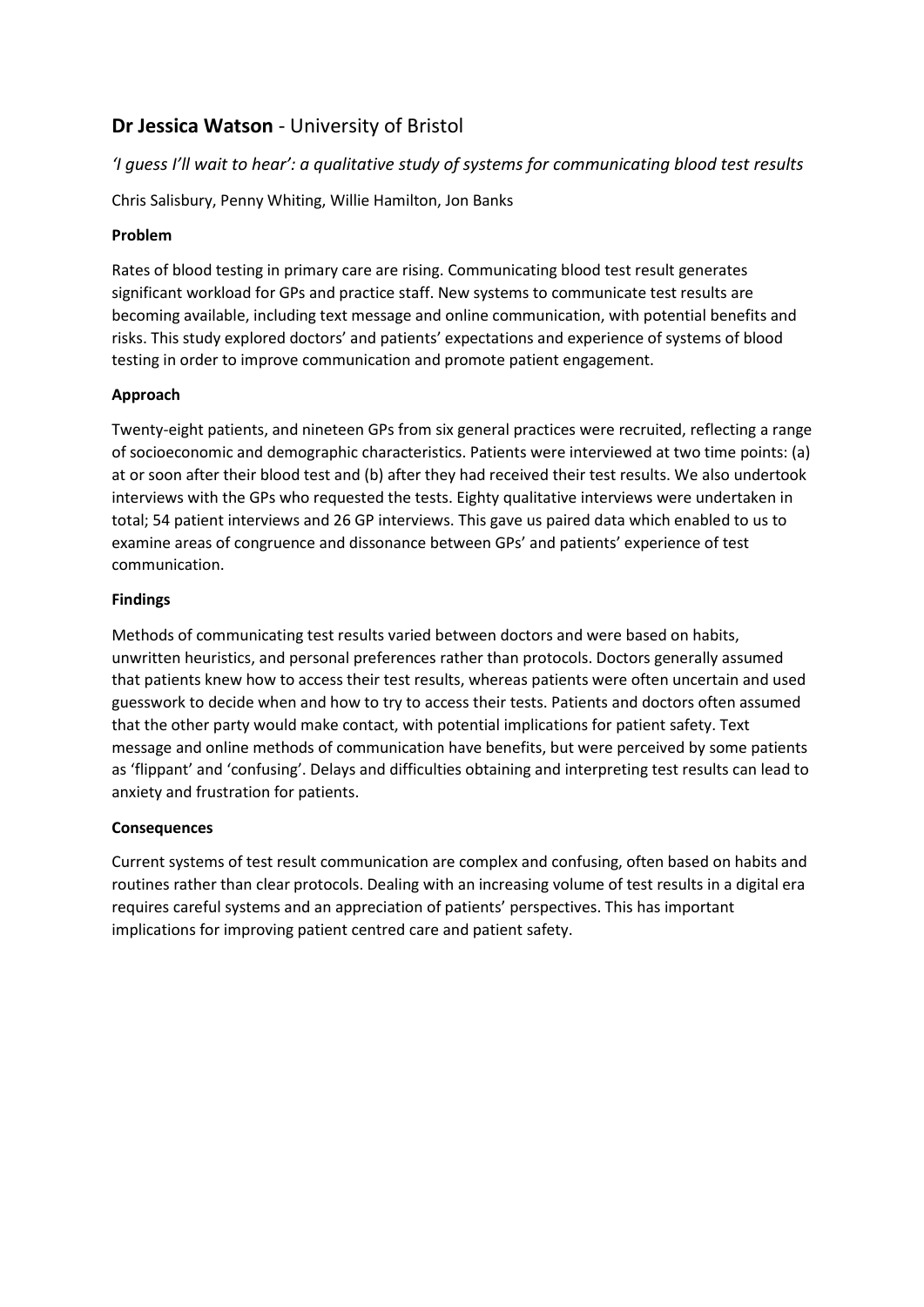# **Bianca Wiering** - University of Exeter

*Exploring the impact of comorbidities on cancer stage at diagnosis and 30 day mortality; a retrospective cohort study*

Luke Mounce, Sarah Price, David Shotter, Jose M Valderas, Sam Merriel, Sarah Moore, Willie Hamilton, Gary Abel

#### **Problem**

NHS England has prioritised increasing the proportion of patients diagnosed early with cancer as part of the NHS Long Term Plan. However, this may be challenging, as the rising prevalence of chronic conditions may complicate the cancer diagnostic process. Here we investigate whether patients with pre-existing conditions are more likely to be diagnosed with late-stage cancer or die within 30 days of cancer diagnosis.

#### **Approach**

We used linked primary care (Clinical Practice Research Datalink), secondary care (Hospital Episode Statistics) and cancer registration (NCRAS) data. Patients diagnosed with any of 21 stage-able common cancers during 2012-2016 were included. A count of comorbidities was based on medical records for conditions included in the quality and outcome framework. We used logistic regression to investigate which patient groups (comorbidities, age, gender, smoking history and deprivation level) were more likely to be diagnosed at late-stage or die within 30 days of diagnosis.

#### **Findings**

119,667 patients were included. Preliminary results suggest that 8.7% (n=10,408) of patients died within 30 days of their diagnosis and 50.5% (48,060/95,149) of patients were diagnosed with latestage cancer. There was evidence that stage and 30-day mortality were independently associated with age, gender, deprivation, smoking history and the presence of comorbidities (p<0.001), with male, older, and more deprived patients more likely to be diagnosed at late-stage or die within 30 days of diagnosis. Patients with several comorbidities and smokers were less likely to be diagnosed at late-stage or die within 30 days. For individual cancers there was no evidence that comorbidities were associated with late-stage and only for X and Y cancers is there any evidence of detriment in 30-day mortality.

#### **Consequences**

Although some patient groups were more likely to be diagnosed with late-stage cancer and die within 30 days, patients with multi-morbidity were more likely to be diagnosed early. Potentially, regular monitoring of a chronic condition may provide opportunities to detect cancer earlier. As multi-morbidity has previously been linked to poorer survival chances, it may be that specific comorbidities or morbidity burden better explain the relationship between multi-morbidity and cancer outcomes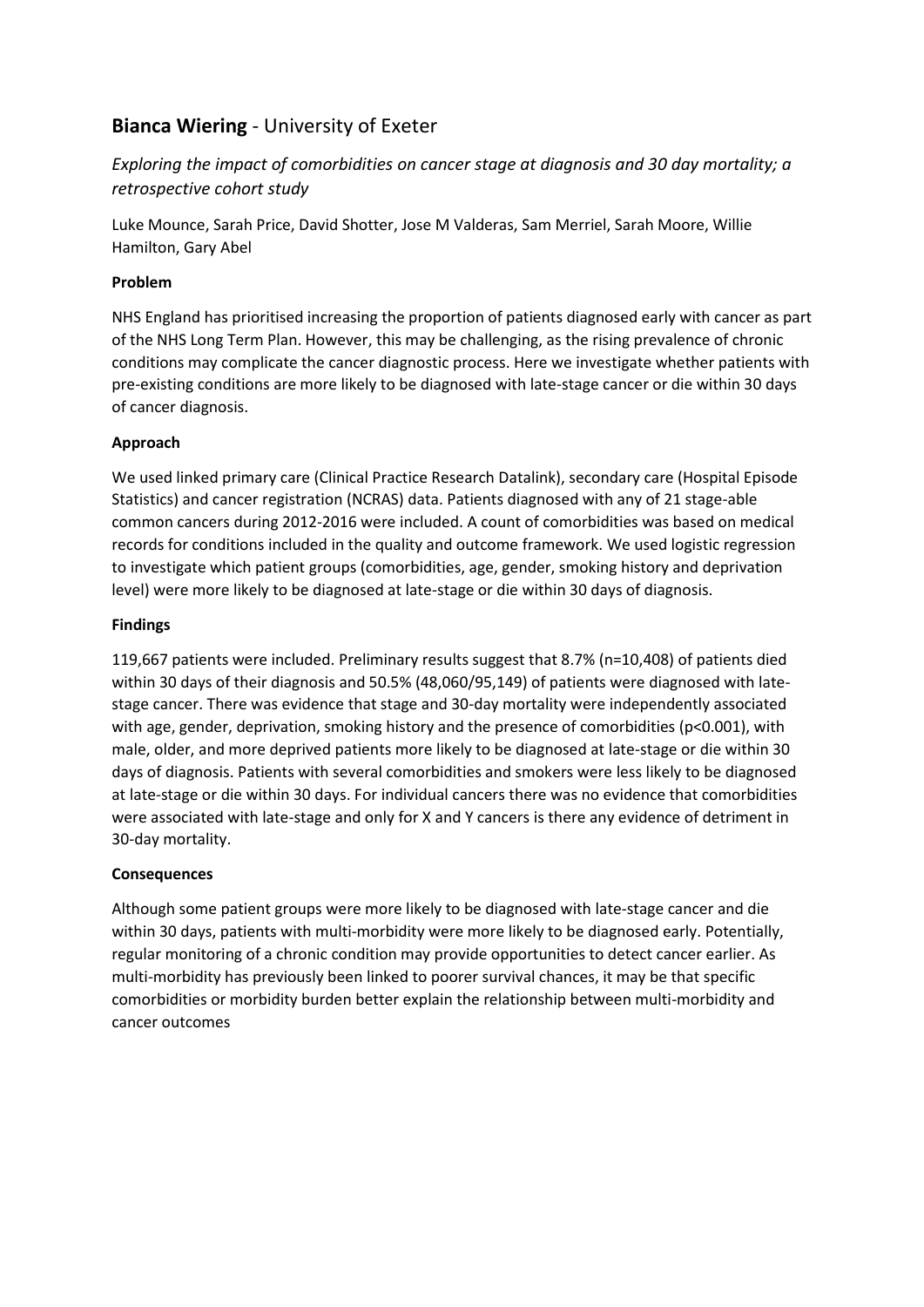# **Christopher R Wilcox** - Centre for Primary Care Research, University of Southampton

*The BLIS study: protocol for a randomised feasibility study assessing compliance, acceptability and colonisation with different dosing regimens of the probiotic supplement Streptococcus salivarius K12 (Bactoblis®) in adults*

Merlin Willcox, Nick Francis, David Cleary, Stuart Clarke, Beth Stuart, Rebecca Anderson, Michael Moore, Paul Little

### **Problem**

Acute sore throat/tonsillitis is a common reason for primary care consultation and inappropriate antibiotic prescription. Finding alternative management strategies is important. One area of research is the role of probiotics (live, non-pathogenic bacteria). Streptococcus salivarius is the predominant coloniser of the oral cavity, and the probiotic SsK12 has been shown to produce antimicrobial peptides against many of the pathogenic bacteria implicated in sore throats (including Streptococcus pyogenes), as well as anti-viral properties. Recent studies show that SsK12 (as an oral lozenge) is well-tolerated, and may have a role as a prophylactic therapy. However, there remains uncertainty with regards to the optimal dosing required to establish colonisation in the oral cavity. With a view to conducting a large-scale randomised controlled trial in the future, we have set out to evaluate two different dosing regimens of Ssk12.

## **Approach**

We will remotely recruit 50 adults with a history of >2 recent sore throats. Participants will be randomly allocated to one of two different SsK12 dosing regimens, and self-taken throat swabs will be taken at baseline and at intervals throughout the study. Our primary outcomes are [1] the acceptability of these regimens, and [2] the prevalence of colonisation with SsK12 and how long effective colonisation is maintained (as determined by PCR and culture).

### **Findings**

These results will provide valuable insight into the optimal dosing strategy of SsK12, as well as useful data on the feasibility of remote recruitment and return of self-taken throat swabs as part of a future randomised study - an important aspect of post-COVID research trials.

### **Consequences**

We will present this protocol, as well as our preliminary results, at the time of SWSAPC 2022.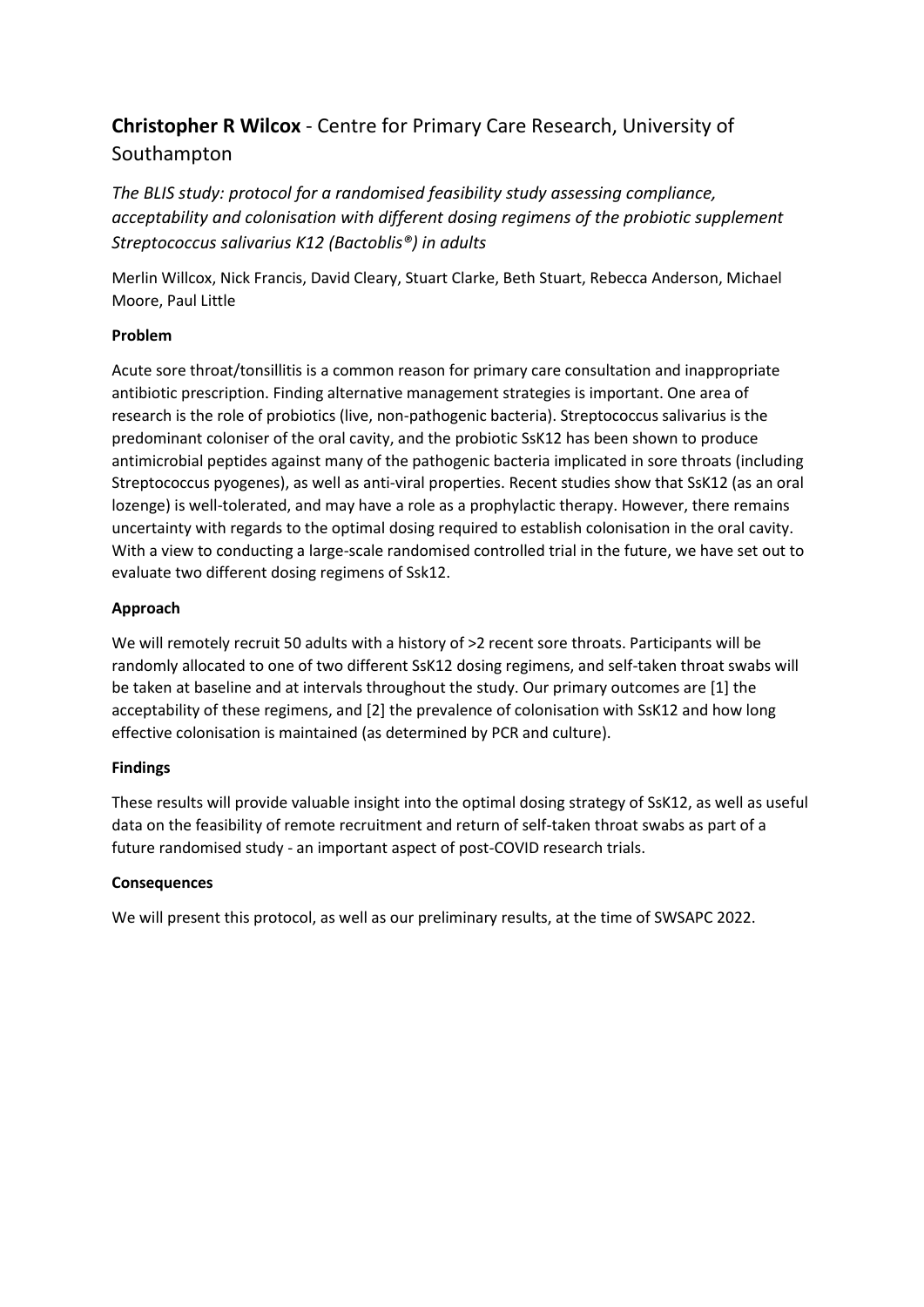# **Rachel Winder** - University of Exeter Primary Care Research Group

# *Di-Facto: Supporting access to online services in general practices – the patients' perspective*

Gary Abel, John Campbell, Jeff Lambert, Christopher Clark, Mayam de Cano, Carol Bryce, Emma Cockcroft, Helen Atherton

#### **Problem**

The rapid adoption of online services in general practice has accelerated during the COVID-19 pandemic. Use of e-consultations, ordering repeat prescriptions online and accessing medical records are widely available. While access to services online may be welcomed by some, there is concern that many may be unable to engage effectively. Little is known about the processes, procedures, and personnel employed in general practice to support NHS patients in their uptake and use of online services, (digital facilitation) and about patients' perceptions of these efforts.

#### **Approach**

As part of the Di-Facto study (Facilitating Access to Online NHS Primary Care Services) we are undertaking a survey of 12,000 patients (aged ≥ 16) from 60 practices. Between 150 and 285 patients from each participating GP practice are being sent a survey (depending on deprivation level). Participating practices have all previously responded to the practice survey. Questionnaire development started with input from the project's patient advisory group and drew on findings from a literature review and survey of practices which formed part of the wider project. Questions address patients' familiarity and confidence in computer and internet use, their awareness and uptake of online services and their experiences of practice support provided. Questionnaires are sent by post with one reminder questionnaire and a reminder postcard. Replies are requested by post or online.

#### **Findings**

The survey is ongoing, initial results being available for the conference. To date,147 practices have been invited, 47 expressing interest, over 4000 patients invited. In addition to descriptive findings, mixed effects logistic regression will be used to examine how perception of digital facilitation varies by patient factors e.g. age, gender, ethnicity, presence of long-term conditions and confidence in using computers and the internet. Patient responses will be linked to the responses of practices in the previous survey to examine whether patients are aware of digital facilitation efforts that practices report undertaking.

#### **Consequences**

Considering the fast and ongoing roll out of online services it is important to gain a fuller understanding of how best to support patients in their use of online services and examining the patient perspective is a key factor in doing so.